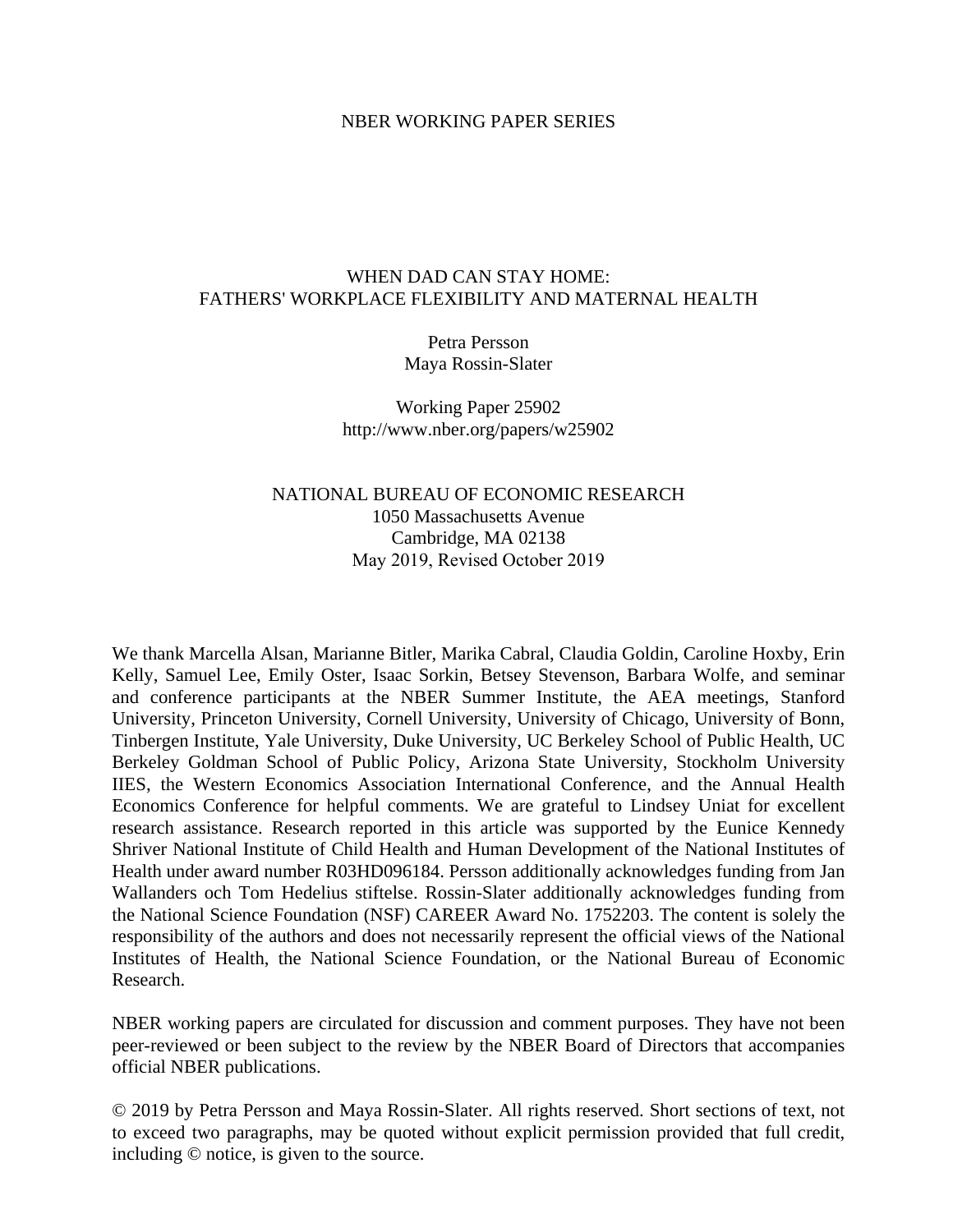When Dad Can Stay Home: Fathers' Workplace Flexibility and Maternal Health Petra Persson and Maya Rossin-Slater NBER Working Paper No. 25902 May 2019, Revised October 2019 JEL No. I12,I18,I31,J12,J13,J38

#### **ABSTRACT**

While workplace flexibility is perceived to be a key determinant of maternal labor supply, less is known about fathers' demand for flexibility or about intra-household spillover effects of flexibility initiatives. This paper examines these issues in the context of a critical period in family life—the months immediately following childbirth—and identifies the impacts of paternal access to workplace flexibility on maternal postpartum health. We model household demand for paternal presence at home as a function of domestic stochastic shocks, and use variation from a Swedish reform that granted new fathers more flexibility to take intermittent parental leave during the postpartum period in a regression discontinuity difference-in-differences (RD-DD) design. We find that increasing the father's temporal flexibility reduces the risk of the mother experiencing physical postpartum health complications and improves her mental health. Our results suggest that mothers bear the burden from a lack of workplace flexibility—not only directly through greater career costs of family formation, as previously documented—but also indirectly, as fathers' inability to respond to domestic shocks exacerbates the maternal health costs of childbearing.

Petra Persson Department of Economics Stanford University 579 Serra Mall Stanford, CA 94305 and NBER perssonp@stanford.edu

Maya Rossin-Slater Department of Medicine Stanford University School of Medicine 615 Crothers Way Encina Commons, MC 6019 Stanford, CA 94305-6006 and NBER mrossin@stanford.edu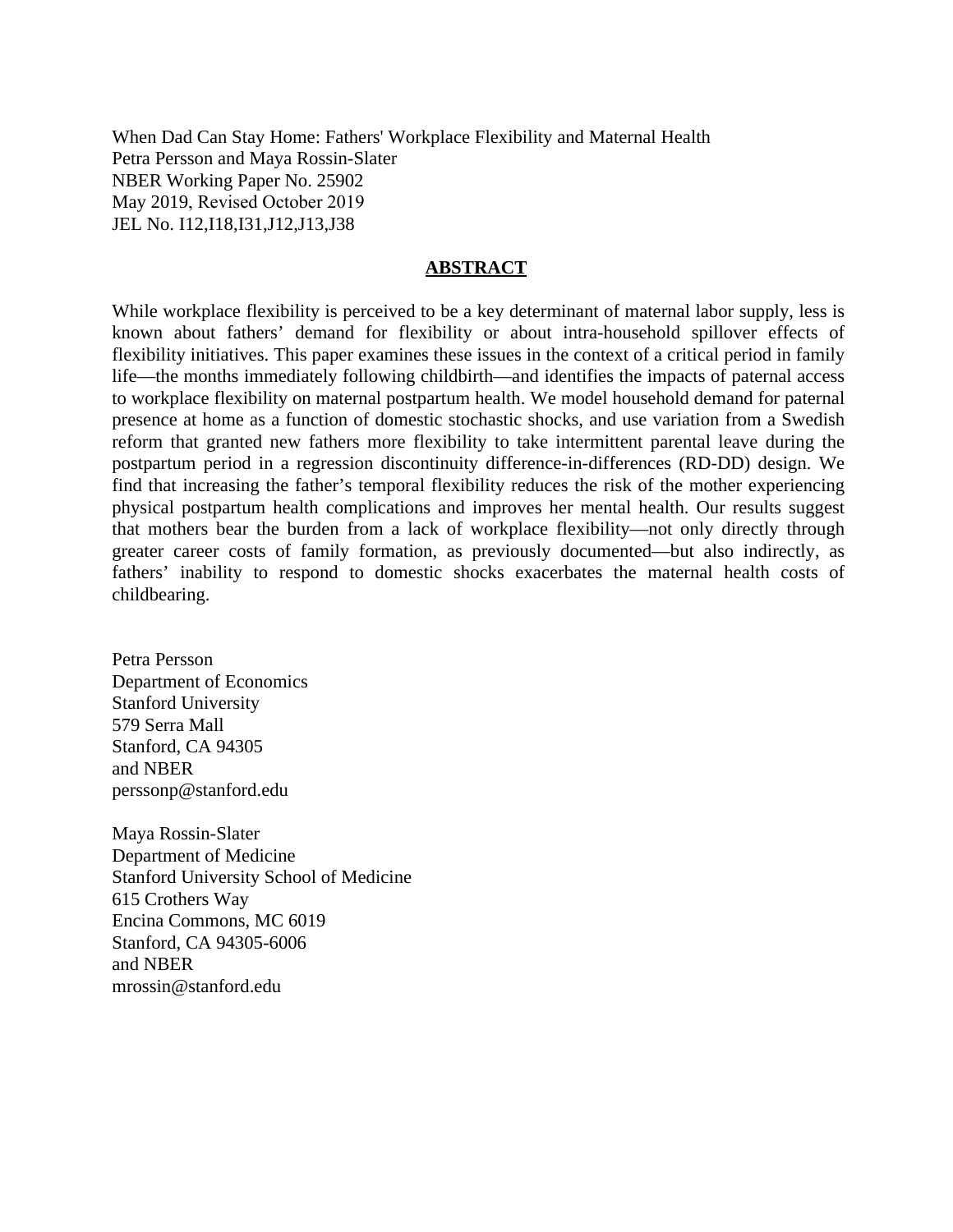# **1 Introduction**

Temporal flexibility in the workplace is increasingly important for modern households in which both parents work. Workplace flexibility allows parents to rearrange their work hours in case of an unforeseen family need—such as a child's sickness or a snow day—while minimizing work interruption. In other words, workplace flexibility often generates flexibility in *when to stay home from work*. As mothers are more likely to be "on call" for unanticipated domestic events [\(Weeden et al.,](#page-41-0) [2016\)](#page-41-0), a burgeoning literature identifies workplace flexibility as a key factor for improving maternal labor market outcomes and further reducing the gender pay gap [\(Bertrand et al.,](#page-35-0) [2010;](#page-35-0) [Goldin,](#page-38-0) [2014;](#page-38-0) [Goldin and Katz,](#page-38-1) [2016\)](#page-38-1).

Yet other important aspects of workplace flexibility remain less well understood. First, little is known about *fathers'* demand for workplace flexibility. Second, while a few studies show that work-related stress propagates throughout the family—e.g., individuals' work hours negatively affect their relationship quality and their partners' wellbeing [\(Shafer et al.,](#page-40-0) [2018;](#page-40-0) [Fan et al.,](#page-37-0) [2019\)](#page-37-0)—there is scarce evidence on the possible intra-household spillover effects of workplace flexibility policies. Such impacts would be consistent with a broad range of economic models of the household, which posit that an expansion of the choice set for one spouse (as a result of workplace flexibility initiatives, for example) would induce household re-optimization that may alter the wellbeing of the other spouse (see, e.g., [Becker,](#page-35-1) [1973;](#page-35-1) [Chiappori,](#page-37-1) [1992;](#page-37-1) [Lundberg and Pollak,](#page-39-0) [1993;](#page-39-0) [Persson,](#page-40-1) [Forthcoming\)](#page-40-1). Third, relative to our understanding of the consequences of workplace flexibility for the *career* cost of family formation, we know less about its impacts on the other costs associated with having children.

This paper begins to fill these gaps by analyzing fathers' demand for workplace flexibility and the spillover effects of fathers' access to workplace flexibility on maternal wellbeing. We focus on a critical period in family life, when spillovers may be especially important: the months immediately following childbirth. In this period, for a mother, the major cost of having a family is *not* the cost to her career—which grows in magnitude and importance over time since childbirth (see, e.g., [Kleven et al.,](#page-38-2) [2018\)](#page-38-2)—but instead the health cost associated with postpartum recovery. A substantial share of all new mothers experience physical health problems, and many have complications that require medical care.<sup>[1](#page-2-0)</sup> Postpartum mental health

<span id="page-2-0"></span><sup>1</sup>Studies from multiple countries document that between 23 and 83 percent of new mothers experience pain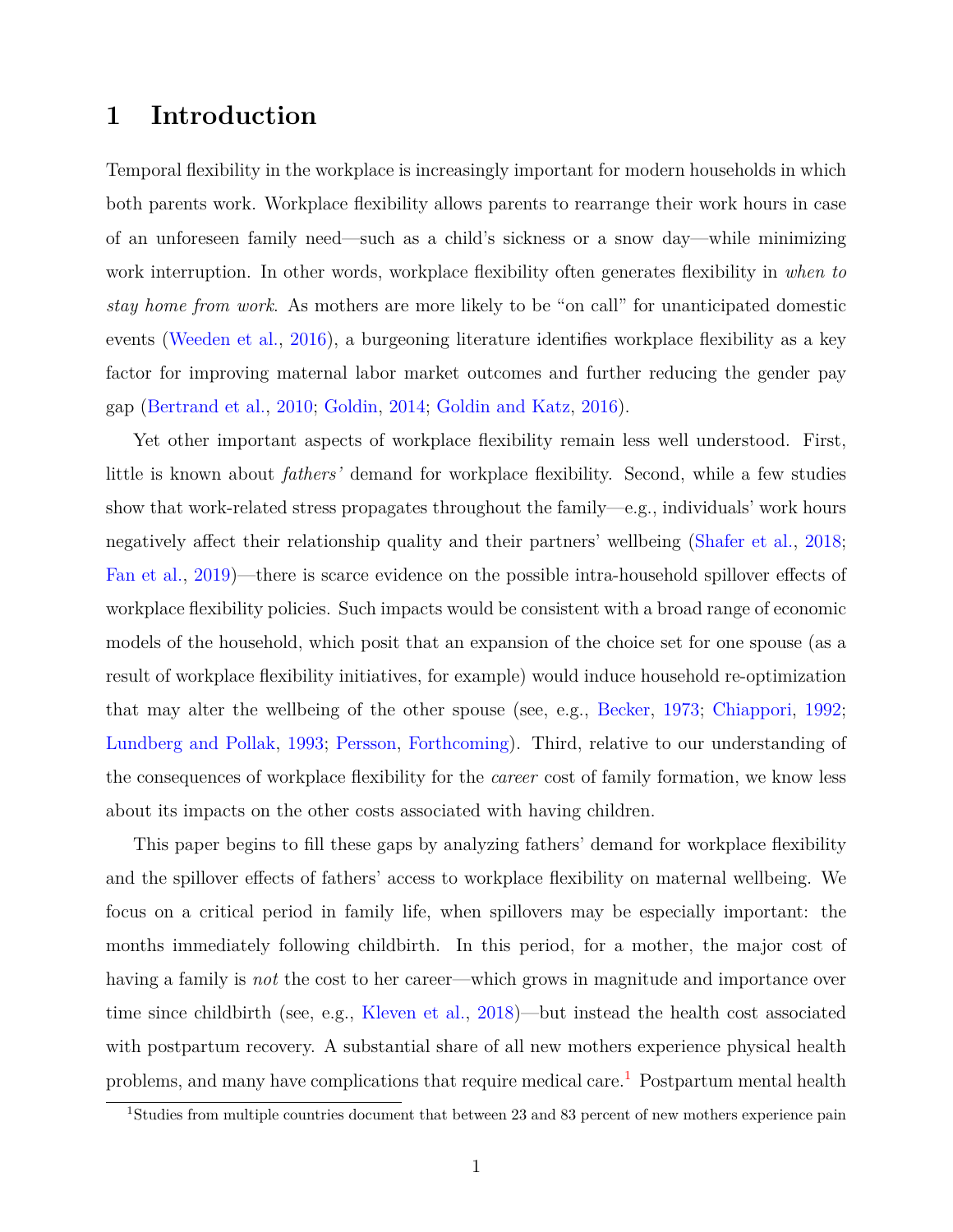issues are also common and inflict large private and social costs.[2](#page-3-0) Thus, we ask whether workplace flexibility for new fathers generates spillover benefits through improvements in maternal postpartum health.

To answer this question, we take advantage of a Swedish social insurance reform that effectively increased workplace flexibility for new fathers by relaxing a central restriction in the parental leave system. At the time of the reform, Swedish households were granted 16 months of job-protected paid leave (per child), to be allocated across the two parents.<sup>[3](#page-3-1)</sup> However, parents were generally not allowed to be on leave *at the same time*—in fact, simultaneous leave use was permitted for only 10 days around childbirth (hereafter referred to as "baseline leave"). Since nearly all mothers take full-time leave in the months following childbirth, this rule effectively limited fathers' ability to use paid leave alongside the mother.<sup>[4](#page-3-2)</sup>

The "Double Days" reform, implemented on January 1, 2012, relaxed this restriction by allowing both parents to use full-time leave benefits at the same time for up to 30 additional days during the child's first year of life. These days could be taken on an intermittent basis. Importantly, the reform did not alter the total duration of leave available to households. Thus, fathers were granted more flexibility to choose, on a day-to-day basis, whether to claim a paid leave benefit to stay home with the mother and child or whether to save the benefit for the family's future use.

To understand household demand for father presence at home as well as the potential impacts of father presence on maternal wellbeing, we begin with a theoretical analysis of the flexibility reform. Based on four parsimonious assumptions about the benefits and costs of parental leave, our dynamic model describes how parents divide a household's allocation of

in various parts of their bodies (including the perineum, cesarean-section incisions, the back or the head) in the months following childbirth (see [Cheng et al.,](#page-36-0) [2006](#page-36-0) for an overview). In the United States, more than one out of every 100 new mothers is readmitted into the hospital within 30 days after childbirth [\(Clapp et al.,](#page-37-2) [2017\)](#page-37-2). In Sweden, our data show that 5 percent of new mothers are hospitalized in the first 6 months after childbirth, while 8 and 16 percent require prescription painkiller and antibiotic drugs, respectively.

<span id="page-3-0"></span><sup>2</sup>Recent estimates suggest that about one in nine women in the U.S. report symptoms of postpartum depression [\(Ko et al.,](#page-39-1) [2017\)](#page-39-1). In Sweden, around 11 and 14 percent of new mothers are found to have depressive symptoms based on the Edinburgh Postnatal Depression Scale at two months and one year post-childbirth, respectively [\(Rubertsson et al.,](#page-40-2) [2005\)](#page-40-2). Our data also show that 4 percent of new mothers are prescribed anti-depressant or anti-anxiety medication in the first 6 months after giving birth.

<span id="page-3-1"></span><sup>&</sup>lt;sup>3</sup>Parents faced some restrictions on how to split this leave. In particular, at the time of the reform, two months were earmarked for each parent. See Section [2](#page-8-0) for details.

<span id="page-3-2"></span><sup>&</sup>lt;sup>4</sup>Among parents of firstborn singleton children born in 2008-2011, the median mother was at home alone on full-time leave for about 14 months, after which she returned to work and the median father took two months of leave. See Section [2](#page-8-0) for more details.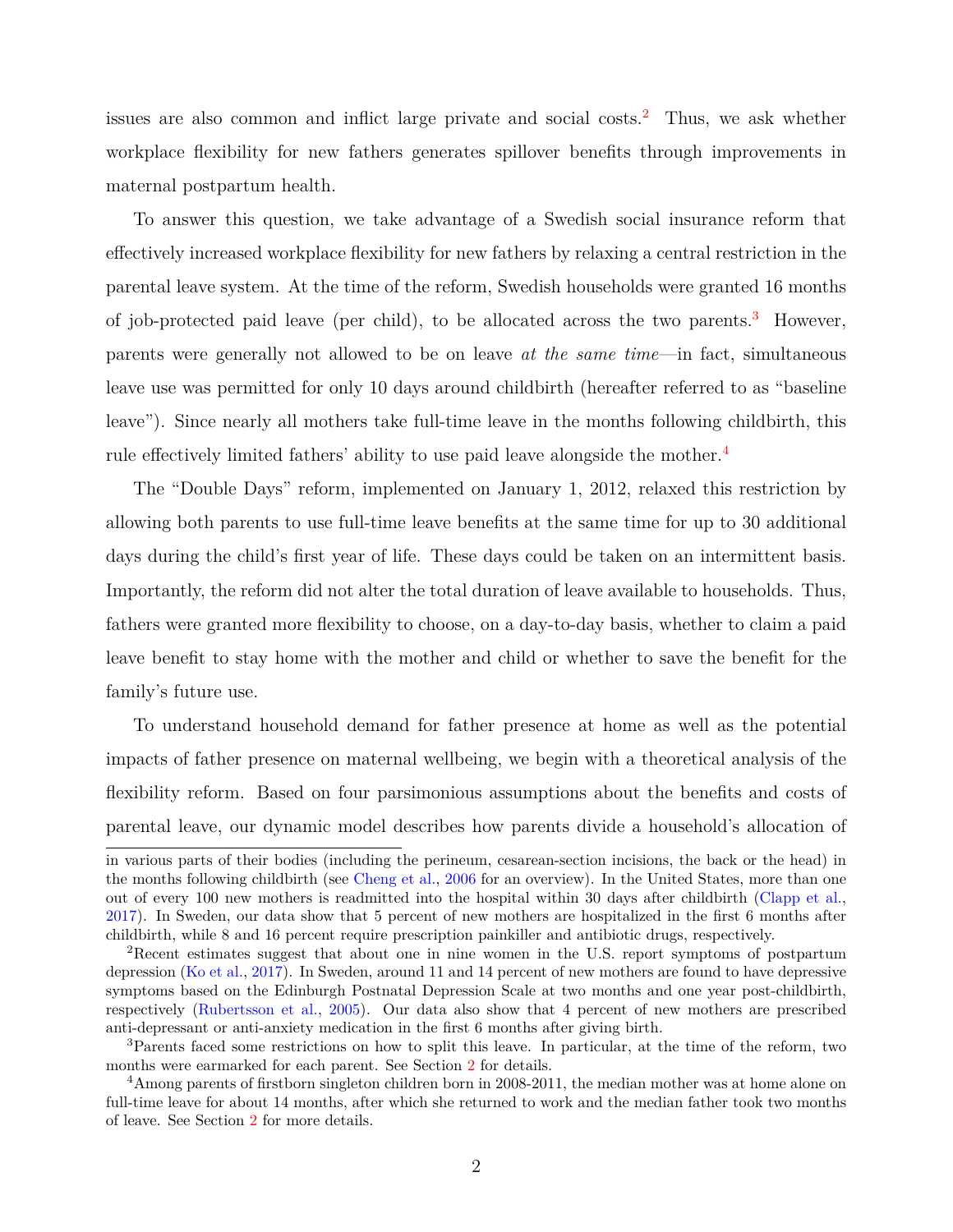parental leave days, taking into account the evolution of the labor market costs and household benefits of the presence of each parent. We first derive parents' optimal division of leave when they are *not* allowed to take leave simultaneously. This characterization is highly consistent with actual parental leave use in Sweden in the pre-reform period, which underscores the model's applicability to our setting. We then introduce a reform that relaxes the restriction on simultaneous leave. Our analysis of optimal household behavior in this framework emphasizes that, in a setting where households have the flexibility to decide when to take simultaneous leave, the *timing* of the take-up of a joint day of parental leave is not random. Instead, households optimally respond to the need for maternal support by removing the father from the labor force on precisely the days when the household has private information that the benefit of doing so is the highest. For example, additional support for the mother may be more valuable to the household on days when she is not feeling well (e.g., because she is coming down with an infection), is fatigued or stressed, or is having mental health issues.

To provide a comprehensive empirical analysis of the effects of the "Double Days" reform on fathers' leave use and maternal health, we link multiple sources of Swedish administrative data, including birth records, parental leave claims, as well as inpatient, specialist outpatient, and prescription drug records. We use data on parents with first births of singleton children in 2008-2012, and implement a Regression Discontinuity Difference-in-Differences (RD-DD) research design. Our preferred specification compares the outcomes of parents of children born in the 3 months before and after the reform, relative to the analogous difference between these birth months in the three preceding years. Our empirical strategy thus exploits the change in eligibility for simultaneous leave for parents of children born shortly after the reform, while differencing out other sources of variation in family outcomes between October-December and January-March births.[5](#page-4-0)

We first document households' demand for paternal workplace flexibility. The "Double Days" reform raises the likelihoods that fathers use more than the 10 days of baseline leave (hereafter referred to as "post-baseline leave") in the first 60 and 180 days after childbirth by 3.9 and 5.9 percentage points, respectively, corresponding to 50 and 24 percent effects

<span id="page-4-0"></span><sup>&</sup>lt;sup>5</sup>Such differences may stem from a variety of factors, including seasonality in births, differences in holiday time off work, and differential sorting because of school starting-age laws (see, e.g., [Buckles and Hungerman,](#page-36-1) [2008;](#page-36-1) [Currie and Schwandt,](#page-37-3) [2013;](#page-37-3) [Black et al.,](#page-35-2) [2011\)](#page-35-2).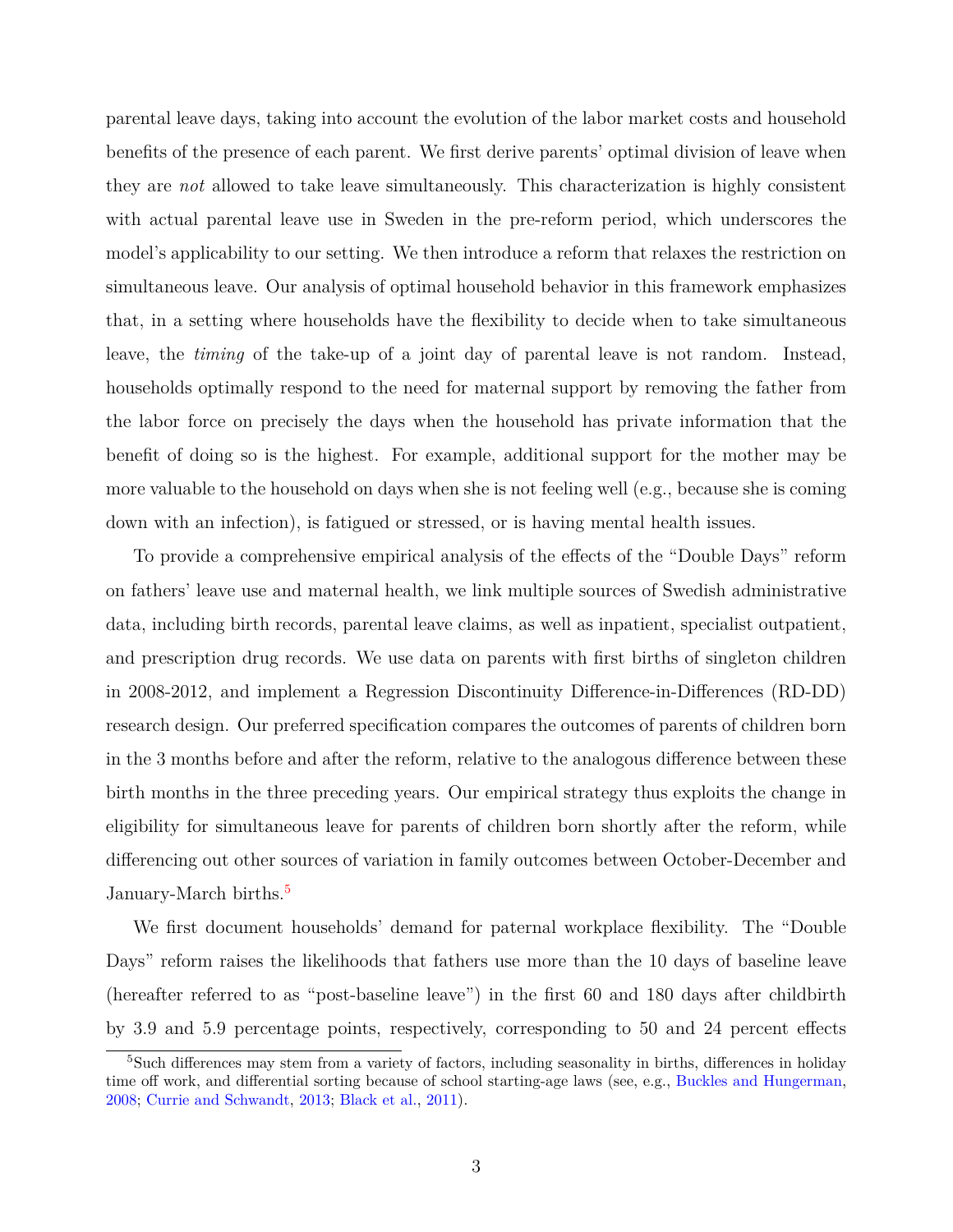relative to the sample means. Interestingly, while the effects on *any* post-baseline leave use are substantial, we only observe a one to two day average increase in the total number of leave days taken by fathers in the first six months post-childbirth. Thus, it appears that the reform primarily affects fathers' leave use on the extensive, rather than intensive, margin.

Next, we show that workplace flexibility for fathers has positive spillover effects on maternal postpartum health. We find that the reform leads to a 1.5 percentage point (14 percent) reduction in the likelihood of a mother having an inpatient or specialist outpatient visit for childbirth-related complications, and a 1.9 percentage point (11 percent) reduction in the likelihood of her having an antibiotic prescription drug in the first six months postpartum. We show that the decline in health care visits is entirely driven by *unplanned* rather than scheduled appointments, which is consistent with an improvement in underlying maternal health as opposed to a sub-optimal decline in health care utilization. With regard to maternal mental health, we observe a marginally significant 0.3 percentage point (26 percent) reduction in the likelihood of any anti-anxiety prescription drug in the first six months post-childbirth. When examining the timing of these effects, we find that the reduction in anti-anxiety drugs is particularly strong (and statistically significant at the 5% level) in the first three months after childbirth. The effects on maternal physical and mental health are larger in both absolute and relative terms for mothers with pre-birth medical histories.<sup>[6](#page-5-0)</sup>

The large maternal health effect magnitudes are consistent with the theoretical prediction that fathers take leave on days when the marginal benefit of doing so is especially high. To provide further support for this conjecture, we show that among families in which mothers have pre-birth medical histories, the "Double Days" reform increases the likelihood that the father takes at least one day of leave on the same day as when the mother has an encounter with the health care system. This result suggests that the option to take simultaneous leave allows fathers to stay home and care for their infants while mothers get medical care. The fact that we also find an overall reduction in maternal health care encounters with hospitals and specialist providers (as well as in prescription drug use) additionally suggests that fathers' flexibility to be able to stay home averts health complications that necessitate medical intervention in the

<span id="page-5-0"></span> $6$ We define mothers with a pre-birth medical history as those who have either any inpatient visit in months 1-24 before childbirth or any specialist outpatient visit for mental health reasons in months 1-60 before childbirth or any anti-anxiety or anti-depressant prescription drug in months 1-36 before childbirth. See Section [4](#page-18-0) for more details.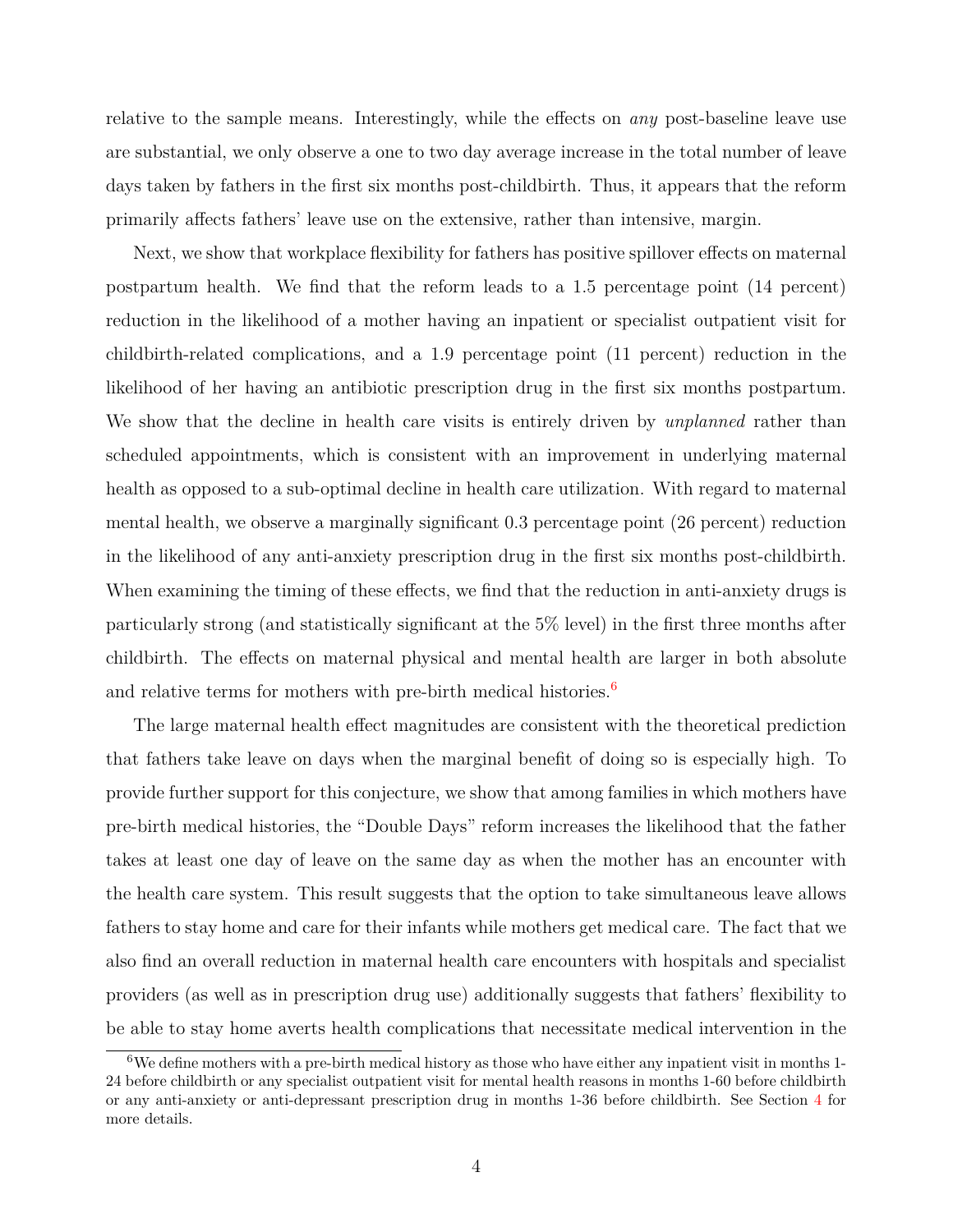first place.[7](#page-6-0)

Our study contributes to a large literature on parental leave (for some overviews, see: [Olivetti and Petrongolo,](#page-39-2) [2017;](#page-39-2) [Rossin-Slater,](#page-40-3) [2018;](#page-40-3) [Rossin-Slater and Uniat,](#page-40-4) [2019\)](#page-40-4). However, unlike most studies that identify the impacts of program implementation or extensions, our paper instead provides insights into the details of program *design*. In the pre-reform period, Sweden constrained fathers' ability to take leave at the same time as the mothers. Similar inflexibility is built into parental leave systems in numerous other countries because policymakers view paternity leave as a way of promoting father-child bonding, changing gender norms, and improving maternal labor market outcomes. These goals are perceived to be more attainable if fathers are encouraged to stay at home *alone* with the child and for a *consolidated* time period.<sup>[8](#page-6-1)</sup> While the evidence on the potential (bonding or labor market) benefits of such inflexibility is mixed,  $\frac{9}{3}$  $\frac{9}{3}$  $\frac{9}{3}$  our study demonstrates that doing the opposite—letting fathers take leave *intermittently* and *jointly* with the mother—could be critical to maternal postpartum recovery.[10](#page-6-3)

Our results further suggest that moral hazard concerns about workers taking leave to shirk from their jobs—which are prevalent in discussions of other workplace flexibility initiatives such as sick leave (e.g., see [Pichler and Ziebarth,](#page-40-5) [2017\)](#page-40-5)—are not supported by the data: Post-

<span id="page-6-0"></span><sup>7</sup>We do not have any data on primary care visits. It is possible that allowing fathers the option to take leave at the same time as mothers allows mothers to seek prompt primary care and thus avoid more serious health complications that require specialist or inpatient treatment.

<span id="page-6-1"></span><sup>8</sup> Indeed, nearly all existing studies of paternity leave focus on the consequences of so-called "Daddy Month" reforms, which are *inflexible* by construction, in that they generate a lumpy leave-taking pattern, where fathers take leave *after mothers return to work*. See, e.g., [Duvander and Johansson,](#page-37-4) [2012;](#page-37-4) [Ekberg et al.,](#page-37-5) [2013;](#page-37-5) [Duvander](#page-37-6) [and Johansson,](#page-37-6) [2014,](#page-37-6) [2015;](#page-37-7) [Avdic and Karimi,](#page-35-3) [2018;](#page-35-3) [Rege and Solli,](#page-40-6) [2013;](#page-40-6) [Dahl et al.,](#page-37-8) [2014;](#page-37-8) [Cools et al.,](#page-37-9) [2015;](#page-37-9) [Dahl et al.,](#page-37-10) [2016;](#page-37-10) [Eydal and Gislason,](#page-37-11) [2008;](#page-37-11) [Schober,](#page-40-7) [2014;](#page-40-7) [Bünning,](#page-36-2) [2015;](#page-36-2) [Patnaik,](#page-40-8) [2016;](#page-40-8) [Luna and Farré,](#page-39-3) [2017;](#page-39-3) [Olafsson and Steingrimsdottir,](#page-39-4) [2019;](#page-39-4) [Andresen and Nix,](#page-35-4) [2019.](#page-35-4)

<span id="page-6-2"></span><sup>9</sup>While correlational studies suggest that Swedish fathers who take longer leaves share household tasks and childcare more equally than those who take shorter leaves [\(Almqvist and Duvander,](#page-34-0) [2014\)](#page-34-0), studies that exploit quasi-experimental variation from the reforms find less consistent results with regard to parental childcare duties or labor market trajectories [\(Ekberg et al.,](#page-37-5) [2013;](#page-37-5) [Duvander and Johansson,](#page-37-7) [2015\)](#page-37-7).

<span id="page-6-3"></span><sup>10</sup>We are aware of one prior study from Great Britain, which uses multivariate regressions to show that self-reported health outcomes of postpartum women whose partners took two weeks of paternity leave are better than those of postpartum women whose partners took no leave, controlling for selected observable characteristics [\(Redshaw and Henderson,](#page-40-9) [2013\)](#page-40-9). Related, a correlational study using Swedish data finds that infants of fathers who do not take any paternity leave are less likely to be breastfed than infants of fathers who do [\(Flacking et al.,](#page-38-3) [2010\)](#page-38-3). [Månsdotter et al.](#page-39-5) [\(2007\)](#page-39-5) also use Swedish data and show that among all fathers of first-born children born in 1978, those who took paternity leave were less likely to have died by 2001 than those who did not. We address endogeneity concerns associated with unobservable differences between these families with fathers who do and do not use paternity leave by exploiting the "Double Days" reform in an RD-DD design.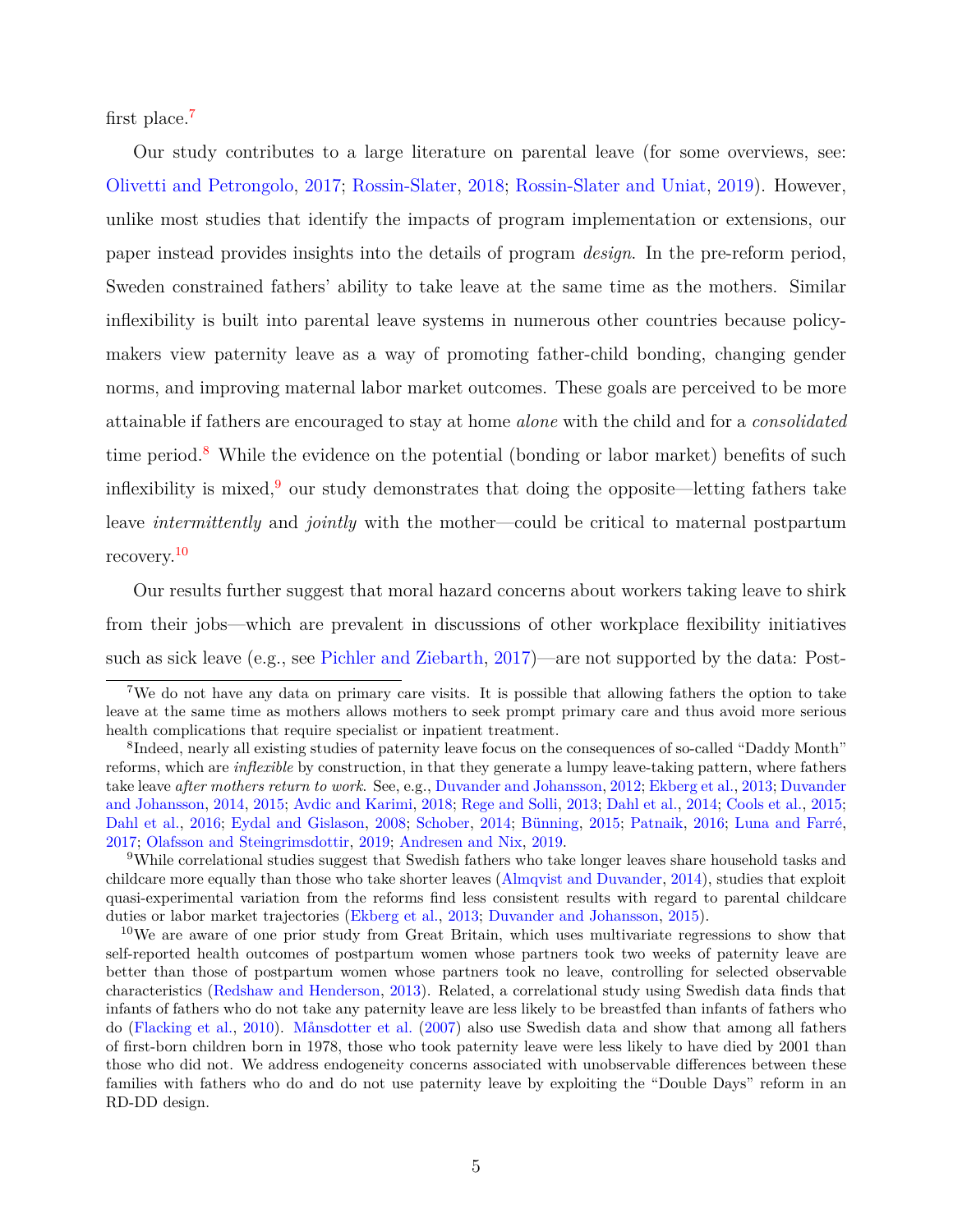reform, the average father takes just a few additional days of leave alongside the mother out of the full 30 days that they are allowed. This limited response likely stems from the fact that parents incur the marginal cost of taking a "Double Day" by foregoing the option to take an additional parental leave day in the future. This feature makes the policy potentially less costly than other interventions that could be used to support mothers during the postpartum period, such as nurse home visiting programs. By leveraging families' private information about when it is most desirable to stay home relative to the cost of missed time at work, workplace flexibility allows households to ensure that they reap large benefits relative to the number of leave days used.

In sum, the central insight that emerges from our analysis is that mothers bear the majority of the cost of a lack of workplace flexibility—not only directly through greater career costs of family formation (as documented in prior literature)—but also *indirectly*, as fathers' inability to respond to domestic shocks exacerbates the maternal health costs of childbear-ing.<sup>[11](#page-7-0)</sup> More broadly, our results contribute to our understanding of how policy influences maternal postpartum health. While discussions about maternal health often center around the role of the medical system,  $12$  less attention has been paid to the mother's postpartum environment *at home*, where women spend the majority of their time in the months following childbirth.<sup>[13](#page-7-2)</sup> This paper emphasizes the importance of a particular aspect of a new mother's home environment: the presence of the father.

<span id="page-7-0"></span><sup>&</sup>lt;sup>11</sup>Work-family conflict is a major source of stress [\(Shockley et al.,](#page-41-1) [2017\)](#page-41-1) that is associated with adverse physical and mental health outcomes [\(Frone,](#page-38-4) [2000;](#page-38-4) [Allen and Armstrong,](#page-34-1) [2006;](#page-34-1) [Backé et al.,](#page-35-5) [2012;](#page-35-5) [Berkman](#page-35-6) [et al.,](#page-35-6) [2015;](#page-35-6) [O'Donnell et al.,](#page-39-6) [2019\)](#page-39-6). While there is some evidence that public and organizational policies that promote workplace flexibility can mitigate this relationship [\(Dionne and Dostie,](#page-37-12) [2007;](#page-37-12) [Kelly et al.,](#page-38-5) [2011;](#page-38-5) [Moen](#page-39-7) [et al.,](#page-39-7) [2013;](#page-39-7) [Ziebarth and Karlsson,](#page-41-2) [2014;](#page-41-2) [Bloom et al.,](#page-36-3) [2014;](#page-36-3) [Moen et al.,](#page-39-8) [2016;](#page-39-8) [Pichler and Ziebarth,](#page-40-5) [2017;](#page-40-5) [Stearns and White,](#page-41-3) [2018\)](#page-41-3), most studies use relatively small samples of workers in specific firms or industries, and focus on interventions that increase workers' autonomy in navigating their typical day-to-day workloads (e.g., shortened work hours, work-from-home options, and sick leave days). Further, little is known about the potentially distinct impacts of workplace flexibility during *critical* periods in workers' lives, such as shortly after the birth of a child.

<span id="page-7-1"></span> $12$ For example, the "Lost Mothers" special series by the National Public Radio (NPR) largely focuses on the role of the medical system in contributing to rising maternal mortality in the United States. See: [https:](https://www.npr.org/series/543928389/lost-mothers) [//www.npr.org/series/543928389/lost-mothers](https://www.npr.org/series/543928389/lost-mothers).

<span id="page-7-2"></span><sup>&</sup>lt;sup>13</sup>Consistent with the idea that the home environment could be important for maternal health, a growing literature shows that *maternity* leave benefits are associated with improvements in mothers' health outcomes [\(Hyde et al.,](#page-38-6) [1995;](#page-38-6) [Staehelin et al.,](#page-41-4) [2007;](#page-41-4) [Baker and Milligan,](#page-35-7) [2008;](#page-35-7) [Chatterji and Markowitz,](#page-36-4) [2012;](#page-36-4) [Aitken et](#page-34-2) [al.,](#page-34-2) [2015;](#page-34-2) [Avendano et al.,](#page-35-8) [2015;](#page-35-8) [Beuchert et al.,](#page-35-9) [2016;](#page-35-9) [Butikofer et al.,](#page-36-5) [2017;](#page-36-5) [Hewitt et al.,](#page-38-7) [2017;](#page-38-7) [Heymann et](#page-38-8) [al.,](#page-38-8) [2017;](#page-38-8) [Jou et al.,](#page-38-9) [2018;](#page-38-9) [Guertzgen and Hank,](#page-38-10) [2018;](#page-38-10) [Bullinger,](#page-36-6) [2019\)](#page-36-6).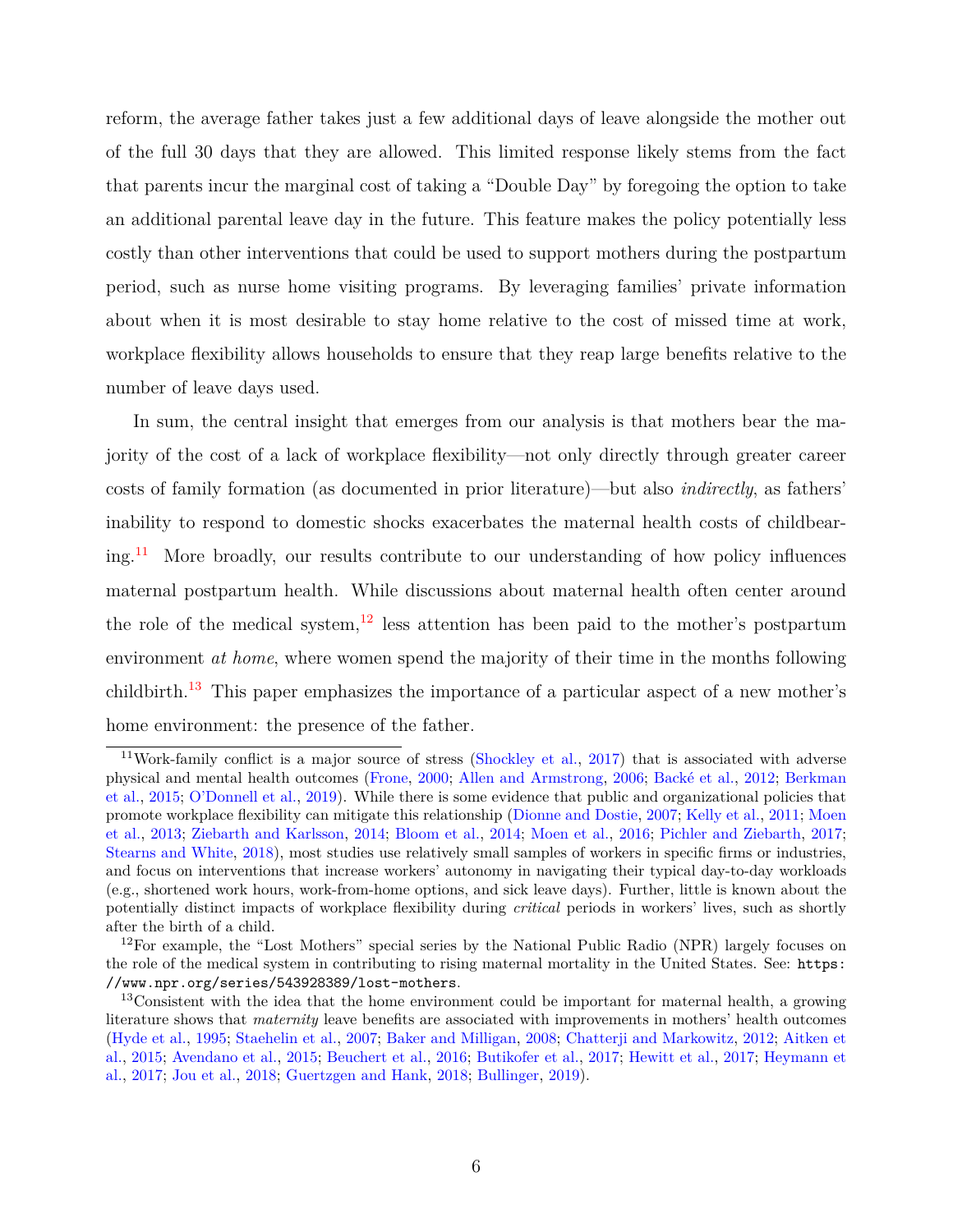# <span id="page-8-0"></span>**2 Institutional Setting**

Sweden implemented its gender-neutral paid parental leave policy in 1974, replacing the pre-vious maternity leave system that only covered mothers.<sup>[14](#page-8-1)</sup> The program is largely funded through employer social security contributions. Since the early 2000s, the program has featured a per-child benefit of 13 months of wage-replaced leave, as well as an additional 3 months of leave with a flat-rate benefit.<sup>[15](#page-8-2)</sup> Parental leave benefits do not need to all be used in one spell; they can be claimed at any point until the child turns  $8$  or, more recently, 12 years old.<sup>[16](#page-8-3)</sup> Moreover, the benefits can be claimed on a part-time basis.<sup>[17](#page-8-4)</sup>

Parental leave is job protected in Sweden, with different rules applying during the first 18 months post-childbirth and beyond. During the first period, parents are entitled to full-time leave with job protection. Then, until the child turns 8 (or 12) years old, parents are legally able to reduce their working hours by as much as 25 percent while still working at the same  $i$ ob. $18$ 

Additionally, although leave in the original system was completely transferrable between parents, the vast majority of the leave days was taken by mothers.<sup>[19](#page-8-6)</sup> In an effort to promote a more gender-equitable division of parental leave, the Swedish government has implemented three reforms (in 1995, 2002, and 2016) that each earmarked one month of wage-replaced leave to each parent. In other words, if a parent does not use his/her earmarked leave, the family loses that amount of leave. Since virtually all mothers take more than three months of

<span id="page-8-1"></span><sup>&</sup>lt;sup>14</sup> Sweden's parental leave program is not tied to marital status. Thus, it confers benefits to the (biological or adoptive) parents of a child regardless of whether they are married or not. In practice, a substantial share of parents are unmarried but cohabiting at childbirth [\(Persson,](#page-40-1) [Forthcoming\)](#page-40-1), and, as we discuss further below, we control for marital status in our empirical models.

<span id="page-8-2"></span><sup>&</sup>lt;sup>15</sup>During the time period covered in our analysis, the replacement rate was approximately 78 percent of prior gross earnings, up to a ceiling. The flat-rate benefit has increased over time: from 180 SEK per day in the mid-2000s to 250 SEK (approximately \$27) per day in 2016. To be eligible for the wage-replaced benefits, individuals must have had at least 240 days of employment paid at or above the flat-rate (e.g., 250 SEK per day in 2016) before the expected date of childbirth. Individuals who do not meet this employment requirement receive the lower flat-rate benefit only [\(Duvander et al.,](#page-37-13) [2017\)](#page-37-13).

<span id="page-8-3"></span><sup>&</sup>lt;sup>16</sup>Specifically, for children born before January 1, 2014, parental leave benefits can be claimed until the child turns 8 or finishes the first year of school; for children born thereafter, benefits can be claimed until the child turns 12 years old.

<span id="page-8-4"></span> $17$ In particular, a parent can file for  $100\%$  leave (corresponding to 8 hours),  $87.5\%$  leave (corresponding to 7 hours), and so on, down to the smallest claim amount of 12.5% leave (1 hour).

<span id="page-8-5"></span><sup>&</sup>lt;sup>18</sup>An employer is not allowed to deny this request as long as the parent notifies the employer of the intent to take parental leave at least two months in advance.

<span id="page-8-6"></span><sup>19</sup>[Duvander and Johansson](#page-37-4) [\(2012\)](#page-37-4) report that men used 0.5 percent of all parental leave days at the time of the program's inception in 1974, and this number rose only slightly over the next two decades.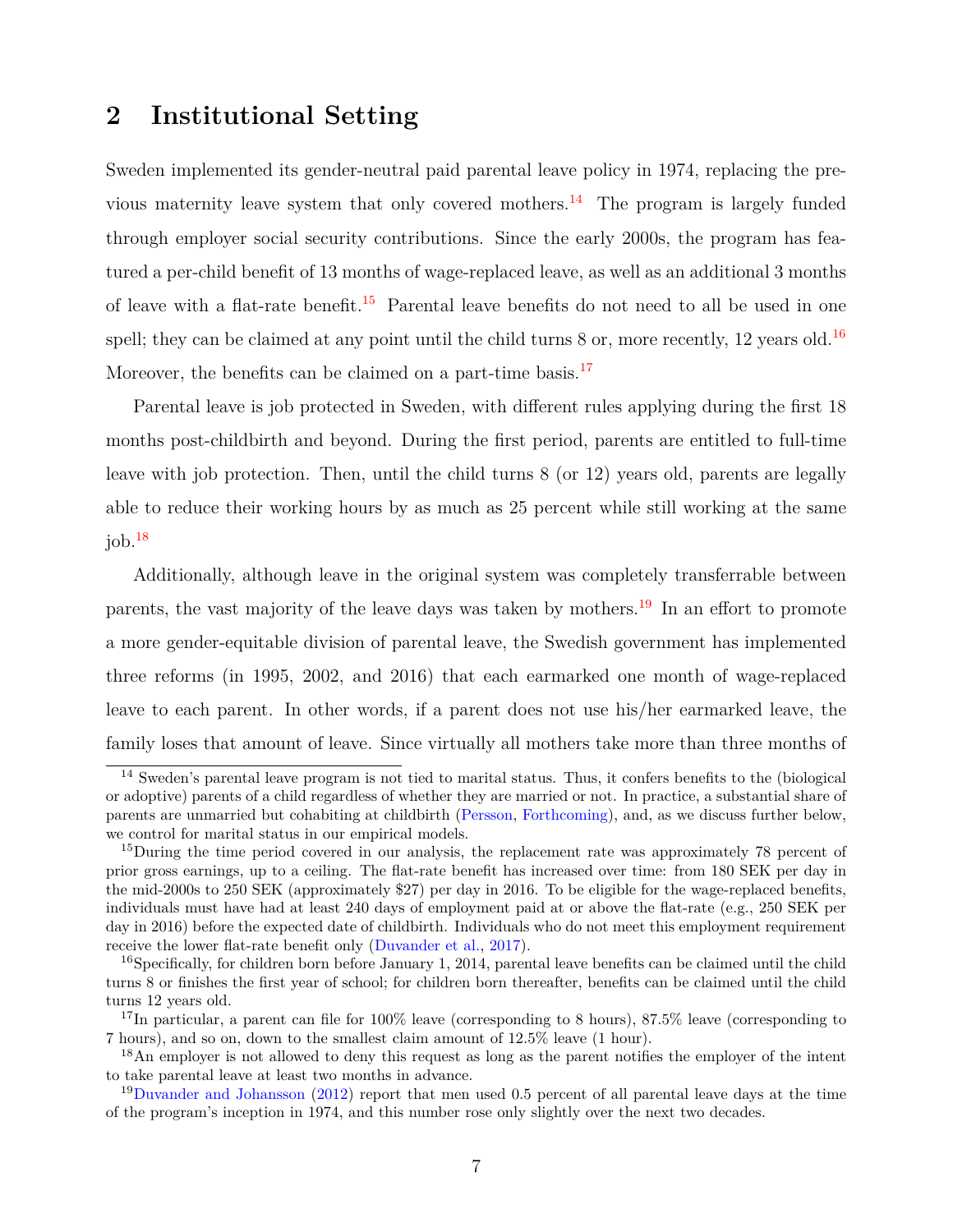leave throughout this time period, these reforms are in actuality only binding for fathers, and therefore colloquially referred to as the "Daddy Month" reforms.

**Restrictions on simultaneous leave use.** While both parents have access to paid leave in Sweden, there are important restrictions on the *simultaneous* use of parental leave. Specifically, until 2012, fathers were only entitled to ten "baseline days" of wage-replaced leave that could be used while mothers claim full-time leave, and they could only use them during the first 60 days after childbirth.<sup>[20](#page-9-0)</sup> Beyond these ten days, parents could only be on leave simultaneously part-time while also working part-time, as long as the total amount of leave claimed by the two parents did not exceed the equivalent of a full-time job. In practice, however, since nearly all mothers were taking full-time leave in the months following childbirth, a father could only claim paid leave if the mother did not claim her benefit on that day (i.e., she took unpaid leave for the day).

Appendix Figure [A1](#page-56-0) presents a stylized representation of how the median Swedish family allocated leave between parents, using data on parents of firstborn singleton children born in 2008-2011. The figure shows that other than a maximum of ten baseline leave days that could be taken by fathers shortly after childbirth, the median mother was at home alone on full-time leave for about 14 months. After she returned to work, the median father took two months of leave. Children then typically entered public daycare, and the parents could use any remaining days of leave on a sporadic basis until the child's 8th birthday. As children's summer school breaks are usually longer than parental vacation time off, in practice these days are often used to cover the childcare gap during the summer.

This figure highlights that most policy efforts surrounding encouraging fathers to take leave are focused on *sequential* (rather than simultaneous) and *lumpy* (rather than intermittent) leave. Indeed, as evidenced by the picture, the median Swedish father was taking the full two "Daddy Months" that were available during the 2008-2011 time period, but he was doing so in one stretch after the mother returned to work. Yet while policies that incentivize fathers to stay home on their own for a consolidated stretch of time may be important for father-child bonding and promoting paternal participation in household work (despite mixed evidence on

<span id="page-9-0"></span><sup>&</sup>lt;sup>20</sup>These ten days of baseline paternity leave do not count toward the total amount of wage-replaced parental leave that the parents divide between them.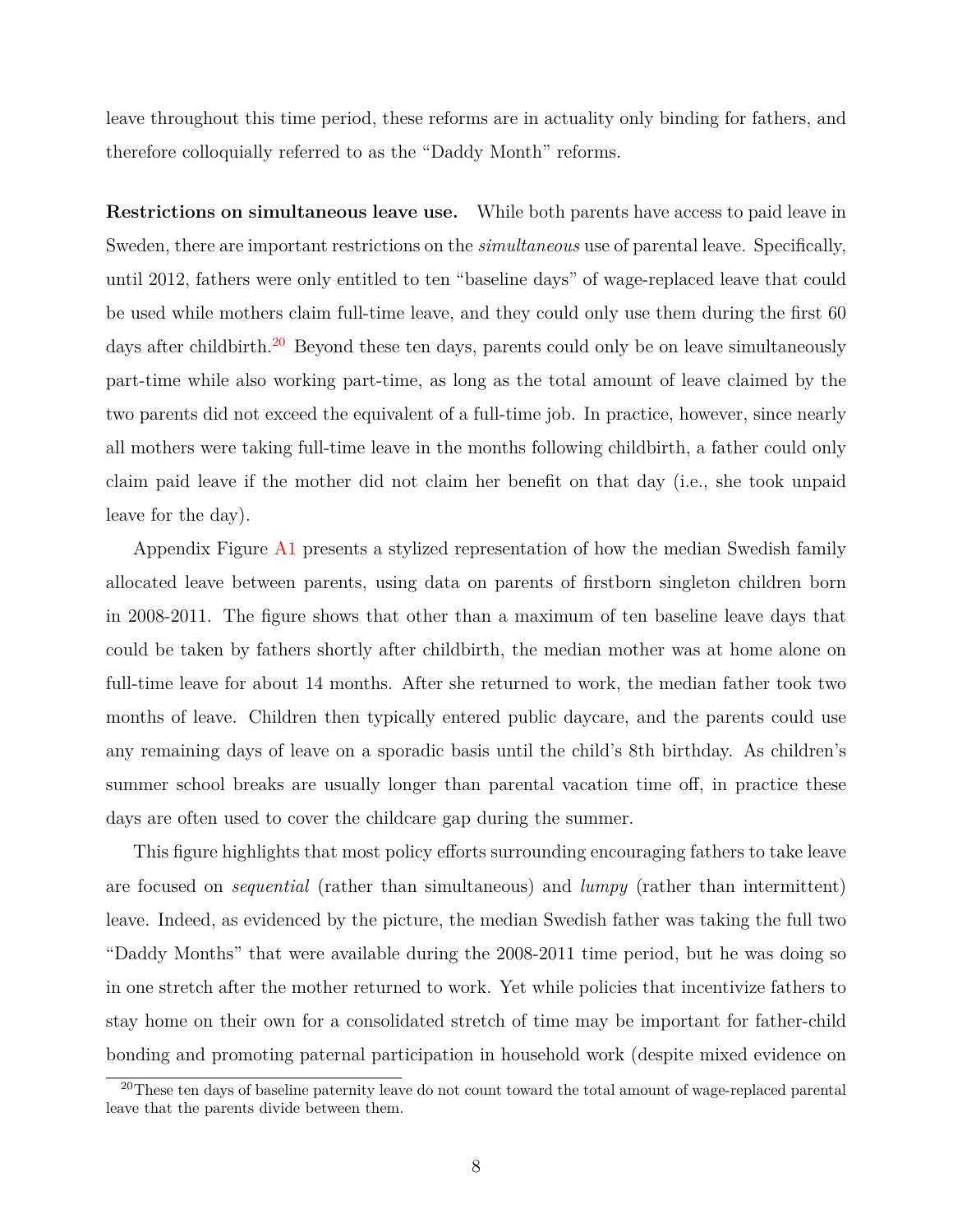these outcomes), they also preclude the father from having flexibility to be home during the vulnerable postpartum period.

**"Double Days" reform.** On January 1, 2012, Sweden implemented a "Double Days" reform, which changed the parental leave system such that parents were now allowed to take full-time wage-replaced leave *at the same time* for up to 30 additional days (beyond the baseline days) during the child's first year of life. Importantly, all other policy details—including total leave duration, the wage replacement rate, and the amount of earmarked leave—remained unchanged. Thus, the reform essentially provided families with more flexibility in choosing how to allocate the timing of their leave; fathers could now take full-time paid leave during the postpartum period while the mothers were also at home on paid leave.

**Other benefits.** In the pre-reform period, when fathers were restricted to only ten baseline days during which they could take full-time paid parental leave at the same time as mothers, fathers could in principle rely on other benefits to stay home if necessary. While Sweden does not provide any family leave benefits to care for adult family members (i.e., postpartum mothers), it is possible that fathers relied on own sick leave benefits for these purposes. In addition, if a mother claims her sick leave benefit instead of her parental leave benefit on a given day, then the father can claim a full-time parental leave benefit on that same day. However, sick leave benefits are reimbursed at a lower rate than parental leave benefits for most parents, making this a potentially unappealing option for families. Nevertheless, if parents were using sick leave for these purposes before the "Double Days" reform, we would expect there to be a decline in sick leave use among both mothers and fathers in the post-reform period.

As sick leave data are only available at an annual level, we compare the annual number of sick leave days used by parents of firstborn singleton children born in January-March 2011 and January-March 2012 in Appendix Table [A1.](#page-57-0) We do not detect any statistically significant differences either in the average number of sick leave days or in the share of parents with any sick leave across the two groups, suggesting that substitution from sick leave toward parental leave is not affecting the interpretation of our main estimates.

Unfortunately, we do not have data on other benefits such as vacation days. However, in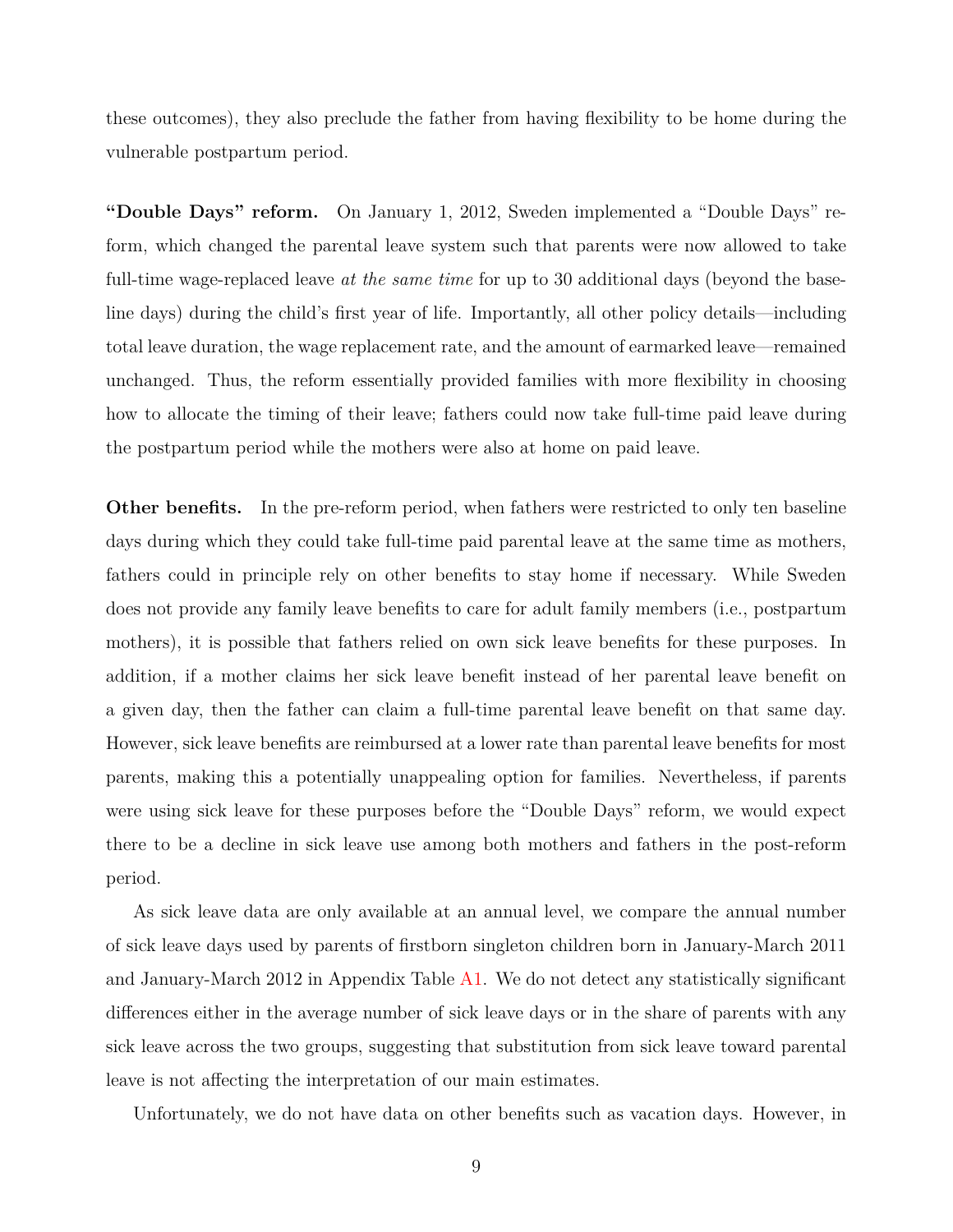Sweden, vacation benefits are not very temporally flexible, as vacation time has to be scheduled with the employer in advance (moreover, employees are typically required to take at least a portion during the summer months). Thus, vacation benefits are far less flexible than sick leave benefits, which we do observe. Nonetheless, if anything, substitution from other time off to paid parental leave among fathers would imply that our effects of fathers' workplace flexibility on maternal health are attenuated.

## <span id="page-11-2"></span>**3 A Model of Household Parental Leave Use**

We develop a framework of parental leave use that describes how parents divide a household's allocation of parental leave days, taking into account the labor market costs as well as the household benefits of the presence of each parent. We start from a set-up that mimics Sweden's parental leave system before the introduction of "Double Days," and then examine how this reform alters the allocation of parental leave and household wellbeing.

### **3.1 General Notation**

Consider a household consisting of a child, mom *m*, and dad *d*. Let *t* denote discrete time (in days), with childbirth at  $t = 0$ . Time is divided into two intervals, before and after publicly-provided childcare becomes available.<sup>[21](#page-11-0)</sup> Specifically, there exists some  $\bar{t} > 0$ , such that:

- For  $t < \bar{t}$ , public childcare is not available. We refer to these days as "core" days.
- For  $t \geq \overline{t}$ , public childcare is generally available, except on some days (e.g., school holidays). We refer to days without childcare during this period as "miscellaneous" days.

The total number of parental leave days available to the family is  $T > \bar{t}$ . The total number of core and miscellaneous days exceeds *T*. [22](#page-11-1)

<span id="page-11-0"></span> $21$ Children are eligible for publicly-provided childcare at age 1. In practice, most childcare slots open up in August (when all children are "shifted" one year forward). Thus, many children do not gain access to a desired childcare slot until August in the year after they turn one year old.

<span id="page-11-1"></span> $22$ Consistent with this conjecture, parents generally exhaust their leave days. (Recall that parental leave can be claimed until the child turns 8 years old; thus, the period  $t \geq \bar{t}$  essentially lasts until the child's eighth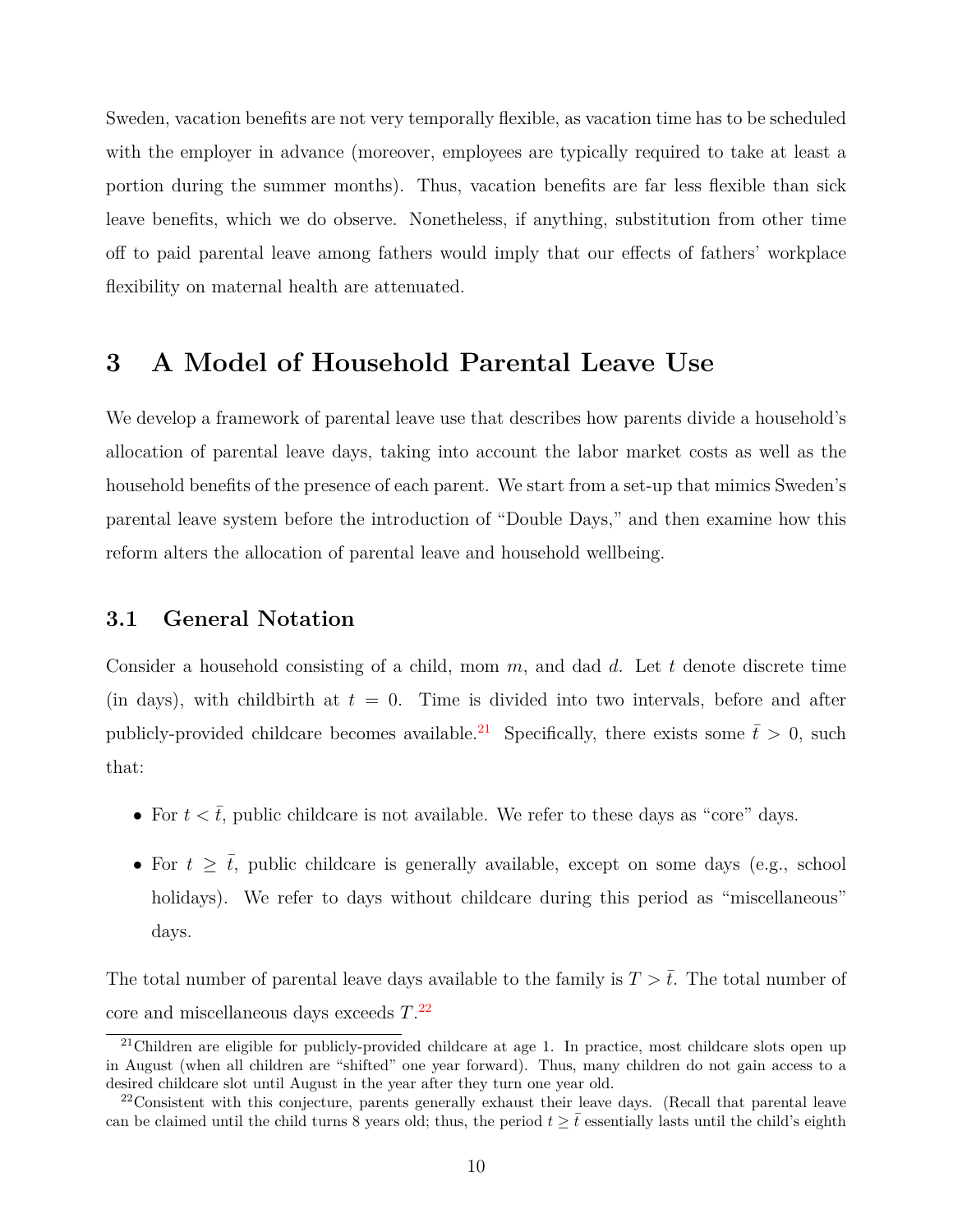Let  $B_p(t)$  and  $C_p(t)$  denote the benefit and cost of a leave day taken (alone) by parent  $p \in \{m, d\}$ , respectively, on a day before childcare is available (i.e., during a core day  $t < \bar{t}$ ). The corresponding benefit and cost of taking leave on a miscellaneous day during  $t \geq \overline{t}$  is given by  $b_p(t)$  and  $c_p(t)$ , respectively.<sup>[23](#page-12-0)</sup> Let the value of parental leave be strictly positive,  $B_p - C_p > 0$  and  $b_p - c_p > 0$ , on days without childcare; and negative otherwise.

### **3.2 Assumptions**

We assume that household decisions are efficient, and (for simplicity) abstract away from discounting.<sup>[24](#page-12-1)</sup> The general household problem of choosing an allocation of leave days among the large set of permissible ones is complex and dynamic. To obtain specific predictions for how parents divide the leave, we need to impose more structure. We make four parsimonious assumptions about the benefits and costs of parental leave. They are not meant to reflect the reality of all families, but simply to be plausible for the "typical" family in our data.

The first two assumptions concern the benefits of parental leave. We define the difference between the benefit of the mom and the benefit of the dad taking leave on core and miscellaneous days, respectively, as:  $\Delta_B(t) \equiv B_m(t) - B_d(t)$  and  $\Delta_b(t) \equiv b_m(t) - b_d(t)$ .

<span id="page-12-2"></span>**Assumption 1** (Early care).  $B_p(t)$  *is strictly decreasing and converges to*  $b_p(t) = b_p > 0$ *.* 

Intuitively, the benefit of parental care is the largest immediately after childbirth, and then gradually falls to  $b_p$ , the benefit of a miscellaneous day.

<span id="page-12-3"></span>**Assumption 2** (Maternal advantage).  $\Delta_B(t)$  *is positive, strictly decreasing, and converges to*  $\Delta_b(t) = \Delta_b \geq 0.$ 

The relative advantage of the mother staying home being decreasing over time is consistent with, for example, the fact that breastfeeding is usually concentrated in the beginning of a child's life.

birthday.)

<span id="page-12-0"></span><sup>&</sup>lt;sup>23</sup>These benefits and costs pertain to those subjectively "perceived" by the family. To the extent that they differ from the true benefits and costs (i.e., their perceptions may be wrong), it is the perceived benefits and costs that matter for our analysis because they drive parental leave choices.

<span id="page-12-1"></span> $24$ As discussed in footnote [14,](#page-8-1) Sweden's parental leave program grants benefits to both parents of a child regardless of their marital or cohabitation status. In our model, we refer to the mom and dad as residing in one household; strictly speaking, however, we only require that parents are able to make efficient joint decisions.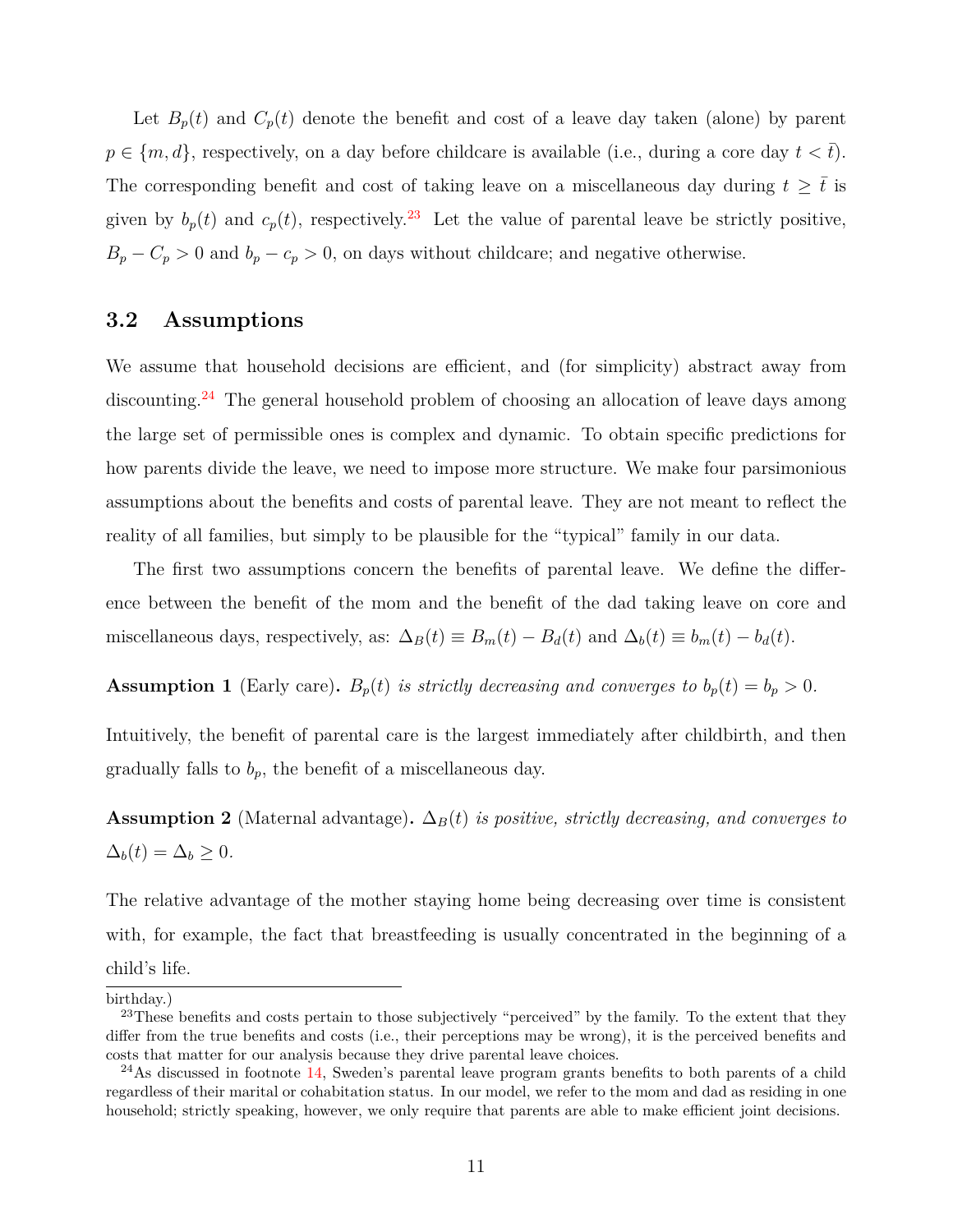The next two assumptions concern the costs of parental leave. Let  $C_p(t) \equiv (1-\alpha)w_p + \kappa(\tau_p)$ , where  $w_p$  is the (constant) current wage,  $\alpha$  is the wage replacement rate,  $\kappa(\tau_p)$  is a future career cost, and  $\tau_p$  is total number of core leave days taken by parent *p* (up to *t*). By contrast, assume that leave taken on miscellaneous days does not have any long-term career consequences, i.e.,  $c_p(t) \equiv (1 - \alpha) w_p.$ 

<span id="page-13-3"></span>**Assumption 3** (Parental income difference).  $w_d > w_m$ .

Consistent with this assumption, the intra-household median earnings difference (father minus mother earnings) in our analysis sample is positive.<sup>[25](#page-13-0)</sup>

<span id="page-13-4"></span>**Assumption 4** (Career cost). Let  $\kappa > 0$  and  $\frac{\bar{t}}{2} < \tau^c < \bar{t}$  such that

$$
\kappa(\tau_p) = \begin{cases} \kappa & \text{if } \tau_p \ge \tau_c \\ 0 & \text{otherwise} \end{cases}
$$

Intuitively, this assumption captures the idea that absence from the labor market *for an extended period of time* (longer than  $\tau^c$ ) comes with a career cost. While we use a simple step function for tractability only, the idea that career costs are particularly pronounced when a parent takes a long period of leave is consistent with empirical evidence.<sup>[26](#page-13-1)</sup> Here, the critical time threshold  $\tau^c$  is chosen such that the career cost can be avoided if and only if the core days are (suitably) shared by both parents. $27$ 

### **3.3 Parental Leave System Before the "Double Day" Reform**

We start by defining a "basic parental leave system" as one in which parents can freely divide the total allowance  $T$ , but where leave cannot be taken simultaneously by both parents. This

<span id="page-13-0"></span> $25$ This fact is also true at the mean in our data. As can be seen in Table [1,](#page-50-0) the mean of mothers' earnings is approximately 75 percent of the mean of fathers' earnings. Note that we do not observe wages, only earnings  $(i.e., wage × hours).$ 

<span id="page-13-1"></span><sup>&</sup>lt;sup>26</sup>Multiple studies document negative labor market impacts of prolonged leave [\(Lalive and Zweimüller,](#page-39-9) [2009;](#page-39-9) [Lequien,](#page-39-10) [2012;](#page-39-10) [Schönberg and Ludsteck,](#page-40-10) [2014;](#page-40-10) [Bičáková and Kalíšková,](#page-35-10) [2016;](#page-35-10) [Canaan,](#page-36-7) [2017\)](#page-36-7). In general, crosscountry comparisons suggest that provisions of leave of up to one year in length have zero or positive impacts on maternal employment, whereas longer leave entitlements can negatively affect women's long-term labor market outcomes [\(Ruhm,](#page-40-11) [1998;](#page-40-11) [Blau and Kahn,](#page-36-8) [2013;](#page-36-8) [Thévenon and Solaz,](#page-41-5) [2013;](#page-41-5) [Olivetti and Petrongolo,](#page-39-2) [2017;](#page-39-2) [Rossin-Slater,](#page-40-3) [2018\)](#page-40-3).

<span id="page-13-2"></span><sup>&</sup>lt;sup>27</sup>This is likely true in the typical Swedish setting, where the core period often extends beyond the child's first birthday (as discussed in footnote [22\)](#page-11-1), while the literature documents career costs associated with leave entitlements longer than a year (as discussed in footnote [26\)](#page-13-1).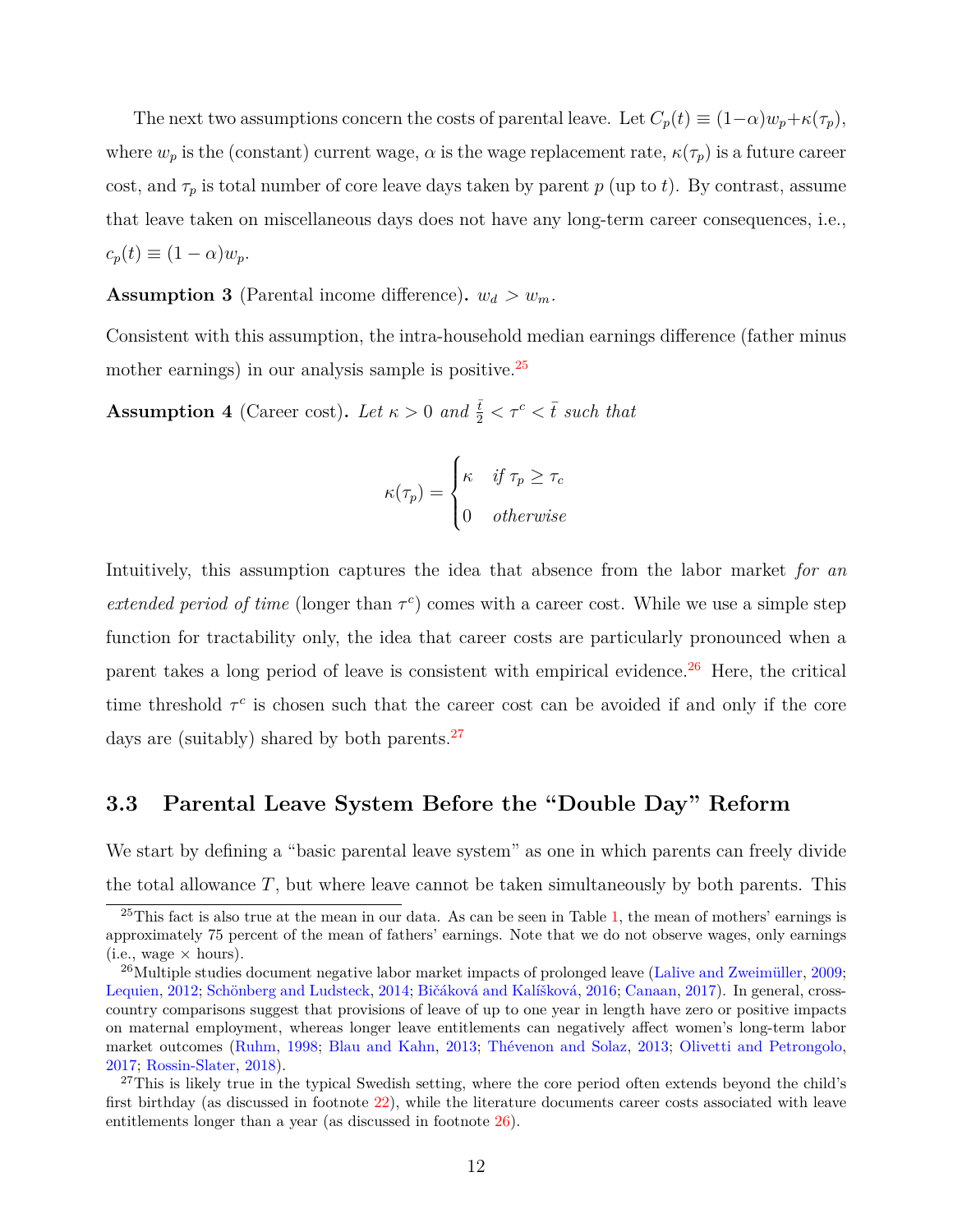represents a simplified version of Sweden's parental leave system before 1995 (when the first earmarked month of leave was introduced) and, more generally, is akin to typical parental leave systems around the world in which parents can divide up a total "budget" of leave days.

<span id="page-14-1"></span>**Corollary 1** (Basic system)**.** *Under the basic parental leave system, leave is taken during the entire core period, with residual leave days used in the miscellaneous period. Either mom takes all leave days, or mom takes all leave days except for a single interval of leave days taken by dad at the end of the core period.*

 $\Box$ 

#### *Proof.* See Appendix [B.](#page-70-0)

This allocation intuitively reflects the above assumptions: Parental leave is concentrated at the start of a child's life due to the importance of early care (Assumption [1\)](#page-12-2). Further, leave is taken predominantly, if not exclusively, by moms because of maternal advantages in childrearing and parental income differences (Assumptions [2](#page-12-3) and [3\)](#page-13-3); a countervailing effect is that extended leave by one parent negatively affects that parent's future career (Assumption [4\)](#page-13-4). Thus, dad may take some core days when doing so allows the household to avoid the maternal career cost.

In Sweden, under the basic parental leave system (prior to 1995) only a small share of all fathers chose to take any leave [\(Duvander and Johansson,](#page-37-4) [2012\)](#page-37-4)—this low rate of paternal leave use was in fact the motivation for introducing the first "Daddy Month." In light of the model, this pattern suggests either that parents' income differences were so large that not even career costs could overcome them, or that income differences were modest but career costs were not substantial enough to neutralize them.

Next, we add earmarked leave. Specifically, out of the family's total allowance of *T* leave days, *E < T* days are earmarked for each parent (but leave days still cannot be taken simultaneously). This structure resembles Sweden's parental leave system right before the "Double Day" reform that we study, when Sweden had implemented two "Daddy Months" (in 1995 and 2002). We assume that  $T - E > \bar{t}$ ; that is, the household is able to cover the core period with only one parent taking leave.<sup>[28](#page-14-0)</sup>

<span id="page-14-0"></span><sup>28</sup>This assumption reflects the Swedish system at the time of the "Double Day" reform: *T* was 16 months, *E* was 2 months, and childcare eligibility occurred at 12 months.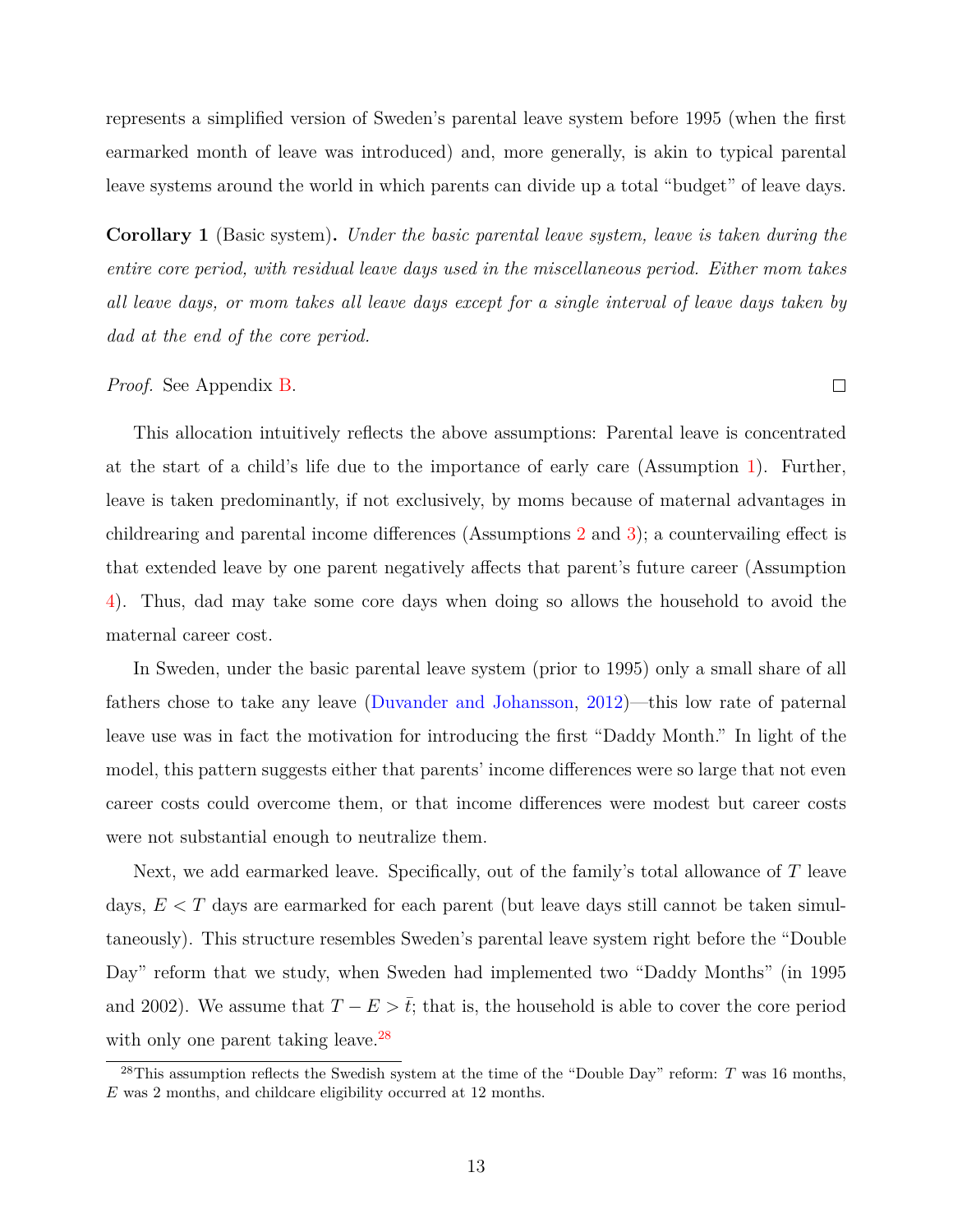<span id="page-15-0"></span>**Corollary 2** (Earmarked leave and the value of a miscellaneous day)**.** *In a basic parental leave system with earmarked leave, if dad takes leave, then he takes it at the end of the core period or during the miscellaneous period. The magnitude of a household's response to the introduction of earmarked leave reflects the household's valuation of a miscellaneous day.*

*Proof.* See Appendix [B.](#page-70-0)

 $\Box$ 

Intuitively, earmarking affects households in which the dad would have otherwise taken less than *E* leave days by raising the opportunity cost of *not* taking a paternity leave day without earmarking the mother can stay home instead; with earmarking, the day is lost. A father induced to take leave allocates it either to the end of the core period (when it can reduce maternal career costs) or during the miscellaneous period (when the household benefit differential is the smallest).

Corollaries [1](#page-14-1) and [2](#page-15-0) are important for two reasons. First, they provide the model's prediction about parental division of leave before the introduction of "Double Days": Mothers take leave starting at childbirth and for the majority of the core period, while fathers take leave at the end of the core period or during (a subset of the) miscellaneous days. To gauge the plausibility of the model's predictions, we can use data on *actual* parental leave use in the pre-reform period. Appendix Figure [A1](#page-56-0) illustrates that Corollaries [1](#page-14-1) and [2](#page-15-0) are highly consistent with actual parental leave use in Sweden in the period before the "Double Days" reform, underscoring the model's applicability to our empirical setting.

Second, the last statement in Corollary [2](#page-15-0) links a household's response to the introduction of earmarking to its valuation of a miscellaneous day. While we do not empirically analyze the impact of earmarking in our paper, this result provides an important link between existing evidence on earmarking and the model's predicted household responses to the reform that we study. In particular, multiple studies have documented that Sweden's earmarking reforms substantially increased paternity leave take-up [\(Duvander and Johansson,](#page-37-4) [2012;](#page-37-4) [Ekberg et](#page-37-5) [al.,](#page-37-5) [2013;](#page-37-5) [Duvander and Johansson,](#page-37-6) [2014,](#page-37-6) [2015;](#page-37-7) [Avdic and Karimi,](#page-35-3) [2018\)](#page-35-3). By Corollary [2,](#page-15-0) this finding implies that households place a high valuation on a miscellaneous day.[29](#page-15-1) This, in turn, has important implications for our analysis because, as we show in Section [3.4](#page-16-0) below, a

<span id="page-15-1"></span> $^{29}$ Intuitively, as we show in the Proof of Corollary [2,](#page-15-0) when earmarking induces a father to take an extra leave day (that he otherwise would not have taken), the household gains one miscellaneous day.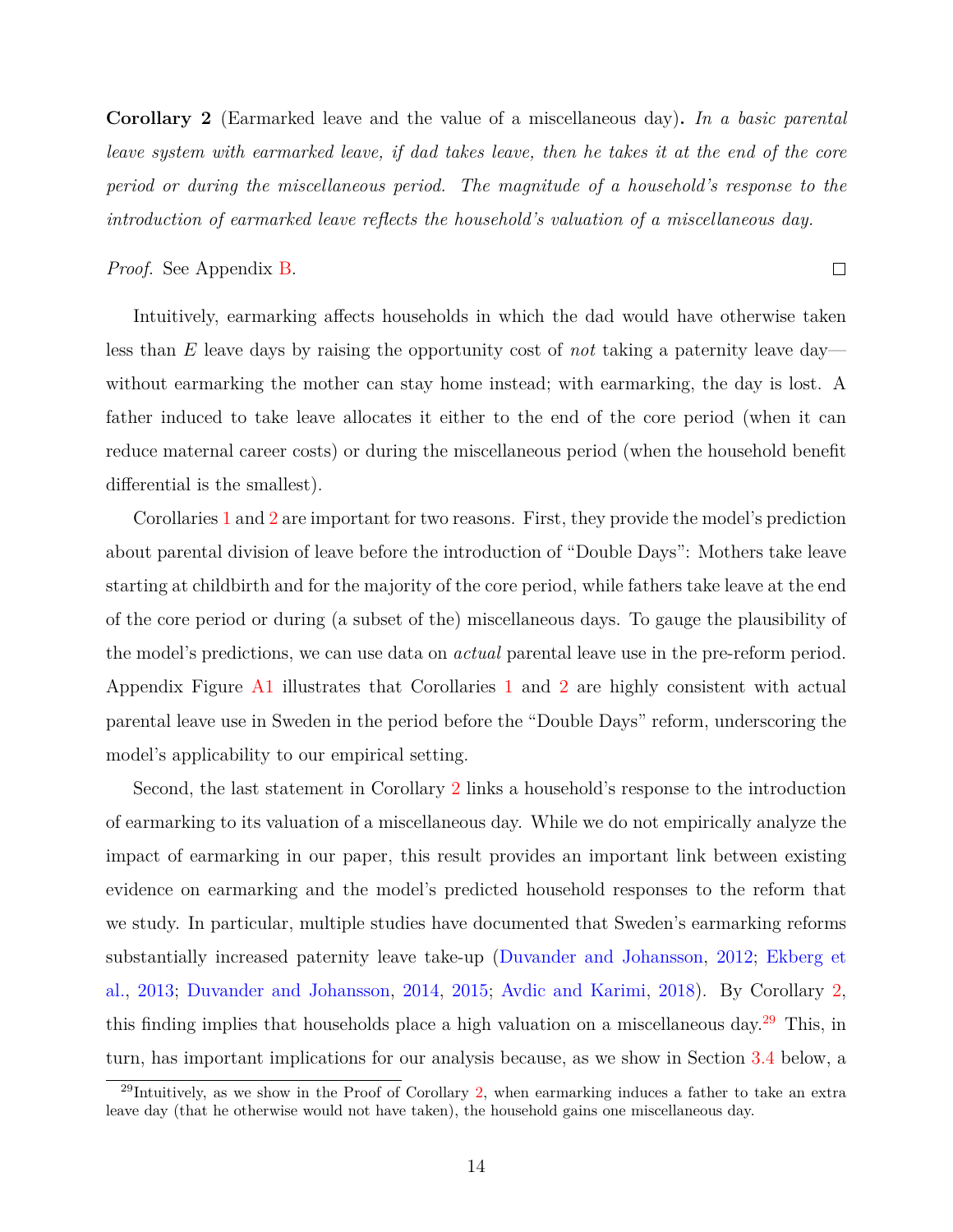household's benefit from using a "Double Day" is *directly related to a household's valuation of a miscellaneous day*. Thus, Corollary [2](#page-15-0) provides a theoretical link between existing studies on earmarking and the findings that we present in this paper. We explain this in detail below.

#### <span id="page-16-0"></span>**3.4 "Double Days" Reform**

The "Double Days" reform relaxes the assumption that parents cannot take leave at the same time by allowing "double days." During the core period, parents can now take leave on the same day, using two units of leave. However, "double day" units do not count toward earmarked units.<sup>[30](#page-16-1)</sup>

To capture the value of taking a double day, we introduce some additional notation. Let  $B_{pp'}(t)$  capture the direct benefit of parent *p* taking leave to join parent *p*' at home on day *t*. Let  $C_p(t)$  be the corresponding direct cost.

**Assumption 5** (Flexibility and the value of a "double day").  $B_{pp}(t)$  *contains a stochastic element. The double-day decision can be made flexibly, at time t, when the daily realization of*  $B_{pp'}(t)$  *is observed.* 

In principle,  $B_{pp}(t)$  may encompass benefits to parent p who takes the additional leave (e.g., joy of leisure or domestic work), benefits to parent  $p'$  from having the second parent at home (e.g., help with household chores or emotional support), and benefits to the child from being home with two parents as opposed to one. We let this aggregate household benefit contain a stochastic element to capture the fact that it may be subject to domestic shocks that necessitate a flexible response. For example, additional support for the mother may be more valuable to the household on some days (e.g., when she is not feeling well, is fatigued, or is having mental health issues) than others.<sup>[31](#page-16-2)</sup>

<span id="page-16-1"></span><sup>&</sup>lt;sup>30</sup>This structure closely resembles Sweden's reform, which allowed the use of "double days" before the child's first birthday (and thus before the child is eligible for public childcare), and which did not allow for "double days" to count toward either parent's earmarked allowance.

<span id="page-16-2"></span><sup>&</sup>lt;sup>31</sup>In principle, another example of a domestic shock that could affect  $B_{pp}(t)$  in this general set-up is child illness. However, since one parent is already at home during the core days—and thus able to flexibly respond to unexpected child health shocks by, for example, taking the infant to the doctor—the marginal value of the second parent also staying home in response to a child health shock is likely to be low. Consistent with this conjecture, we find no empirical evidence of effects of the "Double Days" reform on measures of child health available in our data (specialist outpatient and inpatient visits as well as prescription drugs like antibiotics).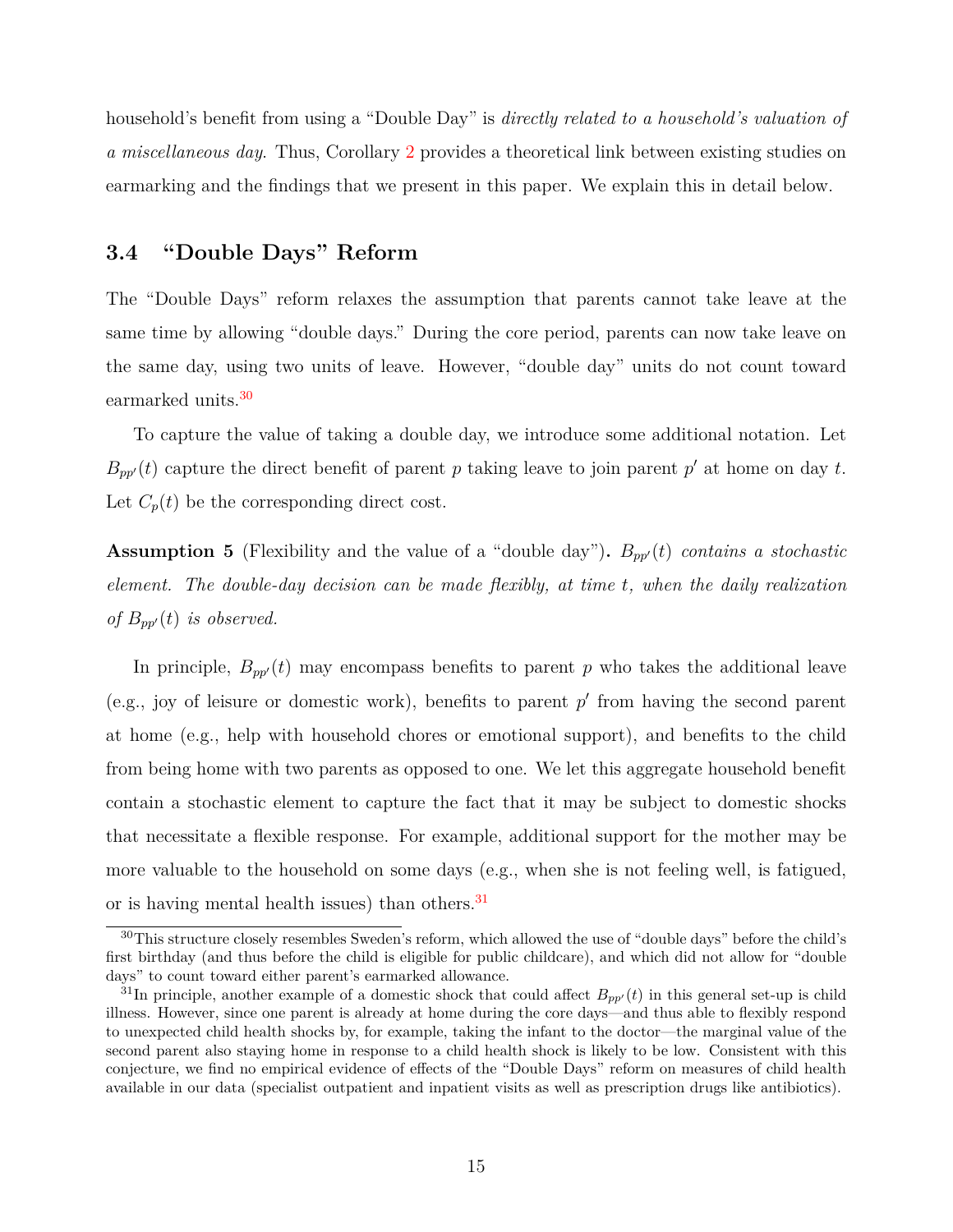Further, for simplicity, we assume that the number of potential double days to be used is strictly smaller than  $T - E - \overline{t}$ . This simplifies our analysis as it ensures that use of a double day will not preclude use of a later (desired) double day.<sup>[32](#page-17-0)</sup>

**Prediction 1** (Double days)**.** *A double day is used if and only if*

<span id="page-17-1"></span>
$$
B_{pp'}(t) > b_m + (1 - \alpha)(w_p - w_{p'}).
$$
\n(1)

*Proof.* See Appendix [B.](#page-70-0)

Prediction [1](#page-17-1) contains two insights that are important for our empirical analysis. First, households choose to take a double day on days when the direct household benefit from parent  $p$  joining  $p'$  exceeds the threshold in  $(1)$ . Thus, when parents have the flexibility to decide when to take joint leave on a day-to-day basis, the optimal response is to remove the additional parent from the labor force only on days when the benefit of doing so is perceived to be sufficiently high.

Second, the right-hand side of condition [\(1\)](#page-17-1) formalizes the notion of "sufficiently high." Intuitively, a double day has a shadow cost beyond the foregone wage of parent *p*: it eliminates a future miscellaneous leave day that could be taken by mom.<sup>[33](#page-17-2)</sup> This makes the overall opportunity cost of taking a double day potentially large. Specifically, for a double day taken by the dad to join the mom at home, condition [\(1\)](#page-17-1) becomes

$$
B_{dm}(t) > b_m + (1 - \alpha)\Delta_w
$$

where  $\Delta_w = w_d - w_m > 0$  is the wage difference between the dad and the mom. That is, the added benefit of dad joining mom on a core day allocated to mom would have to exceed the

 $\Box$ 

<span id="page-17-0"></span> $32$ This assumption is made for convenience and can be relaxed. If relaxed, the household will be more conservative in its use of a double day (relative to the case when this assumption holds); consequently, the right-hand side of equation [\(1\)](#page-17-1) is the lower bound of the direct benefit that must be obtained from taking a double day.

<span id="page-17-2"></span><sup>&</sup>lt;sup>33</sup>Corollary [1](#page-14-1) and [2](#page-15-0) together imply that any miscellaneous day taken by the father are taken in response to earmarking; thus, they count toward the father's earmarked allowance. Because double days do not count toward the earmarked allowance, a double day (taken by any parent) replaces a miscellaneous day taken by the mother in the future. See the Proof of Proposition [1](#page-17-1) for a more formal treatment.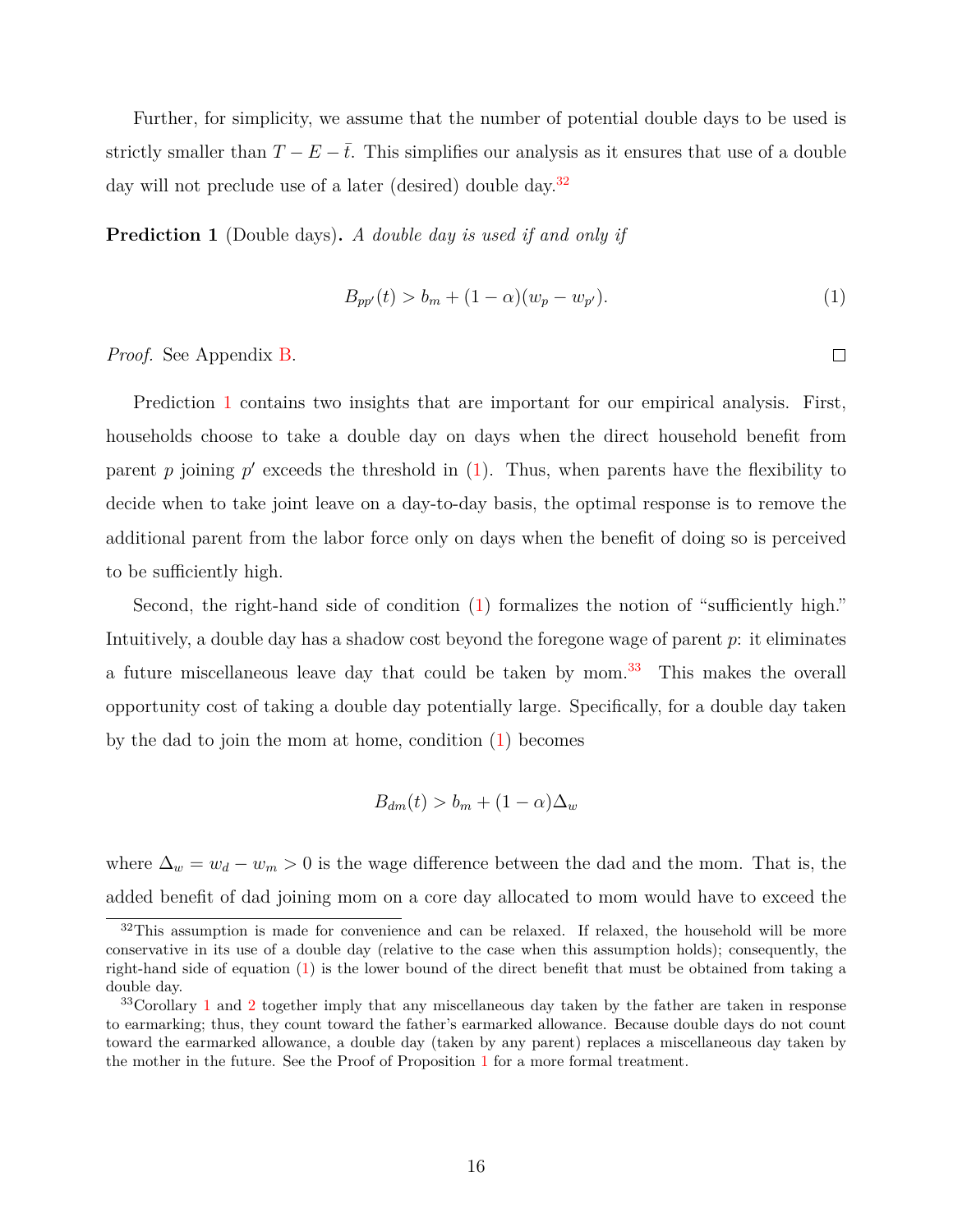gross benefit of mom taking leave on a future miscellaneous day without childcare, plus the difference in the non-replaced wage income.<sup>[34](#page-18-1)</sup>

Thus, the higher is the household's valuation of a future miscellaneous day, the higher is the cutoff in [\(1\)](#page-17-1) at which the household decides to take a double day. Further, a higher cutoff in [\(1\)](#page-17-1) implies fewer days taken as double days, and a higher perceived household benefit of each claimed double day. This relates to our above discussion of Corollary [2:](#page-15-0) The strong response in paternity leave take-up to Sweden's earlier earmarking reforms suggests that the value of a miscellaneous leave day is high. We thus obtain a clear prediction: the "Double Days" reform (i) induces a relatively small average increase in the number of double days taken, but (ii) ensures that the claimed double days are associated with substantial benefits to the household.

### <span id="page-18-0"></span>**4 Data**

Our empirical analysis uses multiple Swedish administrative data sets: birth records data from the National Board of Health and Welfare (NBHW; in Swedish *Socialstyrelsen*), population register data from Statistics Sweden containing demographic and labor market information on the parents, data on parental leave claims from the Swedish Social Insurance Agency (*Forsakringskassan*), as well as inpatient, outpatient, and prescription drug claims data from NBHW to measure maternal health outcomes.

**Births data.** We have data on all Swedish births from 2000 to 2016, with unique parental and child identifiers, and with detailed information on pregnancy and delivery characteristics and birth outcomes, including child gender, birth order, birth type (singleton versus multiple birth), gestational age in days, expected due date, birth weight in grams, the Apgar score, an indicator for small-for-gestational-age (SGA), and indicators for cesarean section (c-section) deliveries, inductions of labor, and various pregnancy risk factors and labor/delivery complications. We use these data to identify firstborn singleton live births during our analysis time

<span id="page-18-1"></span><sup>&</sup>lt;sup>34</sup>Similarly, for a double day in which the mom joins dad at home, condition [\(1\)](#page-17-1) becomes  $B_{md}(t) > b_m$ (without career costs). In practice, however, as illustrated in Appendix Figure [A1,](#page-56-0) the typical mother's first spell extends beyond the time period when double days can be used.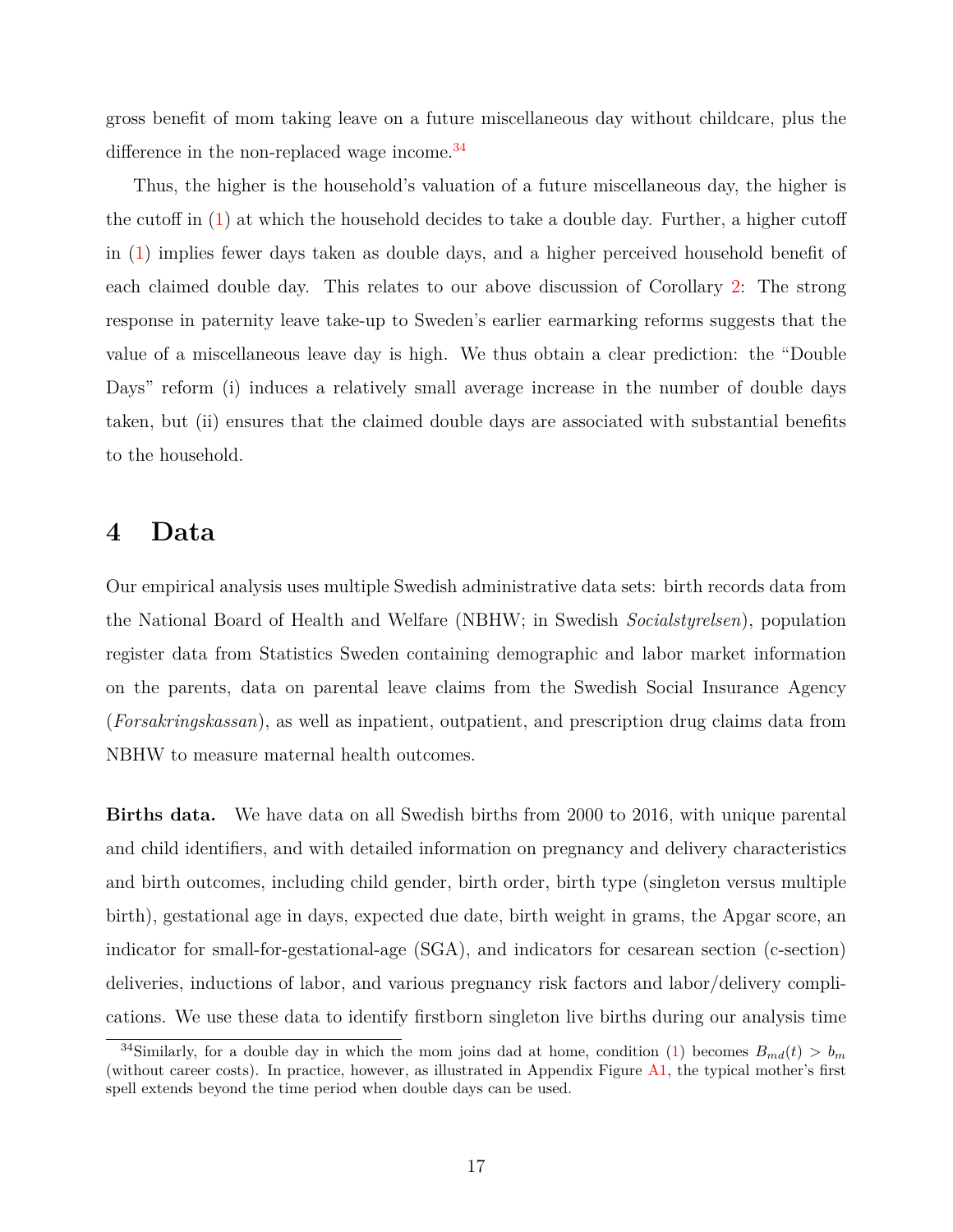frame, and to calculate the children's exact dates of birth using information on gestational age and expected due date  $35$ 

**Demographic information and parental leave claims.** We use administrative data from Statistics Sweden to obtain information about each mother's and father's age, educational attainment, marital status, and income in the year before the first child's birth. To measure take-up of parental leave, we add spell-level data from the Swedish Social Insurance Agency. For each child, we observe the universe of parental leave spells taken from 1993 until 2016. For each spell, the data contain the exact start and end dates, as well as information about the type of compensation (wage-replaced or flat-rate day), as described in Section [2](#page-8-0) above. We merge the two data sets to the birth records data using parental identifiers.

Our main measures of parental leave are indicators for any post-baseline leave taken by fathers during various time periods in the year following childbirth. We also calculate the total number of leave days taken by fathers (including baseline leave) during these periods.

**Maternal health outcomes.** We merge information from inpatient care, specialist outpatient care, and prescription drug records using maternal identifiers. We have access to inpatient records from 1995 to 2016, specialist outpatient records from 2001 to 2016, and prescription drug records from 2005 to 2017. The inpatient records contain information on the universe of a patient's visits to the hospital that result in hospital admission, including cases where the individual is admitted and discharged on the same day. The outpatient data records all visits *excluding* primary care. In Sweden, primary care (e.g., regular postpartum check-ups and annual physical exams) is provided at municipal "care centers" (*Vårdcentraler* ), which are mostly staffed with nurses. "Care centers" can provide referrals to more specialized outpatient care, which is what we observe in the outpatient records. The drug records contain the universe of an individual's prescription drug purchases made in pharmacies, but do not include drugs administered in hospitals.

For each visit to an inpatient or specialized outpatient provider, the data contain information on the date of the visit, the associated International Classification of Diseases (ICD-10)

<span id="page-19-0"></span><sup>35</sup>Specifically, we subtract 280 days (40 weeks) from the expected due date to obtain the conception date, and then add the gestational age in days to obtain the actual date of birth.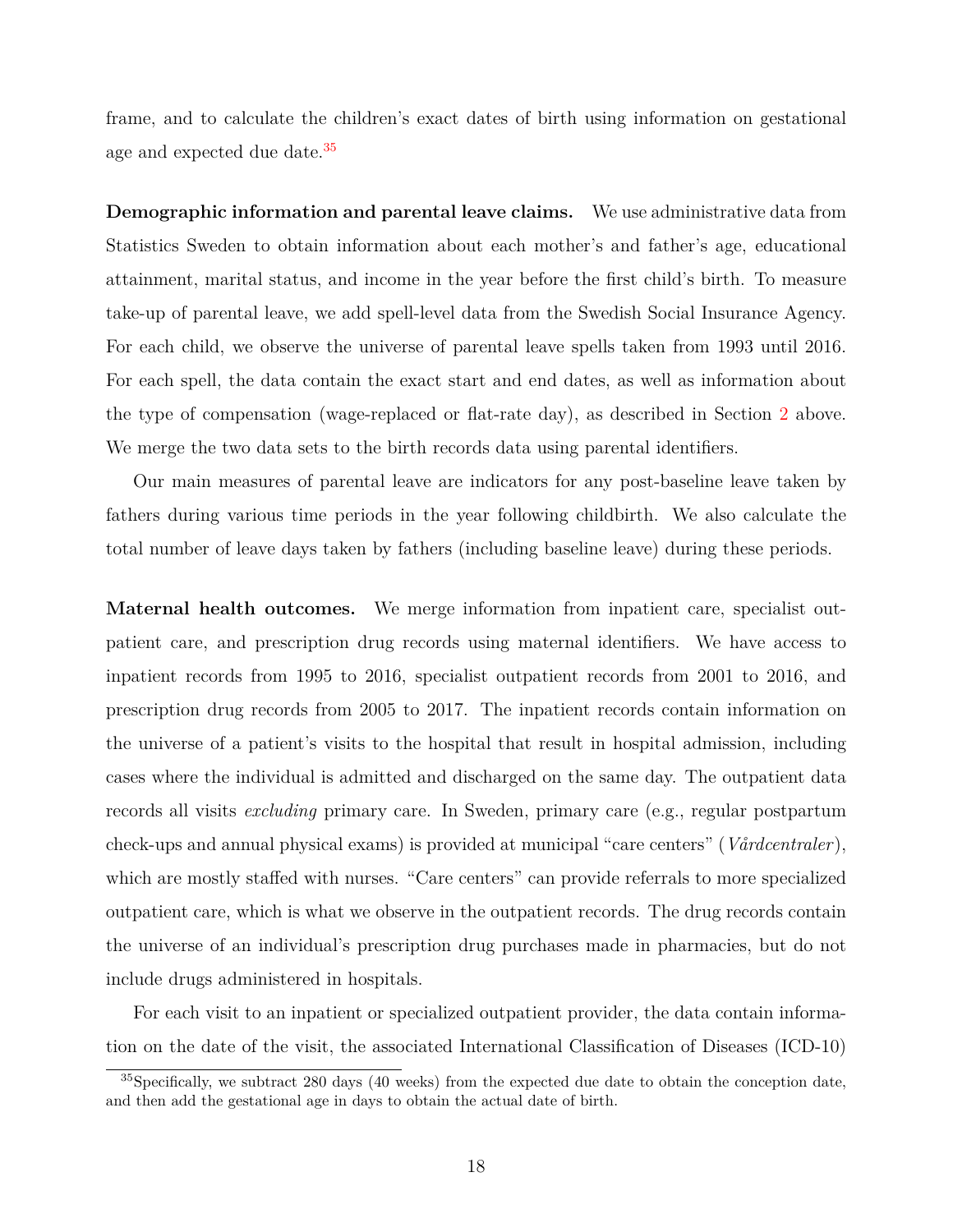diagnosis codes, the length of stay (for inpatient data only), whether the visit originated in the emergency room, and whether the visit was planned (i.e., scheduled in advance) or unplanned (i.e., originated in the emergency room or due to a same-day appointment or an immediate referral from primary care). For each occasion when a prescription drug was bought, the prescription data contain information about the drug name, active substance, average daily dose, and the drug's exact Anatomical Therapeutic Chemical (ATC) code.<sup>[36](#page-20-0)</sup> The ATC classification allows us to link the drugs to the conditions they are most commonly used to treat.

Our main analysis focuses on maternal health outcomes measured in the first 180 days (6 months) following childbirth, but we also explore other time periods, as discussed in Section [6](#page-25-0) below. Using the inpatient and outpatient data, we define indicators for any inpatient or outpatient visit following the child's birth (excluding the birth itself), as well as indicators for any visits associated with the following three distinct diagnosis groups: (i) conditions related to pregnancy, childbirth, or the puerperium period, (ii) diagnoses for mental, behavioral, and neurodevelopmental disorders,  $37$  and (iii) external causes and medical counseling.  $38$ 

In the prescription drug data, we create indicators for any drug claims in the following four categories: anti-anxiety, anti-depressant, antibiotic, and painkiller. Appendix [C](#page-74-0) lists the exact ICD and ATC codes for all of our outcomes.<sup>[39](#page-20-3)</sup>

Finally, to examine a particularly vulnerable sub-group of mothers, we use information from the inpatient, outpatient, and prescription drug records to measure pre-birth medical histories. We classify mothers as having a medical history if they satisfy any of the following conditions: (i) any inpatient visit in months 1-24 before childbirth, (ii) any specialist outpatient visit for mental health reasons in months 1-60 before childbirth, or (iii) any anti-anxiety or anti-

<span id="page-20-0"></span><sup>36</sup>The ATC classification system is controlled by the World Health Organization Collaborating Centre for Drug Statistics Methodology (WHOCC), and was first published in 1976.

<span id="page-20-1"></span> $37$ Note that inpatient and outpatient visits with a mental health diagnosis are generally associated with severe and/or chronic mental illness. Milder or more temporary cases of mental health issues may instead show up in our data in the form of prescription drug treatment. To that point, one does not need to have a formal mental health diagnosis in order to be prescribed anti-anxiety or anti-depressant medications.

<span id="page-20-2"></span><sup>&</sup>lt;sup>38</sup>We refer to visits that are coded as "factors influencing health status and contact with health services" as medical counseling. These codes, which all start with the letter *Z* in the ICD-10 system, are used for occasions when there are circumstances other than a disease, injury, or other diagnosed external cause that lead to a health encounter. Most relevant to our study, these codes can be used to classify visits in which a new mother receives medical counseling or advice, but is not diagnosed with any particular condition (e.g., she may receive advice regarding postpartum "baby blues," but is not formally diagnosed with depression).

<span id="page-20-3"></span><sup>&</sup>lt;sup>39</sup>We also explored effects on the total number of inpatient and outpatient visits, as well as the total number of prescription drug claims. We found that our estimated effects are driven entirely by extensive margin responses (results for total visits and drug claims are available upon request).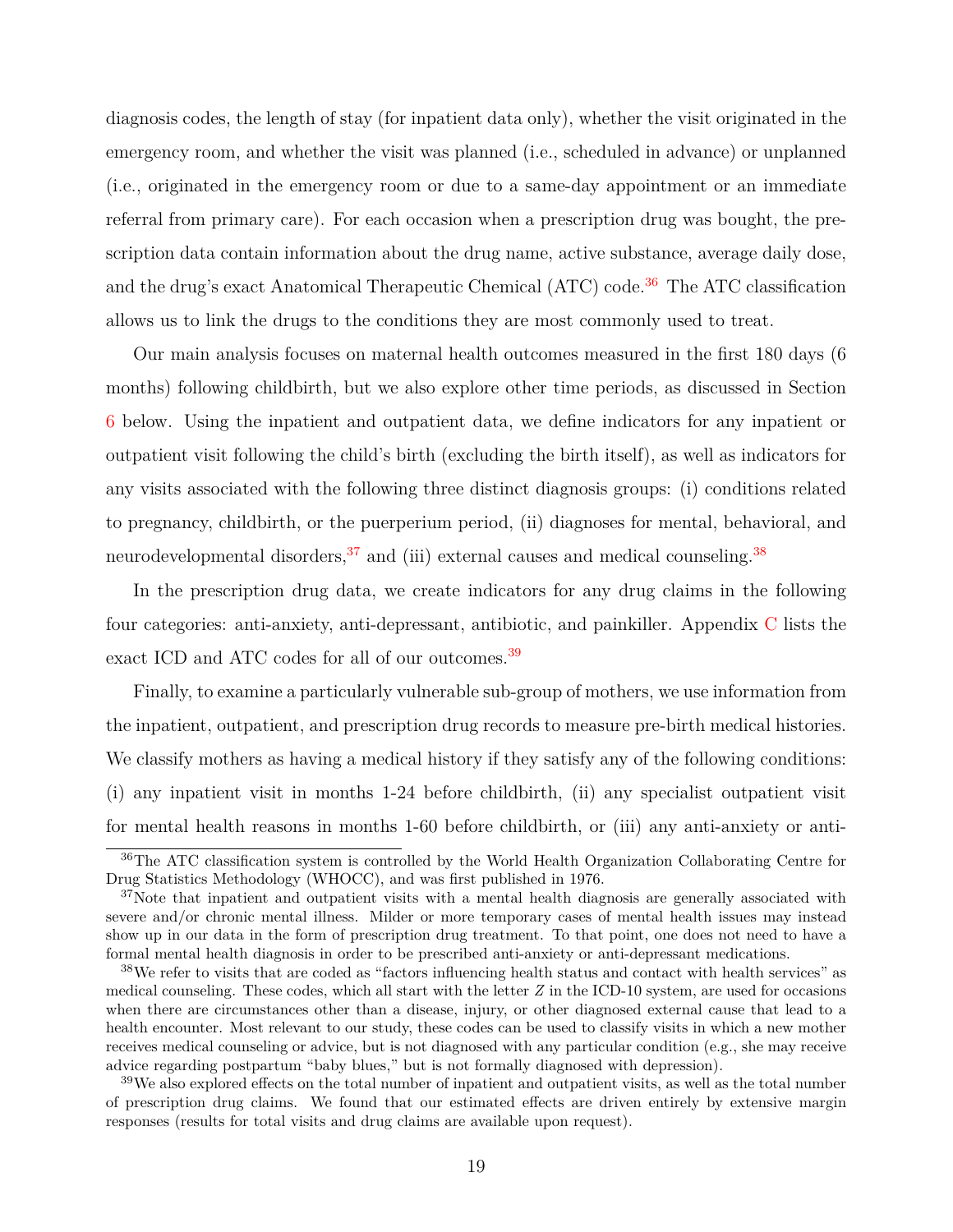depressant prescription drug in months 1-36 before childbirth.<sup>[40](#page-21-0)</sup>

**Analysis sample and summary statistics.** To analyze the effects of the 2012 "Double Days" reform, we first limit our data to the 233,981 firstborn singleton children born in 2008- 2012. In order to implement an RD design that uses the running variable expressed in days, we further limit our analysis to the 222,638 observations for which we can calculate exact dates of birth.<sup>[41](#page-21-1)</sup> Additionally, in most of our specifications, we use a three-month bandwidth, and therefore constrain our sample to only include children born in October through December of 2008, 2009, 2010, and 2011 and January through March of 2009, 2010, 2011, and 2012 (hereafter referred to as the RD-DD sample).

Table [1](#page-50-0) reports sample means of selected parental background characteristics and maternal health outcomes measured in the first six months after childbirth. Column  $(1)$  includes all firstborn singleton children born in 2008-2012. Column (2) limits the sample to children with information on exact date of birth. Column (3) uses our primary RD-DD sample, while column (4) further limits the RD-DD sample to families with mothers who have a pre-birth medical history. About 45 percent of mothers and 57 percent of fathers have a low education level (defined as high school or less), respectively, and the average mother (father) is 29 (32) years old in the year before birth. Maternal and paternal average annual employment income in the year before birth is 208,000SEK (\$29,060) and 276,000SEK (\$38,498) in 2010, respectively. About 21 (22) percent of the mothers (fathers) in our data are born outside of Sweden. There are no large differences in these characteristics across the first three columns, while families in which mothers have a pre-birth medical history (column 4) have lower average education levels and incomes.

The table further shows that about five percent of new mothers have at least one inpatient visit in the first six months postpartum, while 33 percent have at least one specialist outpatient

<span id="page-21-0"></span> $40\,\text{We choose these time frames such that we capture women with a medical history in a time period surface.}$ ficiently close to childbirth, and that we retain enough sample size to have sufficient statistical power. We choose to focus on outpatient visits and prescription drugs related to mental health since most women have at least some kind of (non-mental-health-related) specialist outpatient visit or prescription drug in the months before childbirth. Our results are not sensitive to small alterations to the time windows used to measure medical histories.

<span id="page-21-1"></span><sup>&</sup>lt;sup>41</sup>We are unable to calculate exact dates of birth for the approximately 5 percent of observations that are missing data on the expected due date. However, all observations have information on the month and year of birth. We have estimated all of our models including the observations with missing data and expressing the running variable in months instead of days, obtaining very similar results, which are available upon request.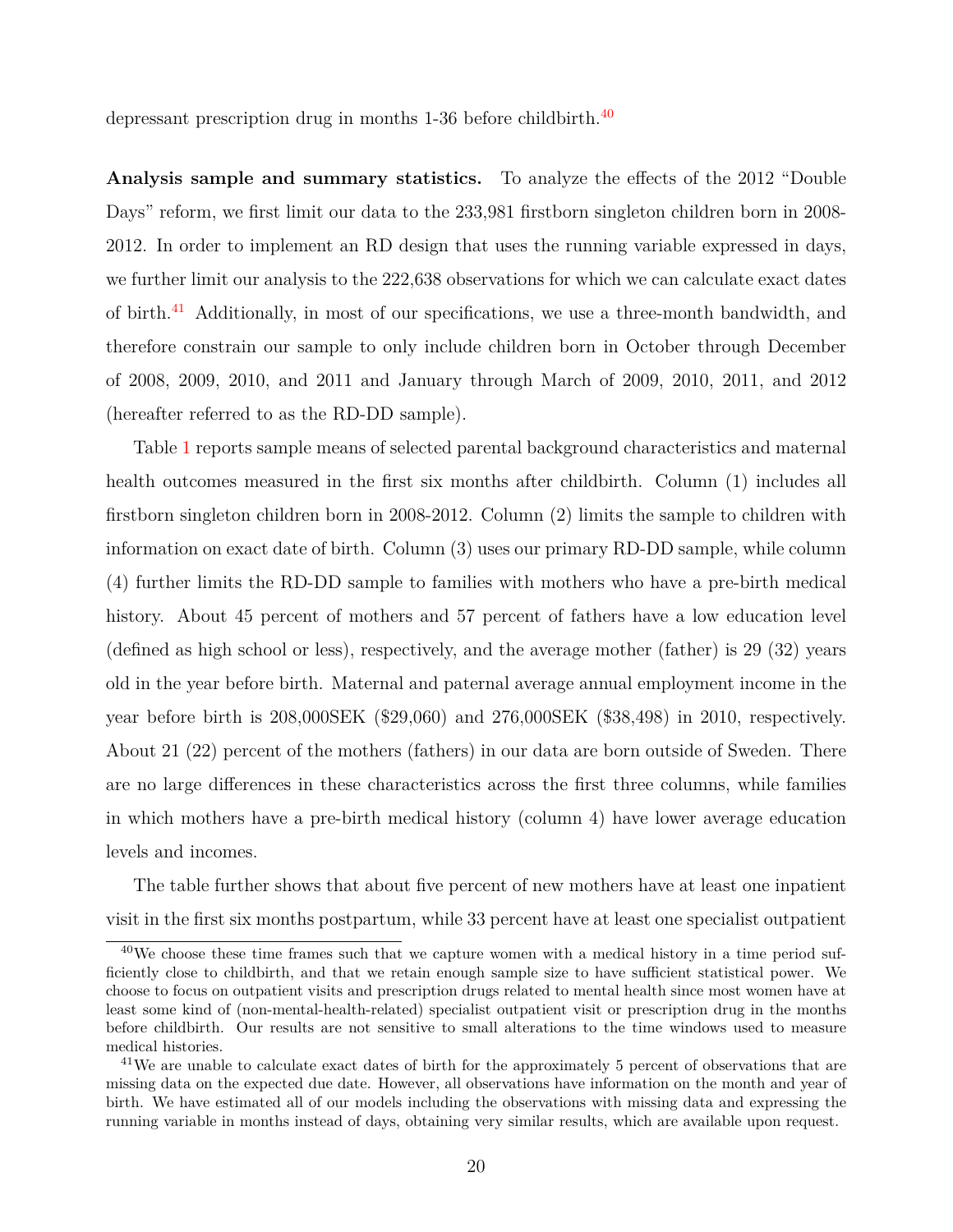visit during the same time frame. Ten percent of mothers have an inpatient or outpatient visit for childbirth-related complications, two percent have a visit with a mental health diagnosis, while one percent have a visit for external causes or medical counseling. Consistent with the idea that one does not need to have a formal mental health diagnosis in order to be prescribed a mental health-related medication (see footnote [37\)](#page-20-1), we observe that four percent of new mothers have an anti-anxiety or anti-depressant drug prescription, which is double the share of women with a diagnosis. Eight and 16 percent of new mothers have painkiller and antibiotic prescriptions, respectively, during the first six months after giving birth. Not surprisingly, the means of the maternal health outcomes are higher among mothers with pre-birth medical histories in column  $(4)$ .

## **5 Empirical Methods**

Our goal is to examine the causal link between fathers' access to workplace flexibility and maternal postpartum health. We study this question by exploiting the natural experiment stemming from the 'Double Days" reform on January 1, 2012. Our analysis essentially compares individuals whose children are born very close to, but on opposite sides of, the reform date, and we difference out seasonality effects using parents of children born in the same months but in other non-reform years. Specifically, our primary specification compares the outcomes of mothers and fathers of firstborn singleton children born in January-March 2012 and October-December 2011 ("reform sample"), relative to the difference in outcomes in the same months in the previous three years (January-March 2011, 2010, and 2009 versus October-December 2010, 2009, and 2008; "non-reform sample"). Our regression model, which uses the child's day of birth, *d*, as the running variable, can be expressed as follows:

<span id="page-22-0"></span>
$$
y_{idp} = \alpha + \beta_1 \mathbf{1}[d \ge c] + \beta_2 R_i \times \mathbf{1}[d \ge c]
$$

$$
+f(d-c) + \mathbf{1}[d \ge c] \times f(d-c) + \mathbf{x}'_i \kappa + \theta_p + \varepsilon_{idp}
$$
(2)

for each family of first-born singleton child *i* born on day of the year *d* in time period *p*, where we refer to each October through March as a separate period (e.g., October 2008 - March 2009, October 2009 - March 2010, etc.) *yidp* is an outcome of interest, such as an indicator for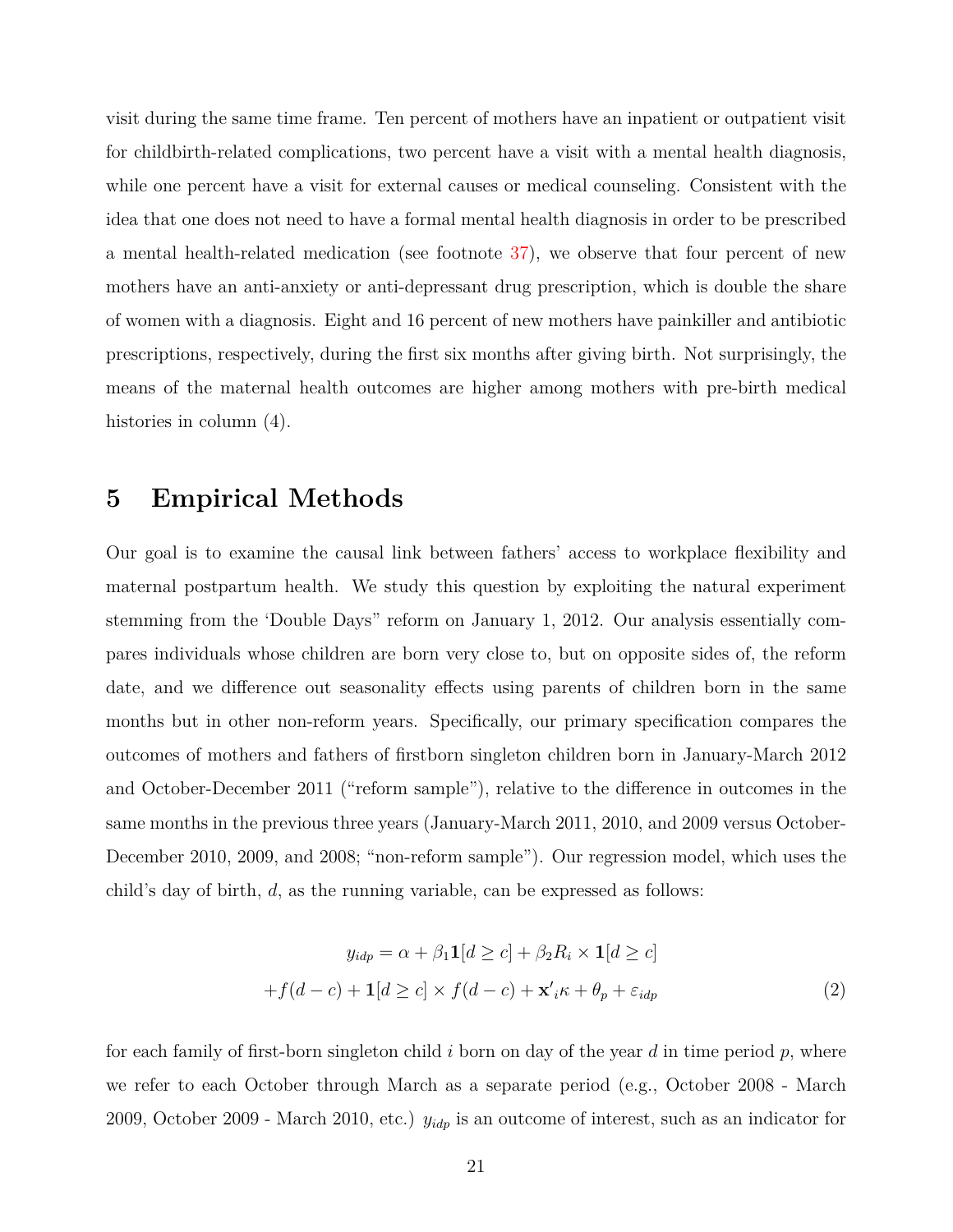any post-baseline leave use in the two months after childbirth or an indicator for a maternal inpatient or outpatient visits in the six months following childbirth. *c* denotes January 1, the day of the reform.  $R_i$  is an indicator set to 1 for children who are in the reform sample (i.e., October 2011 - March 2012 births), and 0 otherwise. The dummy variable  $1/d \geq c$  is set to 1 for children born in January-March in any year.  $f(d - c)$  is a flexible function of the running variable, day of birth centered around January 1, for which we use a quadratic polynomial in our main specifications and allow for it to have a different shape on opposite sides of the threshold in all periods. We also include fixed effects for every time period,  $\theta_p$ <sup>[42](#page-23-0)</sup>

The vector  $x_i$  includes a dummy for child gender, as well as the following family control variables, measured in the year before birth: maternal and paternal earnings (in 1000s of real SEK in year 2010 terms), indicators for each parent's age groups (*<*20, 20-24, 25-34, 35+), indicators for each parent's education levels (high school or less, some college, university degree or more), an indicator for the parents being married, and indicators for each parent being foreign-born. *εidp* is an unobserved error term. The key coefficient of interest is on the interaction between the reform sample dummy, *R<sup>i</sup>* and the dummy for January-March births,  $1[d \geq c]$ , and is denoted by  $\beta_2$ . It represents an estimate of the difference in parental outcomes between January-March and October-December births in the reform sample, relative to the analogous difference in outcomes in the non-reform sample.

**Identifying assumption.** The standard RD design relies on the assumption that only the treatment variable—in our case, eligibility for the "Double Days" reform at the time of childbirth—is changing discontinuously at the reform date; all other variables possibly related to our outcomes of interest should be continuous functions of the assignment variable [\(Imbens and Lemieux,](#page-38-11) [2008;](#page-38-11) [Lee and Lemieux,](#page-39-11) [2010\)](#page-39-11). In our application, this assumption implies that parents should not be able to strategically manipulate the timing of childbirth and that there are no other discontinuous policy changes at the same time as the reform.

As documented in multiple prior studies, there are important differences in the number and composition of births across months of the year due to non-random fertility patterns and environmental or health factors such as the timing of the influenza season [\(Buckles and](#page-36-1)

<span id="page-23-0"></span> $^{42}$ Note that the main effect of  $R_i$ [, the dummy for being in the reform sample, is absorbed with the inclusion](#page-36-1) [of period fixed effects.](#page-36-1)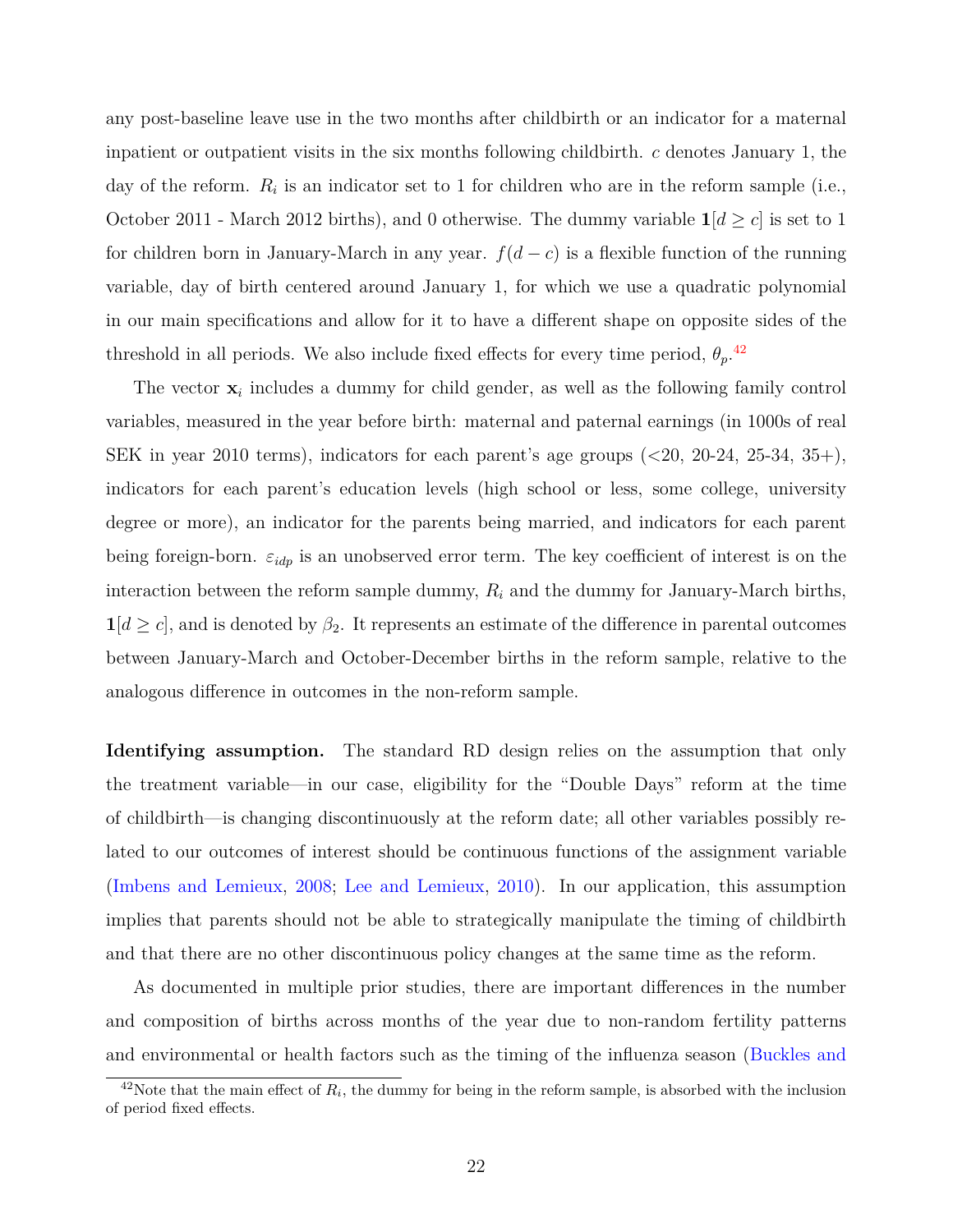[Hungerman,](#page-36-1) [2008;](#page-36-1) [Currie and Schwandt,](#page-37-3) [2013\)](#page-37-3). Additionally, January 1 is the school starting age cut-off date in Sweden, implying that parents who wish to have their children be the oldest or youngest in the class may strategically sort on different sides of the cut-off. Further, and relevant to our study of leave use, there are differences in the number of holidays when parents can stay home from work across these months. To net out all the differences between January and December births unrelated to the "Double Days" reform, we use births in the same months in three years before the reform, as described above. Thus, for our setting, we rely on an assumption that any discontinuities in other variables at the reform date are not distinguishable from those in the non-reform years.

To assess the plausibility of the identifying assumption, we first perform the RD-DD version of the [McCrary](#page-39-12) [\(2008\)](#page-39-12) test. Specifically, we collapse our data into week-of-birth bins, and estimate a version of model [\(2\)](#page-22-0) using the collapsed data with the number of firstborn singleton births as the dependent variable and a 26-week (6 month) bandwidth. The running variable is the week of birth normalized relative to the first week of January in every period, and we report coefficients from RD-DD models that use 1st through 6th order polynomials in the running variable. Table [2](#page-51-0) presents the results, and we also report the Akaike Information Criterion (AIC) in the bottom row of each table. The results are very stable across the different specifications, and, importantly, we detect no significant discontinuities in the number of births at the time of the reform. Figure [1](#page-43-0) presents analogous graphical evidence: sub-figure (a) plots the total number of births by birth week in the reform sample, while sub-figure (b) plots the average of the total number of births by birth week across all years in the non-reform sample. The fitted lines are predicted from 4th order polynomial models; we follow [Lee and Lemieux](#page-39-11) [\(2010\)](#page-39-11) by selecting the model with the smallest AIC value.

We next check for any discontinuities in pre-determined characteristics at the reform date. Appendix Tables  $A2$  and  $A3$  report results from estimating versions of model [\(2\)](#page-22-0), omitting the controls in vector  $x_i$  and instead using parental characteristics, children's birth outcomes, and maternal pre-birth medical history indicators as the dependent variables. Out of the 20 coefficients reported across the two tables, only one is statistically significant at the 5% level. Moreover, in both tables, a joint *F*-test from seemingly unrelated regression models yields insignificant results. These results are reassuring and suggest that differential selection into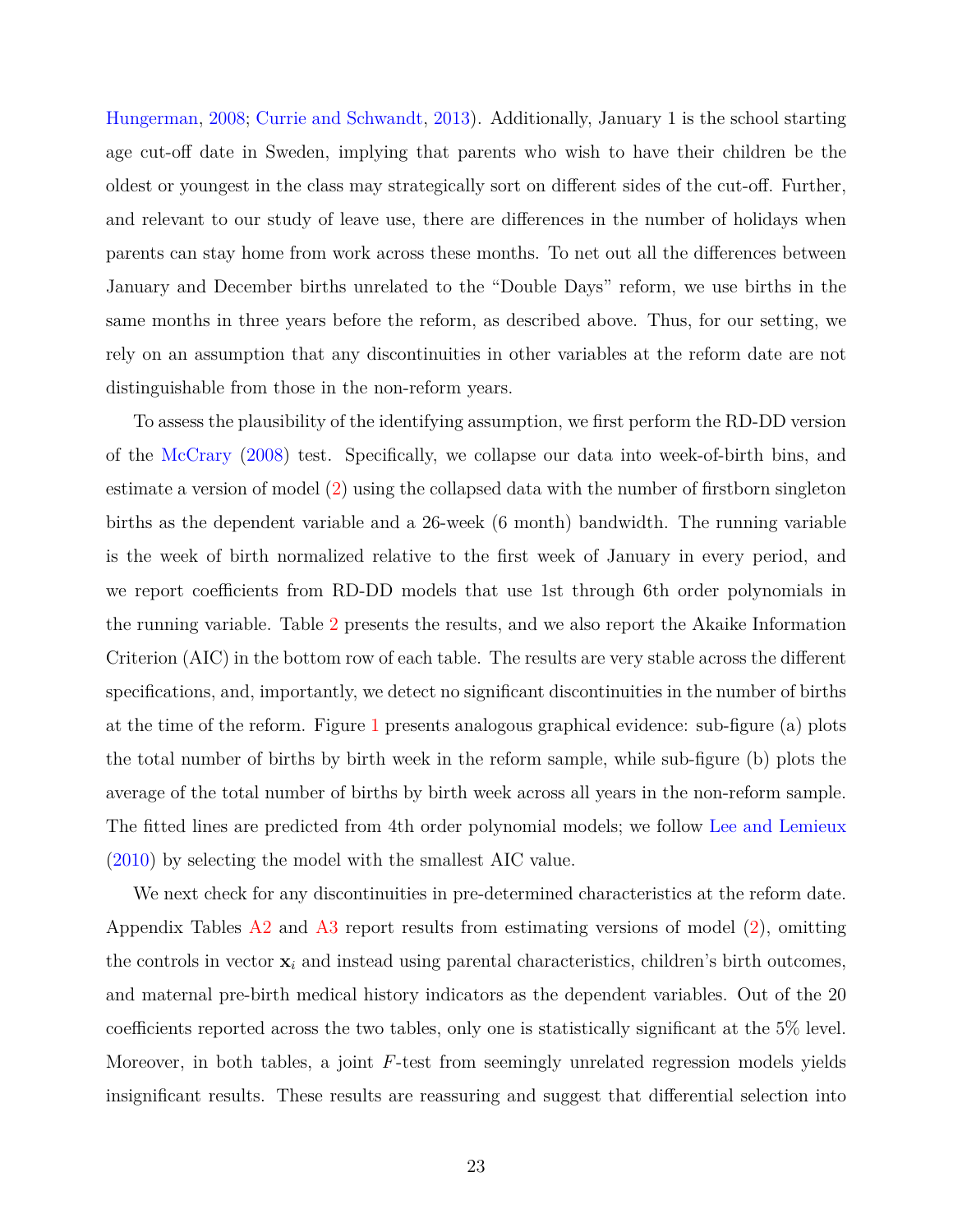birth at the reform date is unlikely to bias our main estimates reported below.

## <span id="page-25-0"></span>**6 Results**

**Effects of the "Double Days" reform on paternity leave use.** We begin by providing evidence that the "Double Days" reform affects paternity leave use in the months following childbirth. Figure [2](#page-44-0) plots means of three paternity leave outcomes by the child's birth week for births in 2011-2012, along with the predictions and 95% confidence intervals from estimating local linear polynomial models on each side of the reform threshold. We show graphs for the following leave outcomes for fathers: (a) any post-baseline leave in the first 60 days postchildbirth, (b) any post-baseline leave in the first 180 days post-childbirth, and (c) the total number of leave days in the first 180 days, including both baseline and post-baseline leave. The figure shows increases in leave use in the first two and six months after childbirth, and a more muted impact on the total number of days of leave. The fact that leave use appears to increase starting with births in the weeks preceding the reform (i.e., the last few weeks of 2011) is consistent with parents of children born shortly before the reform becoming eligible for "Double Days" on the reform date. Thus, for example, a father of a child born on December 1, 2011 can take post-baseline leave at the same time as the mother starting when his child turns one month old. To account for this treatment pattern, we assess the robustness of our results to dropping families of children born in the last few weeks of the year, and to estimating models that use as the treatment variable the share of days that a family is eligible for "Double Days" during different windows in the child's first year of life. We discuss these results further below.

Table [3](#page-52-0) presents results from estimating equation [\(2\)](#page-22-0) using the three paternity leave variables as outcomes, separately for the whole sample and for the sub-sample of families with mothers who have a pre-birth medical history. In the overall sample, columns (1) and (2) show 3.9 and 5.9 percentage point increases in the likelihoods of any post-baseline leave use among fathers in the first two and six months postpartum, respectively. The magnitudes correspond to 50 and 24 percent increases relative to the sample means. We observe bigger impacts in absolute terms among fathers in families with mothers who have a medical history, although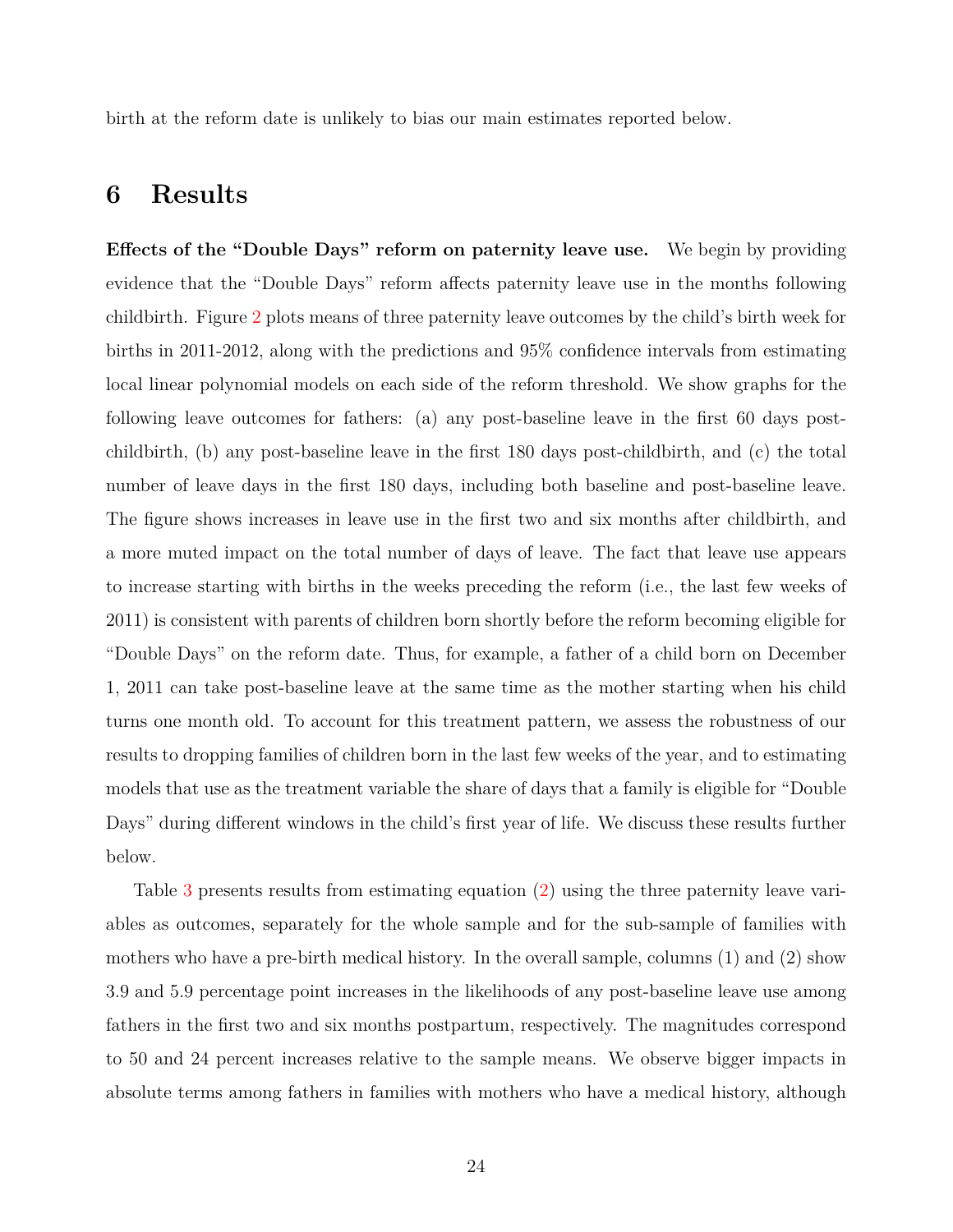in relative terms the magnitudes are comparable to those in the overall sample. Additionally, while the effects on *any* post-baseline leave use are fairly large, we only observe a one to two day average increase in the total number of days of leave in the first six months post-childbirth. These estimates suggest that the "Double Days" reform primarily impacts fathers' leave use shortly after childbirth on the extensive, rather than intensive, margin.

To explore the impacts of the reform on the distribution of post-baseline leave days taken by fathers in the first 6 months post-childbirth, Figure [3](#page-45-0) plots the RD-DD treatment coefficients and 95% confidence intervals from separate regression models that use as outcomes indicator variables for fathers taking different numbers of post-baseline leave days denoted in bins on the *x*−axis of each graph. We show results for the overall sample in sub-figure (a), and for families with mothers who have a medical history in sub-figure (b). Consistent with the estimates in Table [3,](#page-52-0) we observe significant extensive margin effects—in both samples, there are large reductions in the shares of fathers who take zero post-baseline leave days. In the overall sample, fathers are both more likely to take one to five days of leave and 11 or more days of leave.<sup>[43](#page-26-0)</sup> In the sample of families with mothers who have a medical history, we only see statistically significant increases in the shares of fathers taking 11-20, 21-30 or 31+ days of post-baseline leave. Thus, it appears that the one to two day increase in the total number of leave days taken on average is driven both by some fathers being more likely to take a few days of leave and a (small) share of fathers—concentrated in families where mothers may be most prone to health problems—taking a more extended period of time off.

Importantly, our theoretical framework in Section [3](#page-11-2) highlights that households may reap gains from a reform that grants flexibility in the use of simultaneous parental leave, even if fathers, *ex post*, end up shifting only a few extra days of leave to the immediate postpartum period. The availability of simultaneous leave allows families to keep the father in the household on precisely the days when his presence is particularly valuable for the family. Next, we examine the impacts of such leave on maternal postpartum health.

<span id="page-26-0"></span><sup>&</sup>lt;sup>43</sup>We see a statistically significant increase in the share of fathers taking 31 or more days of post-baseline leave. Recall that this is possible because while families are limited to at most 30 "double days" in the first year post-childbirth, fathers can take additional post-baseline leave days if mothers do not claim paid leave benefits on the same days.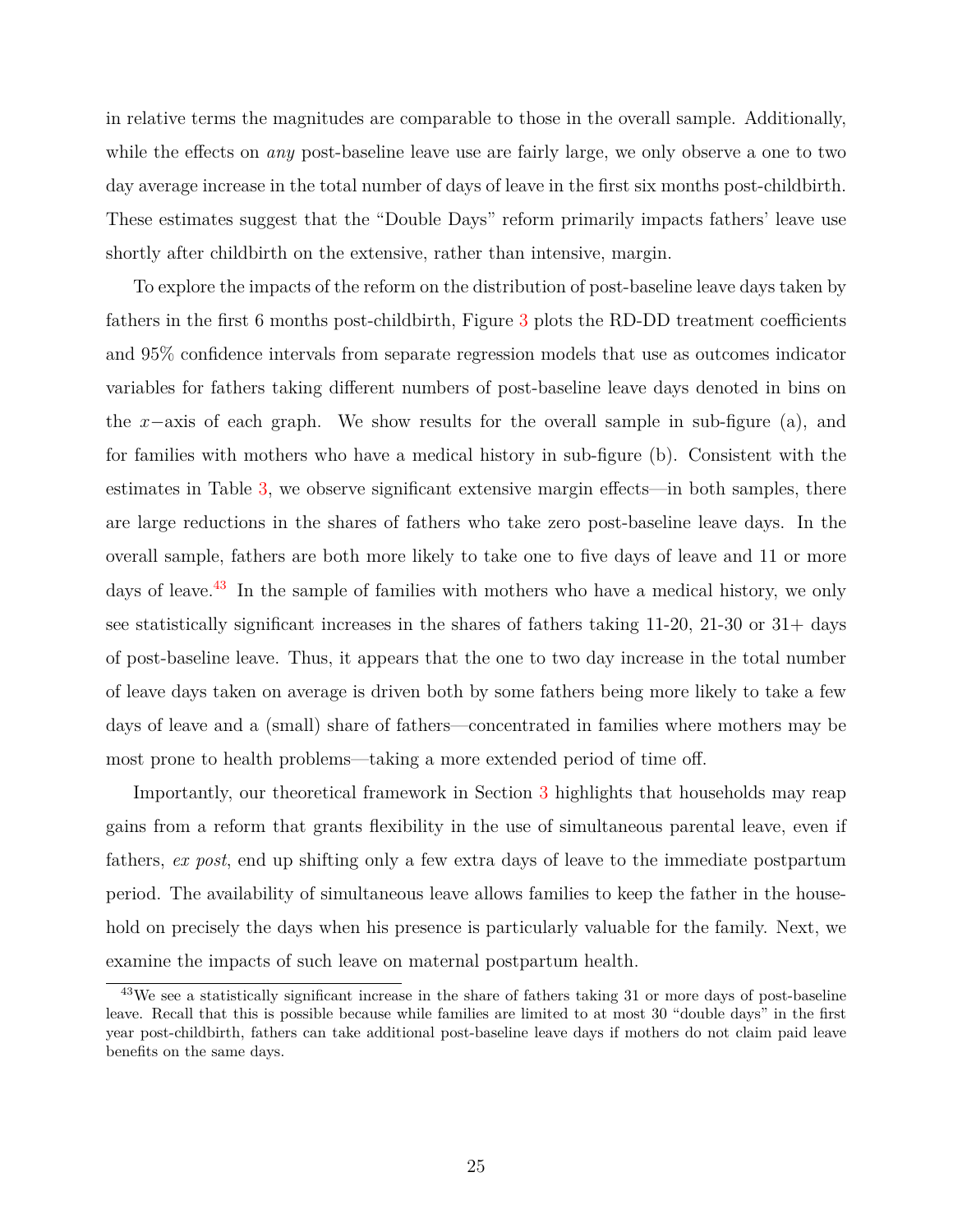**Effects of the "Double Days" reform on maternal health.** Figures [4](#page-46-0) and [5](#page-47-0) present graphical evidence for our main maternal health outcomes in the inpatient/outpatient and prescription drug data, respectively. As with the paternity leave variables, we plot week-of-birth means overlayed with predictions and 95% confidence intervals from local linear polynomial models estimated separately on each side of the reform date. Sub-figures (a) and (b) of Figure [4](#page-46-0) suggest that there is a decline in the likelihood of a maternal inpatient or specialist outpatient visit in the first six months after childbirth, driven by a reduction in visits for childbirth-related complications.<sup>[44](#page-27-0)</sup> There appears to be no change in visits with mental health-related diagnoses or those associated with external causes and medical counseling (sub-figures (c) and (d)). When it comes to the outcomes measured with prescription drug data, the graphs suggest declines in the likelihoods of any anti-anxiety and antibiotic drug use (sub-figures (a) and (d) of Figure [5\)](#page-47-0), and no apparent change in anti-depressant or painkiller medications (sub-figures (b) and (c)).

Tables [4](#page-53-0) and [6,](#page-55-0) which present estimates from model [\(2\)](#page-22-0) using inpatient/outpatient and prescription drug data, respectively, confirm the graphical evidence. In the overall sample, we observe a 1.5 percentage point (14 percent) decrease in the likelihood of a mother having an inpatient or outpatient visit for childbirth-related complications (Table [4,](#page-53-0) Panel A). We also find a 1.9 percentage point (11 percent) decline in the likelihood of any antibiotic prescription in the first six months after childbirth (Table [6,](#page-55-0) Panel A). When it comes to mental health, we observe a marginally significant reduction in the likelihood of any anti-anxiety prescription drug during this time period of 0.3 percentage points (26 percent). These effects are larger in both absolute and relative terms for mothers with pre-birth medical histories (see Panel B in each table). We do not find any significant impacts on inpatient or specialist outpatient visits with mental health diagnoses (i.e., representing more chronic and/or severe mental health issues), driven by external causes, or for medical advice, or on the other prescription drugs that we consider.

Are the observed reductions in health care visits and prescription drugs consistent with an improvement in maternal health or do they instead reflect a (potentially welfare-reducing)

<span id="page-27-0"></span><sup>44</sup>When examining inpatient and outpatient visits separately, we find that the reduction is more pronounced for outpatient visits (results available upon request). We aggregate the two types of visits into one indicator to increase our statistical power.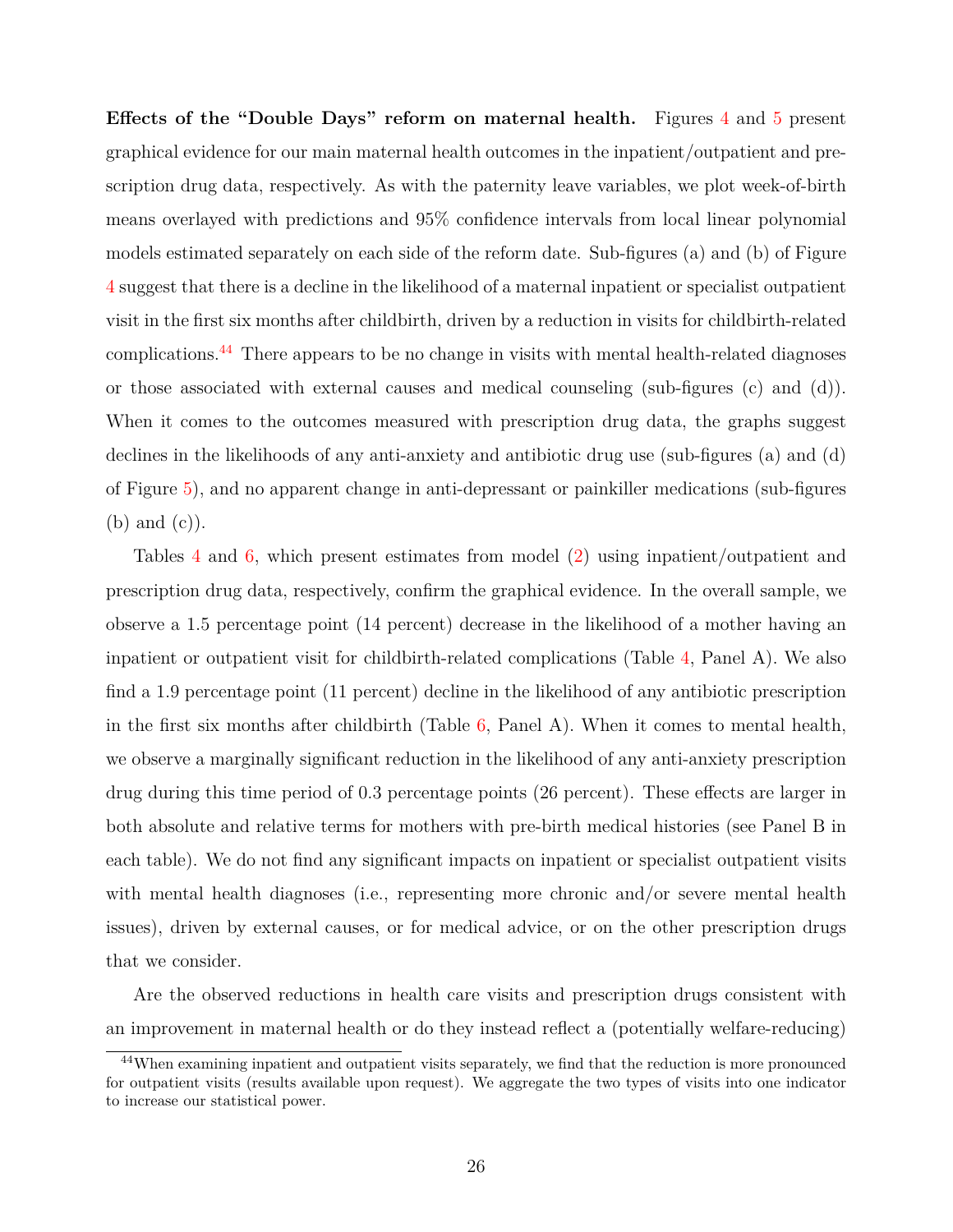decline in health care utilization? To shed light on this question, we analyze whether the effects on inpatient and outpatient visits are driven by those that are scheduled in advance or those that are unplanned (either because they originate in the emergency room or because they involve a same-day appointment or immediate referral from primary care) in Table [5.](#page-54-0) We find that the reduction in health care visits is entirely due to *unplanned* rather than scheduled appointments, suggesting that underlying maternal health becomes better as a result of the "Double Days" reform.

**Timing of effects.** We next explore the timing of the effects on paternity leave use and maternal health. Figure  $6$  plots the RD-DD treatment coefficients scaled by the dependent variable means (i.e., such that the magnitudes can be interpreted as percent changes relative to sample means) and corresponding 95% confidence intervals from regression models that use outcomes measured in the periods since childbirth denoted on the *x*-axis of each graph. Sub-figure (a) demonstrates that most of the effect on the likelihood of any post-baseline leave use among fathers occurs in the first six months after childbirth, with a stronger relative impact in the first three months. Sub-figure (b) shows that the decline in maternal inpatient and outpatient visits for childbirth-related complications is most pronounced in months four through six postpartum, although the confidence intervals overlap across all of the time periods we consider. In sub-figure (c), we find that the reduction in anti-anxiety prescriptions is particularly large and statistically significant at the 5% level during the first three months post-childbirth, while there is no significant effect in the subsequent time periods. Sub-figure (d) shows that the reduction in antibiotic prescriptions is of similar magnitude for the first nine months postpartum. These results underscore the idea that the ability of the household to flexibly choose to keep the father at home alongside the mother, if need be, in the first few months post-childbirth, has large and nearly immediate impacts on multiple measures of maternal postpartum health.

**Mechanisms.** Our theoretical framework suggests that households choose to keep the father at home on days when the marginal benefit of doing so is particularly high. This is consistent with the fact that the magnitudes of our estimated effects on maternal health are large when compared to the modest increase in the total number of leave days that fathers use. The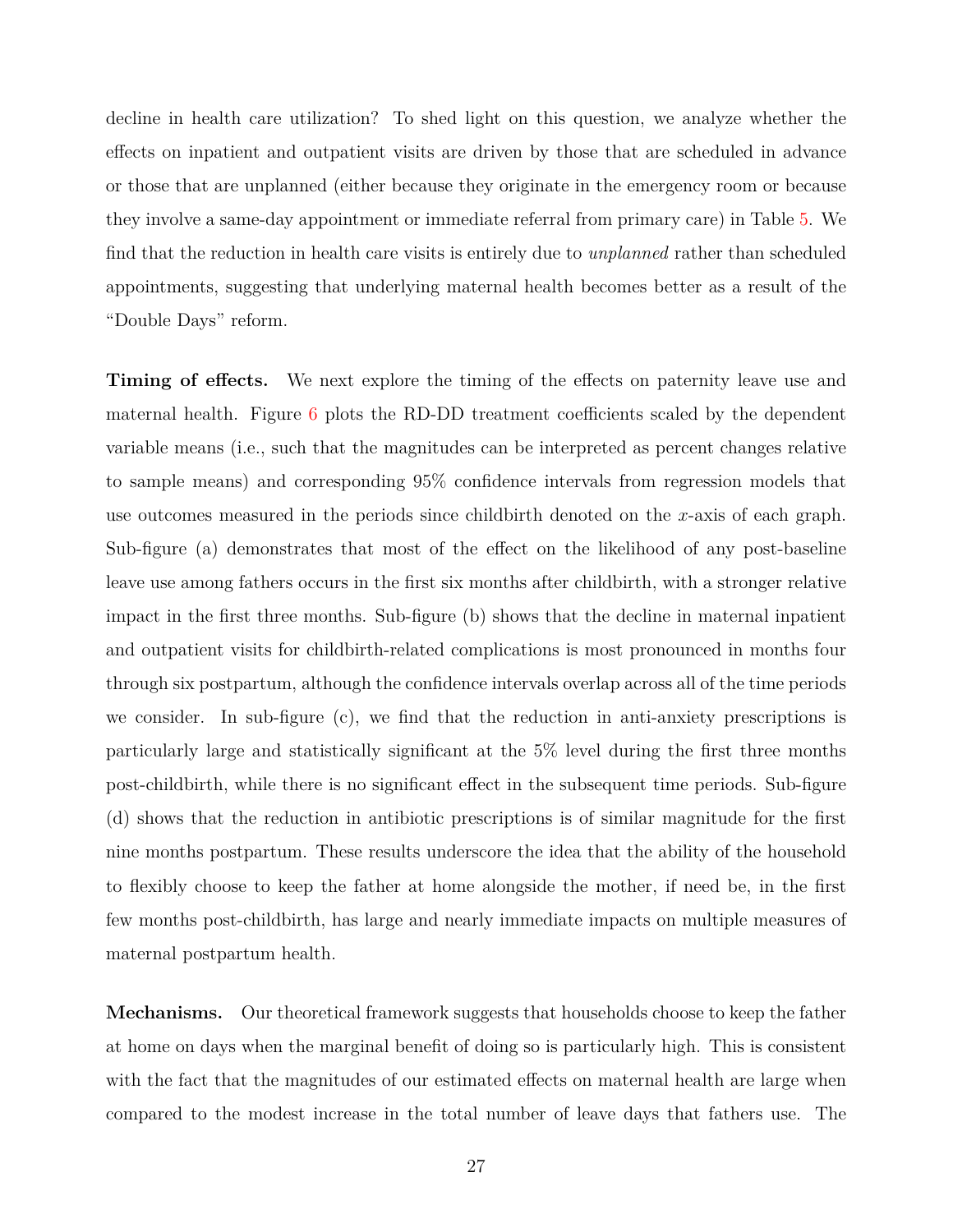reduction in inpatient and specialist outpatient visits, as well as in prescription drugs, suggests that fathers' ability to take a day or two of paid leave when this is especially needed may avert maternal health complications that require medical intervention.<sup>[45](#page-29-0)</sup>

We next examine whether, conditional on a mother needing medical care, the father takes leave on days when she has a health care encounter. Appendix Table [A4](#page-60-0) presents results from the RD-DD model, in which the outcome is an indicator for whether the father takes leave on a day that overlaps with when the mother has either an inpatient or outpatient visit or fills a drug prescription. For families with mothers who have a pre-birth medical history (Panel B), we find a 1.6 percentage point (26 percent) increase in the likelihood of this event occurring. This result points to the possibility that in families in which mothers are particularly vulnerable to postpartum health issues, the "Double Days" reform grants fathers the flexibility to take leave and stay home with their infants on days when mothers need medical care.

In addition, we analyze whether the effects of the "Double Days" reform differ across families who do and do not have at least one grandparent aged 74 years or less residing in the same county.[46](#page-29-1) Fathers' ability to take full-time leave in the postpartum period may be especially important for families who do not have another family member—such as the child's grandparent—who can step in to help when a mother experiences health issues. As such, we expect the impacts of the "Double Days" reform on maternal health to be stronger in families without a relatively young grandparent residing in close proximity. Appendix Tables [A5,](#page-61-0) [A6,](#page-62-0) and [A7](#page-63-0) report the results of this heterogeneity analysis for the paternity leave, maternal inpatient/outpatient, and maternal prescription drug outcomes, respectively. Interestingly, we find that the impacts on paternity leave use are similar for families with and without a grandparent in the same county, suggesting that the reform induced fathers in both groups to take post-baseline leave. However, the impacts on maternal physical health—as measured by inpatient and outpatient visits for childbirth-related complications and antibiotic prescriptions in the 6 months post-childbirth—appear larger for families without a grandparent in the same county. These results are consistent with the hypothesis that fathers' ability to take full-

<span id="page-29-0"></span><sup>&</sup>lt;sup>45</sup>As noted in Section [4,](#page-18-0) we do not have data on primary care visits. Thus, it is possible that the "Double" Days" reform allows fathers to take leave so that mothers seek prompt primary care and thereby avoid more serious complications that would have required specialist visits or hospitalizations.

<span id="page-29-1"></span><sup>&</sup>lt;sup>46</sup>The age restriction on grandparents is due to a data constraint as we only observe demographic information including county of residence for individuals aged 74 or less in our data.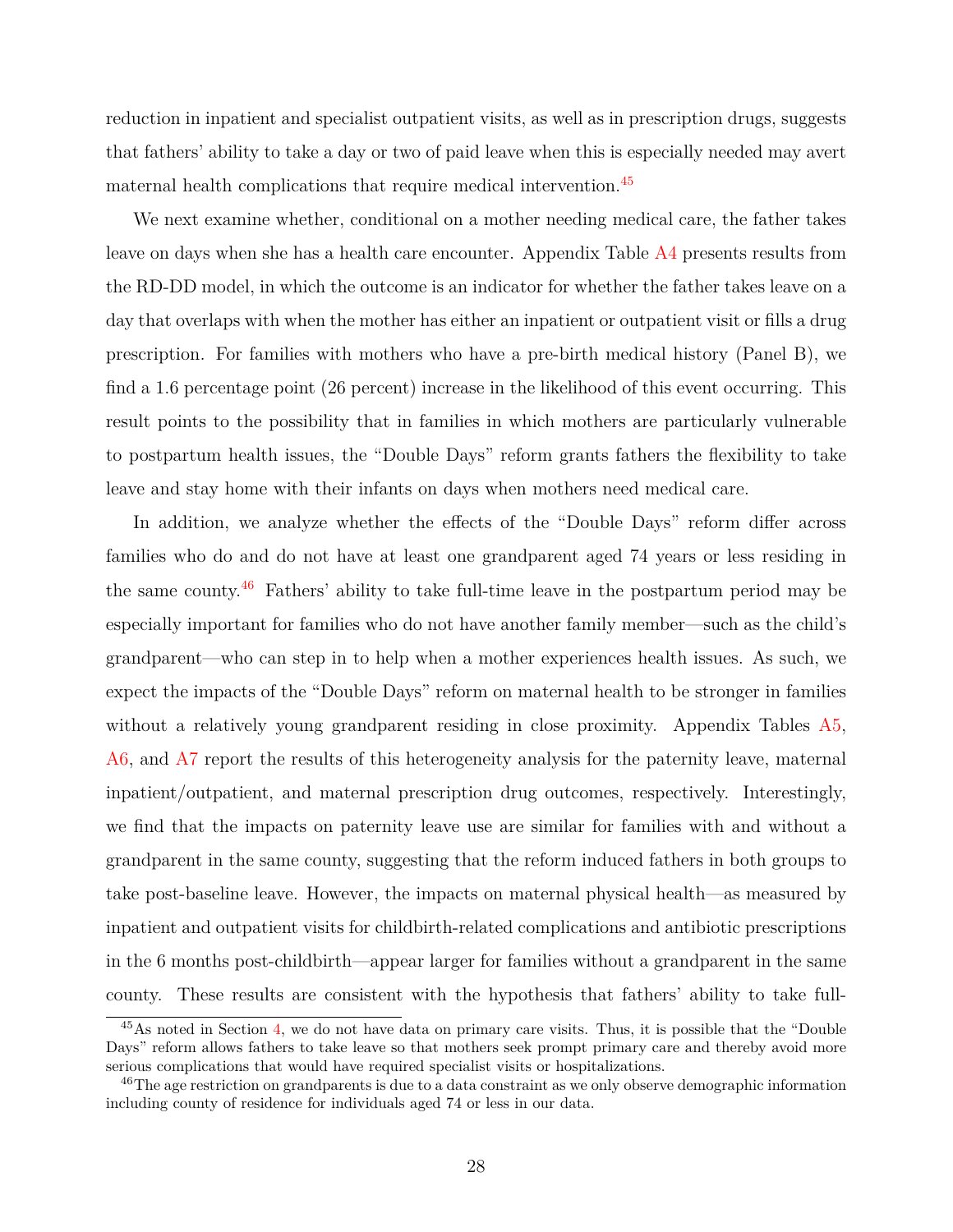time paid leave in the postpartum period is particularly important when no other potential caregivers are available to help mothers recover and rest. We do not detect significant effects on anti-anxiety prescription drugs in the 6 months post-childbirth in either sub-sample, possibly due to power concerns from reducing the sample size.<sup>[47](#page-30-0)</sup>

**Sensitivity analysis.** While our main analysis uses an RD-DD design in order to account for seasonal differences in births, we also present results for our main outcomes from standard RD specifications. Specifically, we start with data on all firstborn singleton births in 2008-2015, and then estimate RD models with local linear polynomials that compare births before and after January 1, 2012 and use different optimal bandwidth algorithms to select the bandwidths of the number of days used on each side of the cutoff. We follow the RD methodological literature [\(Calonico et al.,](#page-36-9) [2014b,](#page-36-9)[a,](#page-36-10) [2018a,](#page-36-11)[b\)](#page-36-12), and use triangular kernels and robust bias-corrected inference procedures in all models.<sup>[48](#page-30-1)</sup> In Panel A of each table, we show results that include the same vector of controls  $x_i$  as in model [\(2\)](#page-22-0); while Panel B presents results without covariates.[49](#page-30-2)

The results for any paternal post-baseline leave use in the two months post-birth, any paternal post-baseline leave use in the six months post-birth, maternal physical health measured in the first six months post-childbirth (any inpatient or outpatient visit for childbirth-related complications and any antibiotic prescription drug), and any maternal anti-anxiety prescription drug in the first three months post-childbirth are presented in Appendix Tables [A8,](#page-64-0) [A9,](#page-65-0) [A10,](#page-66-0) [A11,](#page-67-0) and [A12,](#page-68-0) respectively. Our estimates are mostly statistically significant and reasonably robust across the different bandwidths. The discontinuity in paternity leave use becomes

<span id="page-30-0"></span> $47$ When we examine at maternal anti-anxiety prescription drugs in the 90 days post-childbirth, we find a statistically significant decline among families with a grandparent in the same county. However, this is likely due to the larger sample size in that sub-sample than in the sub-sample of families without a grandparent. We cannot reject that the two coefficients are the same across the two groups.

<span id="page-30-1"></span><sup>&</sup>lt;sup>48</sup>The optimal bandwidth algorithms are: (1) one common mean squared error (MSE)-optimal bandwidth selector for both sides of the cutoff; (2) two different MSE-optimal bandwidth selectors (below and above the cutoff); (3) one common MSE-optimal bandwidth selector for the sum of regression estimates (as opposed to difference thereof); (4) minimum of (1) and (3); (5) median of (1), (2), and (3) for each side of the cutoff separately; (6) one common coverage error rate (CER)-optimal bandwidth selector; (7) two different CERoptimal bandwidth selectors (below and above the cutoff); (8) one common CER-optimal bandwidth selector for the sum of regression estimates (as opposed to difference thereof); (9) minimum of (6) and (8); (10) median of (6), (7), and (8) for each side of the cutoff separately. We follow [Calonico et al.](#page-36-9) [\(2014b\)](#page-36-9), [Calonico et al.](#page-36-11) [\(2018a\)](#page-36-11), and [Calonico et al.](#page-36-12) [\(2018b\)](#page-36-12) in using these algorithms. We report the number of days used in the left and right-hand bandwidths in each model at the bottom of the table.

<span id="page-30-2"></span><sup>49</sup>See [Calonico et al.](#page-36-12) [\(2018b\)](#page-36-12) for a discussion of RD models with and without covariates.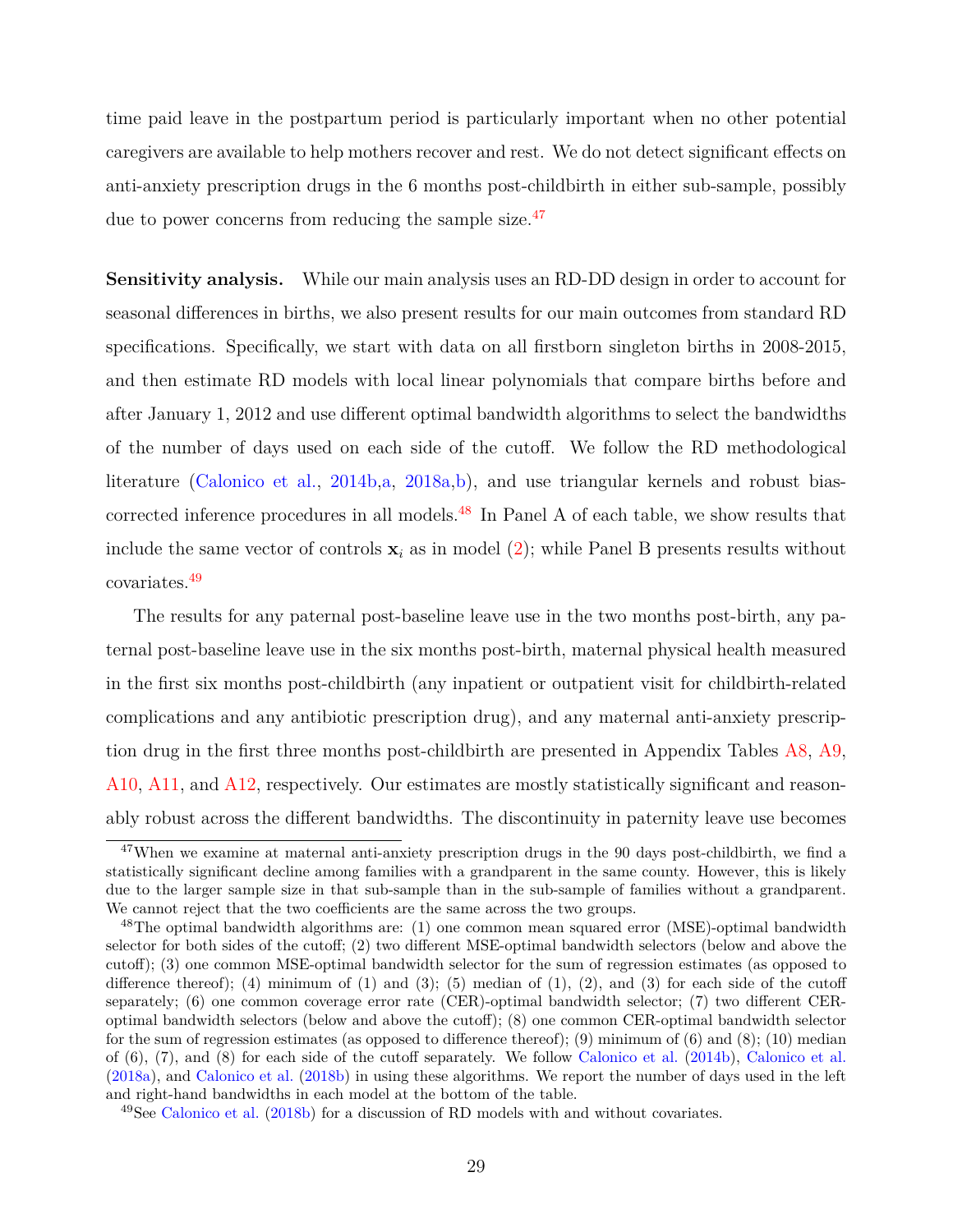small (and at times insignificant) with very narrow bandwidths, which is consistent with the fact that parents of children born shortly before the reform become eligible for "Double Days" at the time of the reform.

To account for the timing pattern of treatment, we calculate the share of days between the child's first and 60th day of life that parents are eligible for the "Double Days." Thus, a child who is born on December 31, 2011 gets a value of  $\frac{59}{60}$ , while a child born on November 3, 2011 gets a value of  $\frac{1}{60}$ . We analogously calculate the share of days between the child's first and 180th day of life that the parents are eligible for the "Double Days". We then estimate a version of model [\(2\)](#page-22-0) in which we replace the main interaction term,  $R_i \times \mathbf{1}[d \ge c]$ , with this variable. The rest of the variables included in the model are the same as before. We can interpret the coefficient on the new treatment variable as the effect of moving from 0 to 100 percent eligibility during the relevant time frame. The results for our main outcomes are reported in Panels A and B of Appendix Table [A13.](#page-69-0) The magnitudes of the impacts on fathers' post-baseline leave use are larger than those from our main RD-DD specifications, consistent with the idea that we are now more accurately capturing eligibility for families in the weeks and months leading up to the reform. For instance, we now find that moving from 0 to 100 percent eligibility for "Double Days" during the child's first six months of life increases the likelihood of any paternal post-baseline leave use during that time period by 20.2 percentage points, or 83 percent. We also find that the total number of days of leave used by fathers increases by 6.4 days. When it comes to maternal health, we find that moving from 0 to 100 percent eligibility in the first six months post-birth reduces the likelihood of an inpatient or outpatient visit for childbirth complications by 3.9 percentage points (38 percent) and the likelihood of an antibiotic prescription by 5.2 percentage points (31 percent). We also document that moving from 0 to 100 percent eligibility in the first two months post-birth decreases the likelihood of a maternal anti-anxiety prescription in the first three months after birth by 0.3 percentage points (45 percent, marginally significant).

Lastly, as Figure [2](#page-44-0) suggests that most of the increase in post-baseline leave use among fathers of children born pre-reform occurs in the few weeks immediately before it, we estimate our main RD-DD models, dropping all December births. The results are presented in Panel C of Appendix Table [A13,](#page-69-0) and are similar to those from our main specifications. Taken together,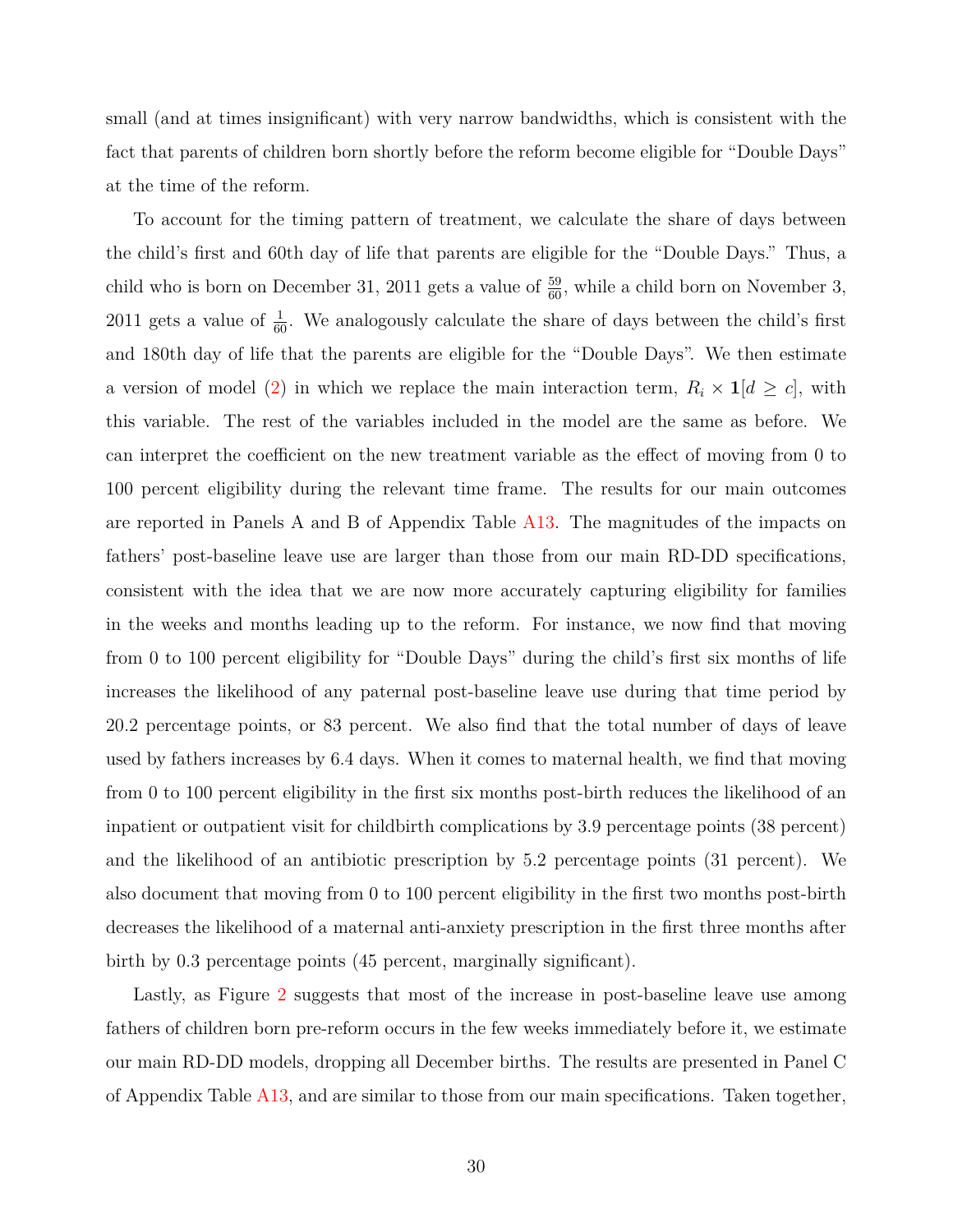our sensitivity tests suggest that the impacts of the "Double Days" reform on paternity leave use and maternal postpartum health are robust across various modeling choices.

# **7 Conclusion**

When a woman gives birth to a child, much of the attention is typically placed on the health and wellbeing of the newborn baby. There are many medical and social policy interventions targeting infants, and a plethora of research has been dedicated to understanding the causes and consequences of early-life health (see, e.g., [Currie,](#page-37-14) [2011;](#page-37-14) [Almond and Currie,](#page-34-3) [2011;](#page-34-3) [Chen](#page-36-13) [et al.,](#page-36-13) [2016;](#page-36-13) [Almond et al.,](#page-34-4) [2017;](#page-34-4) [Persson and Rossin-Slater,](#page-40-12) [2018;](#page-40-12) [Chen et al.,](#page-36-14) [2019\)](#page-36-14). New mothers, who undergo a significant physical and emotional transition after childbirth, are comparably under-discussed and under-studied.

A recent influential medical study in *The Lancet* journal has raised awareness about the state of maternal postpartum health by documenting that the United States has experienced a disturbing increasing trend in maternal mortality in the last several decades [\(Kassebaum et](#page-38-12) [al.,](#page-38-12) [2016\)](#page-38-12). A lot of the resulting discussion has centered around the role of the health care system in delivering prenatal and postpartum care.<sup>[50](#page-32-0)</sup> But the mother's environment at home can have significant influence on her well-being during the often emotional and overwhelming months of new parenthood. In fact, in recent commentary about the rise in maternal mortality in the U.S., Dr. Neel Shah, a leading maternal health expert at the Harvard Medical School, argues:

"*What's important to understand is that most maternal deaths happen after women have the baby and the fundamental failure is not unsafe medical care but lack of adequate social support...a lot of the risks around childbirth happen after the baby is born during that vulnerable time when you're trying to care for an infant while* also taking care of your household and doing all the things we expect of moms."<sup>[51](#page-32-1)</sup>

<span id="page-32-0"></span><sup>50</sup>For examples of these discussions in the press, see: https://www.vox.com/science-andhealth/2017/6/26/15872734/what-no-one-tells-new-moms-about-what-happens-after-childbirth https://www.npr.org/2017/05/12/528098789/u-s-has-the-worst-rate-of-maternal-deaths-in-the-developedworld

https://www.npr.org/2017/05/12/527806002/focus-on-infants-during-childbirth-leaves-u-s-moms-in-danger.

<span id="page-32-1"></span> $51$ See: <https://www.pbs.org/newshour/show/whats-behind-americas-rising-maternal-mortality-rate>.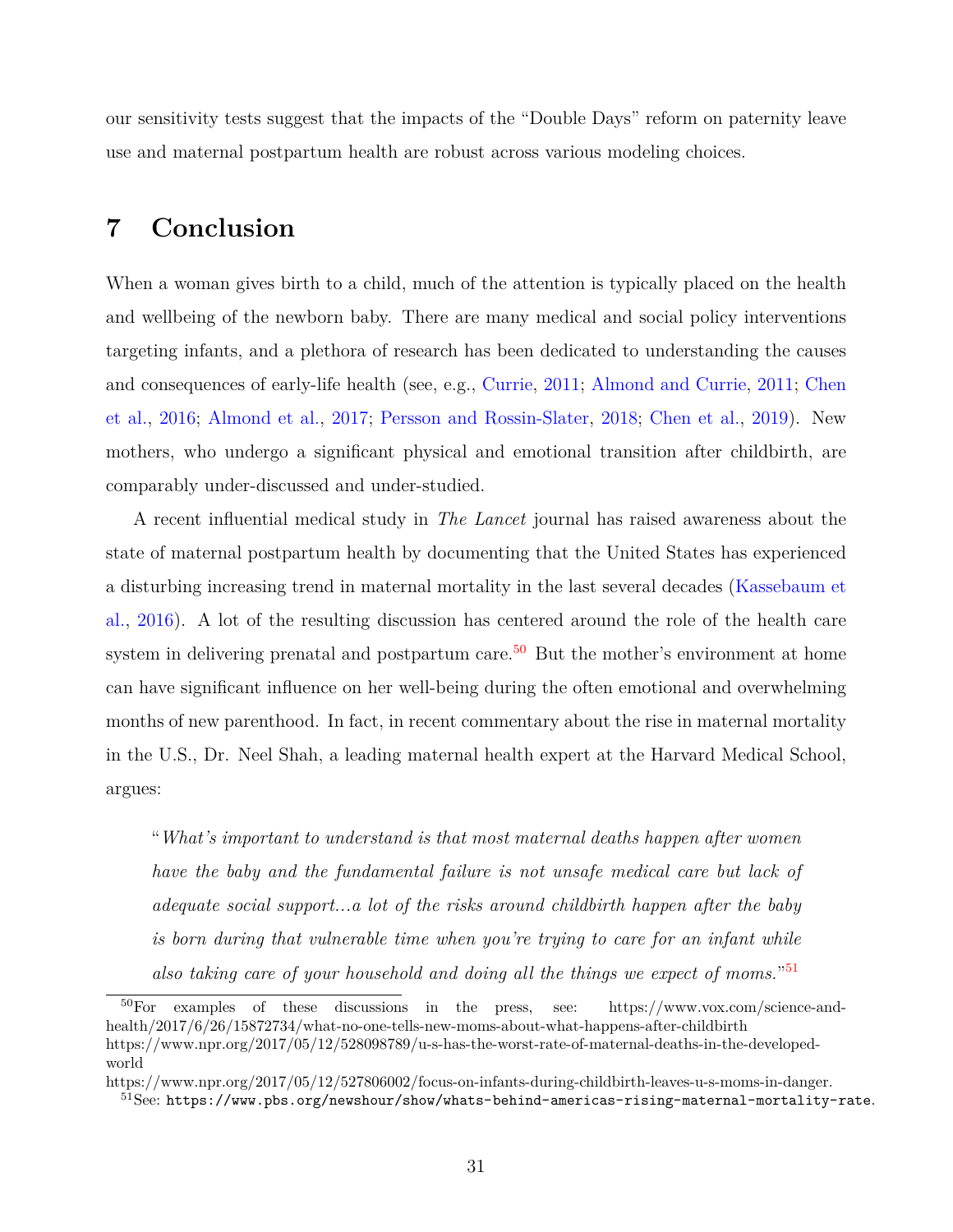Our paper attempts to isolate the effect of a key factor in the mother's postpartum home environment: the presence (or absence) of the child's father in the weeks and months immediately following childbirth. To study this question, we take advantage of linked Swedish administrative data and quasi-experimental variation from a social insurance reform in January 2012, which granted fathers the flexibility to take paid leave on an intermittent basis alongside the mother. Using an RD-DD design, we document that this reform leads to 50 and 24 percent increases in the likelihoods of fathers using any post-baseline leave in the first two and six months after childbirth, respectively.

Then, we present consistent evidence that fathers' access to flexible leave in the postpartum period improves maternal health. We find a 14 percent decrease in the likelihood of a mother having an inpatient or specialist outpatient visit for childbirth-related complications, and 11 and 26 percent reductions in the likelihoods of her getting any antibiotic and anti-anxiety prescription drugs, respectively, in the first six months post-birth. Moreover, we show that the decline in anti-anxiety medications is especially pronounced in the first three months after childbirth. The effects on maternal health are larger in both absolute and relative terms for mothers with a pre-birth medical history, who may be particularly vulnerable and thus benefit the most from a policy that grants fathers the flexibility so stay home from work in the postpartum period. These large effects are consistent with our theoretical framework, in which households use their private information to optimally choose to keep the father at home on precisely the days when his presence is especially valuable.

In addition to informing questions about determinants of maternal postpartum health, our findings have important implications for debates about workplace flexibility and the design of paid family leave (PFL) policies. The United States remains the only high-income country without a national PFL policy, although six states and Washington, D.C., have either implemented or passed PFL legislation that provides partially paid parental leave to both mothers and fathers.<sup>[52](#page-33-0)</sup> Just as in other countries that have had paid parental leave policies for decades, fathers in states with PFL programs take much less leave than mothers do. $53$  While discus-

<span id="page-33-0"></span> $52$ These are: California (in 2004), New Jersey (in 2009), Rhode Island (in 2014), New York (in 2018), D.C. (will go into effect in 2020), Washington state (will go into effect in 2020), and Massachusetts (will go into effect in 2021).

<span id="page-33-1"></span><sup>53</sup>[Bartel et al.](#page-35-11) [\(2018\)](#page-35-11) estimate that the introduction of California's 6-week PFL program only increased fathers' leave duration from about 1 to 1.5 weeks on average. [Bana et al.](#page-35-12) [\(2018\)](#page-35-12) document that only 12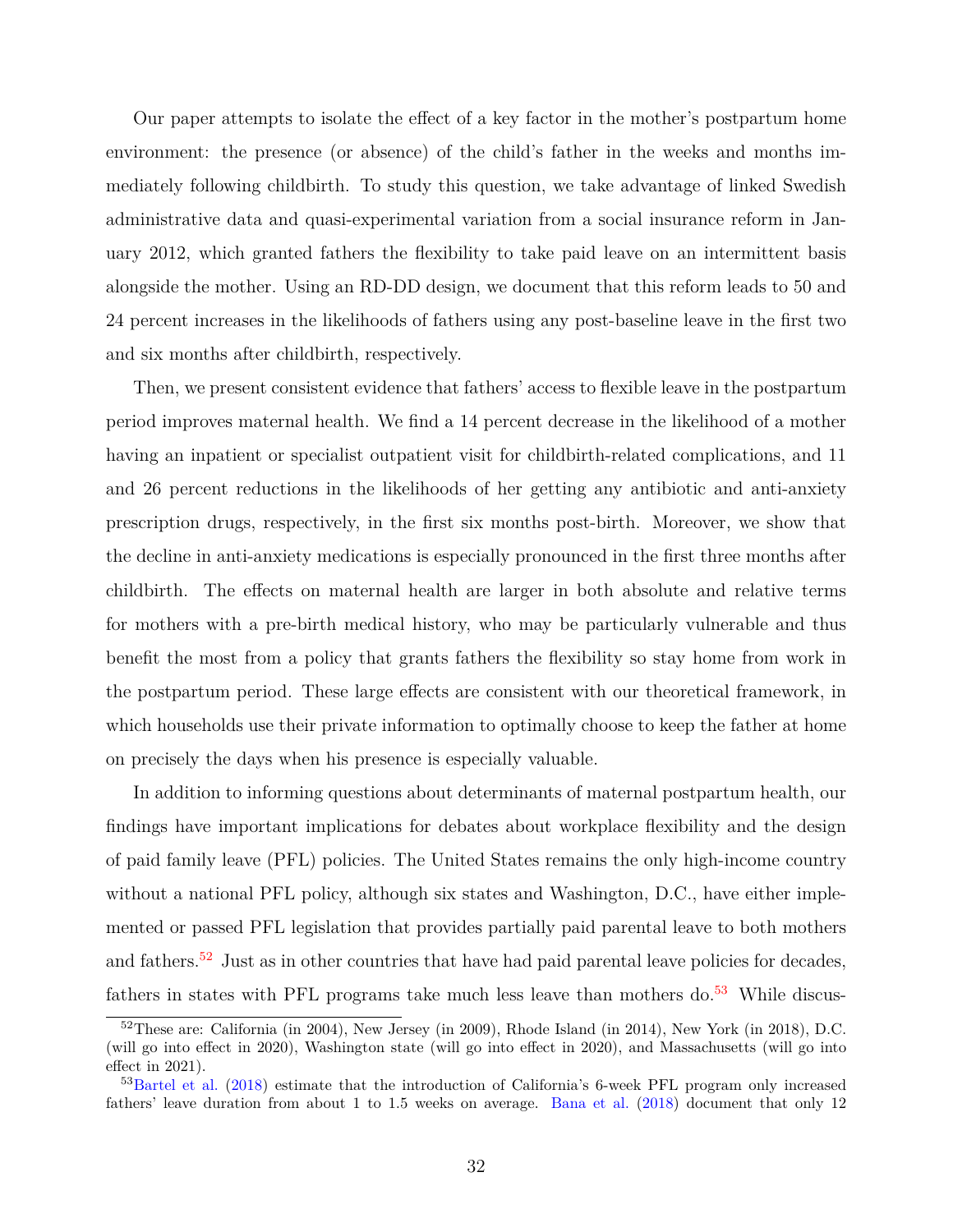sions about encouraging men to take paternity leave typically focus on policies that promote sequential and consolidated leave use (such as "Daddy Month"-style programs), our findings imply that policies that restrict fathers' flexibility in being able to take leave at the same time as mothers on an intermittent basis could have negative spillover effects on maternal health.

Finally, our results suggest that workplace flexibility for fathers may be a highly costeffective way of improving maternal postpartum health, when compared with other public programs such as nurse home visiting. The "Double Days" reform does not change the total number of days of leave allocated to the household; rather, it grants parents agency to allocate their leave in a way that maximizes the household's benefits. The medical and psychological literature suggests that these benefits may be long-lasting—maternal postpartum health issues have important consequences for the mother's long-term wellbeing as well as the family's welfare overall (see [Meltzer-Brody and Stuebe,](#page-39-13) [2014](#page-39-13) and [Saxbe et al.,](#page-40-13) [2018](#page-40-13) for some overviews). Thus, our finding of short-term benefits for maternal health may underestimate the total value of paternal access to workplace flexibility.

## **References**

- <span id="page-34-2"></span>**Aitken, Zoe, Cameryn C Garrett, Belinda Hewitt, Louise Keogh, Jane S Hocking, and Anne M Kavanagh**, "The maternal health outcomes of paid maternity leave: A systematic review," *Social Science & Medicine*, 2015, *130*, 32–41.
- <span id="page-34-1"></span>**Allen, Tammy D. and Jeremy Armstrong**, "Further Examination of the Link Between Work-Family Conflict and Physical Health: The Role of Health-Related Behaviors," *American Behavioral Scientist*, 2006, *49* (9), 1204–1221.
- <span id="page-34-3"></span>**Almond, D. and J. Currie**, "Human Capital Development before Age Five," in O. Ashenfleter and D. Card, eds., *Handbook of Labor Economics*, Vol. 4, Elsevier, 2011, pp. 1315–1486.
- <span id="page-34-4"></span>**Almond, Douglas, Janet Currie, and Valentina Duque**, "Childhood circumstances and adult outcomes: Act II," Working Paper w23017, National Bureau of Economic Research 2017.
- <span id="page-34-0"></span>**Almqvist, Anna-Lena and Ann-Zofie Duvander**, "Changes in gender equality? : Swedish fathers' parental leave, division of childcare and housework," *Journal of family studies*, 2014, *20* (1), 19–27. AuthorCount:2;.

percent of eligible new fathers in California made a PFL claim in 2014, ten years after the introduction of the program. In contrast, in the same year, 47 percent of eligible new mothers made a PFL claim. Moreover, while fathers in California are eligible for 6 weeks of paid leave, over three-quarters of those who take leave take less than the maximum amount.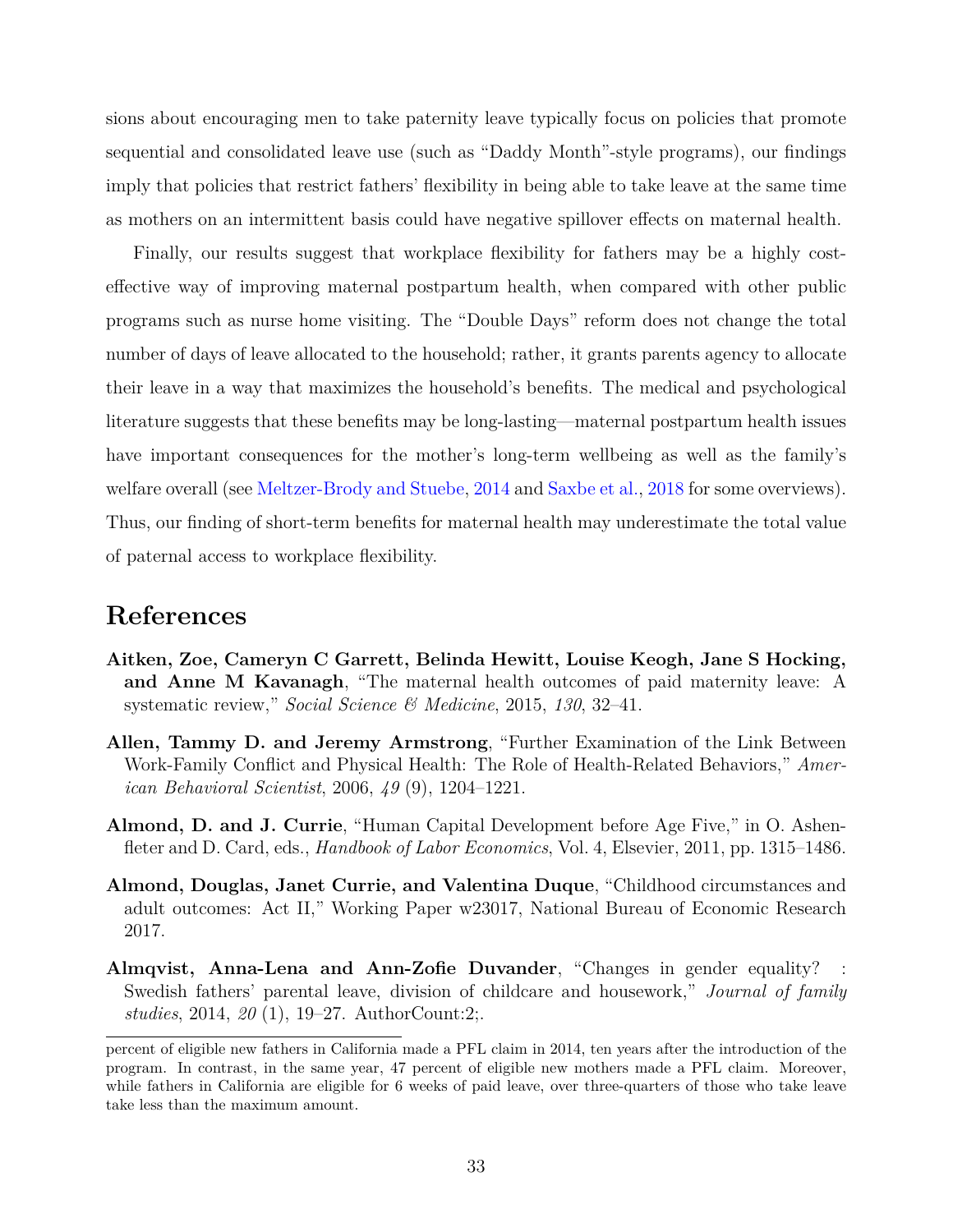- <span id="page-35-4"></span>**Andresen, Martin Eckhoff and Emily Nix**, "What Causes the Child Penalty? Evidence from Same Sex Couples and Policy Reforms," 2019. University of Southern California, unpublished manuscript.
- <span id="page-35-3"></span>**Avdic, Daniel and Arizo Karimi**, "Modern Family? Paternity Leave and Marital Stability," *American Economic Journal: Applied Economics*, 2018, *10* (4), 283–307.
- <span id="page-35-8"></span>**Avendano, Mauricio, Lisa F Berkman, Agar Brugiavini, and Giacomo Pasini**, "The long-run effect of maternity leave benefits on mental health: evidence from European countries," *Social Science & Medicine*, 2015, *132*, 45–53.
- <span id="page-35-5"></span>**Backé, Eva-Maria, Andreas Seidler, Ute Latza, Karin Rossnagel, and Barbara Schumann**, "The role of psychosocial stress at work for the development of cardiovascular diseases: a systematic review," *International Archives of Occupational and Environmental Health*, Jan 2012, *85* (1), 67–79.
- <span id="page-35-7"></span>**Baker, Michael and Kevin Milligan**, "Maternal employment, breastfeeding, and health: Evidence from maternity leave mandates," *Journal of Health Economics*, 2008, *27* (4), 871– 887.
- <span id="page-35-12"></span>**Bana, Sarah, Kelly Bedard, and Maya Rossin-Slater**, "Trends and Disparities in Leave Use Under California's Paid Family Leave Program: New Evidence from Administrative Data," *AEA Papers and Proceedings*, May 2018.
- <span id="page-35-11"></span>**Bartel, Ann, Maya Rossin-Slater, Christopher Ruhm, Jenna Stearns, and Jane Waldfogel**, "Paid Family Leave, Fathers' Leave-Taking, and Leave-Sharing in Dual-Earner Households," *Journal of Policy Analysis and Management*, 2018, *37* (1), 10–37.
- <span id="page-35-1"></span>**Becker, Gary S**, "A Theory of Marriage: Part I," *The Journal of Political Economy*, 1973, *81* (4), 813–846.
- <span id="page-35-6"></span>**Berkman, Lisa F, Sze Yan Liu, Leslie Hammer, Phyllis Moen, Laura Cousino Klein, Erin Kelly, Martha Fay, Kelly Davis, Mary Durham, Georgia Karuntzos et al.**, "Work–family conflict, cardiometabolic risk, and sleep duration in nursing employees.," *Journal of occupational health psychology*, 2015, *20* (4), 420.
- <span id="page-35-0"></span>**Bertrand, Marianne, Claudia Goldin, and Lawrence F Katz**, "Dynamics of the gender gap for young professionals in the financial and corporate sectors," *American Economic Journal: Applied Economics*, 2010, *2* (3), 228–55.
- <span id="page-35-9"></span>**Beuchert, Louise Voldby, Maria Knoth Humlum, and Rune Vejlin**, "The length of maternity leave and family health," *Labour Economics*, 2016, *43*, 55–71.
- <span id="page-35-10"></span>**Bičáková, Alena and Klára Kalíšková**, "Career Breaks after Childbirth: The Impact of Family Leave Reforms in the Czech Republic," Discussion Paper 10149, Institute for the Study of Labor (IZA) 2016.
- <span id="page-35-2"></span>**Black, Sandra E, Paul J Devereux, and Kjell G Salvanes**, "Too young to leave the nest? The effects of school starting age," *The Review of Economics and Statistics*, 2011, *93* (2), 455–467.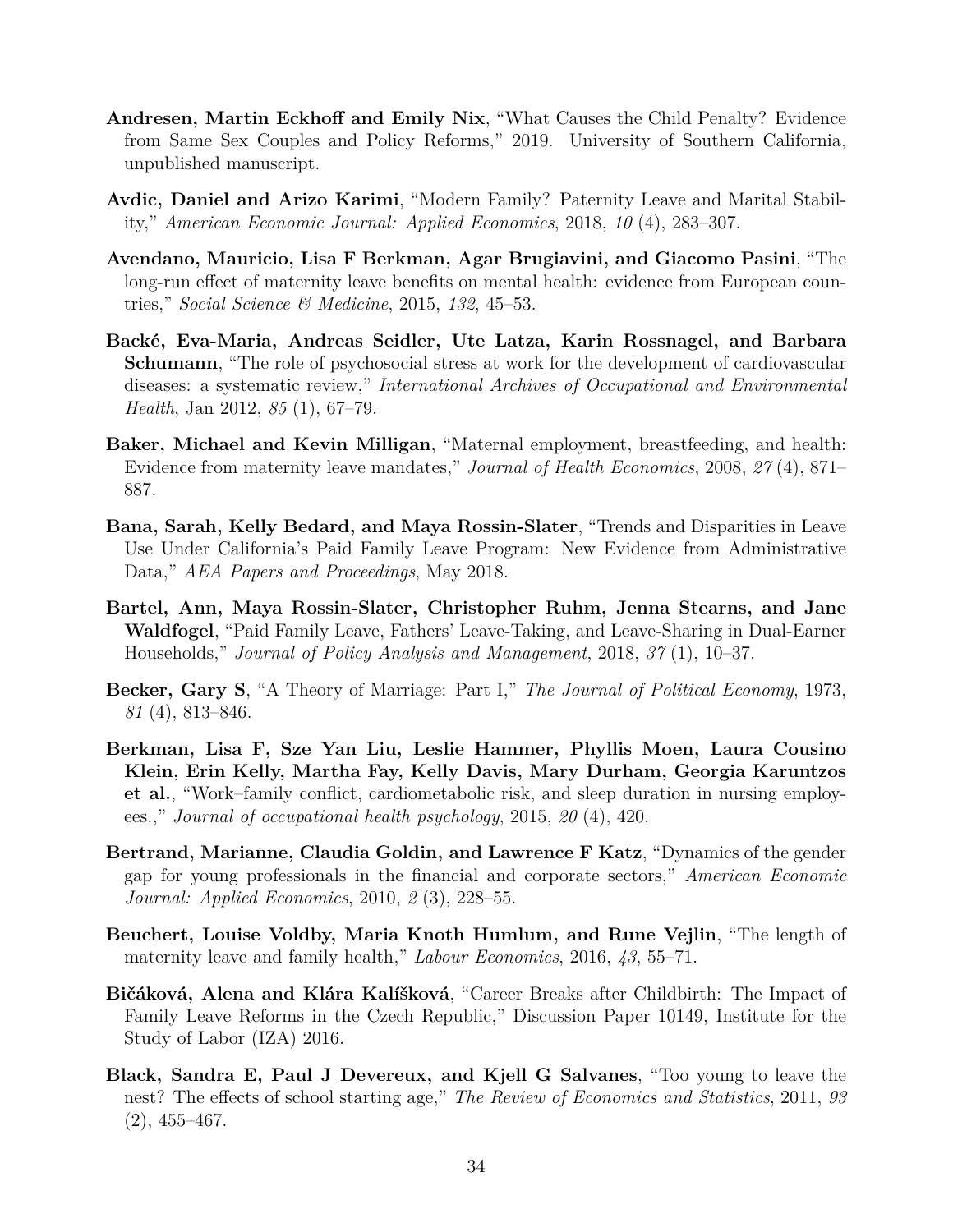- <span id="page-36-2"></span><span id="page-36-1"></span><span id="page-36-0"></span>**Blau, Francine D and Lawrence M Kahn**, "Female labor supply: Why is the United States falling behind?," *The American Economic Review*, 2013, *103* (3), 251–256.
- **Bloom, Nicholas, James Liang, John Roberts, and Zhichun Jenny Ying**, "Does working from home work? Evidence from a Chinese experiment," *The Quarterly Jounral of Economics*, 2014, *130* (1), 165–218.
- **Buckles, Kasey S and Daniel M Hungerman**, "Season of birth and later outcomes: Old questions, new answers," *Review of Economics and Statistics*, 2008, *95* (3), 711–724.
- **Bullinger, Lindsey Rose**, "The Effect of Paid Family Leave on Infant and Parental Health in the United States," *Journal of Health Economics*, 2019.
- **Bünning, Mareike**, "What Happens after the 'Daddy Months'? Fathers' Involvement in Paid Work, Childcare, and Housework after Taking Parental Leave in Germany," *European Sociological Review*, 2015, *0* (0), 1–11.
- **Butikofer, Aline, Julie Riise, and Meghan Skira**, "The Impact of Paid Maternity Leave on Maternal Health," 2017. Norwegian School of Economics, unpublished manuscript.
- **Calonico, Sebastian, Matias D Cattaneo, and Max H Farrell**, "On the effect of bias estimation on coverage accuracy in nonparametric inference," *Journal of the American Statistical Association*, 2018, *113* (522), 767–779.
- **, , and Rocio Titiunik**, "Robust data-driven inference in the regression-discontinuity design," *The Stata Journal*, 2014, *14* (4), 909–946.
- $\lambda$ ,  $\lambda$ , and  $\lambda$ , "Robust Nonparametric Confidence Intervals for Regression-Discontinuity Designs," *Econometrica*, 2014, *82* (6), 2295–2326.
- **, , Max H Farrell, and Rocio Titiunik**, "Regression discontinuity designs using covariates," *Review of Economics and Statistics*, 2018, (0).
- **Canaan, Serena**, "Parental Leave, Household Specialization and Children's Well-Being," 2017. American University of Beirut, unpublished manuscript.
- **Chatterji, Pinka and Sara Markowitz**, "Family leave after childbirth and the mental health of new mothers," *Journal of Mental Health Policy and Economics*, 2012, *15* (2), 61.
- **Chen, Alice, Emily Oster, and Heidi Williams**, "Why is infant mortality higher in the United States than in Europe?," *American Economic Journal: Economic Policy*, 2016, *8* (2), 89–124.
- **Chen, Yiqun, Petra Persson, and Maria Polyakova**, "The Roots of Health Inequality and the Value of Intra-family Expertise," Working Paper 25618, National Bureau of Economic Research February 2019.
- **Cheng, Ching-Yu, Eileen R Fowles, and Lorraine O Walker**, "Postpartum maternal health care in the United States: A critical review," *The Journal of Perinatal Education*, 2006, *15* (3), 34.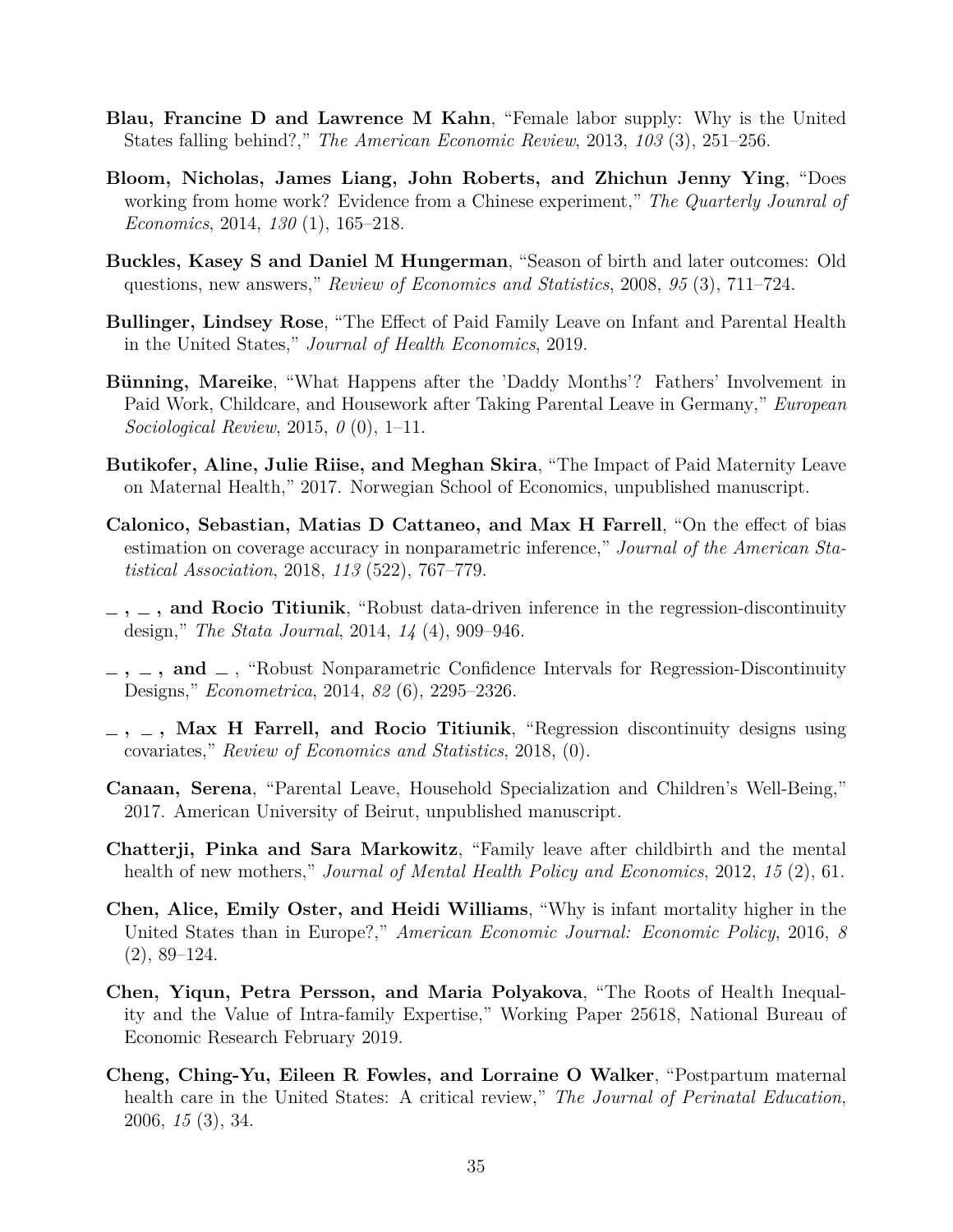- **Chiappori, P. A.**, "Collective Labor Supply and Welfare," *Journal of Political Economy*, 1992, *100* (3), 437–467.
- **Clapp, Mark A, Sarah E Little, Jie Zheng, Anjali J Kaimal, and Julian N Robinson**, "Hospital-level variation in postpartum readmissions," *Jama*, 2017, *317* (20), 2128– 2129.
- **Cools, Sara, Jon H Fiva, and Lars J Kirkebøen**, "Causal effects of paternity leave on children and parents," *The Scandinavian Journal of Economics*, 2015, *117* (3), 801–828.
- **Currie, Janet**, "Inequality at Birth: Some Causes and Consequences," *The American Economic Review*, 2011, *101* (3), 1–22.
- **and Hannes Schwandt**, "Within-mother analysis of seasonal patterns in health at birth," *Proceedings of the National Academy of Sciences*, 2013, *110* (30), 12265–12270.
- **Dahl, Gordon B, Katrine V Løken, and Magne Mogstad**, "Peer effects in program participation," *The American Economic Review*, 2014, *104* (7), 2049–2074.
- **, , , and Kari Vea Salvanes**, "What is the case for paid maternity leave?," *Review of Economics and Statistics*, 2016, *98* (4), 655–670.
- **Dionne, Georges and Benoit Dostie**, "New Evidence on the Determinants of Absenteeism Using Linked Employer-Employee Data," *ILR Review*, 2007, *61* (1), 108–120.
- **Duvander, A.-Z., L. Haas, and P. Hwang**, "Sweden country note," in S. Blum, A. Koslowski, and P. Moss, eds., *International Review of Leave Policies and Research*, 2017.
- **Duvander, Ann-Zofie and Mats Johansson**, "What are the effects of reforms promoting fathers' parental leave use?," *Journal of European Social Policy*, 2012, *22* (3), 319–330.
- $\Box$  and  $\Box$ , "Parental leave use for different fathers: a study of the impact of three Swedish parental leave reforms," *Fatherhood in the Nordic welfare states: Comparing care policies and practice*, 2014, pp. 349–374.
- **and** , "Reforms in the Swedish Parental Leave System and Their Effects on Gender Equality," Working Paper 2015:2, Swedish Social Insurance Inspectorate 2015.
- **Ekberg, John, Rickard Eriksson, and Guido Friebel**, "Parental leaveâA policy evaluation of the Swedish âDaddy-Monthâ reform," *Journal of Public Economics*, 2013, *97*, 131–143.
- **Eydal, G.B. and I.V. Gislason**, "Paid parental leave in Iceland ? History and context," in G.B. Eydal and I.V. Gislason, eds., *Equal rights to earn and care ? Parental leave in Iceland*, 2008.
- **Fan, Wen, Phyllis Moen, Erin L Kelly, Leslie B Hammer, and Lisa F Berkman**, "Job strain, time strain, and well-being: A longitudinal, person-centered approach in two industries," *Journal of Vocational Behavior*, 2019, *110*, 102–116.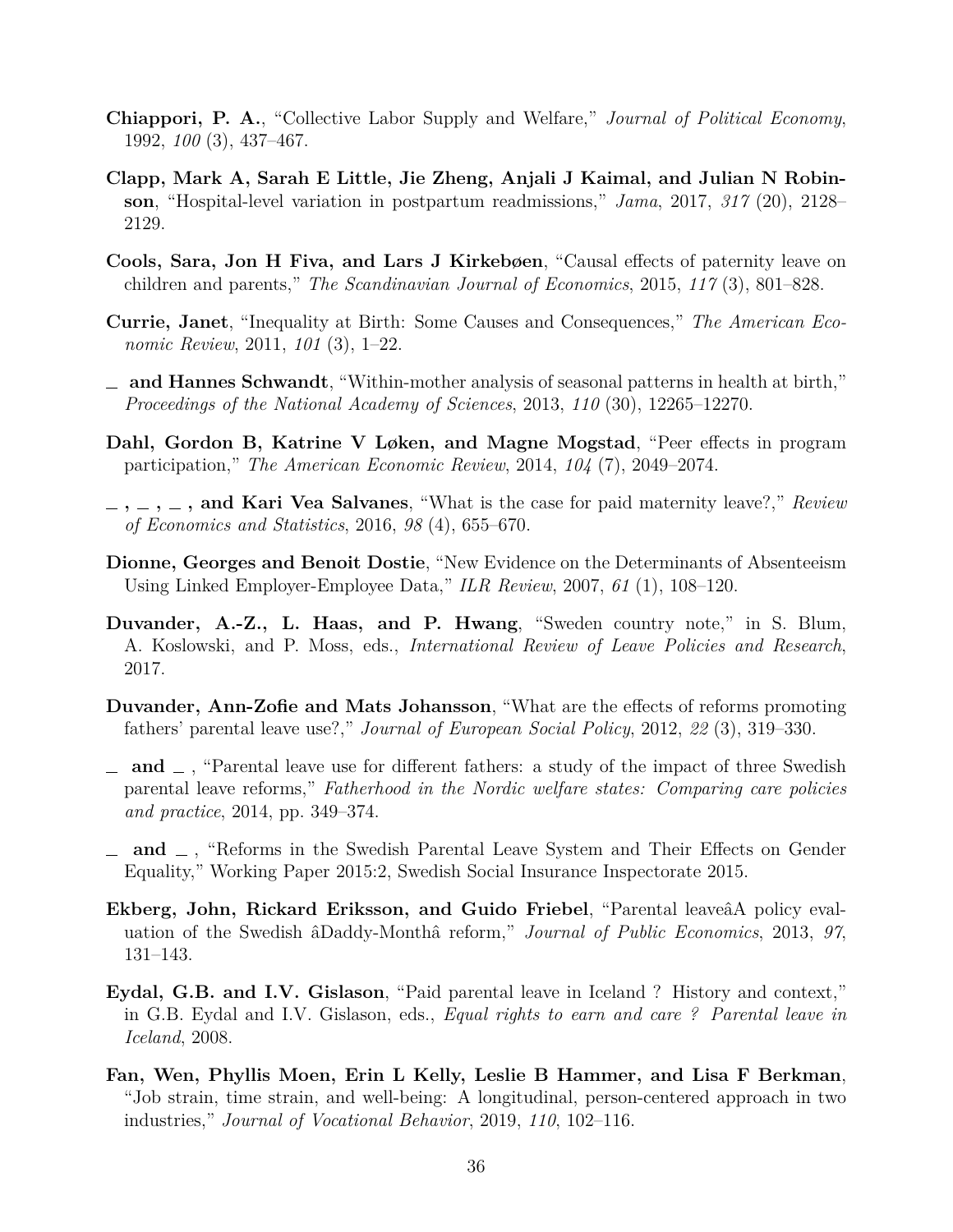- **Flacking, Renée, Fiona Dykes, and Uwe Ewald**, "The influence of fathersâ socioeconomic status and paternity leave on breastfeeding duration: a population-based cohort study," *Scandinavian journal of public health*, 2010, *38* (4), 337–343.
- **Frone, M.R.**, "Workâfamily conflict and employee psychiatric disorders: The national comorbidity survey," *Journal of Applied Psychology*, 2000, *85* (6), 888–895.
- **Goldin, Claudia**, "A grand gender convergence: Its last chapter," *The American Economic Review*, 2014, *104* (4), 1091–1119.
- **and Lawrence F Katz**, "A most egalitarian profession: pharmacy and the evolution of a family-friendly occupation," *Journal of Labor Economics*, 2016, *34* (3), 705–746.
- **Guertzgen, Nicole and Karsten Hank**, "Maternity Leave and Mothersâ Long-Term Sickness Absence: Evidence From West Germany," *Demography*, 2018, *55* (2), 587–615.
- **Hewitt, Belinda, Lyndall Strazdins, and Bill Martin**, "The benefits of paid maternity leave for mothers' post-partum health and wellbeing: Evidence from an Australian evaluation," *Social Science & Medicine*, 2017, *182*, 97–105.
- **Heymann, Jody, Aleta R Sprague, Arijit Nandi, Alison Earle, Priya Batra, Adam Schickedanz, Paul J Chung, and Amy Raub**, "Paid parental leave and family wellbeing in the sustainable development era," *Public health reviews*, 2017, *38* (1), 21.
- **Hyde, Janet Shibley, Marjorie H Klein, Marilyn J Essex, and Roseanne Clark**, "Maternity leave and women's mental health," *Psychology of Women Quarterly*, 1995, *19*  $(2), 257-285.$
- **Imbens, Guido W and Thomas Lemieux**, "Regression discontinuity designs: A guide to practice," *Journal of econometrics*, 2008, *142* (2), 615–635.
- **Jou, Judy, Katy B Kozhimannil, Jean M Abraham, Lynn A Blewett, and Patricia M McGovern**, "Paid Maternity Leave in the United States: Associations with Maternal and Infant Health," *Maternal and child health journal*, 2018, *22* (2), 216–225.
- **Kassebaum, Nicholas J, Ryan M Barber, Zulfiqar A Bhutta, Lalit Dandona, Peter W Gething, Simon I Hay, Yohannes Kinfu, Heidi J Larson, Xiaofeng Liang, Stephen S Lim et al.**, "Global, regional, and national levels of maternal mortality, 1990– 2015: a systematic analysis for the Global Burden of Disease Study 2015," *The Lancet*, 2016, *388* (10053), 1775–1812.
- **Kelly, Erin L, Phyllis Moen, and Eric Tranby**, "Changing workplaces to reduce workfamily conflict: Schedule control in a white-collar organization," *American Sociological Review*, 2011, *76* (2), 265–290.
- **Kleven, Henrik, Camille Landais, and Jakob Egholt Søgaard**, "Children and gender inequality: Evidence from Denmark," Working Paper 24219, National Bureau of Economic Research 2018.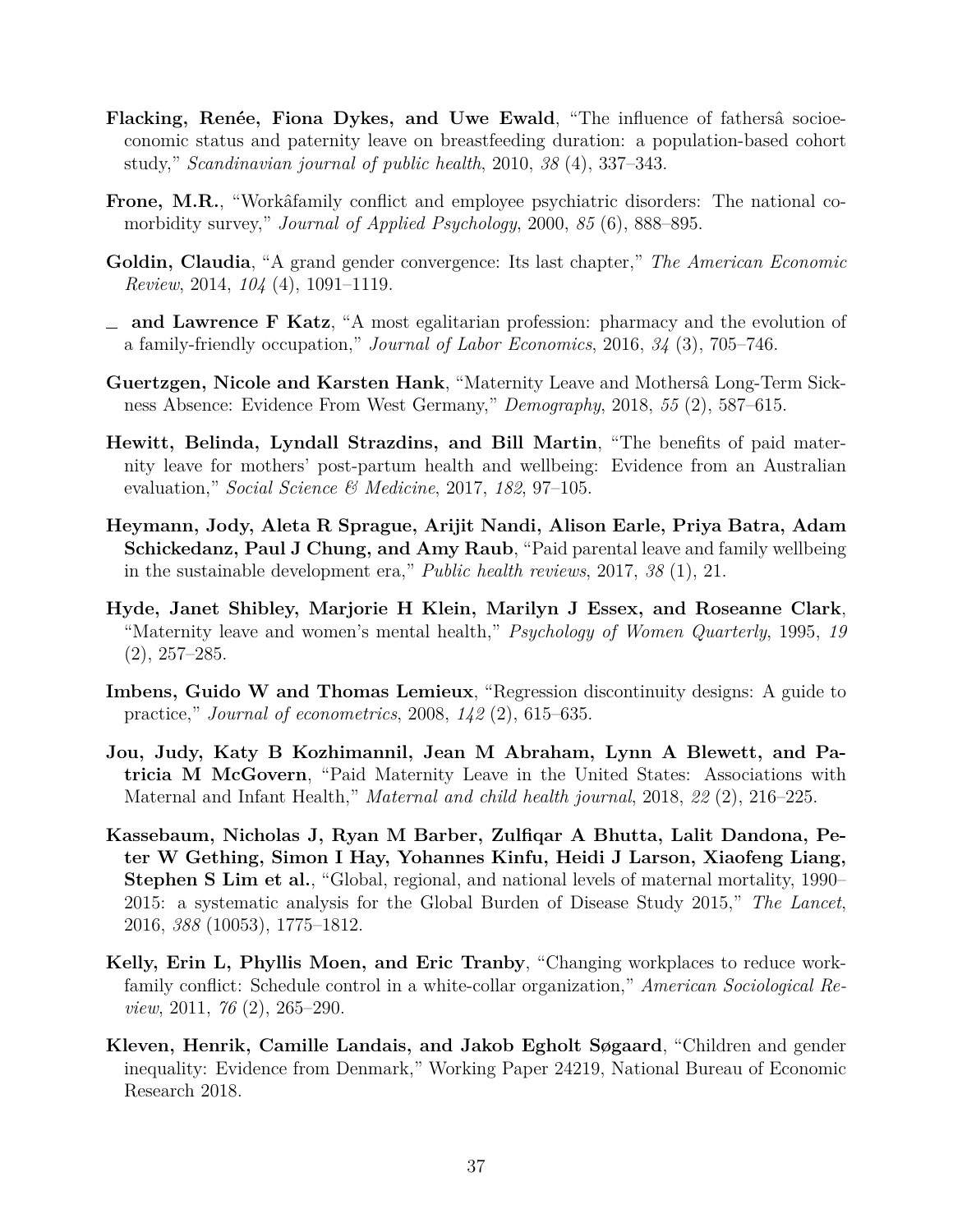- **Ko, Jean Y, Karilynn M Rockhill, Van T Tong, Brian Morrow, and Sherry L Farr**, "Trends in postpartum depressive symptomsâ27 states, 2004, 2008, and 2012," *MMWR. Morbidity and mortality weekly report*, 2017, *66* (6), 153.
- **Lalive, Rafael and Josef Zweimüller**, "How Does Parental Leave Affect Fertility and Return to Work? Evidence from Two Natural Experiments," *The Quarterly Journal of Economics*, 2009, *124* (3), 1363–1402.
- <span id="page-39-0"></span>**Lee, David S. and Thomas Lemieux**, "Regression Discontinuity Designs in Economics," *Journal of Economic Literature*, June 2010, *48* (2), 281–355.
- **Lequien, Laurent**, "The Impact of Parental Leave Duration on Later Wages," *Annals of Economics and Statistics*, 2012, *107/108* (July/December), 267–285.
- **Luna, Libertad González and Lidia Farré**, "The effects of paternity leave on fertility and labor market outcomes," Discussion Paper 10865, Institute of Labor Economics (IZA) 2017.
- **Lundberg, Shelly and Robert A. Pollak**, "Separate Spheres Bargaining and the Marriage Market," *Journal of Political Economy*, 1993, *101* (6), 988–1010.
- **Månsdotter, Anna, Lars Lindholm, and Anna Winkvist**, "Paternity leave in Swedenâ-Costs, savings and health gains," *Health Policy*, 2007, *82* (1), 102–115.
- **McCrary, Justin**, "Manipulation of the running variable in the regression discontinuity design: A density test," *Journal of econometrics*, 2008, *142* (2), 698–714.
- **Meltzer-Brody, Samantha and Alison Stuebe**, "The long-term psychiatric and medical prognosis of perinatal mental illness," *Best Practice & Research Clinical Obstetrics & Gynaecology*, 2014, *28* (1), 49–60.
- **Moen, Phyllis, Erin L Kelly, Wen Fan, Shi-Rong Lee, David Almeida, Ellen Ernst Kossek, and Orfeu M Buxton**, "Does a flexibility/support organizational initiative improve high-tech employees' well-being? Evidence from the work, family, and health network," *American Sociological Review*, 2016, *81* (1), 134–164.
- **, Wen Fan, and Erin L Kelly**, "Team-level flexibility, work–home spillover, and health behavior," *Social Science & Medicine*, 2013, *84*, 69–79.
- **O'Donnell, Emily, Lisa F. Berkman, Erin Kelly, Leslie Hammer, Jessica Marden, and Orfeu M. Buxton**, "Cardiometabolic risks associated with work-to-family conflict: findings from the Work Family Health Network," *Community, Work & Family*, 2019, *22* (2), 203–228.
- **Olafsson, Arna and Herdis Steingrimsdottir**, "How Does Daddy at Home Affect Marital Stability?," *Economic Journal*, 2019. Forthcoming.
- **Olivetti, Claudia and Barbara Petrongolo**, "The economic consequences of family policies: lessons from a century of legislation in high-income countries," *The Journal of Economic Perspectives*, 2017, *31* (1), 205–230.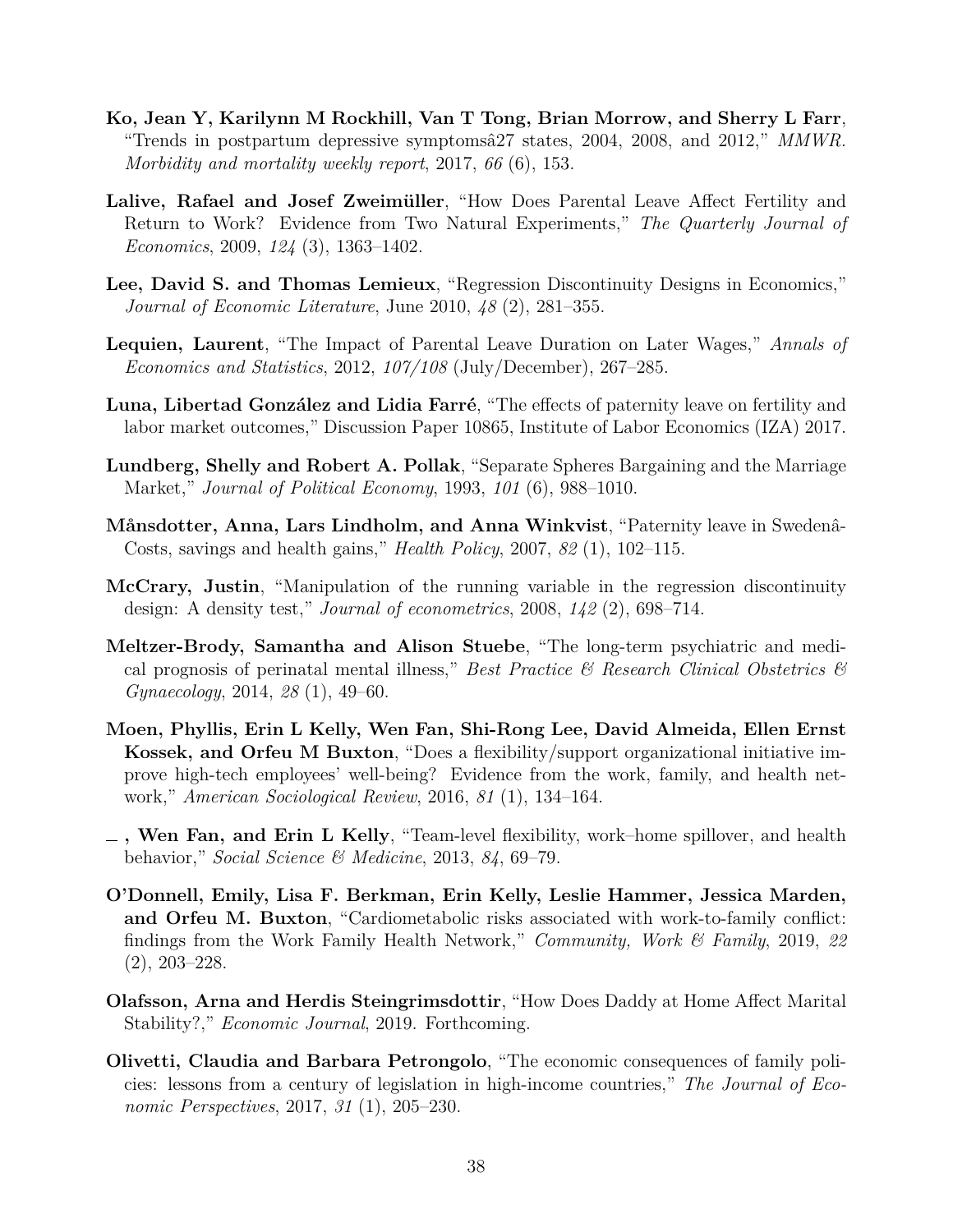- **Patnaik, Ankita**, "Reserving Time for Daddy: The Short and Long-Run Consequences of Fathers' Quotas," 2016. Unpublished manuscript.
- **Persson, Petra**, "Social Insurance and the Marriage Market," *Journal of Political Economy*, Forthcoming. Forthcoming.
- **and Maya Rossin-Slater**, "Family Ruptures, Stress, and the Mental Health of the Next Generation," *American Economic Review*, 2018, *108* (4-5), 1214–52.
- **Pichler, Stefan and Nicolas R. Ziebarth**, "The pros and cons of sick pay schemes: Testing for contagious presenteeism and noncontagious absenteeism behavior," *Journal of Public Economics*, 2017, *156*, 14 – 33.
- **Redshaw, Maggie and Jane Henderson**, "Fathersâ engagement in pregnancy and childbirth: evidence from a national survey," *BMC pregnancy and childbirth*, 2013, *13* (1), 70.
- **Rege, Mari and Ingeborg F. Solli**, "The Impact of Paternity Leave on Fathers' Future Earnings," *Demography*, 2013, *50* (6), 2255–2277.
- **Rossin-Slater, Maya**, "Maternity and Family Leave Policy," in Susan L. Averett, Laura M. Argys, and Saul D Hoffman, eds., *The Oxford Handbook of Women and the Economy*, Oxford University Press, 2018.
- **and Lindsey Uniat**, "Paid Family Leave Policies And Population Health," *Health Affairs Policy Brief*, March 2019.
- **Rubertsson, Christine, B Wickberg, P Gustavsson, and Ingela Rådestad**, "Depressive symptoms in early pregnancy, two months and one year postpartum-prevalence and psychosocial risk factors in a national Swedish sample," *Archives of Womenâs Mental Health*, 2005, *8* (2), 97–104.
- **Ruhm, C J**, "The economic consequences of parental leave mandates: Lessons from Europe," *Quarterly Journal of Economics*, feb 1998, *113* (1), 285–317.
- **Saxbe, Darby, Maya Rossin-Slater, and Diane Goldenberg**, "The transition to parenthood as a critical window for adult health.," *American Psychologist*, 2018, *73* (9), 1190.
- **Schober, Pia S**, "Parental leave and domestic work of mothers and fathers: A longitudinal study of two reforms in West Germany," *Journal of Social Policy*, 2014, *43* (02), 351–372.
- **Schönberg, Uta and Johannes Ludsteck**, "Expansions in Maternity Leave Coverage and Mothers' Labor Market Outcomes after Childbirth," *Journal of Labor Economics*, 2014, *32*  $(3), 469 - 505.$
- **Shafer, Emily Fitzgibbons, Erin L. Kelly, Orfeu M. Buxton, and Lisa F. Berkman**, "Partnersâ overwork and individualsâ wellbeing and experienced relationship quality," *Community, Work & Family*, 2018, *21* (4), 410–428.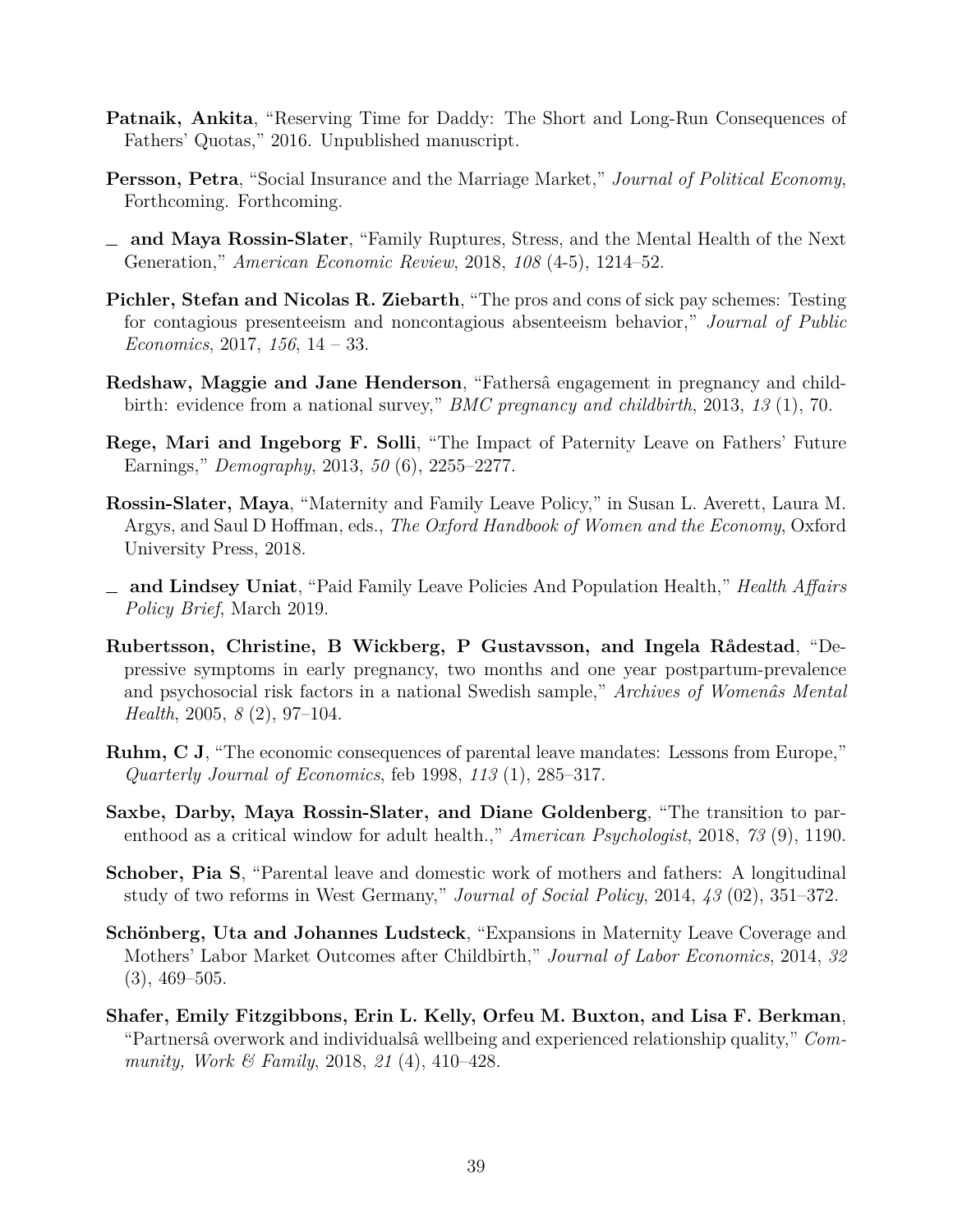- **Shockley, K. M., W. Shen, M. M. DeNunzio, M. L. Arvan, and E. A. Knudsen**, "Disentangling the relationship between gender and workâfamily conflict: An integration of theoretical perspectives using meta-analytic methods.," *Journal of Applied Psychology*, 2017, *102* (12), 1601–1635.
- **Staehelin, Katharina, Paola Coda Bertea, and Elisabeth Zemp Stutz**, "Length of maternity leave and health of mother and child–a review," *International Journal of Public Health*, 2007, *52* (4), 202–209.
- **Stearns, Jenna and Corey White**, "Can paid sick leave mandates reduce leave-taking?," *Labour Economics*, 2018, *51*, 227–246.
- **Thévenon, Olivier and Anne Solaz**, "Labour market effects of parental leave policies in OECD countries," Working Paper 141, OECD Social, Employment, and Migration 2013.
- **Weeden, Kim A, Youngjoo Cha, and Mauricio Bucca**, "Long work hours, part-time work, and trends in the gender gap in pay, the motherhood wage penalty, and the fatherhood wage premium," *RSF: The Russell Sage Foundation Journal of the Social Sciences*, 2016, *2* (4), 71–102.
- **Ziebarth, Nicolas R. and Martin Karlsson**, "The effects of expanding the generosity of the statutory sickness insurance system," *Journal of Applied Econometrics*, 2014, *29* (2), 208–230.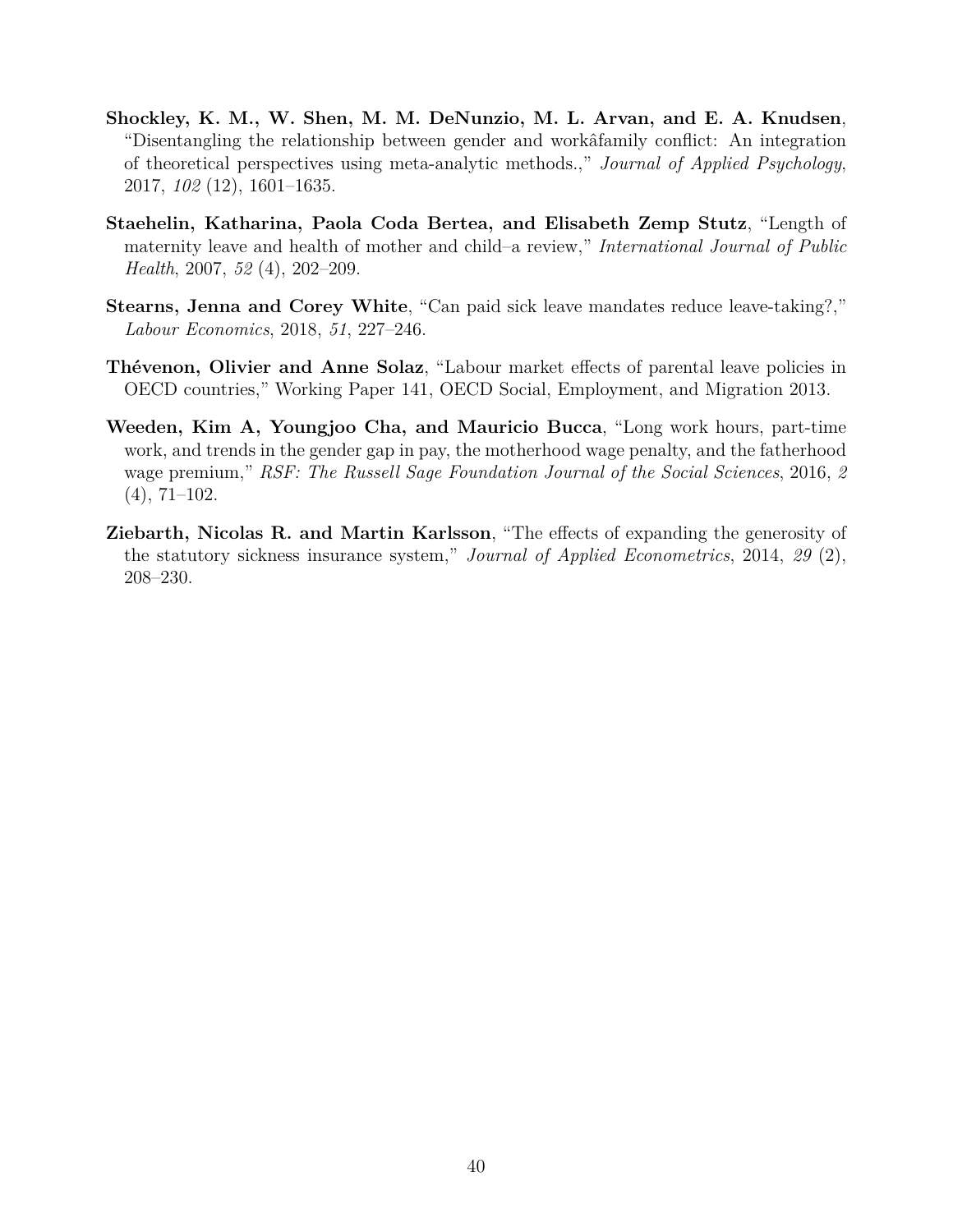# **8 Figures**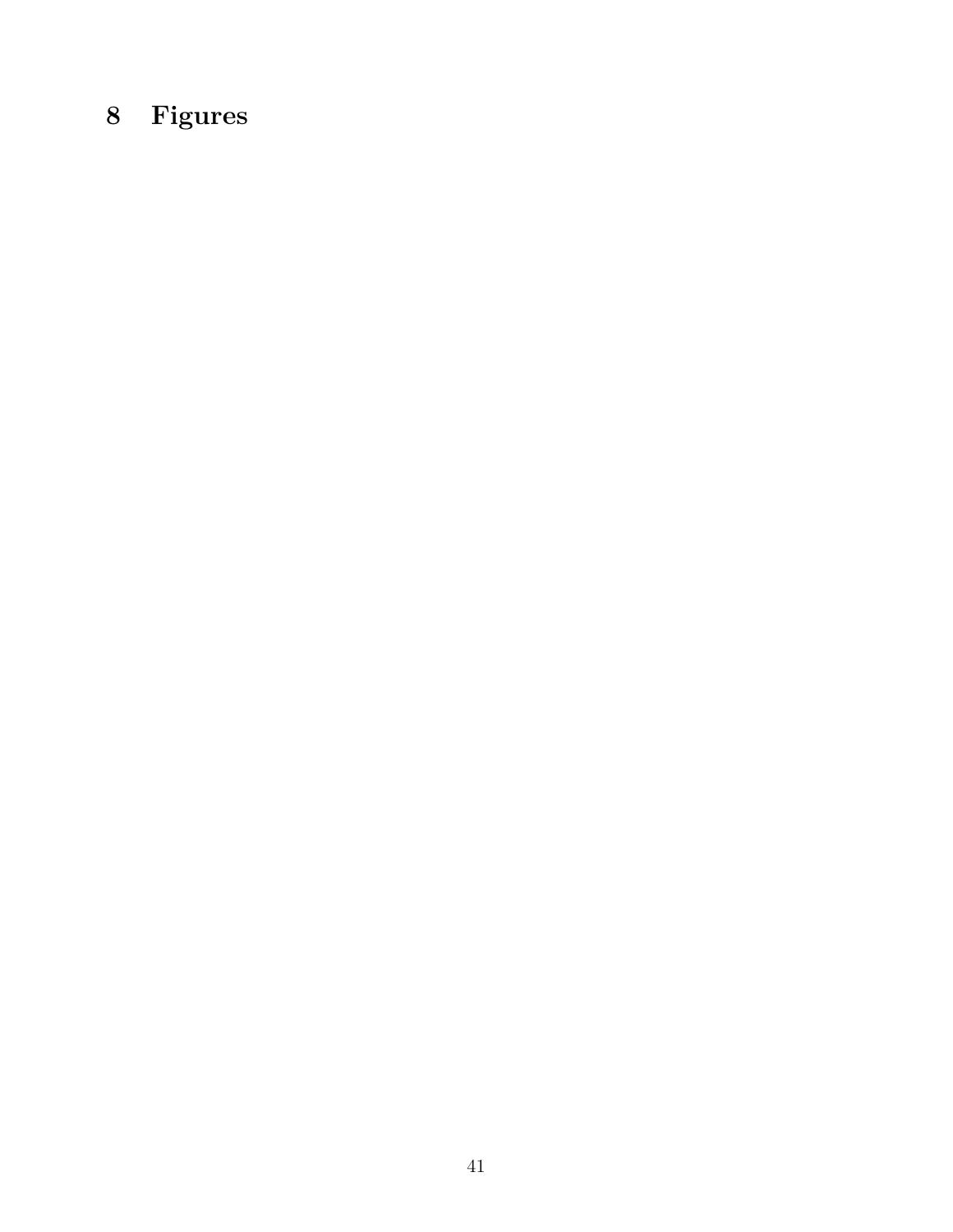

Figure 1: Number of Births by Birth Month in Reform and Non-Reform Samples

*Note:* The sample includes all firstborn singleton children born in 2008-2012 with information on exact date of birth. Sub-figure (a) plots the total number of births by birth week in the reform sample with a 6-month bandwidth (July 2011 - June 2012). Sub-figure (b) plots the average of the total number of births by birth week across all years in the non-reform sample with the same bandwidth (July 2008 - June 2011). The fitted lines are predicted from 4th order polynomial models. We follow [Lee and Lemieux](#page-39-0) [\(2010\)](#page-39-0) by selecting the model with the smallest Akaike Information Criterion (AIC) value.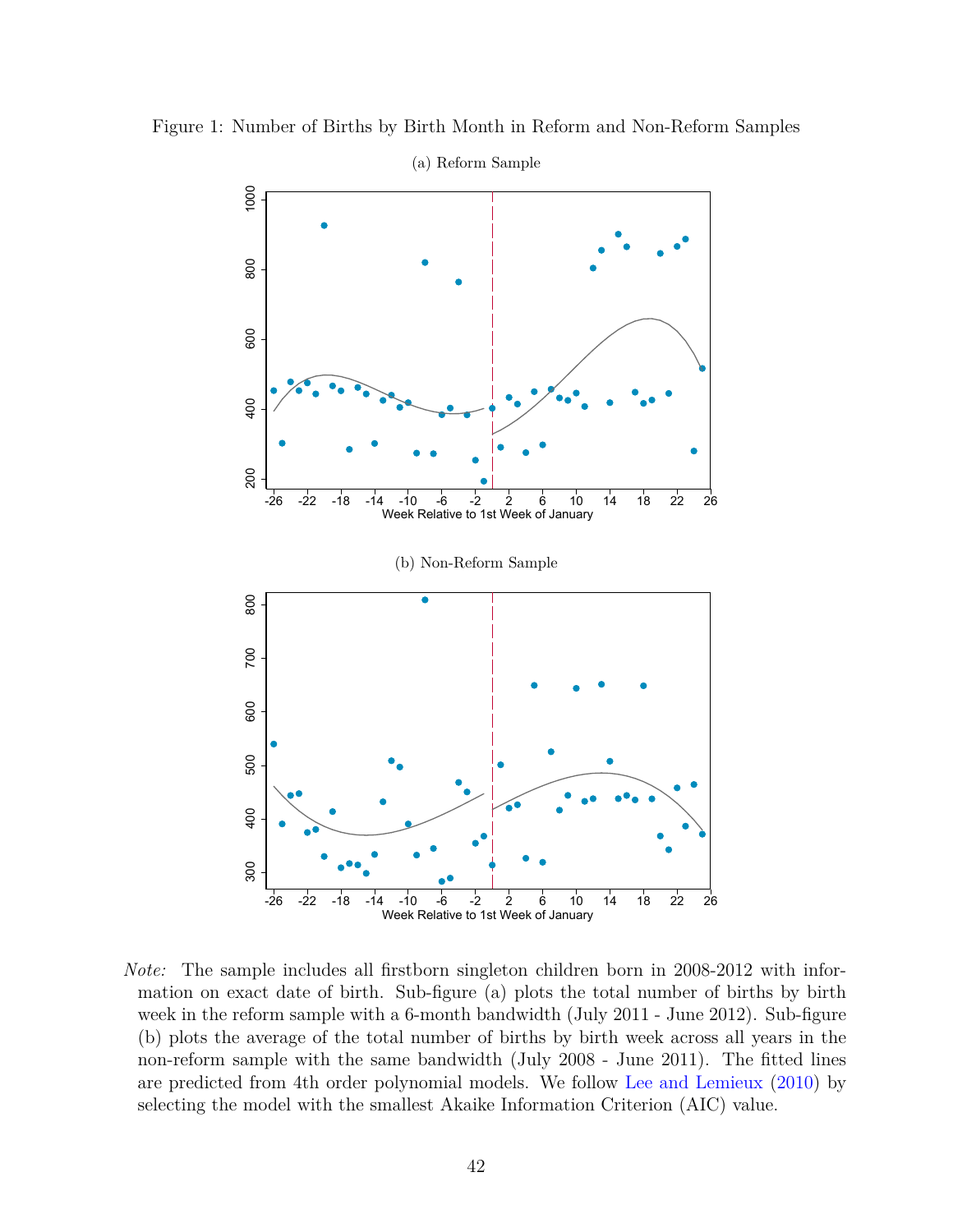

Figure 2: Effects of 2012 "Double Days" Reform on Paternity Leave Take-Up

(c) Tot.  $#$  Leave Days in First 180 Days



*Note:* The sample includes all firstborn singleton children born in 2011-2012 with information on exact date of birth. The figures display the means of outcome variables by the child's birth week. The 2012 reform is denoted with a vertical red dashed line. The fitted curves and 95% confidence intervals are predicted from local linear polynomial models on each side of the cut-off. The paternity leave outcomes are listed in the sub-figure headings. The total number of leave days in first 180 days post-childbirth (sub-figure c) includes both baseline and post-baseline leave.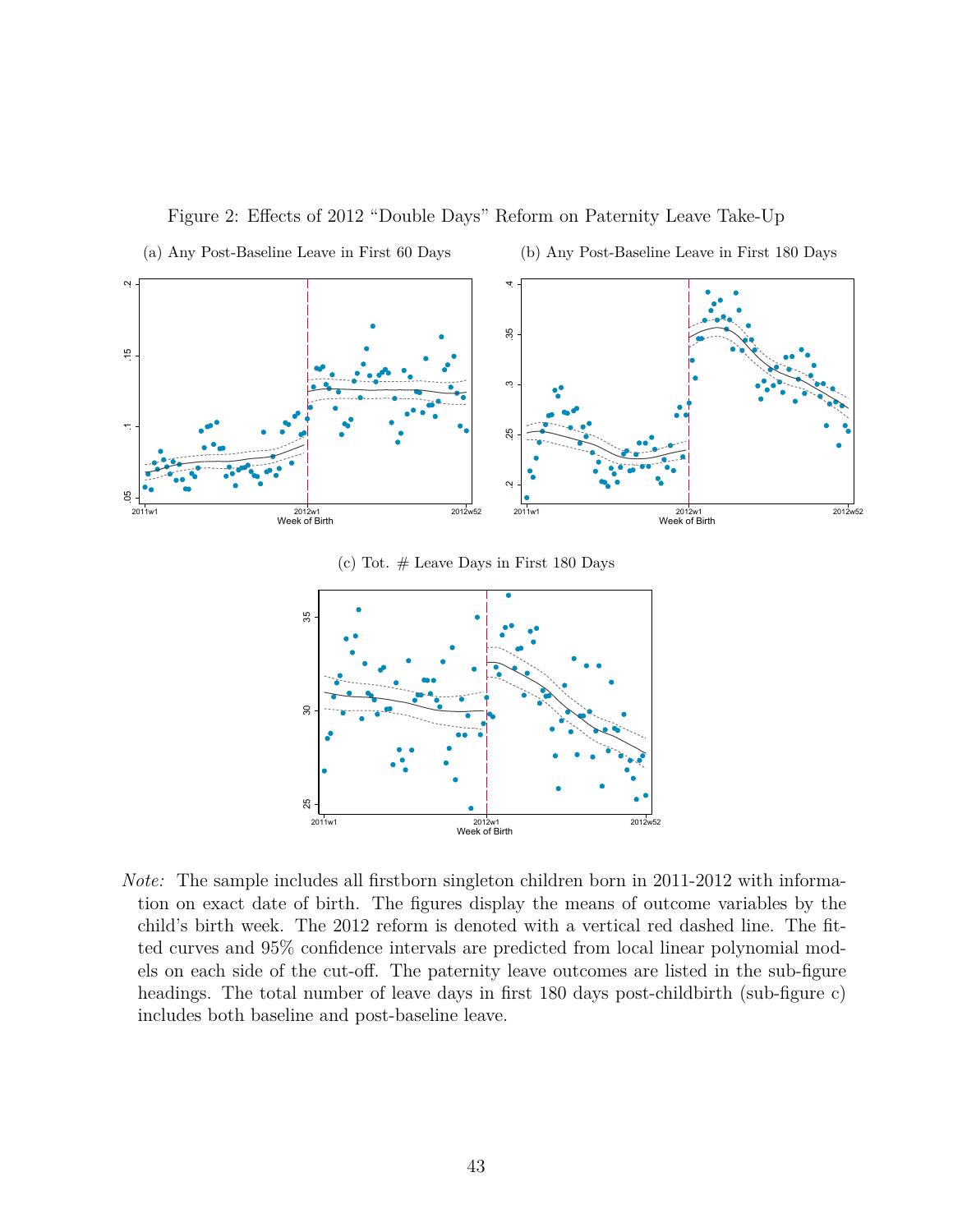Figure 3: Effect of 2012 "Double Days" Reform on Distribution of Post-Baseline Leave Days Taken by Fathers During First 180 Days



(a) RD-DD Sample (All Families)

*Note:* The figures plot the RD-DD treatment coefficients and 95% confidence intervals from separate regression models that use as the outcome an indicator for the father taking the number of post-baseline leave days denoted in bins on the *x*−axis of each graph. Subfigure (a) uses our primary RD-DD analysis sample, while sub-figure (b) limits the RD-DD analysis sample to children of mothers who have a pre-birth medical history. See notes under Table [3](#page-52-0) for more details on the specifications and controls.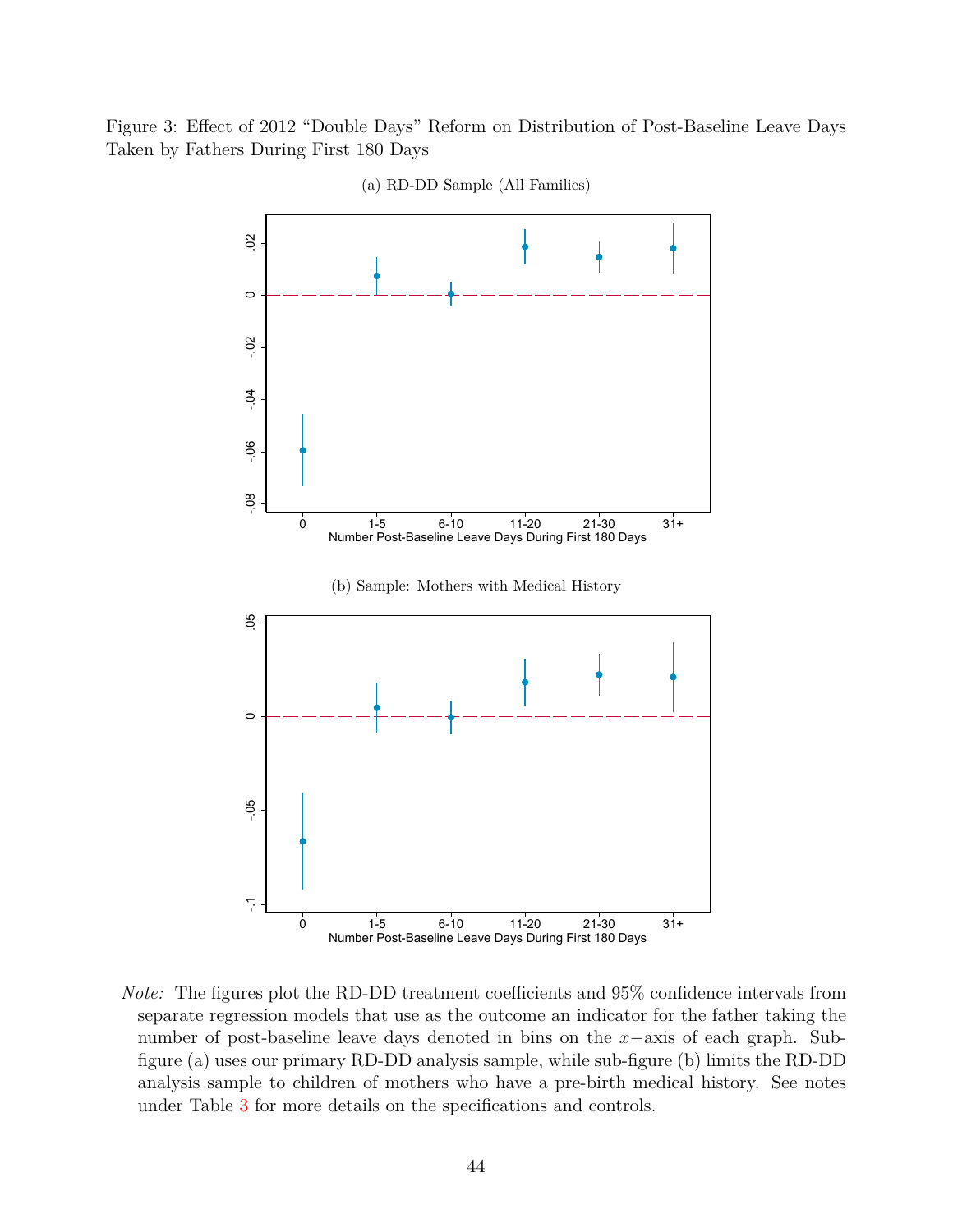



*Note:* The sample includes all firstborn singleton children born in 2011-2012 with information on exact date of birth. The figures display the means of outcome variables by the child's birth week. The 2012 reform is denoted with a vertical red dashed line. The fitted curves and 95% confidence intervals are predicted from local linear polynomial models on each side of the cut-off. The outcomes are measured using inpatient and specialist outpatient records data. See Appendix [C](#page-74-0) for more details on the exact ICD codes for outcomes.

2011w1 2012w1 2012w52

Week of Birth

2011w1 2012w1 2012w52

Week of Birth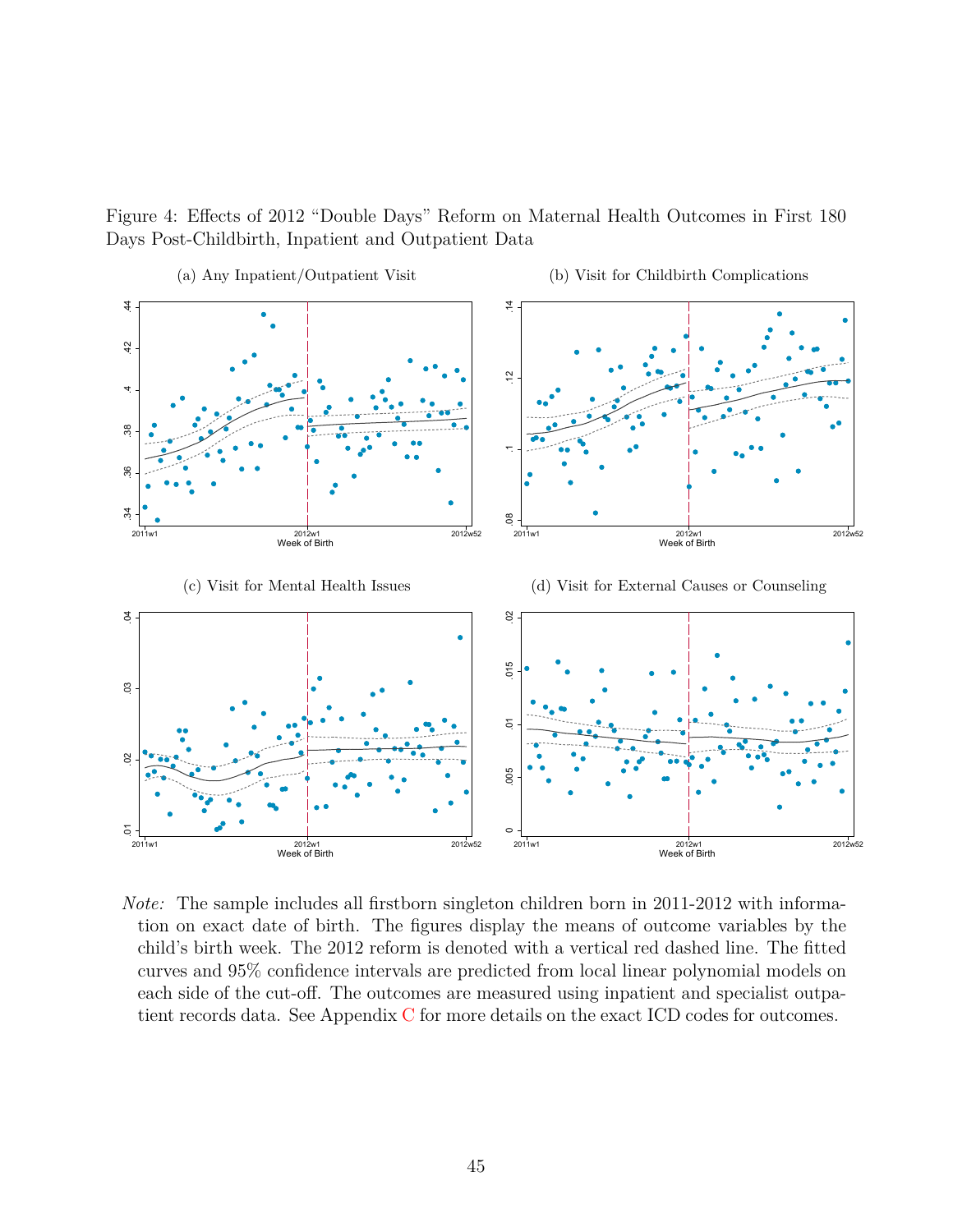![](_page_47_Figure_0.jpeg)

![](_page_47_Figure_1.jpeg)

*Note:* The sample includes all firstborn singleton children born in 2011-2012 with information on exact date of birth. The figures display the means of outcome variables by the child's birth week. The 2012 reform is denoted with a vertical red dashed line. The fitted curves and 95% confidence intervals are predicted from local linear polynomial models on each side of the cut-off. The outcomes are measured using prescription drug records data. See Appendix [C](#page-74-0) for more details on the exact ATC codes for outcomes.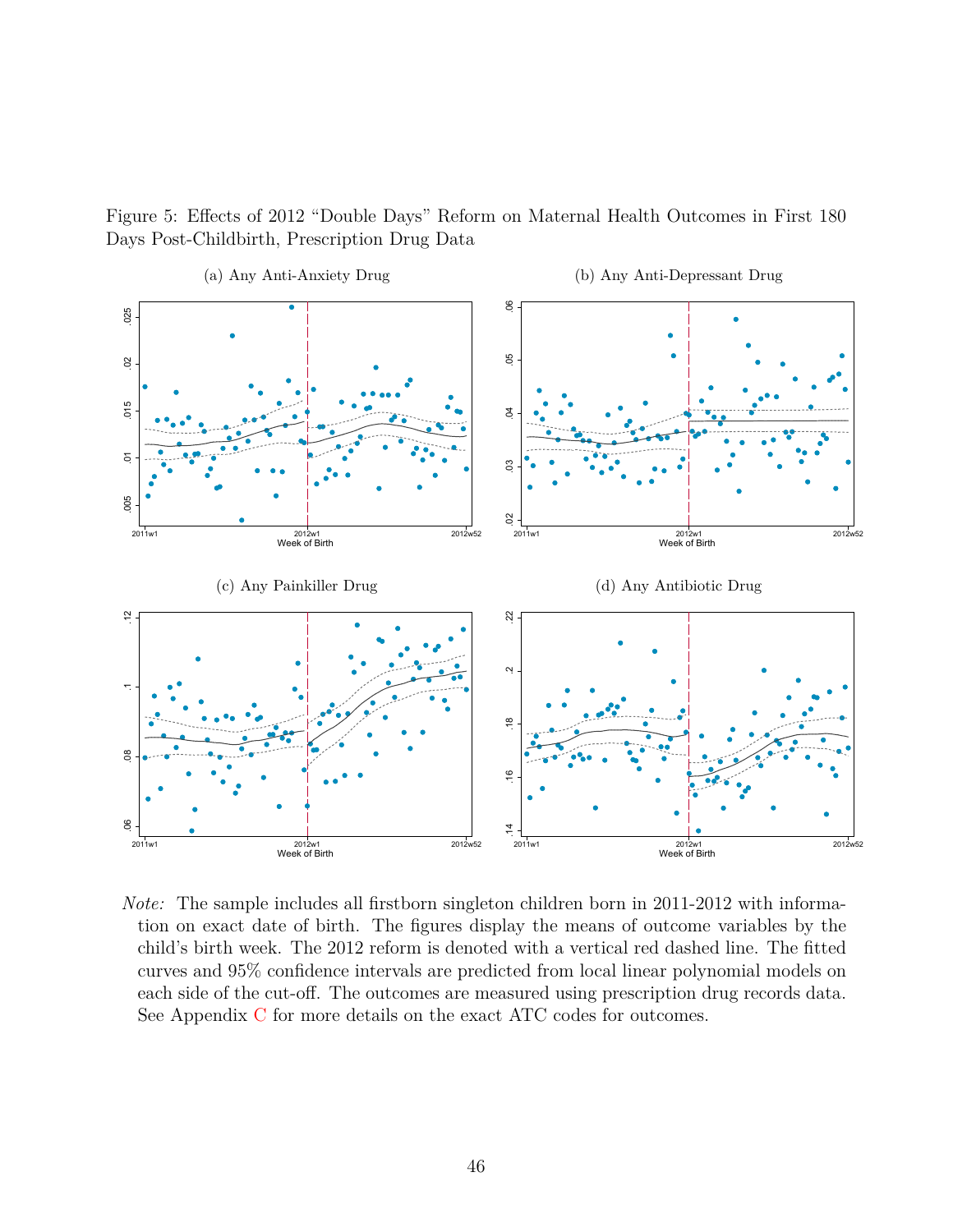![](_page_48_Figure_0.jpeg)

Figure 6: Timing of Effects of 2012 "Double Days" Reform on Paternity Leave and Maternal Health Outcomes

*Note:* The figures plot the RD-DD treatment coefficients divided by the dependent variable means (i.e., the magnitudes can be interpreted as percent changes relative to the sample means) and 95% confidence intervals from regression models that use outcomes measured in the periods since childbirth denoted on the *x*−axis of each graph. The outcomes are listed in the sub-figure headings. See Appendix [C](#page-74-0) for more details on the exact ICD and ATC codes for outcomes. See notes under Table [3](#page-52-0) for more details on the specifications and controls.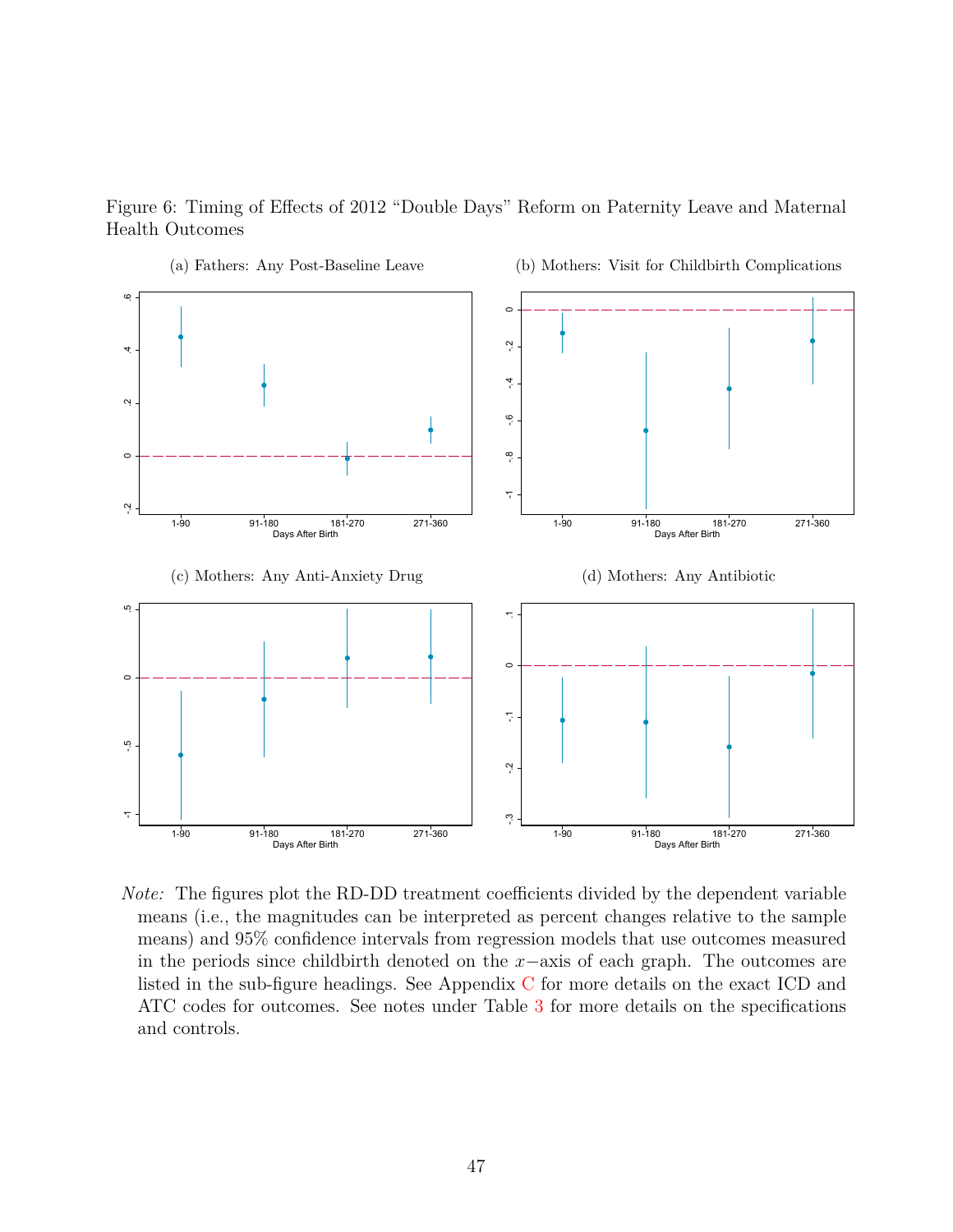## **9 Tables**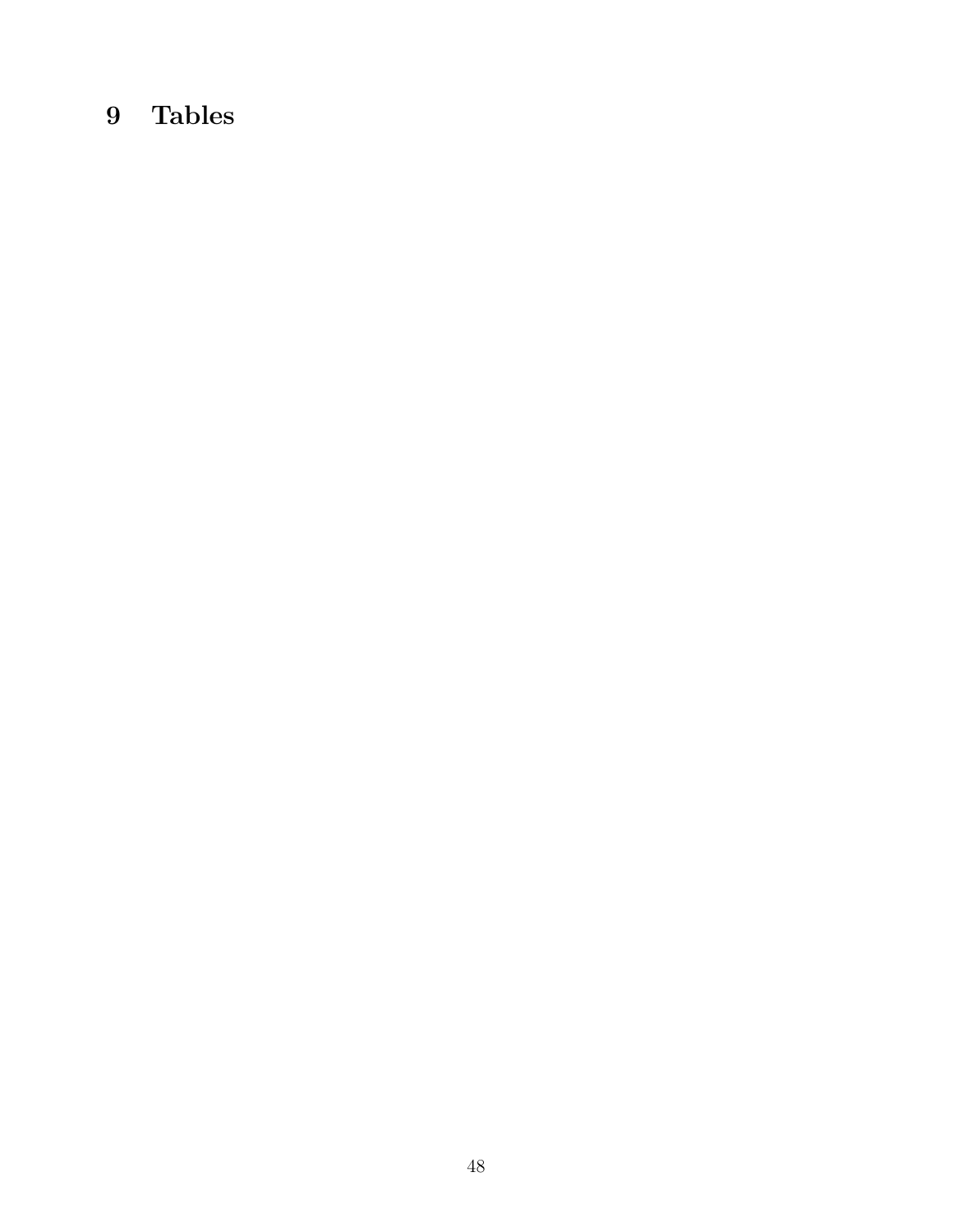|                                                  | All    | Exact DOB | RD-DD Sample | Med. History |
|--------------------------------------------------|--------|-----------|--------------|--------------|
| Mother low education                             | 0.45   | 0.45      | 0.45         | 0.53         |
| Father low education                             | 0.57   | 0.57      | 0.57         | 0.62         |
| Mother age                                       | 28.83  | 28.79     | 28.85        | 28.63        |
| Father age                                       | 31.90  | 31.86     | 31.91        | 31.61        |
| Mother income (1000s)                            | 207.78 | 206.94    | 205.53       | 179.17       |
| Father income (1000s)                            | 275.26 | 274.22    | 273.32       | 258.54       |
| Mother foreign-born                              | 0.21   | 0.21      | 0.21         | 0.18         |
| Father foreign-born                              | 0.22   | 0.22      | 0.22         | 0.20         |
| Any inpatient                                    | 0.05   | 0.05      | 0.05         | 0.06         |
| Any specialist outpatient                        | 0.33   | 0.35      | 0.34         | 0.43         |
| Any visit for childbirth complications           | 0.10   | 0.10      | 0.10         | 0.12         |
| Any visit for mental health                      | 0.02   | 0.02      | 0.02         | 0.05         |
| Any visit for external causes/medical counseling | 0.01   | 0.01      | 0.01         | 0.01         |
| Any anti-anxiety/anti-depressant drug            | 0.04   | 0.04      | 0.04         | 0.12         |
| Any painkiller drug                              | 0.08   | 0.09      | 0.08         | 0.12         |
| Any antibiotic drug                              | 0.16   | 0.17      | 0.17         | 0.21         |
| Observations                                     | 233981 | 222638    | 88502        | 25454        |

Table 1: Means of Background Characteristics and Maternal Health Outcomes

Notes: This table reports the means of selected parental background characteristics and maternal health outcomes measured in the first <sup>180</sup> days post-childbirth. Column (1) includes all firstborn singleton children born in 2008-2012. Column (2) limits the sample to children with information on exact date of birth. Column (3) uses our primary RD-DD analysis sample, which consists of firstborn singleton children with information on exact dates of birth born in the months of October-December of 2008-2011 and January-March of 2009-2012. Column (4) limits the RD-DD analysis sample to children of mothers who have <sup>a</sup> pre-birth medical history, which we define as either having any inpatient visit in months 1-24 before childbirth or any specialist outpatient visit for mental health reasons in months 1-60 before childbirth or any anti-anxiety or anti-depressant prescription drug in months $1\text{-}36$  before childbirth. See text for more details. Appendix [C](#page-74-1) provides more details on the exact ICD and ATC codes for maternal health outcomes.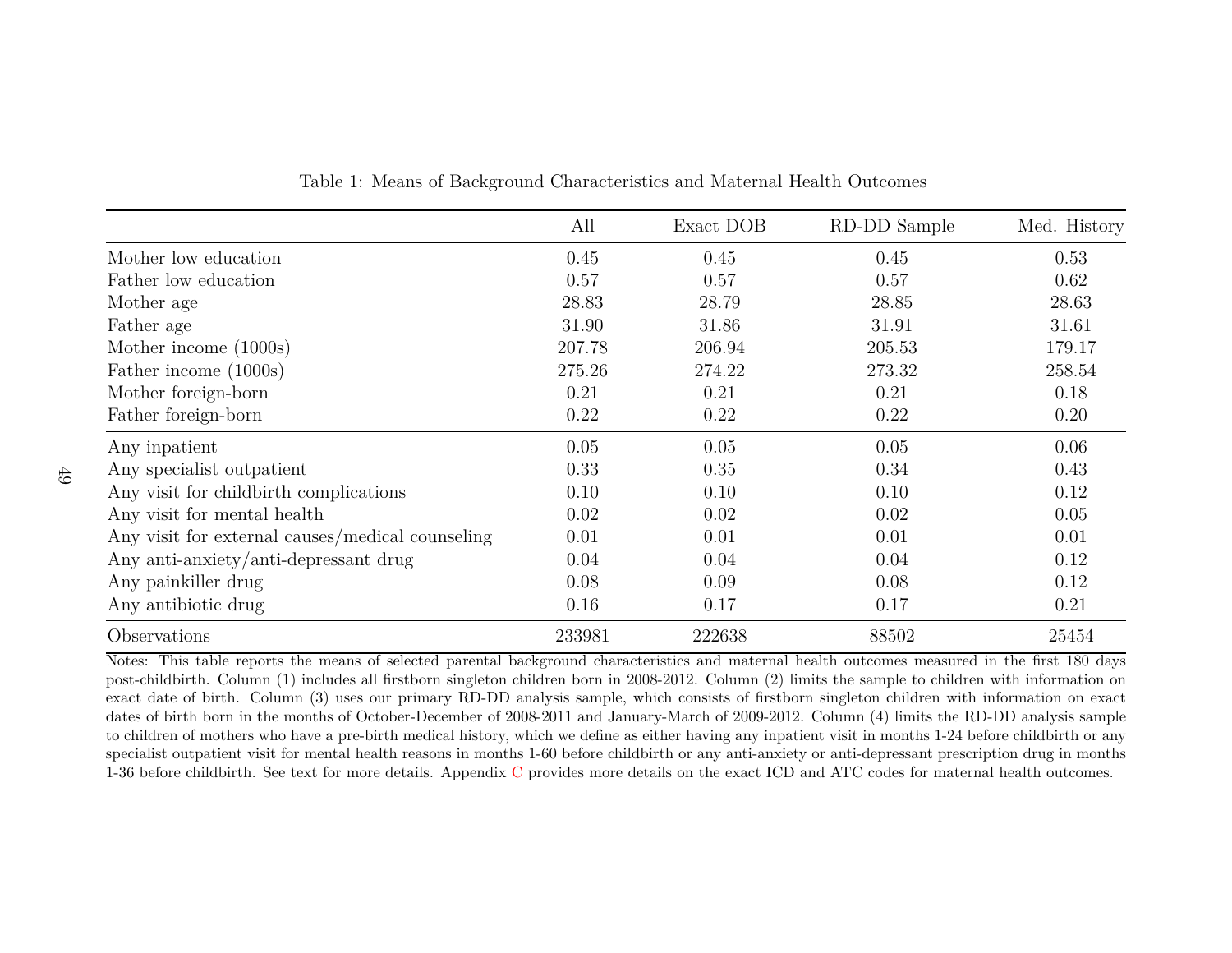|                                              | 1 <sup>st</sup>  | 2 <sub>nd</sub>  | $3^{\rm rd}$        | $4^{\text{th}}$     | 5 <sup>th</sup>     | 6 <sup>th</sup>     |
|----------------------------------------------|------------------|------------------|---------------------|---------------------|---------------------|---------------------|
| $\text{Reform} \times \text{Birth Jan-June}$ | 36.00<br>(61.02) | 36.00<br>(60.62) | 36.00<br>(60.24)    | 36.00<br>(59.52)    | 36.00<br>(59.69)    | 36.00<br>(59.92)    |
| Reform                                       | 36.91<br>(43.15) | 36.91<br>(42.86) | 36.91<br>(42.59)    | 36.91<br>(42.09)    | 36.91<br>(42.21)    | 36.91<br>(42.37)    |
| Dummy for Birth Jan-June                     | 1.302<br>(68.25) | 1.302<br>(67.80) | $-78.52$<br>(85.92) | $-78.52$<br>(84.90) | $-41.85$<br>(100.4) | $-41.85$<br>(100.8) |
| Observations                                 | 104              | 104              | 104                 | 104                 | 104                 | 104                 |
| AIC                                          | 1349.8           | 1349.4           | 1349.0              | 1347.4              | 1348.9              | 1350.6              |

Table 2: McCrary Test Using Different Polynomials in Week of Birth

Notes: Each column reports coefficients from separate regressions. The data are collapsed into week-of-birth bins, with the outcome being the total number of firstborn singleton births. The reform sample includes births in July 2011 - June 2012, while the non-reform sample includes births in July 2008 - June 2011. We report results from models that use 1st through 6th order polynomials in the running variable, which is the week of birth normalized relative to the first week of January in each year. We report the Akaike Information Criterion (AIC) values in the bottom row. Robust standard errors in brackets. Significance levels: \* p*<*0.1 \*\* p*<*0.05 \*\*\* p*<*0.01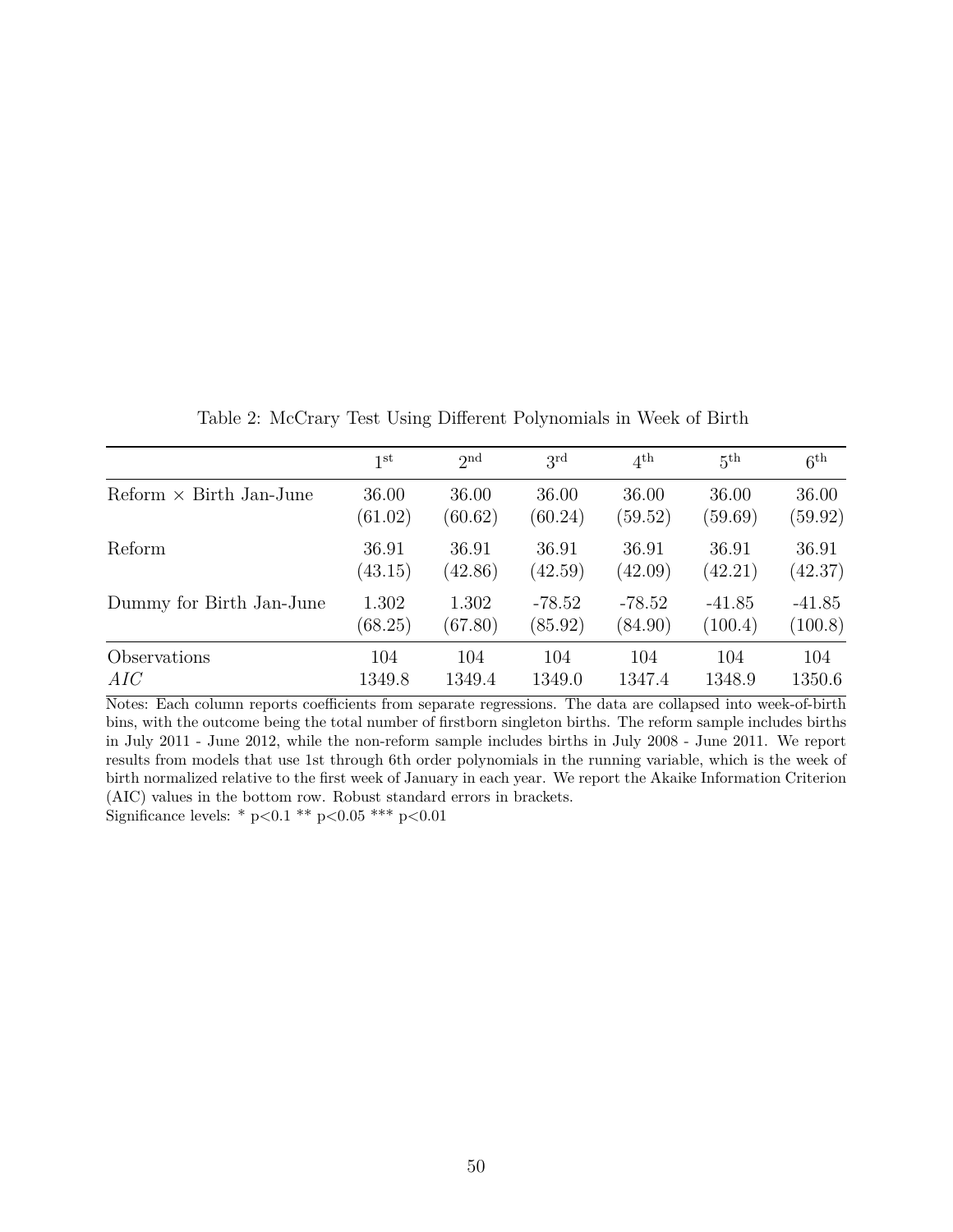|                                 | Any Post-Baseline (Days 1-60) | Any Post-Baseline (Days 1-180) | Tot $#$ Days (Days 1-180) |
|---------------------------------|-------------------------------|--------------------------------|---------------------------|
| A. All first births             |                               |                                |                           |
| $Reform \times Birth Jan-Mar$   | $0.0388***$                   | $0.0594***$                    | 1.887**                   |
|                                 | [0.00470]                     | [0.00705]                      | [0.825]                   |
| Dep. var mean                   | 0.0783                        | 0.244                          | 31.43                     |
| N                               | 82558                         | 82558                          | 82558                     |
| B. Mothers with medical history |                               |                                |                           |
| $Reform \times Birth$ Jan-Mar   | $0.0487***$                   | $0.0664***$                    | 1.112                     |
|                                 | [0.00933]                     | [0.0132]                       | [1.647]                   |
| Dep. var mean                   | 0.0971                        | 0.260                          | 34.52                     |
| N                               | 23935                         | 23935                          | 23935                     |

<span id="page-52-1"></span><span id="page-52-0"></span>

|  | Table 3: Effects of "Double Days" Reform on Paternity Leave Take-Up |  |  |  |  |
|--|---------------------------------------------------------------------|--|--|--|--|
|  |                                                                     |  |  |  |  |

Notes: Each column in each pane<sup>l</sup> reports coefficients from separate regressions. The outcomes are: (1) indicator for any post-baseline paternity leave in days 1-60 after childbirth, (2) indicator for any post-baseline paternity leave in days 1-180 after childbirth, and (3) total number of paternity leave days (including baseline leave) in days 1-180 after childbirth. The reported coefficients are from the RD-DD model. We compare the differences in outcomes for fathers of firstborn singleton children born in January-March <sup>2012</sup> and October-December <sup>2011</sup> ("reform sample"), relative to the difference in outcomes in the same months in the previous three years (January-March 2009, 2010, and <sup>2011</sup> versus October-December 2008, 2009, and 2010,"non-reform sample"). See equation [\(2\)](#page-22-0) in the text for more details. We report the coefficient and standard error on the interaction between being born in January-March and being in the reform sample. All regressions include controls for child gender and for the following family characteristics measured in the year before birth: maternal and paternal earnings (in 1000s of SEK), indicators for each parent's age groups (*<*20, 20-24, 25-34, 35+), indicators for each parent's education levels (high school or less, some college, university degree or more), an indicator for the parents being married,indicators for each parent being foreign-born. We also include birth year fixed effects. Robust standard errors in brackets. Panel A reports results for the whole analysis sample, while Panel B limits the sample to mothers with <sup>a</sup> pre-birth medical history, which we define as either having any inpatient visit in months 1-24 before childbirth or any specialist outpatient visit for mental health reasons in months 1-60 before childbirth or any anti-anxietyor anti-depressant prescription drug in months 1-36 before childbirth.

Significance levels: \* <sup>p</sup>*<*0.1 \*\* <sup>p</sup>*<*0.05 \*\*\* <sup>p</sup>*<*0.01

 $\overline{c}$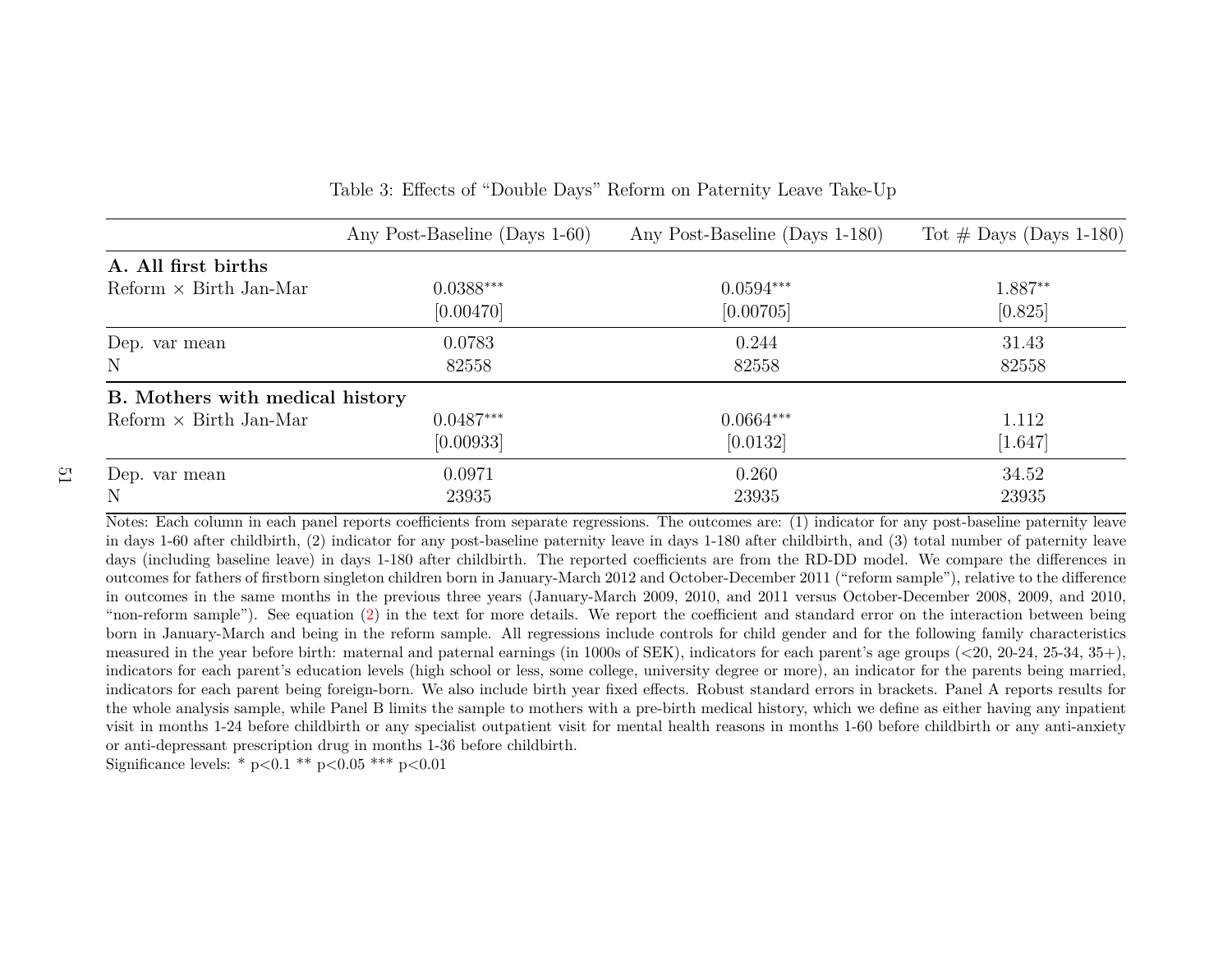|                                                                                  | Any                     |                           | Diagnosis Categories |                                                               |
|----------------------------------------------------------------------------------|-------------------------|---------------------------|----------------------|---------------------------------------------------------------|
|                                                                                  |                         | Childbirth Comp.          | Mental               | External/Counseling                                           |
| A. All first births                                                              |                         |                           |                      |                                                               |
| $Reform \times Birth Jan-Mar$                                                    | $-0.00764$<br>[0.00779] | $-0.0148***$<br>[0.00507] | 0.00310<br>[0.00223] | 0.000829<br>[0.00149]                                         |
| Dep. var mean                                                                    | 0.366                   | 0.103                     | 0.0182               | 0.00900                                                       |
| Ν                                                                                | 82558                   | 82558                     | 82558                | 82558                                                         |
| B. Mothers with medical history                                                  |                         |                           |                      |                                                               |
| $Reform \times Birth Jan-Mar$                                                    | $-0.0171$               | $-0.0343***$              | 0.00604              | 0.00105                                                       |
|                                                                                  | [0.0147]                | [0.0101]                  | [0.00664]            | [0.00300]                                                     |
| Dep. var mean                                                                    | 0.461                   | 0.128                     | 0.0516               | 0.0127                                                        |
| N                                                                                | 23935                   | 23935                     | 23935                | 23935                                                         |
| Notes: Each column in each panel reports coefficients from separate regressions. |                         |                           |                      | The maternal health outcomes are measured in days 1-180 after |

#### Table 4: Effects of "Double Days" Reform on Maternal Health Outcomes in Inpatient and Outpatient Data

 childbirth. The outcomes are indicators for: (1) any inpatient or specialist outpatient visit, (2) any visit for childbirth complications, (3) any visit for mental health reasons, and (4) any visit for external causes or counseling. The reported coefficients are from the RD-DD model. See notes under Table [3](#page-52-1) for more details on the specifications. Robust standard errors in brackets. Panel <sup>A</sup> reports results for the whole analysis sample, while Panel <sup>B</sup> limits the sample to mothers with <sup>a</sup> pre-birth medical history, which we define as either having any inpatient visit in months 1-24 before childbirth or any specialist outpatient visit for mental health reasons in months 1-60 before childbirth or any anti-anxiety or anti-depressant prescription drug in months1-36 before childbirth. Appendix [C](#page-74-1) provides more details on the exact ICD and ATC codes for maternal health outcomes. Significance levels: \* <sup>p</sup>*<*0.1 \*\* <sup>p</sup>*<*0.05 \*\*\* <sup>p</sup>*<*0.01

52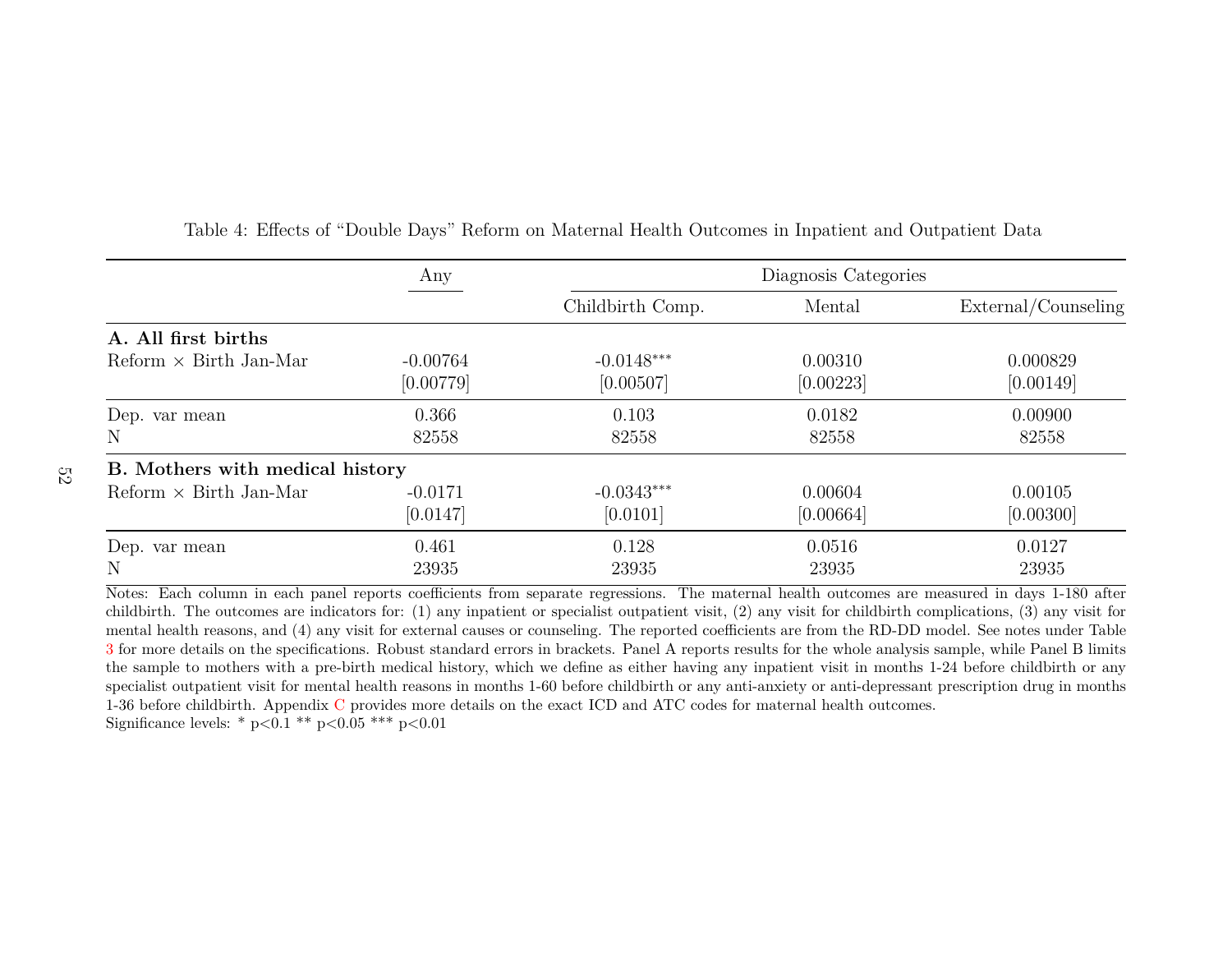|                                                                                                                                                | Visit Type                |                         |                      |                         |                                                                               |  |  |  |
|------------------------------------------------------------------------------------------------------------------------------------------------|---------------------------|-------------------------|----------------------|-------------------------|-------------------------------------------------------------------------------|--|--|--|
|                                                                                                                                                | Emergency                 |                         |                      |                         | Planned Inpatient Unplanned Inpatient Planned Outpatient Unplanned Outpatient |  |  |  |
| A. All first births                                                                                                                            |                           |                         |                      |                         |                                                                               |  |  |  |
| $Reform \times Birth Jan-Mar$                                                                                                                  | $-0.0000170$<br>[0.00243] | $-0.00157$<br>[0.00138] | 0.00315<br>[0.00342] | $-0.00376$<br>[0.00715] | $-0.0117**$<br>[0.00585]                                                      |  |  |  |
| Dep. var mean<br>$\mathbf N$                                                                                                                   | 0.0210<br>82558           | 0.00681<br>82558        | 0.0423<br>82558      | 0.259<br>82558          | 0.154<br>82558                                                                |  |  |  |
| B. Mothers with medical history                                                                                                                |                           |                         |                      |                         |                                                                               |  |  |  |
| $Reform \times Birth Jan-Mar$                                                                                                                  | $-0.00119$<br>[0.00519]   | $-0.00258$<br>[0.00306] | 0.00293<br>[0.00722] | 0.000133<br>[0.0140]    | $-0.0396***$<br>[0.0117]                                                      |  |  |  |
| Dep. var mean<br>$\mathbf N$                                                                                                                   | 0.0293<br>23935           | 0.0109<br>23935         | 0.0583<br>23935      | 0.343<br>23935          | 0.200<br>23935                                                                |  |  |  |
| Notes: Each column in each panel reports coefficients from separate regressions. The maternal health outcomes are measured in days 1-180 after |                           |                         |                      |                         |                                                                               |  |  |  |

Table 5: Effects of "Double Days" Reform on Maternal Inpatient and Outpatient Visits: Emergency, Planned, or Unplanned

 childbirth. The outcomes are indicators for: (1) any visit that originates in the emergency room, (2) any <sup>p</sup>lanned (i.e., scheduled in advance) inpatient visit, (3) any unplanned inpatient visit (includes visits that originate in the emergency room and those that are same-day appointments or immediate referrals from primary or outpatient care), (4) any <sup>p</sup>lanned (i.e., scheduled in advance) specialist outpatient visit, (5) any unplanned specialist outpatient visit (including same-day appointments and immediate referrals from primary care). The reported coefficients are from the RD-DD model. See notes under Table [3](#page-52-1) for more details on the specifications. Robust standard errors in brackets. Panel <sup>A</sup> reports results for the whole analysis sample, while Panel B limits the sample to mothers with a pre-birth medical history, which we define as either having any inpatient visit in months 1-24 before childbirth or any specialist outpatient visit for mental health reasons in months 1-60 before childbirth or any anti-anxiety or anti-depressant prescriptiondrug in months 1-36 before childbirth. Appendix [C](#page-74-1) provides more details on the exact ICD and ATC codes for maternal health outcomes. Significance levels: \* <sup>p</sup>*<*0.1 \*\* <sup>p</sup>*<*0.05 \*\*\* <sup>p</sup>*<*0.01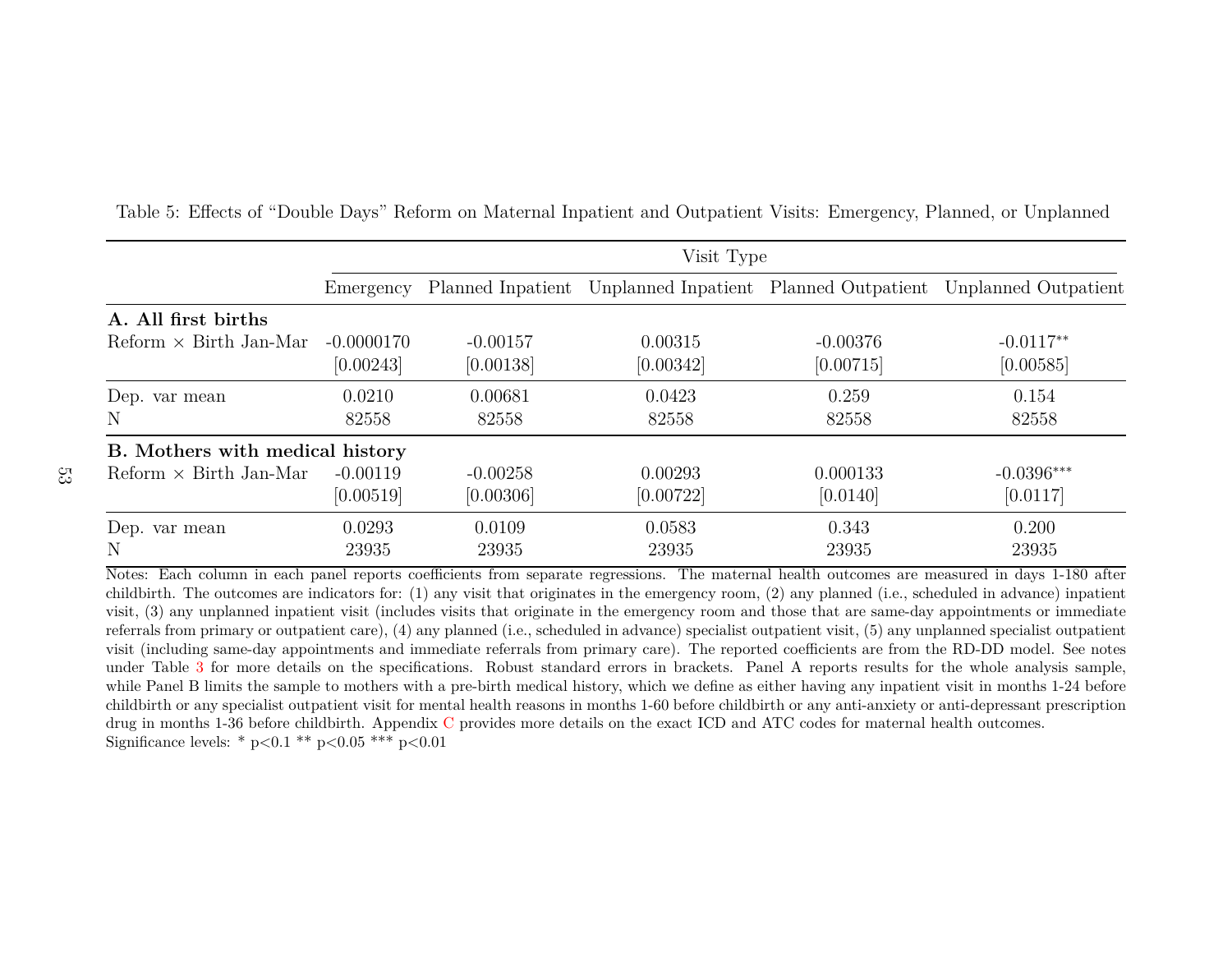|                                 | Any Anti-Anxiety | Any Anti-Depressant                                                                                                                            | Any Painkiller | Any Antibiotic |
|---------------------------------|------------------|------------------------------------------------------------------------------------------------------------------------------------------------|----------------|----------------|
| A. All first births             |                  |                                                                                                                                                |                |                |
| $Reform \times Birth Jan-Mar$   | $-0.00290*$      | 0.000669                                                                                                                                       | $-0.00461$     | $-0.0193***$   |
| Mar                             | [0.00176]        | [0.00299]                                                                                                                                      | [0.00445]      | [0.00602]      |
| Dep. var mean                   | 0.0112           | 0.0338                                                                                                                                         | 0.0831         | 0.170          |
| N                               | 82558            | 82558                                                                                                                                          | 82558          | 82558          |
| B. Mothers with medical history |                  |                                                                                                                                                |                |                |
| $Reform \times Birth Jan-Mar$   | $-0.00863*$      | 0.000661                                                                                                                                       | $-0.00322$     | $-0.0301**$    |
|                                 | [0.00486]        | [0.00906]                                                                                                                                      | [0.00965]      | [0.0120]       |
| Dep. var mean                   | 0.0274           | 0.102                                                                                                                                          | 0.123          | 0.213          |
| N                               | 23935            | 23935                                                                                                                                          | 23935          | 23935          |
|                                 |                  | Notes: Each column in each panel reports coefficients from separate regressions. The maternal health outcomes are measured in days 1-180 after |                |                |

#### Table 6: Effects of "Double Days" Reform on Maternal Health Outcomes in Prescription Drug Data

 childbirth. The outcomes are indicators for: (1) any anti-anxiety drug, (2) any anti-depressant drug, (3) any painkiller drug, and (4) any antibiotic drug. The reported coefficients are from the RD-DD model. See notes under Table [3](#page-52-1) for more details on the specifications. Robust standard errors in brackets. Panel A reports results for the whole analysis sample, while Panel B limits the sample to mothers with <sup>a</sup> pre-birth medical history, which we define as either having any inpatient visit in months 1-24 before childbirth or any specialist outpatient visit for mental health reasons in months 1-60before childbirth or any anti-anxiety or anti-depressant prescription drug in months 1-36 before childbirth. Appendix [C](#page-74-1) provides more details on the exact ICD and ATC codes for maternal health outcomes.

Significance levels: \* <sup>p</sup>*<*0.1 \*\* <sup>p</sup>*<*0.05 \*\*\* <sup>p</sup>*<*0.01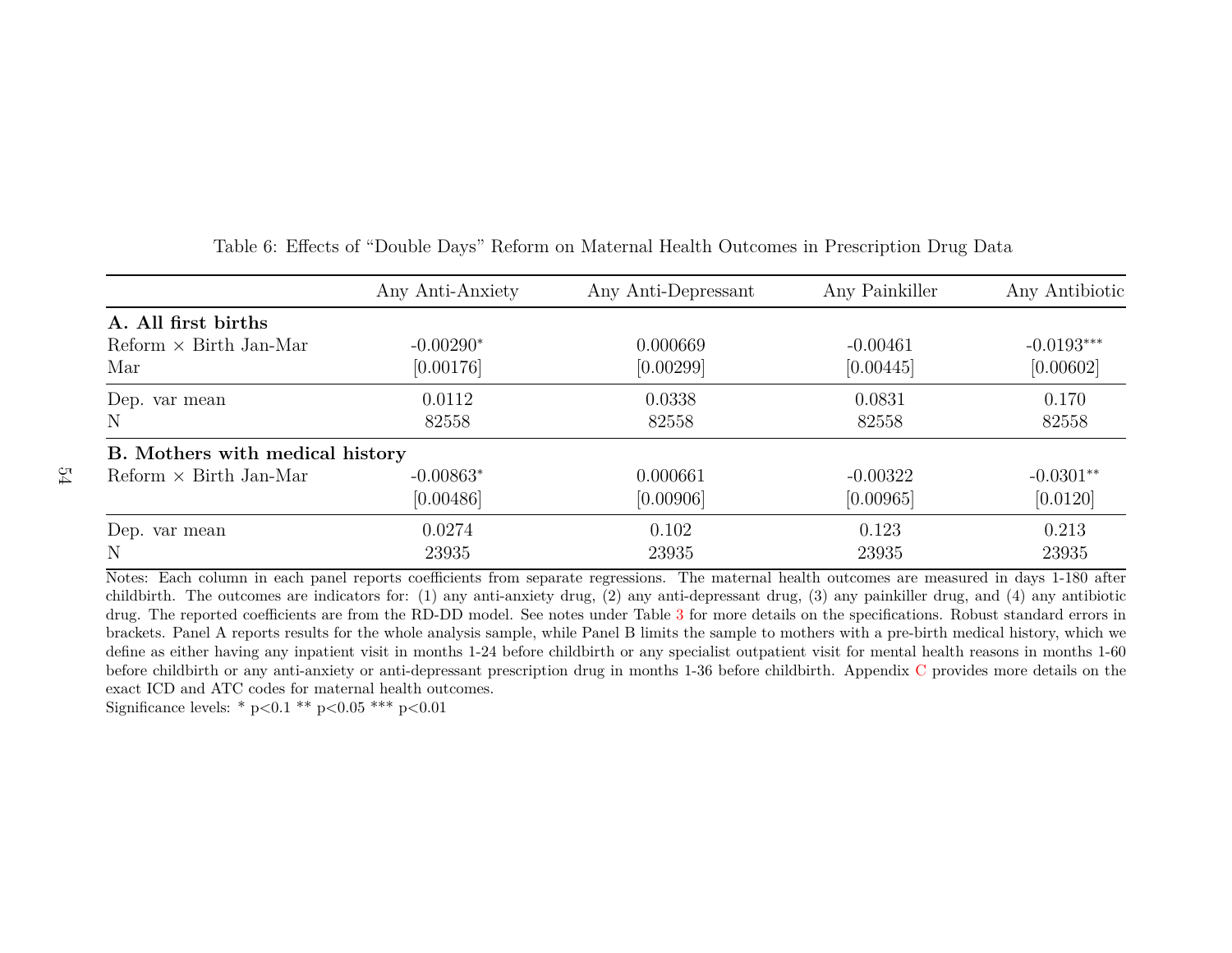## **ONLINE APPENDIX**

### **A Additional Results**

Figure A1: How Parents Allocate Leave: The Case of the Median Household, 2008-2011

![](_page_56_Figure_3.jpeg)

*Note:* The figure represents how the median family in Sweden allocates leave between parents, using data on parents of firstborn singleton children born in 2008-2011. The number of days on full-time leave for each parent (423 days for mothers and 60 days for fathers) are the medians of the two respective distributions in the data.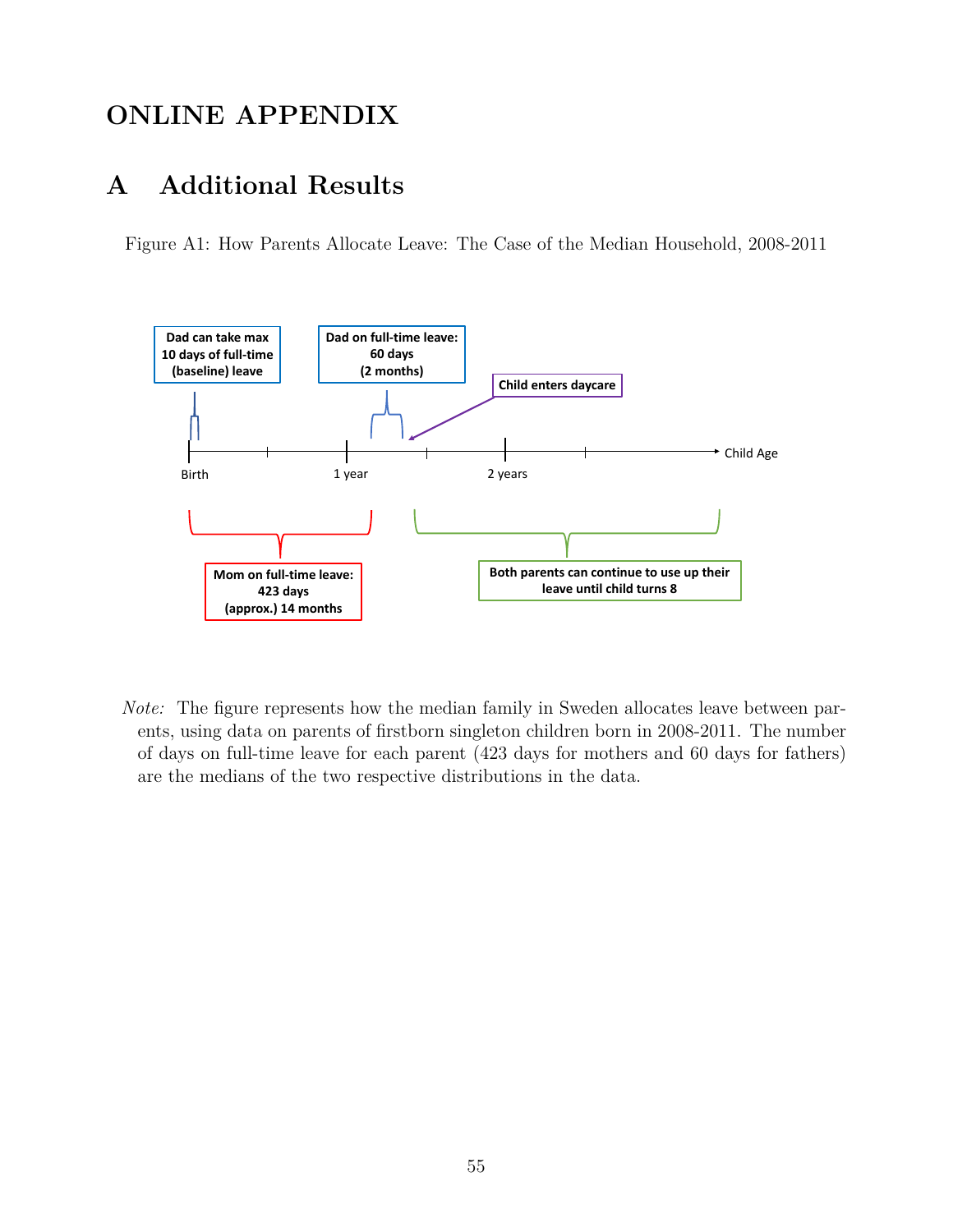|                    | Jan-Mar 2011 | Jan-Mar 2012 | P-value |
|--------------------|--------------|--------------|---------|
| A. Fathers         |              |              |         |
| Days of Sick Leave | 2.707        | 2.652        | 0.844   |
| Any Sick Leave     | 0.045        | 0.043        | 0.543   |
| <b>B.</b> Mothers  |              |              |         |
| Days of Sick Leave | 6.181        | 6.619        | 0.132   |
| Any Sick Leave     | 0.202        | 0.206        | 0.499   |
| Observations       | 11353        | 11509        |         |

Table A1: Parental Sick Leave Use: Jan-Mar 2011 vs. Jan-Mar 2012 Births

Notes: This table reports the means of the annual number of sick leave days and the share of parents who use any sick leave for parents of firstborn singleton children born in January-March 2011 and January-March 2012. Panel A presents the statistics for fathers, while Panel B for mothers. The last column reports the *p*-values from testing the differences between the values in the previous two columns.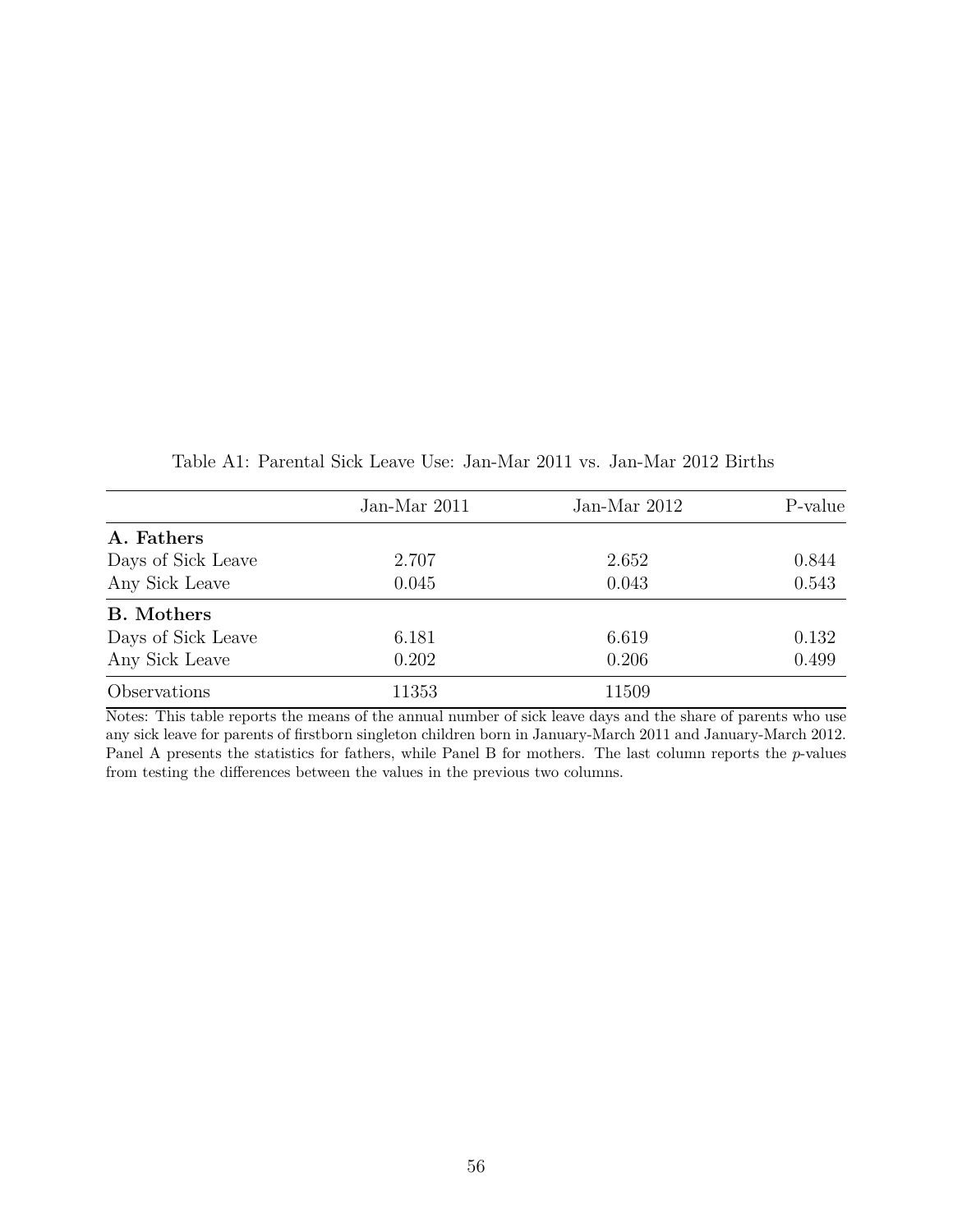|                               |            | (2)       | (3)        | $\left(4\right)$                | (5)       | (6)       |            | (8)      |
|-------------------------------|------------|-----------|------------|---------------------------------|-----------|-----------|------------|----------|
|                               | M. Low Ed  | F. Low Ed | M. F-born  | F. F-born                       | M. Age    | F. Age    | M. Inc     | F. Inc.  |
| Reform $\times$ Birth Jan-Mar | $-0.00307$ | 0.000424  | $-0.00289$ | $-0.00377$                      | $-0.0941$ | $-0.0624$ | $5369.0**$ | 5788.4   |
|                               | [0.00782]  | [0.00779] | [0.00651]  | [0.00656]                       | [0.0806]  | [0.0995]  | [2420.3]   | [4286.4] |
| Dep. var mean                 | 0.448      | 0.570     | 0.215      | 0.218                           | 28.82     | 31.89     | 204867.3   | 271989.0 |
| Indiv. obs.                   | 85954      | 85954     | 85954      | 85954                           | 85954     | 85954     | 84253      | 83875    |
|                               |            |           |            | F-Statistic: 1.57 P-value: 0.13 |           |           |            |          |

Table A2: The 2012 "Double Days" Reform and Parental Characteristics

 Notes: Each column reports coefficients from separate regressions. The dependent variables are the following parental characteristics measured in the year before the child's birth: indicators for the mother having <sup>a</sup> low education level, the father having <sup>a</sup> low education level, the mother being foreignborn, the father being foreign-born, the mother's age in years, the father's age in years, the mother's income (1000s of SEK), and the father's income (1000s of SEK). The reported coefficients are from the RD-DD model, excluding the controls for parental characteristics. We compare the differences in characteristics of parents of firstborn singleton children born in January-March <sup>2012</sup> and October-December <sup>2011</sup> ("reform sample"), relative to the difference in characteristics in the same months in the previous three years (January-March 2009, 2010, and <sup>2011</sup> versus October-December 2008, 2009,and 2010, "non-reform sample"). See equation ([2\)](#page-22-0) in the text for more details. We report the coefficient and standard error on the interaction between being born in January-March and being in the reform sample. Robust standard errors in brackets. In the bottom row, we report the *<sup>F</sup>*-statistic andassociated *p*-value from a joint test of significance of all the coefficients using a seemingly unrelated regression model. Significance levels: \* <sup>p</sup>*<*0.1 \*\* <sup>p</sup>*<*0.05 \*\*\* <sup>p</sup>*<*0.01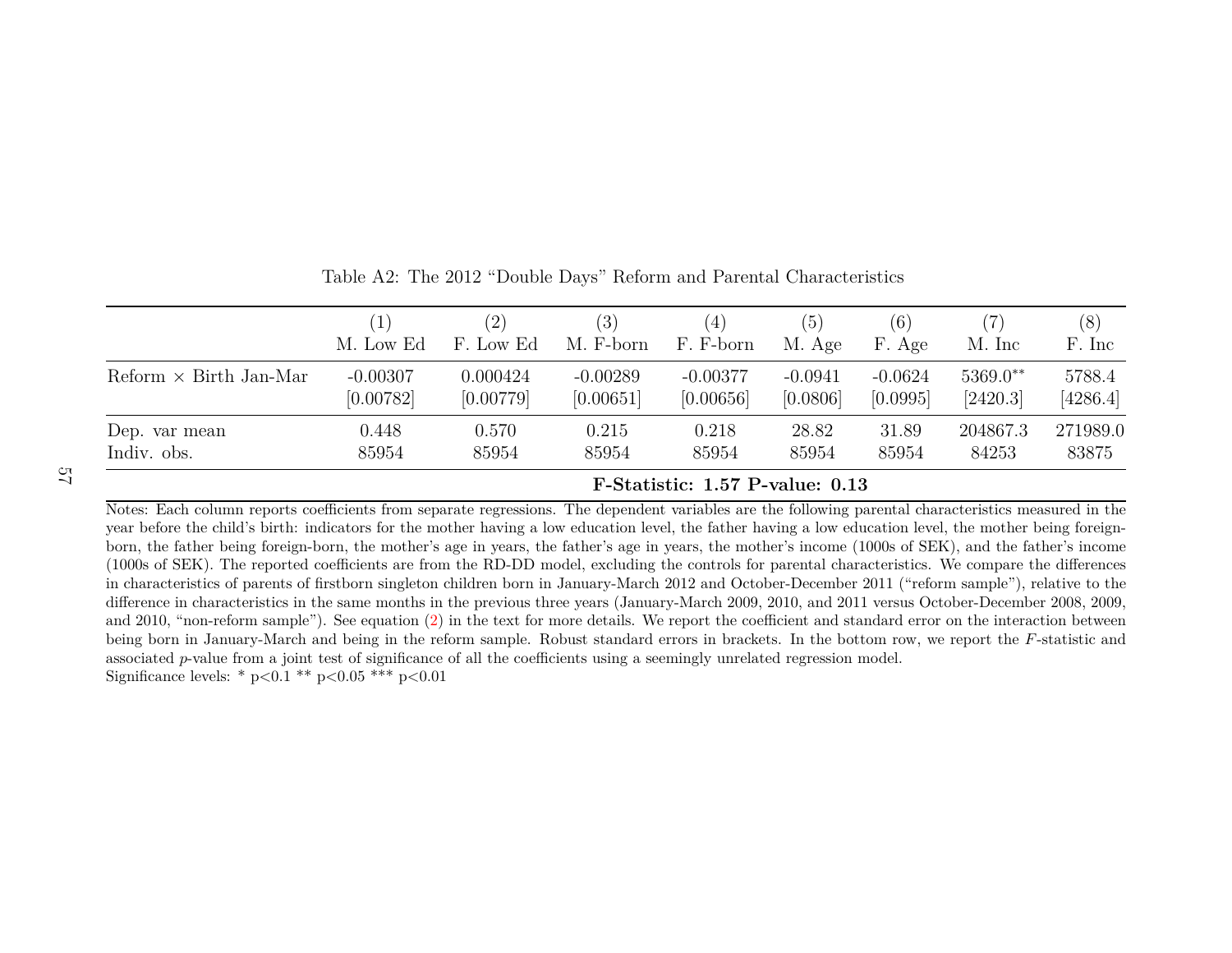|                        | <b>Birth Outcomes</b> |        |       |                                                                                                                                              |        |        |       |                   |       | Maternal Pre-Birth Medical History |       |       |
|------------------------|-----------------------|--------|-------|----------------------------------------------------------------------------------------------------------------------------------------------|--------|--------|-------|-------------------|-------|------------------------------------|-------|-------|
|                        |                       | (2)    | (3)   | (4)                                                                                                                                          | (5)    | (6)    |       | (8)               | (9)   | (10)                               | (11)  | (12)  |
|                        | Bweight LBW           |        | Gest. | Preterm $\text{A} \text{p} \text{g} \text{ar} < 7$ SGA                                                                                       |        |        |       | Induced C-section | Inp   | Outp                               | Drug  | Any   |
| Reform $\times$        | 11.21                 |        |       | $-0.00490$ $0.0314$ $-0.000684$ $-0.00204$ $-0.00371$ $-0.00150$ $-0.00176$ $-0.00264$ $0.00406$ $0.00279$ $-0.000669$                       |        |        |       |                   |       |                                    |       |       |
| Birth Jan-Mar          |                       |        |       | $[8.689]$ $[0.00310]$ $[0.0296]$ $[0.00368]$ $[0.00368]$ $[0.00282]$ $[0.00568]$ $[0.00601]$ $[0.00597]$ $[0.00440]$ $[0.00571]$ $[0.00728]$ |        |        |       |                   |       |                                    |       |       |
| Dep. var mean $3448.4$ |                       | 0.0398 | 39.85 | 0.0584                                                                                                                                       | 0.0585 | 0.0317 | 0.141 | 0.181             | 0.165 | 0.0749                             | 0.144 | 0.287 |
| Indiv. obs.            | 85856                 | 85954  | 85954 | 85954                                                                                                                                        | 85954  | 85954  | 85954 | 85954             | 84640 | 84640                              | 84640 | 84640 |

Table A3: The 2012 "Double Days" Reform, Birth Outcomes, and Maternal Pre-Birth Medical History Indicators

#### 58

#### **F-Statistic: 0.60 P-value: 0.85**

 Notes: Each column reports coefficients from separate regressions. The dependent variables include the following birth outcomes: birth weight (in grams), indicator for low-birth-weight (*<*2,500g), gestation length (in weeks), indicator for preterm birth (*<*<sup>37</sup> weeks), indicator for Apgar score *<sup>&</sup>lt;*7, indicator for small-for-gestational-age, indicator for induction of labor, and indicator for delivery by cesarean section. In the last four columns we use as the dependent variables the following maternal pre-birth medical history indicators: any inpatient visit in months 1-24 before childbirth, any specialist outpatient visit for mental health reasons in months 1-60 before childbirth, any anti-anxiety or anti-depressant prescription drug in months 1-36 before childbirth, as well as an indicator for any of these three conditions holding (i.e., our indicator for the mother having <sup>a</sup> pre-birth medical history). The reported coefficients are from the RD-DD model, excluding the controls for parental characteristics. We compare the differences in outcomes for firstborn singleton children born in January-March <sup>2012</sup> and October-December <sup>2011</sup> ("reform sample"), relative to the difference in outcomes in the same months in the previous three years (January-March 2009, 2010, and <sup>2011</sup> versus October-December 2008, 2009, and 2010, "non-reform sample").See equation [\(2\)](#page-22-0) in the text for more details. We report the coefficient and standard error on the interaction between being born in January-March and being in the reform sample. Robust standard errors in brackets. In the bottom row, we report the *<sup>F</sup>*-statistic and associated *<sup>p</sup>*-value from <sup>a</sup> joint test of significance of all the coefficients using <sup>a</sup> seemingly unrelated regression model.

Significance levels: \* <sup>p</sup>*<*0.1 \*\* <sup>p</sup>*<*0.05 \*\*\* <sup>p</sup>*<*0.01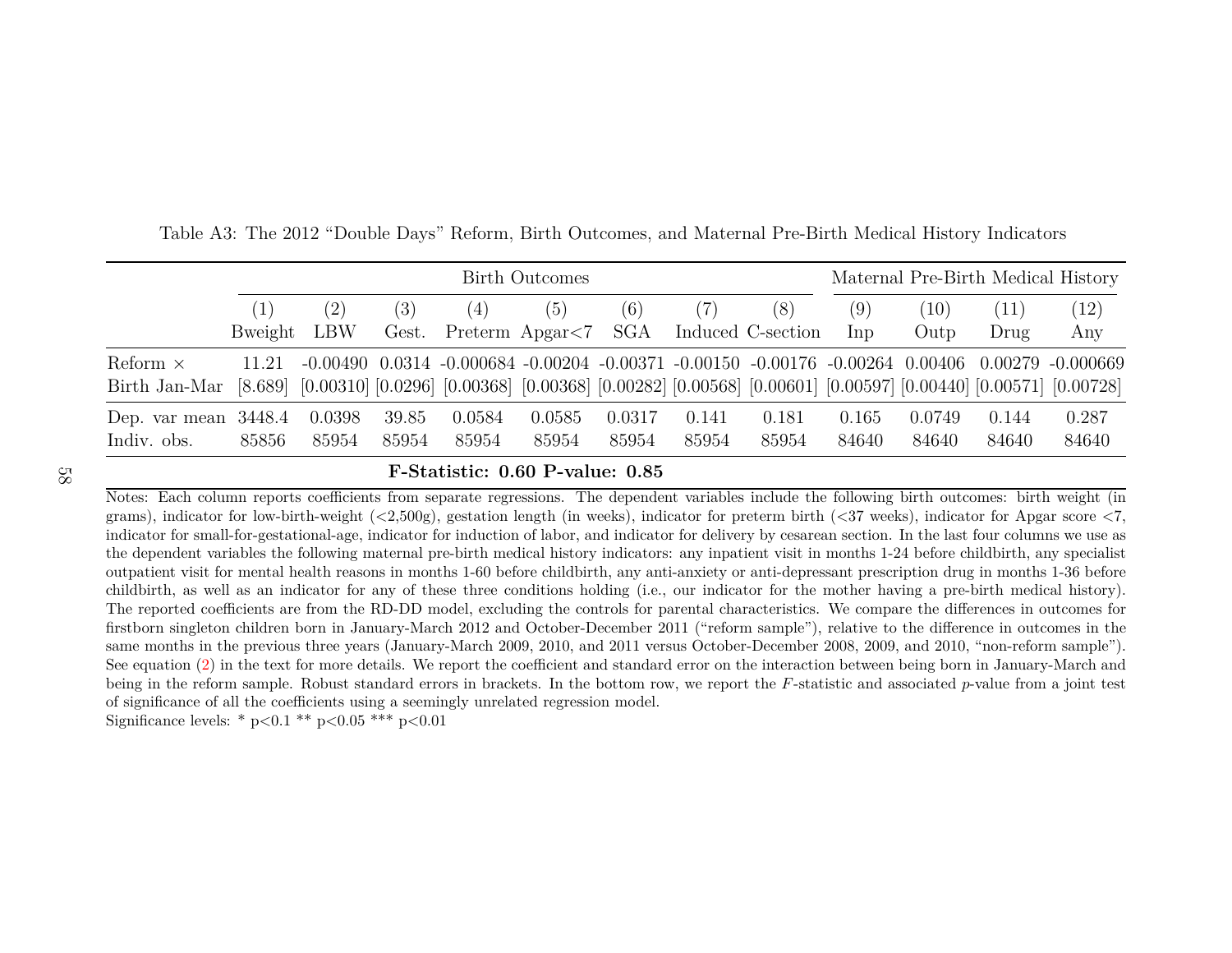|                                 | Dad Leave During Mom Medical Care |
|---------------------------------|-----------------------------------|
| A. All first births             |                                   |
| Reform $\times$ Birth Jan-Mar   | 0.00436                           |
|                                 | [0.00344]                         |
| Dep. var mean                   | 0.0420                            |
| N                               | 82558                             |
| B. Mothers with medical history |                                   |
| $Reform \times Birth$ Jan-Mar   | $0.0159**$                        |
|                                 | [0.00751]                         |
| Dep. var mean                   | 0.0618                            |
| N                               | 23935                             |

Table A4: Effect of "Double Days" Reform on the Likelihood of Father Taking Leave on Days When Mother Needs Medical Care

Notes: Each coefficient in each panel is from a separate regression. The outcome is an indicator that is equal to 1 if a father takes at least one day of leave on the same day as a mother has an inpatient or specialist outpatient visit or fills a prescription during days 1-180 after childbirth. The reported coefficients are from the RD-DD model. See notes under Table [3](#page-52-0) for more details on the specifications. Robust standard errors in brackets. Panel A reports results for the whole analysis sample, while Panel B limits the sample to mothers with a pre-birth medical history, which we define as either having any inpatient visit in months 1-24 before childbirth or any specialist outpatient visit for mental health reasons in months 1-60 before childbirth or any anti-anxiety or anti-depressant prescription drug in months 1-36 before childbirth. Significance levels: \* p*<*0.1 \*\* p*<*0.05 \*\*\* p*<*0.01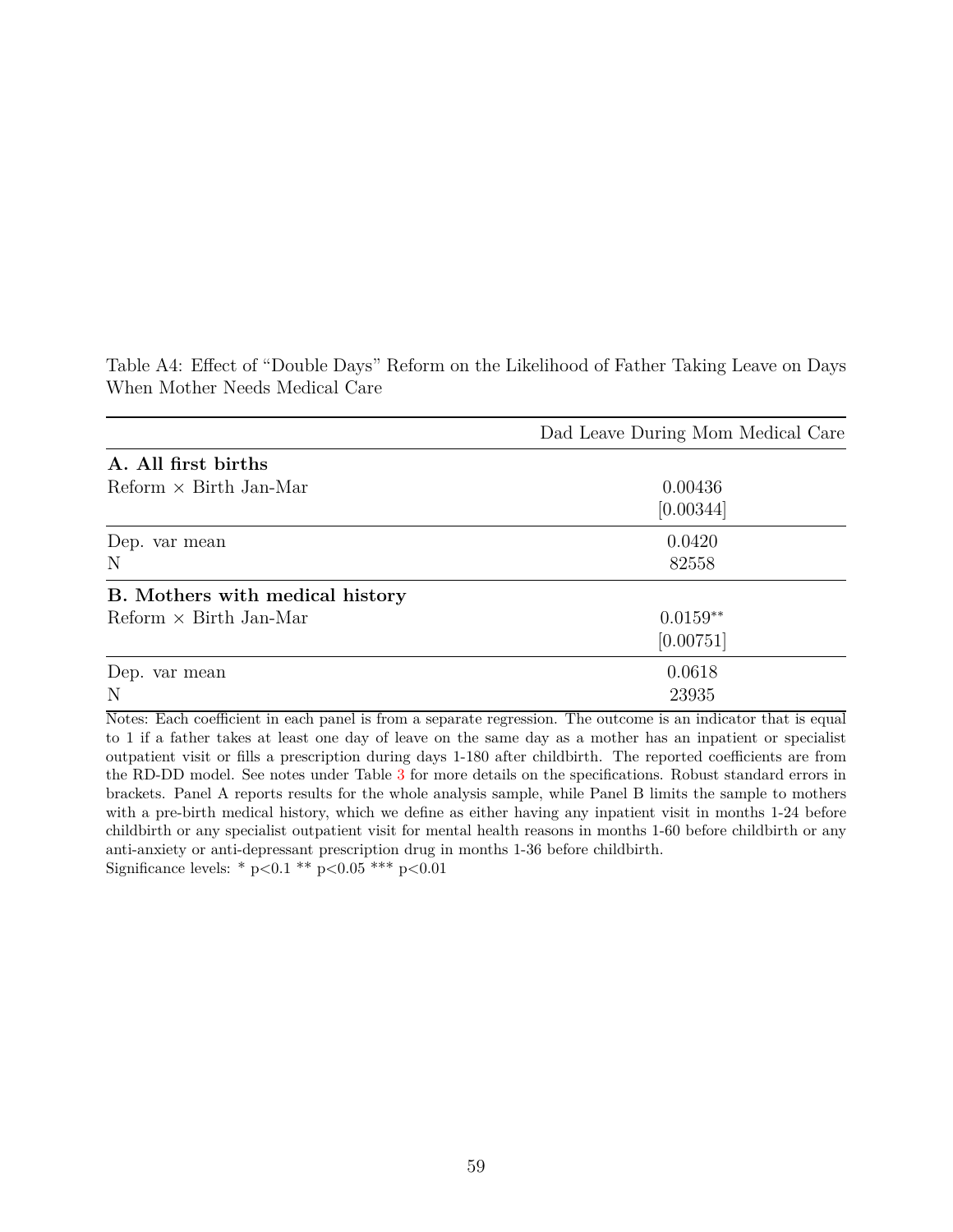|                                             | Any Post-Baseline (Days 1-60)                                     | Any Post-Baseline (Days 1-180)                                                                                                                         | Tot $\#$ Days (Days 1-180) |
|---------------------------------------------|-------------------------------------------------------------------|--------------------------------------------------------------------------------------------------------------------------------------------------------|----------------------------|
|                                             | A. $1+$ grandparent lives in mother's county in year before birth |                                                                                                                                                        |                            |
| $\text{Reform} \times \text{Birth Jan-Mar}$ | $0.0436***$                                                       | $0.0648***$                                                                                                                                            | $1.839**$                  |
|                                             | [0.00537]                                                         | [0.00803]                                                                                                                                              | [0.915]                    |
| Dep. var mean                               | 0.0813                                                            | 0.254                                                                                                                                                  | 32.23                      |
| N                                           | 65244                                                             | 65244                                                                                                                                                  | 65244                      |
|                                             | B. No grandparent lives in mother's county in year before birth   |                                                                                                                                                        |                            |
| $Reform \times Birth Jan-Mar$               | $0.0215**$                                                        | $0.0401***$                                                                                                                                            | 2.081                      |
|                                             | [0.00960]                                                         | [0.0145]                                                                                                                                               | [1.891]                    |
| Dep. var mean                               | 0.0667                                                            | 0.204                                                                                                                                                  | 28.43                      |
| $\mathbf N$                                 | 17314                                                             | 17314                                                                                                                                                  | 17314                      |
|                                             |                                                                   | Notes: Each column in each panel reports coefficients from separate regressions. The outcomes are: (1) indicator for any post-baseline paternity leave |                            |

#### Table A5: Heterogeneity in Effects on Paternity Leave Take-Up by Grandparent Proximity

 in days 1-60 after childbirth, (2) indicator for any post-baseline paternity leave in days 1-180 after childbirth, and (3) total number of paternity leave days (including baseline leave) in days 1-180 after childbirth. The reported coefficients are from the RD-DD model. See notes under Table [3](#page-52-1) for more details on the specifications. Robust standard errors in brackets. Panel A reports results for families in which at least one grandparent aged 74 or less lives in the mother's county of residence in the year before birth, while Panel B reports results for families with no grandparents aged 74 or less livingin the mother's county of residence in the year before birth.

Significance levels: \* <sup>p</sup>*<*0.1 \*\* <sup>p</sup>*<*0.05 \*\*\* <sup>p</sup>*<*0.01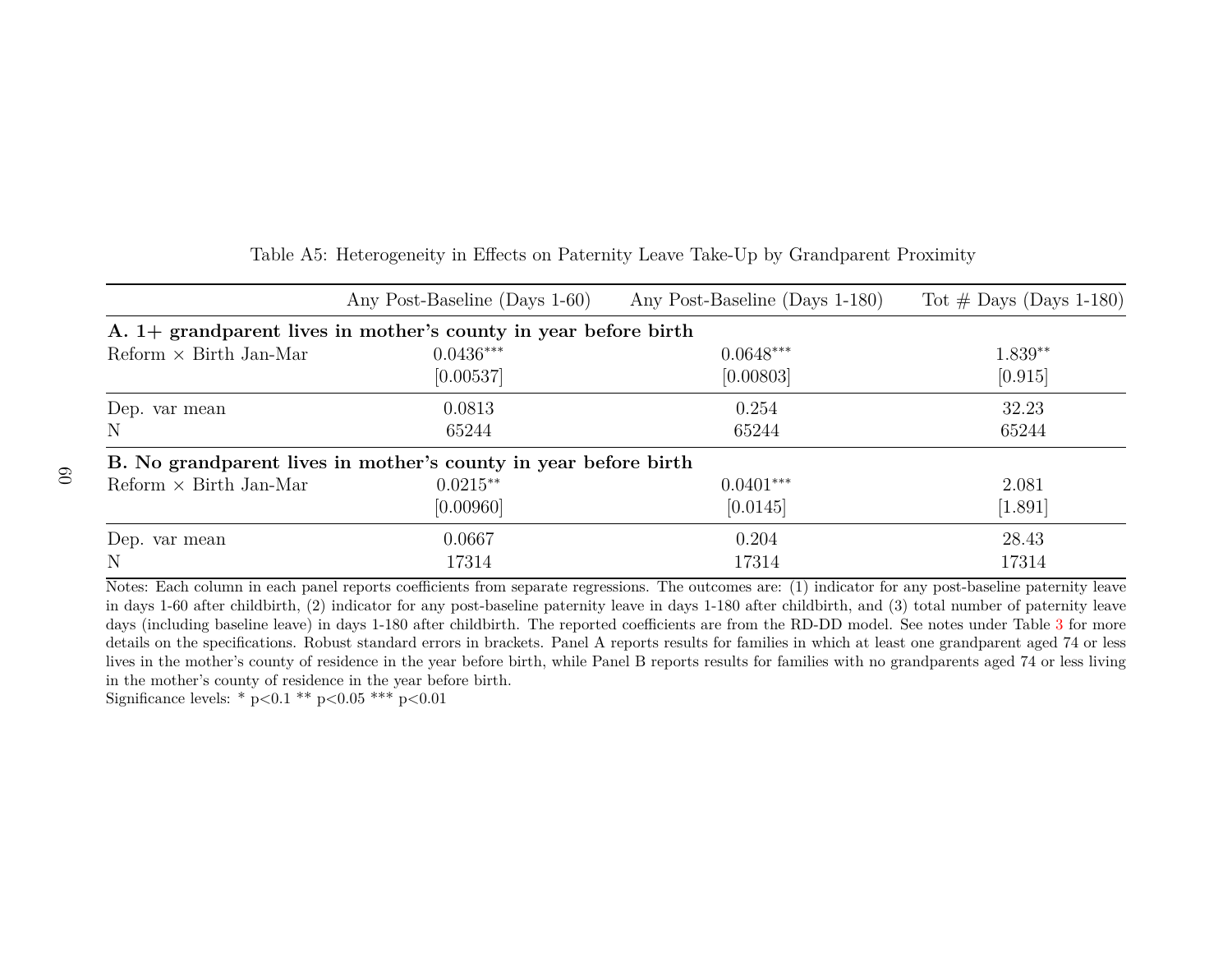|                                                                                                                                                | Any                     |                         | Diagnosis Categories |                           |
|------------------------------------------------------------------------------------------------------------------------------------------------|-------------------------|-------------------------|----------------------|---------------------------|
|                                                                                                                                                |                         | Childbirth Comp.        | Mental               | External/Counseling       |
| A. $1+$ grandparent lives in mother's county in year before birth                                                                              |                         |                         |                      |                           |
| $Reform \times Birth Jan-Mar$                                                                                                                  | $-0.00123$<br>[0.00875] | $-0.0105*$<br>[0.00564] | 0.00318<br>[0.00254] | $-0.0000252$<br>[0.00171] |
| Dep. var mean                                                                                                                                  | 0.365                   | 0.101                   | 0.0191               | 0.00906                   |
| N                                                                                                                                              | 65244                   | 65244                   | 65244                | 65244                     |
| B. No grandparent lives in mother's county in year before birth                                                                                |                         |                         |                      |                           |
| $Reform \times Birth Jan-Mar$                                                                                                                  | $-0.0314*$              | $-0.0306***$            | 0.00292              | 0.00406                   |
|                                                                                                                                                | [0.0171]                | [0.0115]                | [0.00460]            | [0.00302]                 |
| Dep. var mean                                                                                                                                  | 0.371                   | 0.114                   | 0.0147               | 0.00878                   |
| N                                                                                                                                              | 17314                   | 17314                   | 17314                | 17314                     |
| Notes: Each column in each panel reports coefficients from separate regressions. The maternal health outcomes are measured in days 1-180 after |                         |                         |                      |                           |

Table A6: Heterogeneity in Effects on Maternal Health Outcomes in Inpatient and Outpatient Data by Grandparent Proximity

 childbirth. The outcomes are: (1) indicator for any inpatient or specialist outpatient visit, (2) any visit for childbirth complications, (3) any visit for mental health reasons, and (4) any visit for external causes or counseling. The reported coefficients are from the RD-DD model. See notes under Table [3](#page-52-1) for more details on the specifications. Robust standard errors in brackets. Panel <sup>A</sup> reports results for families in which at least one grandparent aged 74 or less lives in the mother's county of residence in the year before birth, while Panel B reports results for families with no grandparents aged 74 orless living in the mother's county of residence in the year before birth.

Significance levels: \* <sup>p</sup>*<*0.1 \*\* <sup>p</sup>*<*0.05 \*\*\* <sup>p</sup>*<*0.01

61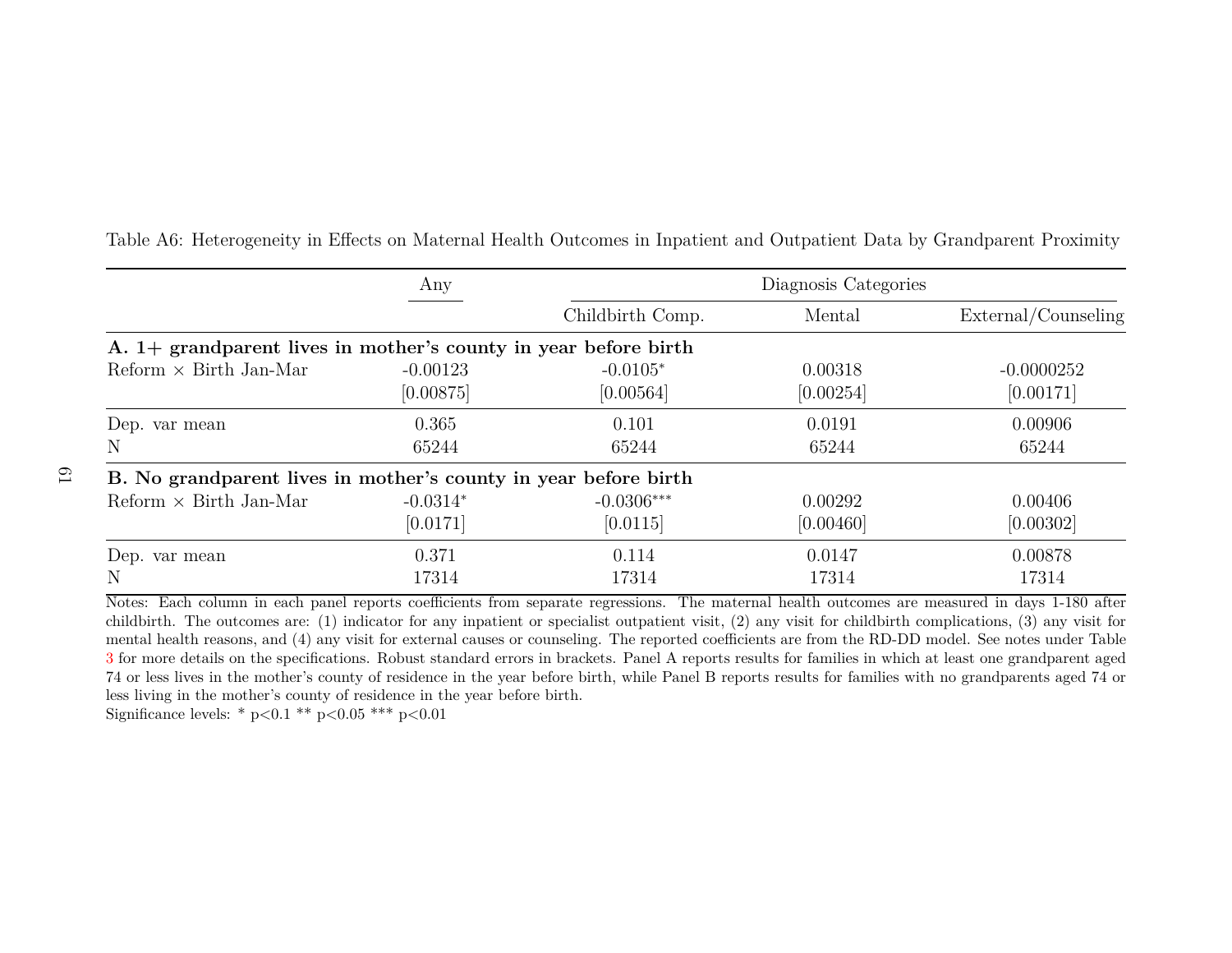|                                                                   | Any Anti-Anxiety | Any Anti-Depressant                                                                                                                            | Any Painkiller | Any Antibiotic |  |  |  |  |  |  |  |  |
|-------------------------------------------------------------------|------------------|------------------------------------------------------------------------------------------------------------------------------------------------|----------------|----------------|--|--|--|--|--|--|--|--|
| A. $1+$ grandparent lives in mother's county in year before birth |                  |                                                                                                                                                |                |                |  |  |  |  |  |  |  |  |
| Reform $\times$ Birth Jan-Mar                                     | $-0.00271$       | $-0.000500$                                                                                                                                    | $-0.00445$     | $-0.0168**$    |  |  |  |  |  |  |  |  |
|                                                                   | [0.00206]        | [0.00350]                                                                                                                                      | [0.00491]      | [0.00675]      |  |  |  |  |  |  |  |  |
| Dep. var mean                                                     | 0.0118           | 0.0364                                                                                                                                         | 0.0792         | 0.169          |  |  |  |  |  |  |  |  |
| N                                                                 | 65244            | 65244                                                                                                                                          | 65244          | 65244          |  |  |  |  |  |  |  |  |
| B. No grandparent lives in mother's county in year before birth   |                  |                                                                                                                                                |                |                |  |  |  |  |  |  |  |  |
| $Reform \times Birth Jan-Mar$                                     | $-0.00334$       | 0.00598                                                                                                                                        | $-0.00478$     | $-0.0283**$    |  |  |  |  |  |  |  |  |
|                                                                   | [0.00313]        | [0.00530]                                                                                                                                      | [0.0104]       | [0.0133]       |  |  |  |  |  |  |  |  |
| Dep. var mean                                                     | 0.00884          | 0.0240                                                                                                                                         | 0.0976         | 0.177          |  |  |  |  |  |  |  |  |
| N                                                                 | 17314            | 17314                                                                                                                                          | 17314          | 17314          |  |  |  |  |  |  |  |  |
|                                                                   |                  | Notes: Each column in each panel reports coefficients from separate regressions. The maternal health outcomes are measured in days 1-180 after |                |                |  |  |  |  |  |  |  |  |

Table A7: Heterogeneity in Effects on Maternal Health Outcomes in Prescription Drug Data by Grandparent Proximity

 childbirth. The outcomes are indicators for: (1) any anti-anxiety drug, (2) any anti-depressant drug, (3) any painkiller drug, and (4) any antibiotic drug. The reported coefficients are from the RD-DD model. See notes under Table [3](#page-52-1) for more details on the specifications. Robust standard errors in brackets. Panel A reports results for families in which at least one grandparent aged 74 or less lives in the mother's county of residence in the year before birth, while Panel B reports results for families with no grandparents aged 74 or less living in the mother's county of residence in the year beforebirth.

Significance levels: \* <sup>p</sup>*<*0.1 \*\* <sup>p</sup>*<*0.05 \*\*\* <sup>p</sup>*<*0.01

62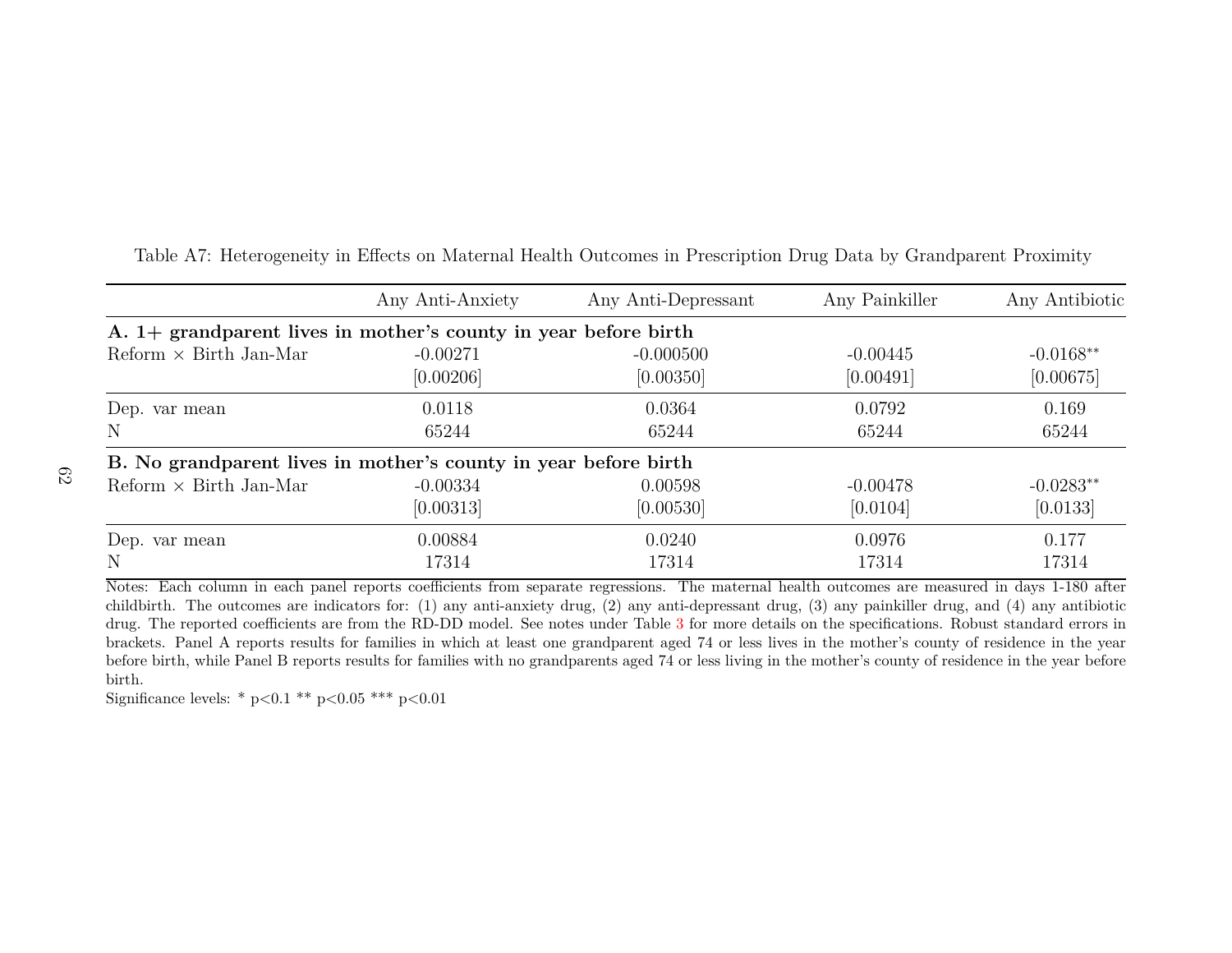Table A8: RD Estimates Using Different Optimal Bandwidth Algorithms: Any Post-Baseline Paternity Leave in Days 1-60Post-Childbirth

|                       | <b>MSE</b>               | $MSE-2$                  | MSE-Sum                  | Min-MSE                  | Med-MSE                  | <b>CER</b>               | $CER-2$                  | $CER-Sum$                | $Min-CER$                | Med-CER                  |
|-----------------------|--------------------------|--------------------------|--------------------------|--------------------------|--------------------------|--------------------------|--------------------------|--------------------------|--------------------------|--------------------------|
| A. With Controls      |                          |                          |                          |                          |                          |                          |                          |                          |                          |                          |
| RD Estimate           | $0.0209***$<br>[0.00635] | $0.0242***$<br>[0.00626] | $0.0297***$<br>[0.00568] | $0.0209***$<br>[0.00635] | $0.0243***$<br>[0.00616] | $0.0216**$<br>[0.00876]  | $0.0196**$<br>[0.00861]  | $0.0221***$<br>[0.00788] | $0.0216**$<br>[0.00876]  | $0.0211**$<br>[0.00849]  |
| Left BW               | 203.3                    | 229.3                    | 251.3                    | 203.3                    | 229.3                    | 107.5                    | 121.2                    | 132.9                    | 107.5                    | 121.2                    |
| Right BW              | 203.3                    | 191.7                    | 251.3                    | 203.3                    | 203.3                    | 107.5                    | 101.4                    | 132.9                    | 107.5                    | 107.5                    |
| Num. Obs.             | 48070                    | 49881                    | 59799                    | 48070                    | 51243                    | 24622                    | 25538                    | 30712                    | 24622                    | 26276                    |
| <b>B.</b> No Controls |                          |                          |                          |                          |                          |                          |                          |                          |                          |                          |
| RD Estimate           | $0.0230***$<br>[0.00615] | $0.0241***$<br>[0.00599] | $0.0231***$<br>[0.00614] | $0.0230***$<br>[0.00615] | $0.0230***$<br>[0.00615] | $0.0225***$<br>[0.00850] | $0.0232***$<br>[0.00830] | $0.0226***$<br>[0.00849] | $0.0225***$<br>[0.00850] | $0.0226***$<br>[0.00849] |
| Left BW               | 209.7                    | 208.7                    | 210.4                    | 209.7                    | 209.7                    | 110.7                    | 110.2                    | 111.0                    | 110.7                    | 110.7                    |
| Right BW              | 209.7                    | 233.8                    | 210.4                    | 209.7                    | 210.4                    | 110.7                    | 123.4                    | 111.0                    | 110.7                    | 111.0                    |
| Num. Obs.             | 51591                    | 54602                    | 51831                    | 51591                    | 51717                    | 26418                    | 28060                    | 26686                    | 26418                    | 26552                    |

Notes: Each coefficient is from <sup>a</sup> separate regression. The outcome for all regressions is an indicator for any post-baseline paternity leave in days 1-60 after childbirth. We estimate an RD model with local linear polynomials, triangular kernels, and robust bias-corrected inference procedures, comparing births before and after January 1, 2012, using different optimal bandwidth algorithms to select the bandwidths of the number of days used on each side of the cutoff. Panel A includes the same controls as in Table [3,](#page-52-1) Panel <sup>B</sup> omits the controls. The optimal bandwidth algorithms are: (1) one common mean squared error (MSE)-optimal bandwidth selector for both sides of the cutoff; (2) two different MSE-optimal bandwidth selectors (below and above the cutoff); (3) one common MSE-optimal bandwidth selector for the sum of regression estimates (as opposed to difference thereof); (4) minimumof  $(1)$  and  $(3)$ ;  $(5)$  median of  $(1)$ ,  $(2)$ , and  $(3)$  for each side of the cutoff separately;  $(6)$  one common coverage error rate (CER)-optimal bandwidth selector; (7) two different CER-optimal bandwidth selectors (below and above the cutoff); (8) one common CER-optimal bandwidth selector for the sum of regression estimates (as opposed to difference thereof); (9) minimum of (6) and (8); (10) median of (6), (7), and (8) for each side of the cutoff separately. We follow [Calonico](#page-36-0) et al. [\(2014b\)](#page-36-0), [Calonico](#page-36-1) et al. [\(2018a\)](#page-36-1), and [Calonico](#page-36-2) et al. [\(2018b\)](#page-36-2) in using these algorithms. We report the number of days used in the left and right-hand bandwidths in each model at the bottom of the table. Robust standard errors in brackets.Significance levels: \* <sup>p</sup>*<*0.1 \*\* <sup>p</sup>*<*0.05 \*\*\* <sup>p</sup>*<*0.01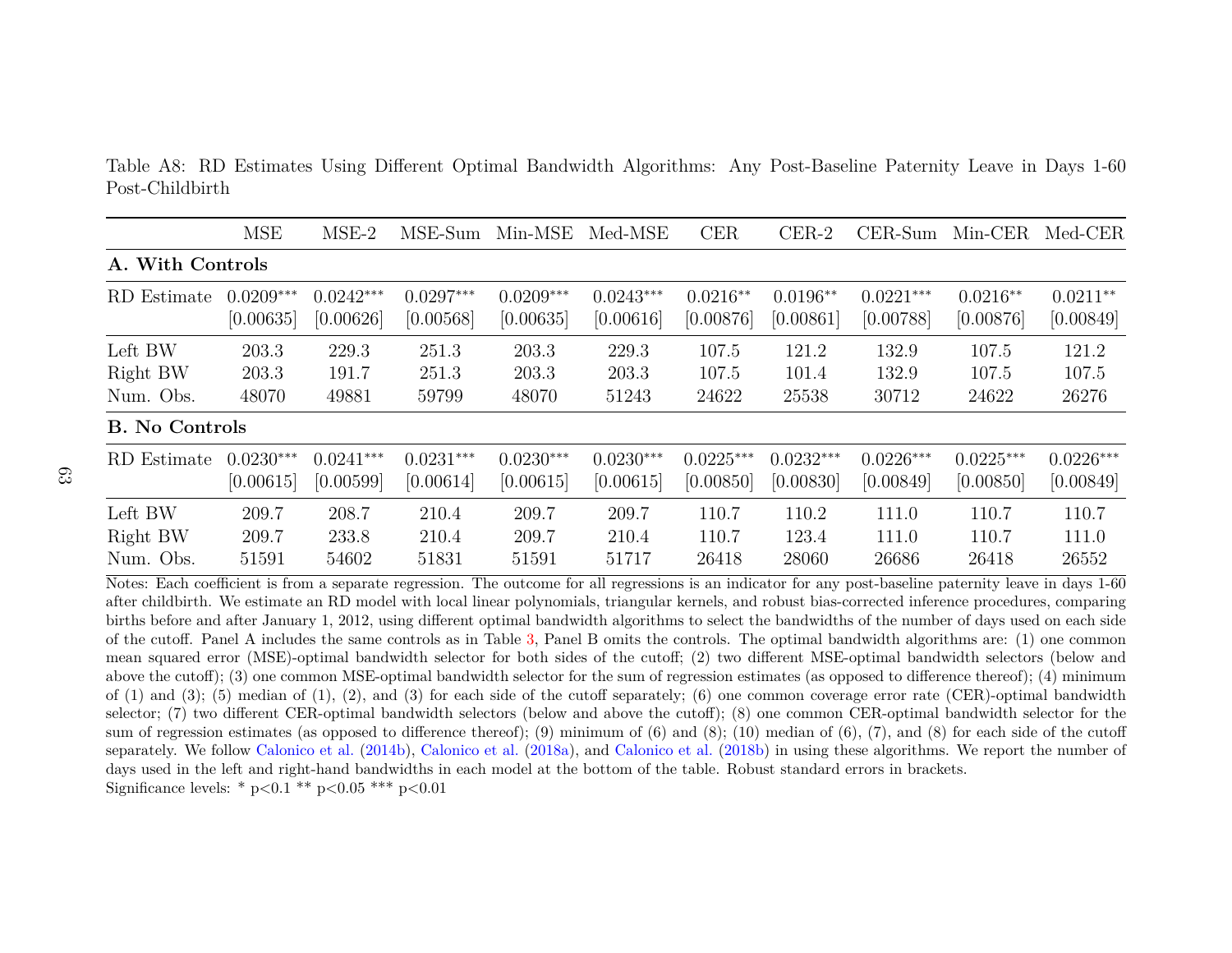Table A9: RD Estimates Using Different Optimal Bandwidth Algorithms: Any Post-Baseline Paternity Leave in Days 1-180Post-Childbirth

|                       | <b>MSE</b>  | $MSE-2$     | MSE-Sum    | Min-MSE     | Med-MSE     | <b>CER</b>  | $CER-2$     | $CER-Sum$   | $Min-CER$   | Med-CER     |
|-----------------------|-------------|-------------|------------|-------------|-------------|-------------|-------------|-------------|-------------|-------------|
| A. With Controls      |             |             |            |             |             |             |             |             |             |             |
| RD Estimate           | $0.0553***$ | $0.0781***$ | $0.109***$ | $0.0553***$ | $0.0739***$ | 0.0108      | $0.0330**$  | $0.0611***$ | 0.0108      | $0.0314**$  |
|                       | [0.0115]    | [0.00931]   | [0.00795]  | [0.0115]    | [0.00945]   | [0.0160]    | [0.0128]    | [0.0110]    | [0.0160]    | [0.0130]    |
| Left BW               | 129.7       | 289.6       | 267.1      | 129.7       | 267.1       | 68.60       | 153.1       | 141.3       | 68.60       | 141.3       |
| Right BW              | 129.7       | 143.5       | 267.1      | 129.7       | 143.5       | 68.60       | 75.89       | 141.3       | 68.60       | 75.89       |
| Num. Obs.             | 29929       | 51234       | 63572      | 29929       | 48541       | 15490       | 26677       | 32871       | 15490       | 25129       |
| <b>B.</b> No Controls |             |             |            |             |             |             |             |             |             |             |
| RD Estimate           | $0.0930***$ | $0.0838***$ | $0.115***$ | $0.0930***$ | $0.101***$  | $0.0448***$ | $0.0404***$ | $0.0698***$ | $0.0448***$ | $0.0536***$ |
|                       | [0.00914]   | [0.00919]   | [0.00772]  | [0.00914]   | [0.00844]   | [0.0127]    | [0.0127]    | [0.0107]    | [0.0127]    | [0.0117]    |
| Left BW               | 198.4       | 286.9       | 275.8      | 198.4       | 275.8       | 104.7       | 151.4       | 145.6       | 104.7       | 145.6       |
| Right BW              | 198.4       | 146.7       | 275.8      | 198.4       | 198.4       | 104.7       | 77.43       | 145.6       | 104.7       | 104.7       |
| Num. Obs.             | 48805       | 53173       | 68243      | 48805       | 58348       | 24857       | 27728       | 35251       | 24857       | 30177       |

 Notes: Each coefficient is from <sup>a</sup> separate regression. The outcome for all regressions is an indicator for any post-baseline paternity leave in days 1-180 after childbirth. We estimate an RD model with local linear polynomials, triangular kernels, and robust bias-corrected inference procedures, comparing births before and after January 1, 2012, using different optimal bandwidth algorithms to select the bandwidths of the number of days used on each side of the cutoff. Panel A includes the same controls as in Table [3,](#page-52-1) Panel <sup>B</sup> omits the controls. The optimal bandwidth algorithms are: (1) one common mean squared error (MSE)-optimal bandwidth selector for both sides of the cutoff; (2) two different MSE-optimal bandwidth selectors (below and above the cutoff); (3) one common MSE-optimal bandwidth selector for the sum of regression estimates (as opposed to difference thereof); (4) minimumof  $(1)$  and  $(3)$ ;  $(5)$  median of  $(1)$ ,  $(2)$ , and  $(3)$  for each side of the cutoff separately;  $(6)$  one common coverage error rate (CER)-optimal bandwidth selector; (7) two different CER-optimal bandwidth selectors (below and above the cutoff); (8) one common CER-optimal bandwidth selector for the sum of regression estimates (as opposed to difference thereof); (9) minimum of (6) and (8); (10) median of (6), (7), and (8) for each side of the cutoff separately. We follow [Calonico](#page-36-0) et al. [\(2014b\)](#page-36-0), [Calonico](#page-36-1) et al. [\(2018a\)](#page-36-1), and [Calonico](#page-36-2) et al. [\(2018b\)](#page-36-2) in using these algorithms. We report the number of days used in the left and right-hand bandwidths in each model at the bottom of the table. Robust standard errors in brackets.Significance levels: \* <sup>p</sup>*<*0.1 \*\* <sup>p</sup>*<*0.05 \*\*\* <sup>p</sup>*<*0.01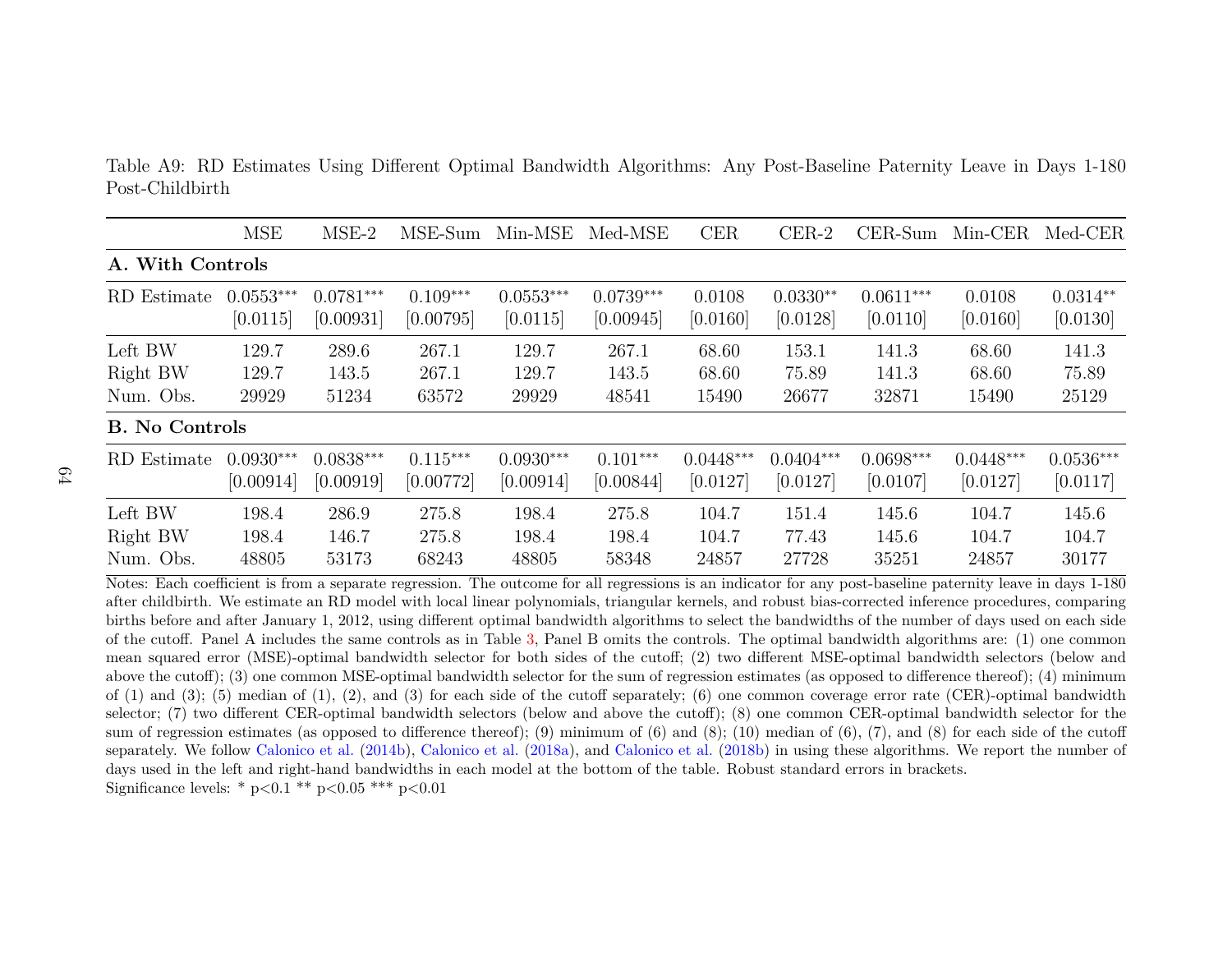Table A10: RD Estimates Using Different Optimal Bandwidth Algorithms: Any Maternal Inpatient/Outpatient Visit for Childbirth Complications

|                       | <b>MSE</b>   | $MSE-2$      | MSE-Sum      | $Min\text{-MSE}$ | Med-MSE      | <b>CER</b>   | $CER-2$     |              | CER-Sum Min-CER | Med-CER      |
|-----------------------|--------------|--------------|--------------|------------------|--------------|--------------|-------------|--------------|-----------------|--------------|
| A. With Controls      |              |              |              |                  |              |              |             |              |                 |              |
| RD Estimate           | $-0.0152***$ | $-0.0166***$ | $-0.0152***$ | $-0.0152***$     | $-0.0152***$ | $-0.0174***$ | $-0.0184**$ | $-0.0174***$ | $-0.0174***$    | $-0.0174***$ |
|                       | [0.00473]    | [0.00524]    | [0.00477]    | [0.00477]        | [0.00477]    | [0.00656]    | [0.00727]   | [0.00661]    | [0.00661]       | [0.00661]    |
| Left BW               | 382.0        | 318.0        | 376.4        | 376.4            | 376.4        | 202.0        | 168.2       | 199.0        | 199.0           | 199.0        |
| Right BW              | 382.0        | 304.8        | 376.4        | 376.4            | 376.4        | 202.0        | 161.2       | 199.0        | 199.0           | 199.0        |
| Num. Obs.             | 89839        | 73988        | 88683        | 88683            | 88683        | 47832        | 38691       | 47147        | 47147           | 47147        |
| <b>B.</b> No Controls |              |              |              |                  |              |              |             |              |                 |              |
| RD Estimate           | $-0.0142***$ | $-0.0156***$ | $-0.0142***$ | $-0.0142***$     | $-0.0142***$ | $-0.0167**$  | $-0.0181**$ | $-0.0167**$  | $-0.0167**$     | $-0.0167**$  |
|                       | [0.00474]    | [0.00520]    | [0.00477]    | [0.00477]        | [0.00477]    | [0.00657]    | [0.00721]   | [0.00661]    | [0.00661]       | [0.00661]    |
| Left BW               | 366.8        | 309.5        | 361.9        | 361.9            | 361.9        | 193.6        | 163.4       | 191.0        | 191.0           | 191.0        |
| Right BW              | 366.8        | 300.8        | 361.9        | 361.9            | 361.9        | 193.6        | 158.7       | 191.0        | 191.0           | 191.0        |
| Num. Obs.             | 89894        | 75504        | 88824        | 88824            | 88824        | 47593        | 39203       | 46837        | 46837           | 46837        |

Notes: Each coefficient is from <sup>a</sup> separate regression. The outcome for all regressions is an indicator for any maternal inpatient or specialist outpatient visit for childbirth complications in days 1-180 after childbirth. We estimate an RD model with local linear polynomials, triangular kernels, and robust bias-corrected inference procedures, comparing births before and after January 1, 2012, using different optimal bandwidth algorithms to select the bandwidths of the number of days used on each side of the cutoff. Panel A includes the same controls as in Table [3,](#page-52-1) Panel <sup>B</sup> omits the controls. The optimal bandwidth algorithms are: (1) one common mean squared error (MSE)-optimal bandwidth selector for both sides of the cutoff; (2) two different MSE-optimal bandwidth selectors (below and above the cutoff); (3) one common MSE-optimal bandwidth selector for the sum of regressionestimates (as opposed to difference thereof); (4) minimum of (1) and (3); (5) median of (1), (2), and (3) for each side of the cutoff separately; (6) one common coverage error rate (CER)-optimal bandwidth selector; (7) two different CER-optimal bandwidth selectors (below and above the cutoff); (8) one common CER-optimal bandwidth selector for the sum of regression estimates (as opposed to difference thereof); (9) minimum of (6) and (8); (10)median of  $(6)$ ,  $(7)$ , and  $(8)$  for each side of the cutoff separately. We follow [Calonico](#page-36-2) et al.  $(2014b)$ , Calonico et al.  $(2018a)$ , and Calonico et al.  $(2018b)$ in using these algorithms. We report the number of days used in the left and right-hand bandwidths in each model at the bottom of the table. Robuststandard errors in brackets.

Significance levels: \* <sup>p</sup>*<*0.1 \*\* <sup>p</sup>*<*0.05 \*\*\* <sup>p</sup>*<*0.01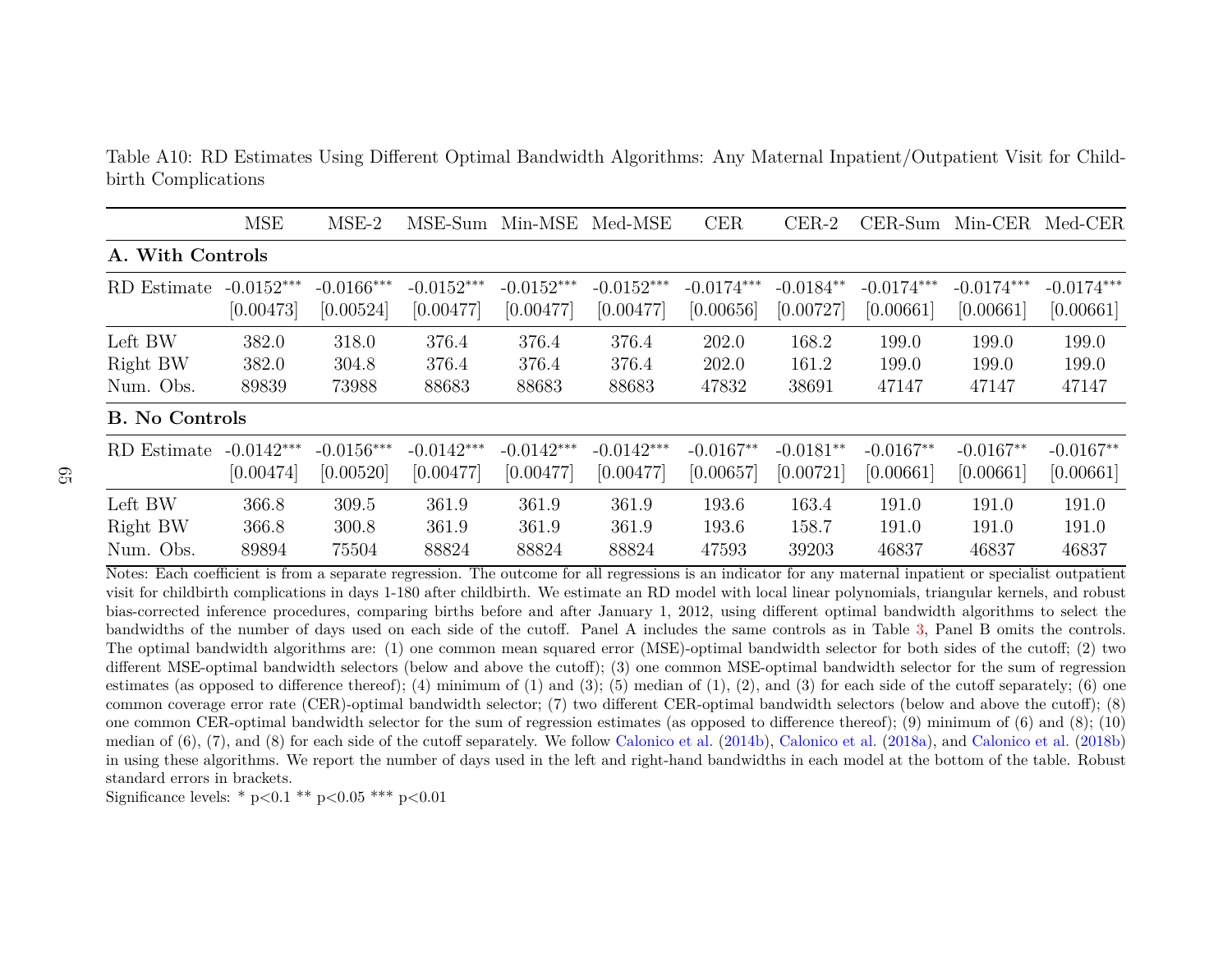|                       | <b>MSE</b>   | $MSE-2$      | MSE-Sum      | Min-MSE      | Med-MSE      | <b>CER</b>  | $CER-2$     | $CER-Sum$   | $Min-CER$   | Med-CER     |
|-----------------------|--------------|--------------|--------------|--------------|--------------|-------------|-------------|-------------|-------------|-------------|
| A. With Controls      |              |              |              |              |              |             |             |             |             |             |
| RD Estimate           | $-0.0204***$ | $-0.0224***$ | $-0.0200***$ | $-0.0200***$ | $-0.0210***$ | $-0.0191**$ | $-0.0191**$ | $-0.0205**$ | $-0.0205**$ | $-0.0187**$ |
|                       | [0.00585]    | [0.00593]    | [0.00650]    | [0.00650]    | [0.00613]    | [0.00811]   | [0.00821]   | [0.00904]   | [0.00904]   | [0.00851]   |
| Left BW               | 344.3        | 459.3        | 279.9        | 279.9        | 344.3        | 182.1       | 242.9       | 148.0       | 148.0       | 182.1       |
| Right BW              | 344.3        | 246.9        | 279.9        | 279.9        | 279.9        | 182.1       | 130.6       | 148.0       | 148.0       | 148.0       |
| Num. Obs.             | 81585        | 83480        | 66538        | 66538        | 74375        | 42960       | 44104       | 34552       | 34552       | 38882       |
| <b>B.</b> No Controls |              |              |              |              |              |             |             |             |             |             |
| RD Estimate           | $-0.0202***$ | $-0.0212***$ | $-0.0196***$ | $-0.0196***$ | $-0.0201***$ | $-0.0192**$ | $-0.0180**$ | $-0.0206**$ | $-0.0206**$ | $-0.0191**$ |
|                       | [0.00595]    | [0.00585]    | [0.00648]    | [0.00648]    | [0.00618]    | [0.00827]   | [0.00813]   | [0.00902]   | [0.00902]   | [0.00860]   |
| Left BW               | 320.0        | 443.3        | 271.4        | 271.4        | 320.0        | 168.9       | 234.0       | 143.3       | 143.3       | 168.9       |
| Right BW              | 320.0        | 249.7        | 271.4        | 271.4        | 271.4        | 168.9       | 131.8       | 143.3       | 143.3       | 143.3       |
| Num. Obs.             | 78997        | 85161        | 67229        | 67229        | 73159        | 41129       | 44838       | 34757       | 34757       | 38046       |

Table A11: RD Estimates Using Different Optimal Bandwidth Algorithms: Any Maternal Antibiotic Prescription Drug

Notes: Each coefficient is from <sup>a</sup> separate regression. The outcome for all regressions is an indicator for any maternal antibiotic prescription drug in days 1-180 after childbirth. We estimate an RD model with local linear polynomials, triangular kernels, and robust bias-corrected inference procedures, comparing births before and after January 1, 2012, using different optimal bandwidth algorithms to select the bandwidths of the number of days used on each side of the cutoff. Panel A includes the same controls as in Table [3,](#page-52-1) Panel <sup>B</sup> omits the controls. The optimal bandwidth algorithms are: (1) one common mean squared error (MSE)-optimal bandwidth selector for both sides of the cutoff; (2) two different MSE-optimal bandwidth selectors (below and above the cutoff); (3) one common MSE-optimal bandwidth selector for the sum of regression estimates (as opposed to difference thereof); $(4)$  minimum of  $(1)$  and  $(3)$ ;  $(5)$  median of  $(1)$ ,  $(2)$ , and  $(3)$  for each side of the cutoff separately;  $(6)$  one common coverage error rate (CER)-optimal bandwidth selector; (7) two different CER-optimal bandwidth selectors (below and above the cutoff); (8) one common CER-optimal bandwidth selector for the sum of regression estimates (as opposed to difference thereof); (9) minimum of (6) and (8); (10) median of (6), (7), and (8) for each side ofthe cutoff separately. We follow [Calonico](#page-36-0) et al. [\(2014b\)](#page-36-0), [Calonico](#page-36-1) et al. [\(2018a\)](#page-36-1), and [Calonico](#page-36-2) et al. [\(2018b\)](#page-36-2) in using these algorithms. We report the number of days used in the left and right-hand bandwidths in each model at the bottom of the table. Robust standard errors in brackets.Significance levels: \* <sup>p</sup>*<*0.1 \*\* <sup>p</sup>*<*0.05 \*\*\* <sup>p</sup>*<*0.01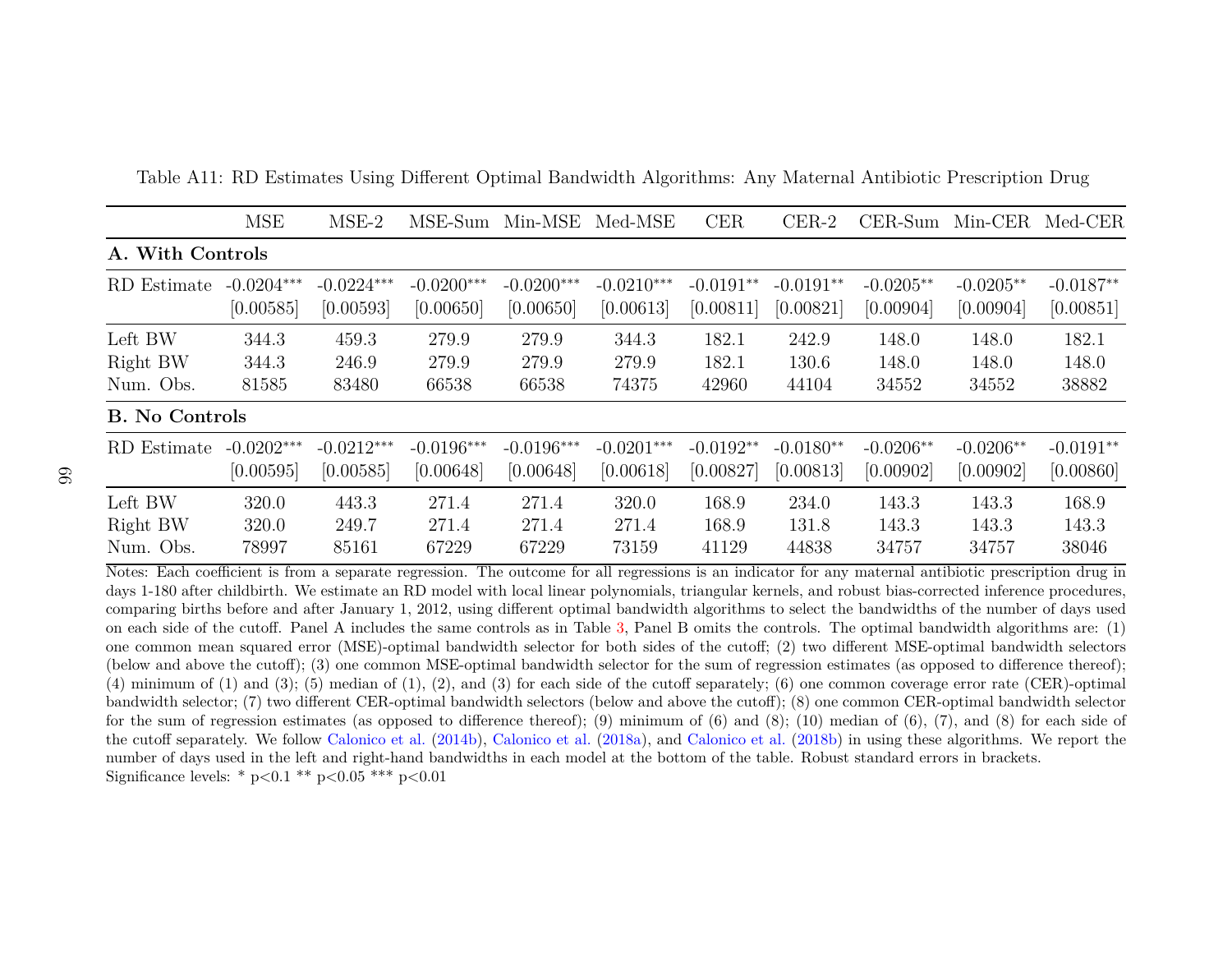|                                  | <b>MSE</b>                | $MSE-2$                    | MSE-Sum                    | $Min\text{-MSE}$           | Med-MSE                    | CER                        | $CER-2$                   |                           |                           | CER-Sum Min-CER Med-CER   |
|----------------------------------|---------------------------|----------------------------|----------------------------|----------------------------|----------------------------|----------------------------|---------------------------|---------------------------|---------------------------|---------------------------|
| A. With Controls                 |                           |                            |                            |                            |                            |                            |                           |                           |                           |                           |
| $RD$ Estimate $-0.00333***$      | [0.00127]                 | $-0.00358***$<br>[0.00133] | $-0.00333***$<br>[0.00127] | $-0.00333***$<br>[0.00127] | $-0.00333***$<br>[0.00127] | $-0.00458**$<br>[0.00180]  | $-0.00409**$<br>[0.00189] | $-0.00458**$<br>[0.00180] | $-0.00458**$<br>[0.00180] | $-0.00458**$<br>[0.00180] |
| Left BW<br>Right BW<br>Num. Obs. | 384.2<br>384.2<br>90541   | 402.3<br>294.0<br>82658    | 384.1<br>384.1<br>90541    | 384.1<br>384.1<br>90541    | 384.2<br>384.1<br>90541    | 203.2<br>203.2<br>48070    | 212.7<br>155.5<br>43389   | 203.1<br>203.1<br>48070   | 203.1<br>203.1<br>48070   | 203.2<br>203.1<br>48070   |
| <b>B.</b> No Controls            |                           |                            |                            |                            |                            |                            |                           |                           |                           |                           |
| RD Estimate                      | $-0.00243**$<br>[0.00108] | $-0.00356***$<br>[0.00130] | $-0.00335***$<br>[0.00124] | $-0.00335***$<br>[0.00124] | $-0.00335***$<br>[0.00124] | $-0.00438***$<br>[0.00153] | $-0.00422**$<br>[0.00183] | $-0.00440**$<br>[0.00176] | $-0.00440**$<br>[0.00176] | $-0.00440**$<br>[0.00176] |
| Left BW<br>Right BW<br>Num. Obs. | 501.6<br>501.6<br>123174  | 374.7<br>332.1<br>87107    | 387.4<br>387.4<br>94972    | 387.4<br>387.4<br>94972    | 387.4<br>387.4<br>94972    | 264.7<br>264.7<br>65445    | 197.8<br>175.3<br>45697   | 204.5<br>204.5<br>50278   | 204.5<br>204.5<br>50278   | 204.5<br>204.5<br>50278   |

Table A12: RD Estimates Using Different Optimal Bandwidth Algorithms: Any Maternal Anti-Anxiety Prescription Drug

Notes: Each coefficient is from <sup>a</sup> separate regression. The outcome for all regressions is an indicator for any maternal anti-anxiety prescription drug in days 1-90 after childbirth. We estimate an RD model with local linear polynomials, triangular kernels, and robust bias-corrected inference procedures, comparing births before and after January 1, 2012, using different optimal bandwidth algorithms to select the bandwidths of the number of days used on each side of the cutoff. Panel A includes the same controls as in Table [3,](#page-52-1) Panel <sup>B</sup> omits the controls. The optimal bandwidth algorithms are: (1) one common mean squared error (MSE)-optimal bandwidth selector for both sides of the cutoff; (2) two different MSE-optimal bandwidth selectors (below and above the cutoff); (3) one common MSE-optimal bandwidth selector for the sum of regression estimates (as opposed to difference thereof); $(4)$  minimum of  $(1)$  and  $(3)$ ;  $(5)$  median of  $(1)$ ,  $(2)$ , and  $(3)$  for each side of the cutoff separately;  $(6)$  one common coverage error rate (CER)-optimal bandwidth selector; (7) two different CER-optimal bandwidth selectors (below and above the cutoff); (8) one common CER-optimal bandwidth selector for the sum of regression estimates (as opposed to difference thereof); (9) minimum of (6) and (8); (10) median of (6), (7), and (8) for each side ofthe cutoff separately. We follow [Calonico](#page-36-0) et al. [\(2014b\)](#page-36-0), [Calonico](#page-36-1) et al. [\(2018a\)](#page-36-1), and [Calonico](#page-36-2) et al. [\(2018b\)](#page-36-2) in using these algorithms. We report the number of days used in the left and right-hand bandwidths in each model at the bottom of the table. Robust standard errors in brackets.Significance levels: \* <sup>p</sup>*<*0.1 \*\* <sup>p</sup>*<*0.05 \*\*\* <sup>p</sup>*<*0.01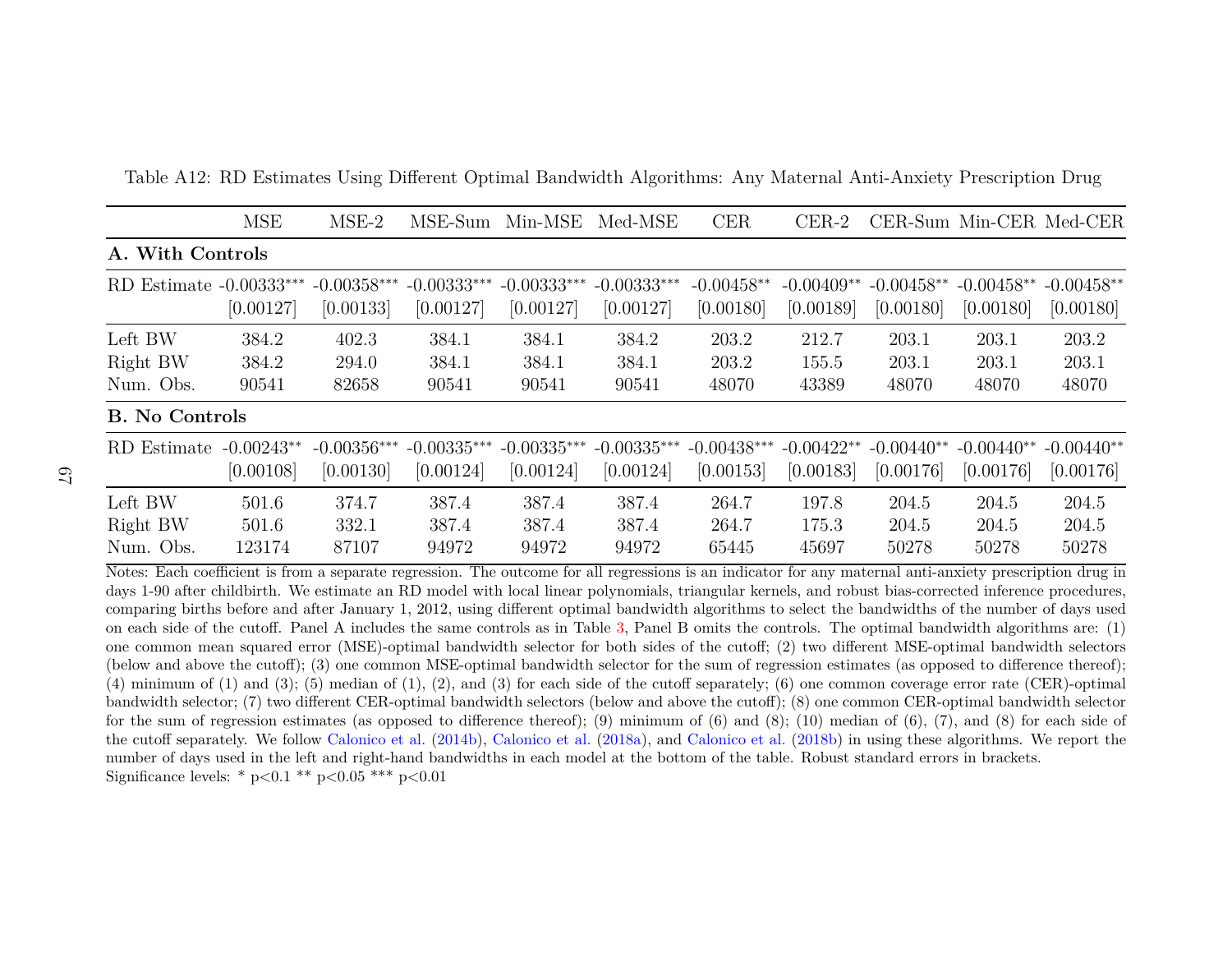|                                                 |                          | Fathers' Post-Baseline Leave | Maternal Health                                                                                 |                           |                           |                           |
|-------------------------------------------------|--------------------------|------------------------------|-------------------------------------------------------------------------------------------------|---------------------------|---------------------------|---------------------------|
|                                                 |                          |                              | Any, Days 1-60 Any, Days 1-180 Tot # Days (Days 1-180) Childbirth Comp. Antibiotic Anti-Anxiety |                           |                           |                           |
| A. Share Days Eligible in Days 1-60 Post-Birth  |                          |                              |                                                                                                 |                           |                           |                           |
| Share Days Eligible<br>in Days 1-60 Post-Birth  | $0.0527***$<br>[0.00546] | $0.0840***$<br>[0.00834]     | $2.632***$<br>[0.993]                                                                           | $-0.0149**$<br>[0.00614]  | $-0.0195***$<br>[0.00730] | $-0.00268*$<br>[0.00158]  |
| B. Share Days Eligible in Days 1-180 Post-Birth |                          |                              |                                                                                                 |                           |                           |                           |
| Share Days Eligible<br>in Days 1-180 Post-Birth | $0.128***$<br>[0.0133]   | $0.202***$<br>[0.0207]       | $6.414***$<br>[2.444]                                                                           | $-0.0388**$<br>[0.0153]   | $-0.0519***$<br>[0.0182]  | $-0.00607$<br>[0.00387]   |
| C. Drop December Births $(N=69953)$             |                          |                              |                                                                                                 |                           |                           |                           |
| $Reform \times Birth$ Jan-Mar                   | $0.0479***$<br>[0.00513] | $0.0753***$<br>[0.00772]     | $2.651***$<br>[0.920]                                                                           | $-0.0157***$<br>[0.00566] | $-0.0215***$<br>[0.00674] | $-0.00301**$<br>[0.00150] |
| Dep. var mean                                   | 0.078                    | 0.244                        | 31.4                                                                                            | 0.103                     | 0.170                     | 0.006                     |

Table A13: Effects on Main Outcomes Using Alternative Specifications

Notes: Each coefficient is from <sup>a</sup> separate regression. Indicators for maternal inpatient/outpatient visits for childbirth-related complications and antibiotic prescriptions are measured in the first 180 days post-childbirth, while the indicator for anti-anxiety prescriptions is measured in the first 90 days post-childbirth. Panel A uses specifications in which the main treatment variable is the share of days between the child's first and 60th day of life that parents are eligible for the "Double Days". Panel B uses specifications in which the main treatment variable is the share of days between the child's first and 180th day of life that parents are eligible for the "Double Days". We uses this treatment variables instead of the interaction term between the reform sample dummy and the indicator for <sup>a</sup> birth in January-March. The rest of the variables are the same as in our main RD-DD specification.Panel C uses our main RD-DD specifications, but drops all December births. See notes under Table [3](#page-52-1) for more details about specifications and control variables. Robust standard errors in brackets.

Significance levels: \* <sup>p</sup>*<*0.1 \*\* <sup>p</sup>*<*0.05 \*\*\* <sup>p</sup>*<*0.01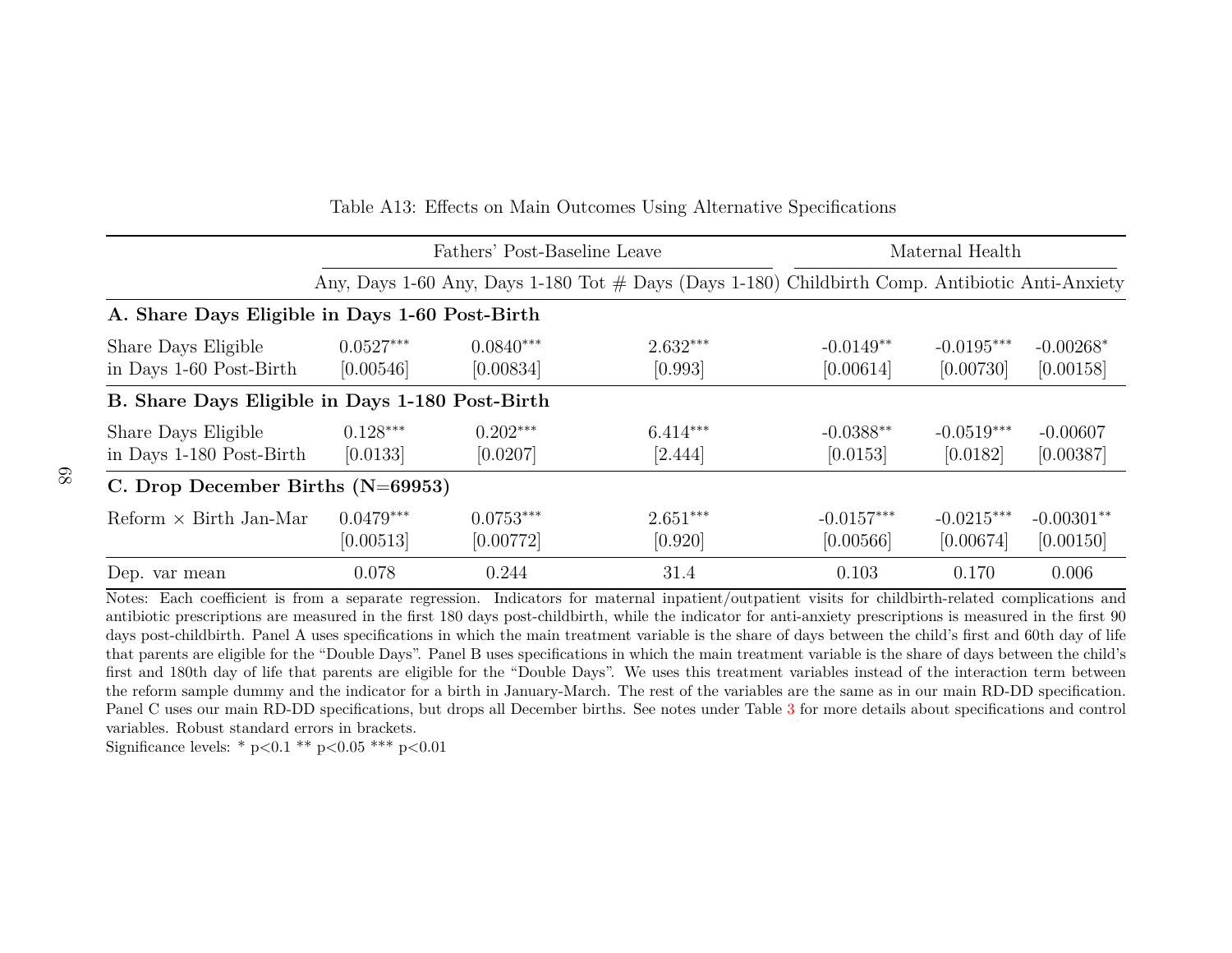### **B Mathematical Proofs**

#### <span id="page-70-0"></span>**B.1 Proof of Corollary [1](#page-14-0)**

First, we show that the dad under the "basic parental leave system" does not take leave on any miscellaneous days, but may take leave on core days. Under the assumptions in Section [3.2,](#page-12-0) we have that  $\Delta_c(t) = c_m(t) - c_d(t) < 0$  while  $\Delta_b \geq 0$ ; thus, if a miscellaneous leave day is taken, then it is taken by mom. Under the assumptions in Section [3.2,](#page-12-0) we also have that  $\Delta_C(t) = C_m(t) - C_d(t)$  can be positive on days when mom would incur a career cost; thus, dad may take leave on core days when this allows the household to avoid the maternal career cost.

Second, we show that it is optimal for the household to claim leave during the entire core period. By Assumption [1,](#page-12-1) it is generally optimal to fill up core days before allocating leave to miscellaneous days. While the career cost can make taking more than  $\tau^c$  of core leave days by one parent expensive, the family as a whole would always find it optimal to cover any remaining core days using the other parent (rather than have no one stay at home). This follows from the following two observations: (i) Mom and dad can allocate leave between them in a way that enables them to cover core days without incurring any career costs  $(\frac{\bar{t}}{2} < \tau^c < \bar{t})$ . (ii) Absent career costs, the household strictly prefers to take leave during a core day over not taking leave  $(B_p - (1 - \alpha)w_p > b_p - (1 - \alpha)w_p > 0)$ .

Third, we show that, if dad takes leave, then it is taken as a single interval of leave days at the end of the core period. Within the core period, it follows directly from Assumptions [2](#page-12-2) and [3](#page-13-0) that it is optimal to allocate at least  $\tau^c$  of core leave days to mom. If  $(1-\alpha)w_m + \kappa - (1-\alpha)w_d \equiv$  $\Delta_C^c > 0$ , then it is potentially optimal to allocate some core leave days to dad.

- Specifically, on core days where  $\Delta_B \Delta_C^c < 0$ , dad takes leave.
- Given  $\Delta_C^c$ , the left-hand side is smaller for higher *t*, because  $\Delta_B$  is smaller for higher *t* by Assumption [2.](#page-12-2) Hence, if dad takes any leave days, those will form a single interval at the end of the core period.

Fourth, we show that, once the core period is accounted for, any remaining leave days will be taken as miscellaneous days (by mom, as per the first argument in this proof). Because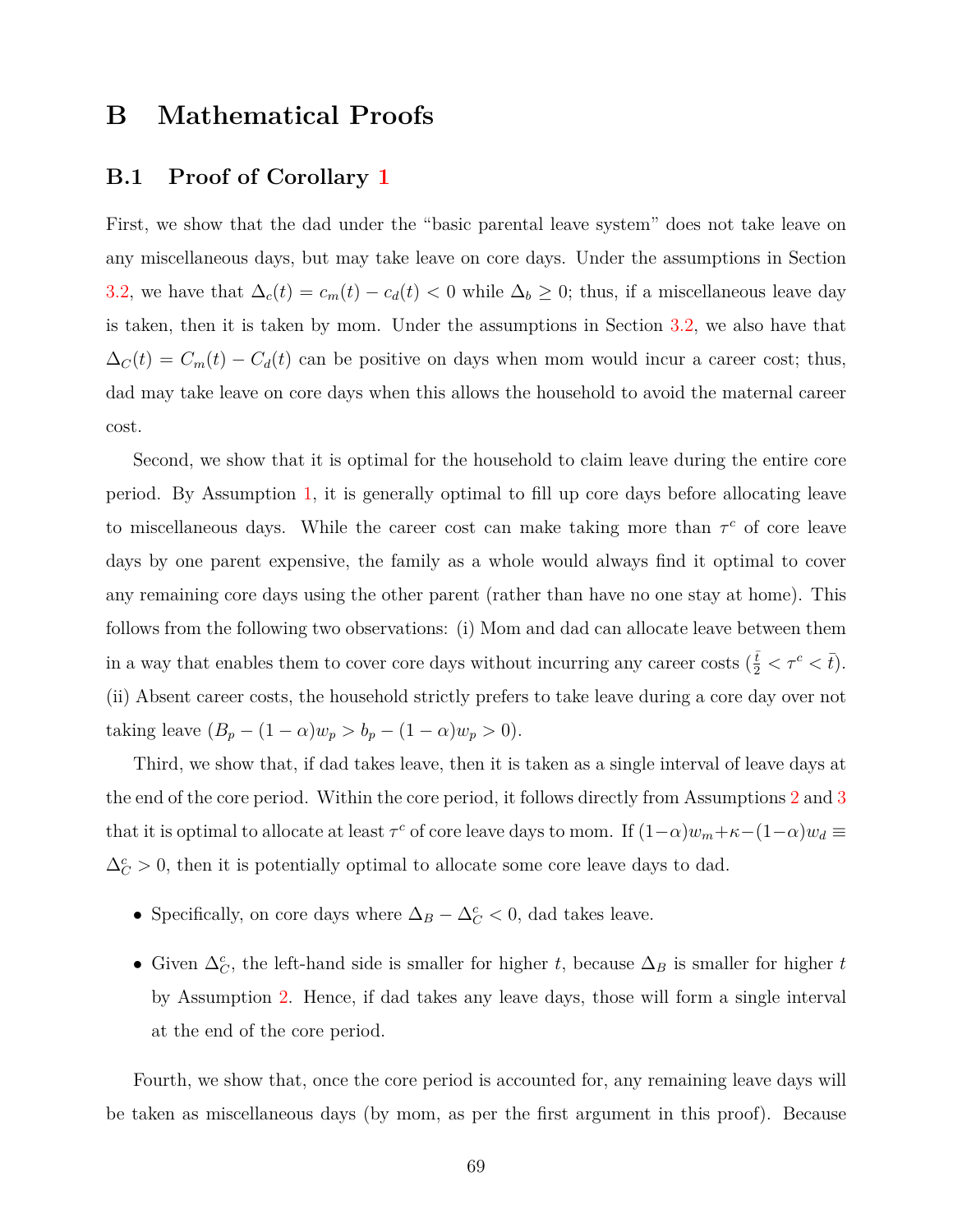$b_m - (1 - \alpha)w_m > 0$ , the household prefers to use any miscellaneous day over not using it.

#### **B.2 Proof of Corollary [2](#page-15-0)**

First, for the  $T - E$  days that mom can use without any impact on the total allowance, the same arguments apply as under the basic parental leave system (see proof of Corollary [1](#page-14-0) in Section [B.1](#page-70-0) above). Given that  $T - E > \overline{t}$ , the above arguments imply that the core period will be covered under any allocation of leave in the presence of earmarking.

Second, the residual question is what the household does with the *E* days earmarked for dad. If dad takes more than *E* days under the basic parental leave system, then the earmarking reform does not affect the household's allocation of leave (described in Corollary [1\)](#page-14-0). We thus henceforth focus on the case in which dad takes less than *E* leave days under the basic system. It is useful to note that, in this case, if dad had to take more leave days, then he would optimally take those extra days either during the miscellaneous period (because the benefit differential is smallest there,  $\Delta_b \leq \Delta_B$ ), or towards the end of the core period (where, while the differential may be larger, he can reduce career costs for the mom).

Third, we show that if dad takes less than *E* leave days under the basic system, then the earmarking reform will strengthen his incentives to take more leave days. This is because the earmarking reform raises the household's opportunity cost of dad not taking a day of leave (up to *E* days): under the basic system, mom can take the day of leave instead; under earmarking, the household loses the leave benefit on that day. To see this, consider the following:

• Under the basic system, suppose dad considers taking a leave day. Since under the basic system, all *T* days are always used, this would effectively replace mom on that leave day who would have taken that leave day otherwise. If the candidate day is a late-period core day, then the marginal value of dad replacing mom on that day is

$$
\Delta_B - \Delta_C^c,
$$

and if the candidate day is a miscellaneous day, then the marginal value is

$$
\Delta_b - \Delta_c.
$$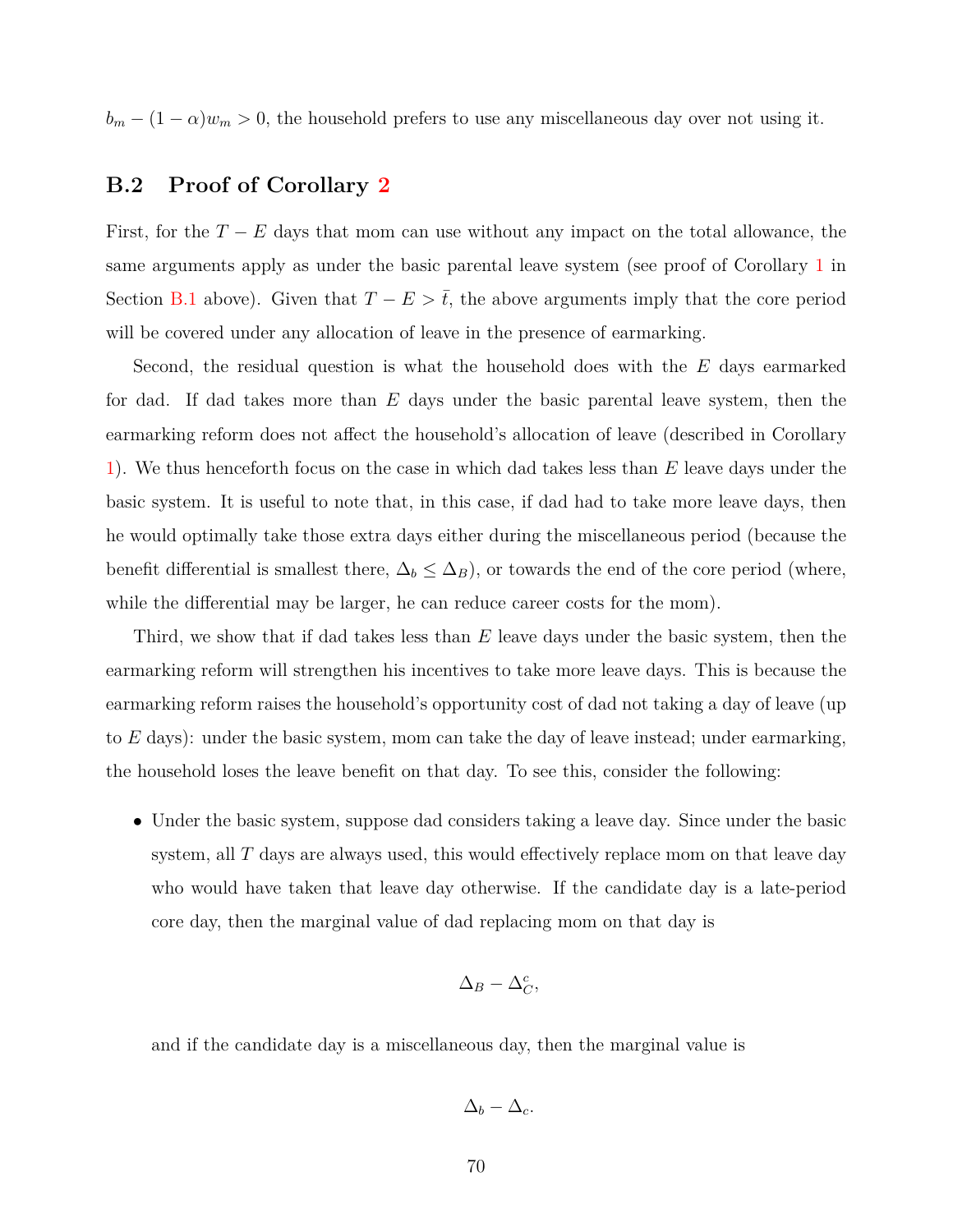• Now, suppose dad considers using an *earmarked* day to replace mom on the above candidate days. Because he uses an earmarked day, the family allowance effectively grows; that is, mom being replaced on that day means that she can allocate the "freed up" allowance to another miscellaneous day (all core days are filled). So, the marginal benefit of dad using an earmarked day to replace mom on a late-period core day is

$$
\Delta_B - \Delta_C^c + [b_m(t) - (1 - \alpha)w_m],
$$

and to replace mom on a miscellaneous leave day is

$$
\Delta_b - \Delta_c + [b_m(t) - (1 - \alpha)w_m].
$$

When comparing these to the analogous conditions under the basic system, we see that the term  $[b_m(t) - (1 - \alpha)w_m]$  is the added incentive that earmarking creates for dads to take more leave: the value of an additional miscellaneous leave day taken by mom.

## **B.3 Proof of Prediction [1](#page-17-0)**

First, we show that the use of a double day always reduces the number of miscellaneous leave days. Recall that, under any allocation, the core period will be fully covered. Hence, if the use of double days reduces the total number of covered days, then the reduction will always come out of the set of miscellaneous days.

Second, it is useful to note the following on the take-up of miscellaneous days: Because  $\Delta_b - \Delta_c$  < 0, non-earmarked miscellaneous leave days are not taken by dad. Thus, any miscellaneous leave days taken by dad are earmarked for dad. All other miscellaneous leave days are taken by mom.

Third, we show that when a double day is taken, then it replaces one of mom's miscellaneous leave days.

- When all miscellaneous leave days are taken by mom, the use of a double day will replace one of mom's miscellaneous leave days.
- When some miscellaneous leave days are taken by dads, the use of a double day will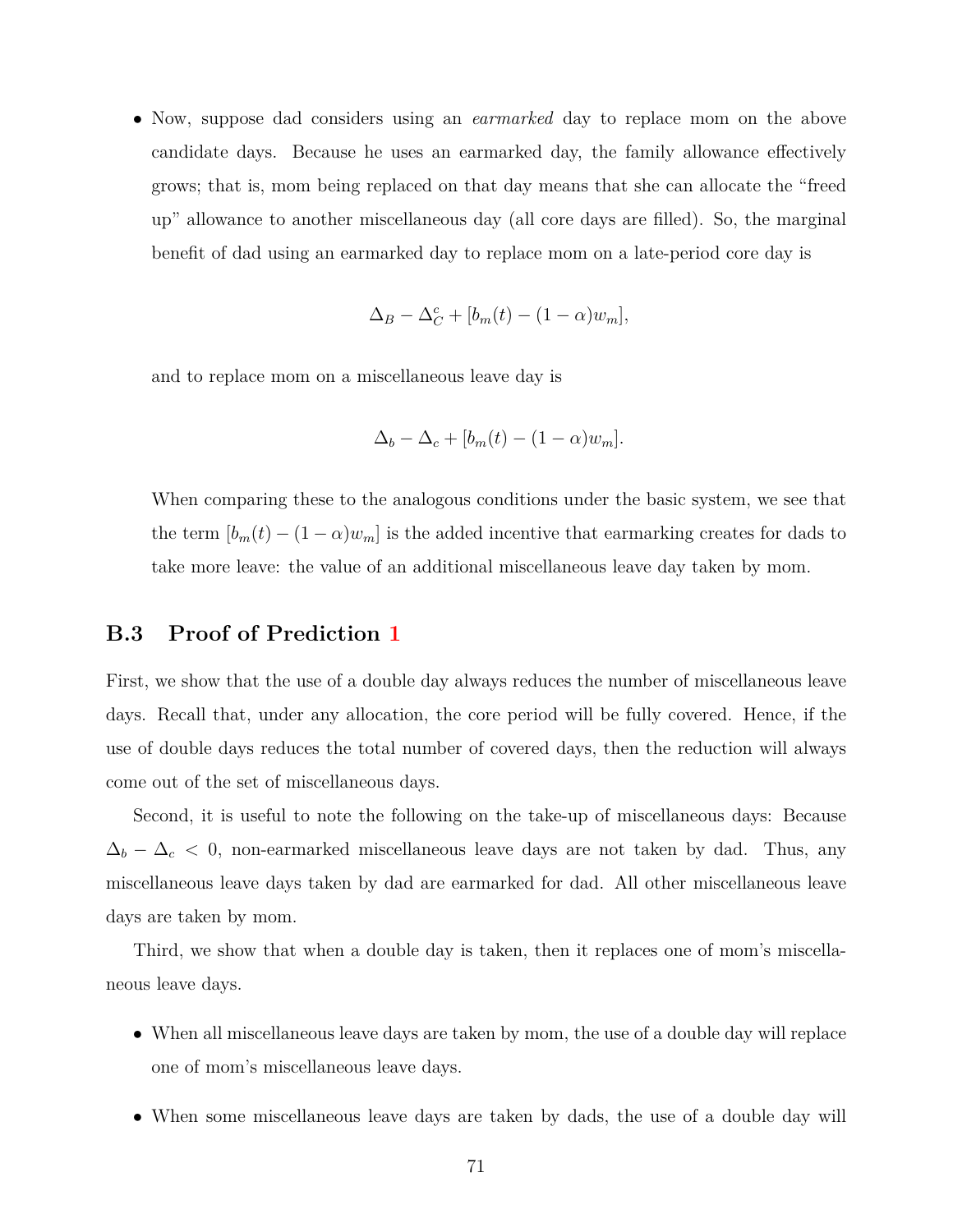(still) replace one of mom's miscellaneous leave days. This is because double days cannot be counted against earmarked days; hence, if a double day is used, eliminating a dad's miscellaneous leave day (which, by step 2 of this argument, is an earmarked day) does not prevent that a mom-only miscellaneous leave day is taken away. To see this, let  $\hat{T}$  denote the total number of leave units taken, some possibly already on double days. Suppose  $T - E < \hat{T} \leq T$ , i.e., dad uses some but not more than his earmarked days (this is the necessary condition for dad to take miscellaneous leave days). Now suppose that the family decides to take another double day. To do this, the use of a unit of leave on another day must be eliminated. One could eliminate the use of another unit earmarked for dad, but this would reduce the number of allowed units  $\hat{T}$  by one unit, so that the need to eliminate another, non-earmarked, unit in response to the added double day remains. As per previous arguments, if a non-earmarked unit must be eliminated and dad only uses earmarked days, then it is optimal to eliminate one of mom's miscellaneous leave days (rather than one of mom's core days).

Fourth, by the preceding arguments, a double day is taken when the value of "doubling up" exceeds the loss of a mom's miscellaneous leave day, i.e.,  $B_{pp}(t) - (1 - \alpha)w_p > b_m - (1 - \alpha)w_m$ .